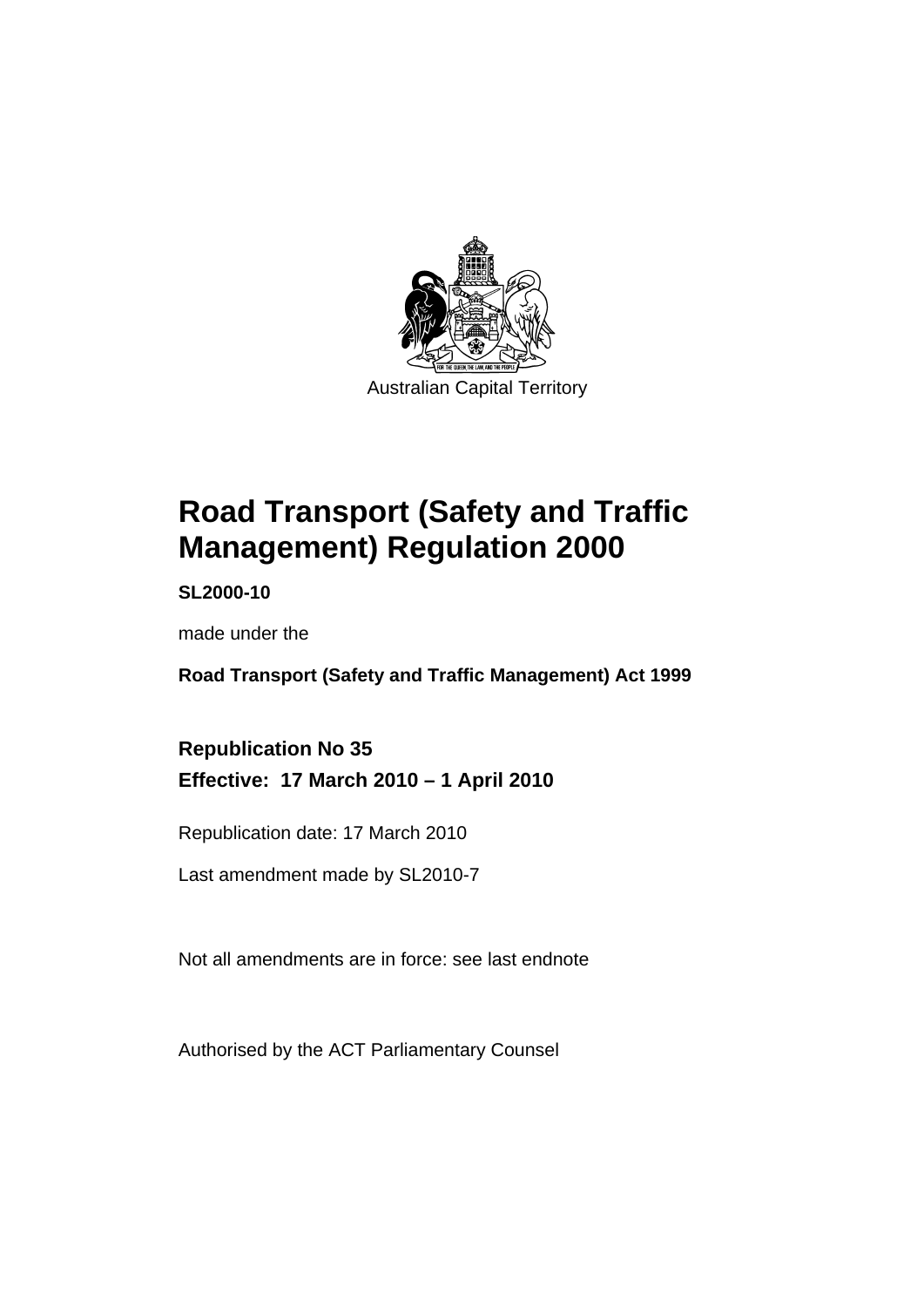#### **About this republication**

#### **The republished law**

This is a republication of the *Road Transport (Safety and Traffic Management) Regulation 2000*, made under the *[Road Transport \(Safety and Traffic Management\) Act 1999](#page-10-0)* (including any amendment made under the *Legislation Act 2001*, part 11.3 (Editorial changes)) as in force on 17 March 2010*.* It also includes any amendment, repeal or expiry affecting the republished law to 17 March 2010.

The legislation history and amendment history of the republished law are set out in endnotes 3 and 4.

#### **Kinds of republications**

The Parliamentary Counsel's Office prepares 2 kinds of republications of ACT laws (see the ACT legislation register at www.legislation.act.gov.au):

- authorised republications to which the *Legislation Act 2001* applies
- unauthorised republications.

The status of this republication appears on the bottom of each page.

#### **Editorial changes**

The *Legislation Act 2001*, part 11.3 authorises the Parliamentary Counsel to make editorial amendments and other changes of a formal nature when preparing a law for republication. Editorial changes do not change the effect of the law, but have effect as if they had been made by an Act commencing on the republication date (see *Legislation Act 2001*, s 115 and s 117). The changes are made if the Parliamentary Counsel considers they are desirable to bring the law into line, or more closely into line, with current legislative drafting practice.

This republication does not include amendments made under part 11.3 (see endnote 1).

#### **Uncommenced provisions and amendments**

If a provision of the republished law has not commenced or is affected by an uncommenced amendment, the symbol  $\mathbf{U}$  appears immediately before the provision heading. The text of the uncommenced provision or amendment appears only in the last endnote.

#### **Modifications**

If a provision of the republished law is affected by a current modification, the symbol  $\vert \mathbf{M} \vert$ appears immediately before the provision heading. The text of the modifying provision appears in the endnotes. For the legal status of modifications, see *Legislation Act 2001*, section 95.

#### **Penalties**

At the republication date, the value of a penalty unit for an offence against this law is \$110 for an individual and \$550 for a corporation (see *Legislation Act 2001*, s 133).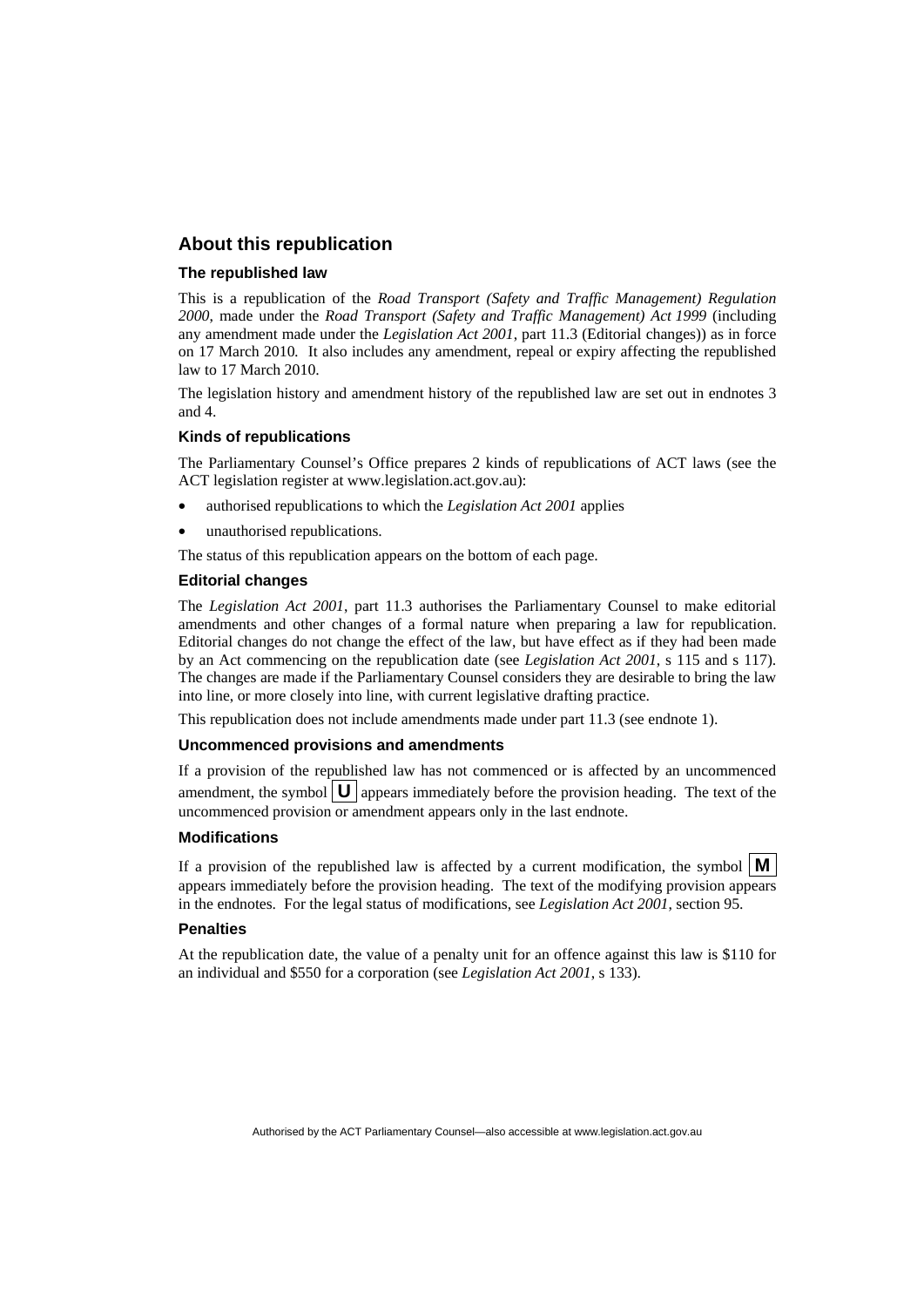

# **[Road Transport \(Safety and Traffic](#page-10-0)  [Management\) Regulation 2000](#page-10-0)**

made under the

**[Road Transport \(Safety and Traffic Management\) Act 1999](#page-10-0)** 

# **Contents**

Page

| <b>Chapter 1</b>            | <b>Preliminary</b>                                                |            |
|-----------------------------|-------------------------------------------------------------------|------------|
| 1                           | Name of regulation                                                | 2          |
| 2                           | Dictionary                                                        | 2          |
| 3                           | Dictionary—application to Australian Road Rules                   | 2          |
| 3A                          | Road includes road related area                                   | 2          |
| 3B                          | Meaning of <i>park</i> and <i>stop</i>                            | 3          |
| 4                           | <b>Notes</b>                                                      | 3          |
| 4A                          | Offences against regulation—application of Criminal Code etc      | 3          |
| 4B                          | Offences against regulation are strict liability offences         | 4          |
| R <sub>35</sub><br>17/03/10 | Road Transport (Safety and Traffic Management)<br>Regulation 2000 | contents 1 |
|                             | Effective: 17/03/10-01/04/10                                      |            |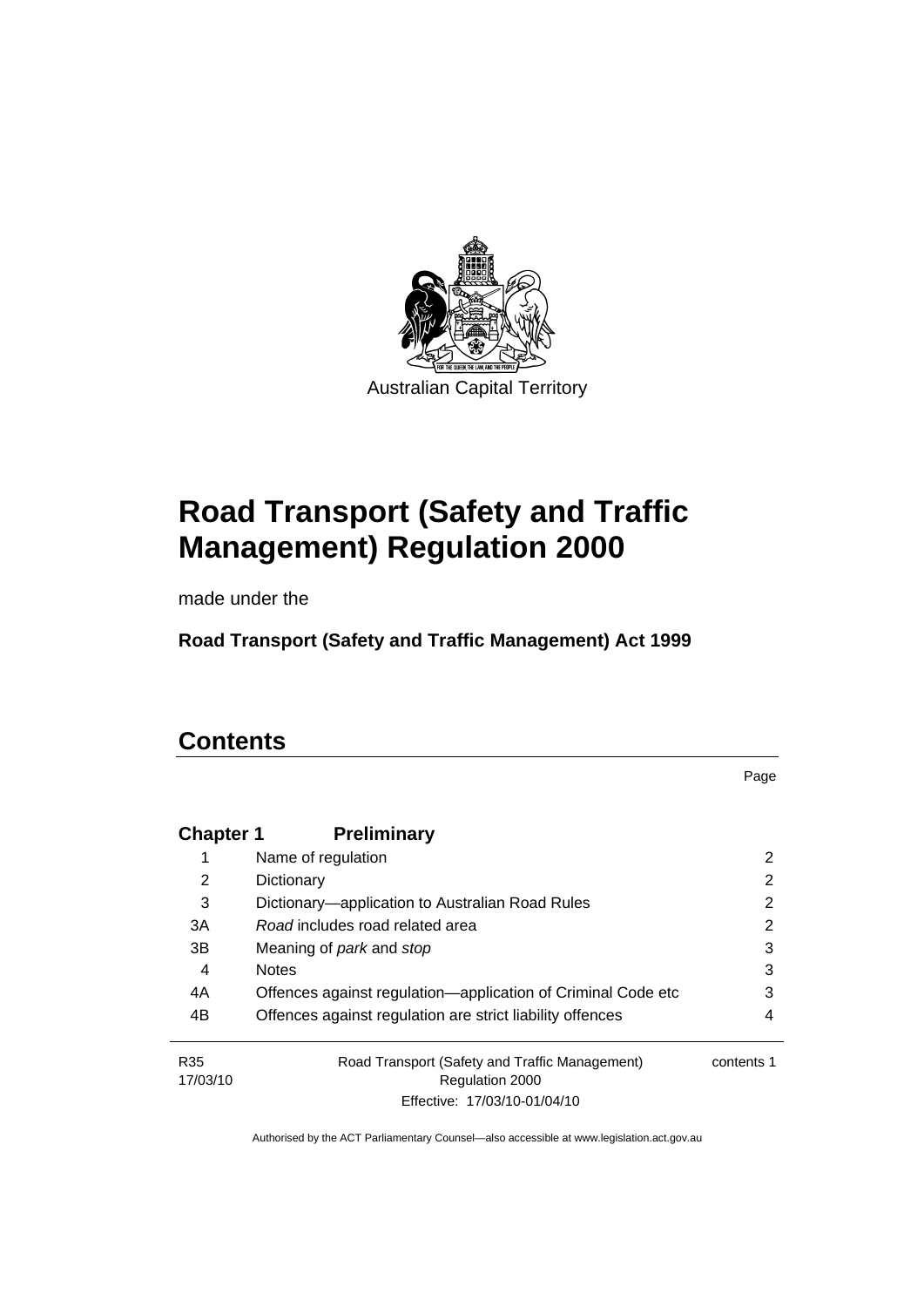| 4C               | General defence of accident or reasonable effort                                     | Page<br>4       |
|------------------|--------------------------------------------------------------------------------------|-----------------|
| <b>Chapter 2</b> | <b>Australian Road Rules</b>                                                         |                 |
| <b>Part 2.1</b>  | <b>Incorporation into ACT law</b>                                                    |                 |
| 5                | Meaning of Australian Road Rules                                                     | 5               |
| 6                | Incorporation of Australian Road Rules into ACT law                                  | 5               |
| 6A               | Transitional-ARR r 266 and r 267                                                     | 5               |
| <b>Part 2.2</b>  | How the Australian Road Rules are<br>incorporated                                    |                 |
| Division 2.2.1   | General                                                                              |                 |
| 7                | References to another law of this jurisdiction etc                                   | 10              |
| Division 2.2.2   | Other provisions for the Australian Road Rules                                       |                 |
| 8                | ARR r 10 (2)-penalties for offences                                                  | 10 <sup>1</sup> |
| 9                | ARR r 95-emergency stopping lane only signs                                          | 11              |
| 10               | ARR r 104-no truck signs                                                             | 11              |
| 11               | ARR r 151 (3) (b)-riding a motorbike or bicycle alongside more than 1<br>other rider | 11              |
| 12               | ARR r 158 (2) (c)-other vehicles permitted to travel in bus lanes                    | 11              |
| 13               | ARR r 179 (1) (c)—stopping in a loading zone—goods and permit<br>vehicles            | 12              |
| 13A              | ARR r 179 (1) (c) and (2) (c)—stopping in loading zone—taxis                         | 12              |
| 13B              | ARR r 183-stopping in a bus zone                                                     | 13              |
| 13C              | ARR r 195-stopping at or near a bus stop                                             | 13              |
| 14               | ARR r 199 (2)-stopping near postbox                                                  | 14              |
| 15               | ARR r 206 (2) (b), (c)—time extension for people with disabilities<br>permit         | 14              |
| 16               | ARR r 207 (2) (a)—fees for parking in pay parking spaces                             | 15              |
| 16A              | ARR r 213 (5)—making a motor vehicle secure—exception                                | 15              |
| 17               | ARR r 215 (4)-lights required to be fitted to a vehicle                              | 15              |
| 18               | ARR r 216 (3)—towing a vehicle at night or in hazardous weather<br>conditions        | 15              |

| contents 2 | Road Transport (Safety and Traffic Management) | R35      |
|------------|------------------------------------------------|----------|
|            | Regulation 2000                                | 17/03/10 |
|            | Effective: 17/03/10-01/04/10                   |          |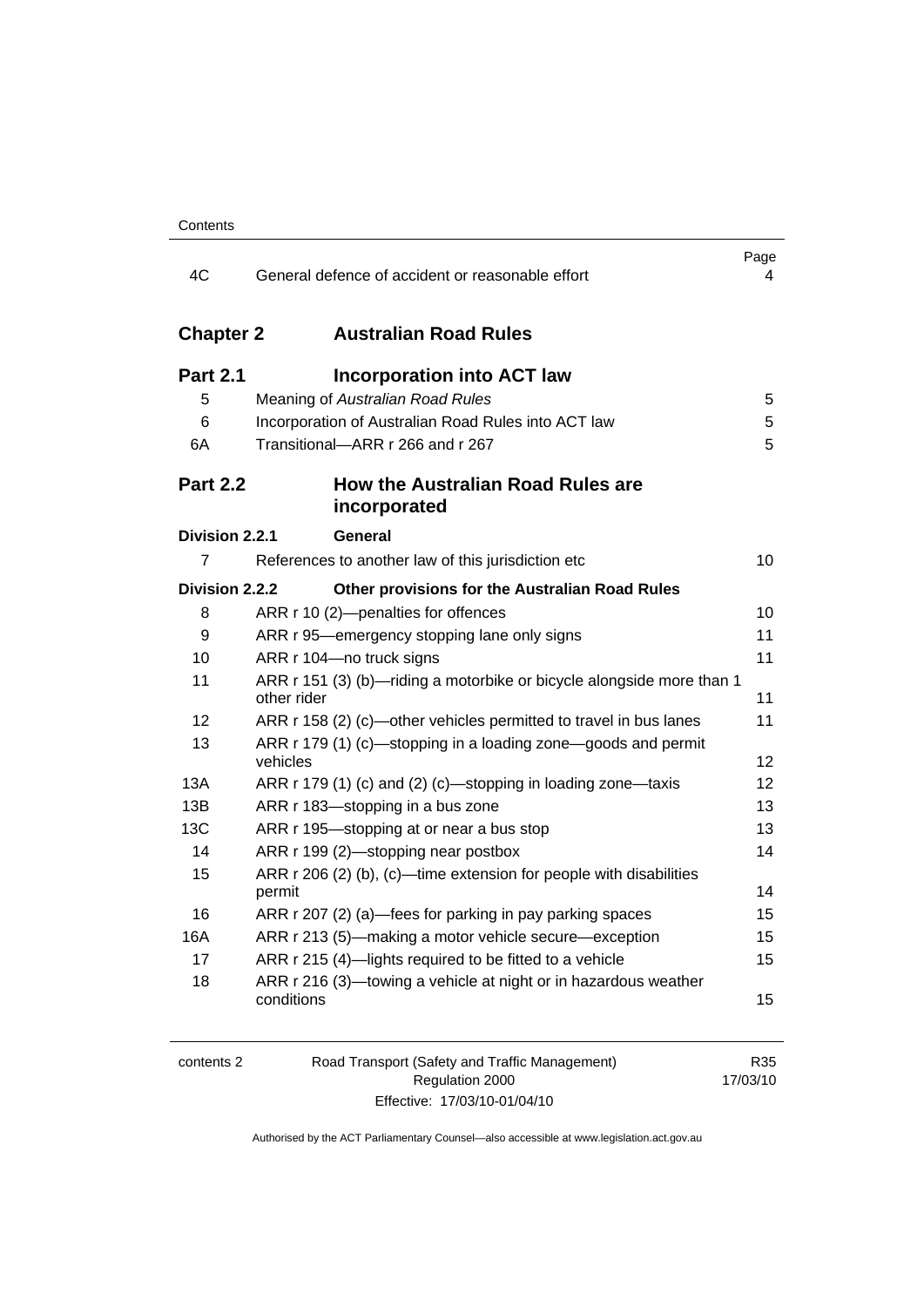| Contents |
|----------|
|----------|

| 19              | ARR r 220 (3)—using lights on vehicles that are stopped              | Page<br>16 |
|-----------------|----------------------------------------------------------------------|------------|
| 20              | ARR r 221 (f)—using hazard warning lights on buses carrying children | 16         |
| 21              | ARR r 222—using warning lights on buses carrying children            | 16         |
| 22              | ARR r 225-use of radar detectors                                     | 16         |
| 22A             | ARR r 236 (6)-hitchhiking, roadside commerce etc permitted           | 17         |
| 23              | ARR r 244C-motorised scooters not to be used                         | 17         |
| 23A             | ARR r 266-children travelling in interstate registered vehicles      | 18         |
| 23B             | ARR r 266 (3) (b)-wearing of seatbelts by passengers under 16 years  |            |
|                 | old                                                                  | 18         |
| 24              | ARR r 266 (7)—wearing of seatbelts by passengers under 16 years      |            |
|                 | old                                                                  | 19         |
| 25              | ARR r 267 (3)—certificates of exemption from wearing seatbelts       | 19         |
| 26              | ARR r 270 (3)—wearing motorbike helmets                              | 19         |
| 27              | ARR r 271 (6)-riding on motorbikes                                   | 20         |
| 27A             | ARR r 280 (2) (a)—other vehicles to which B light rules apply        | 20         |
| 28              | ARR r 287 (3), (4)—duties of participants in crashes                 | 20         |
| 29              | ARR r 289 (1) (g)-driving on nature strip                            | 21         |
| 30              | ARR r 298-driving with a person in or on trailer                     | 22         |
| 31              | ARR r 310 (3), (4)-exemption for road workers etc                    | 23         |
| 32              | ARR r 313-postal workers                                             | 23         |
| 33              | ARR dict-definitions for dictionary                                  | 24         |
| <b>Part 2.3</b> | <b>Additional ACT road rules</b>                                     |            |
| Division 2.3.1  | Noise and other nuisances                                            |            |
| 37              | Making unnecessary engine noise                                      | 27         |
| 38              | Emission of waste oil or grease                                      | 27         |
| Division 2.3.2  | Driver and passenger safety                                          |            |
| 39              | Safety of persons on trailers                                        | 28         |
| 40              | Passengers in sidecars to be seated                                  | 29         |
| Division 2.3.3  | <b>Trailers and towing</b>                                           |            |
| 41              | Number of vehicles that may be drawn                                 | 29         |
|                 |                                                                      |            |

|    | Number of vehicles that may be drawn |  |
|----|--------------------------------------|--|
| 42 | Towing by vehicles under 4.5t        |  |

| R35      |
|----------|
| 17/03/10 |

Road Transport (Safety and Traffic Management) Regulation 2000 Effective: 17/03/10-01/04/10

contents 3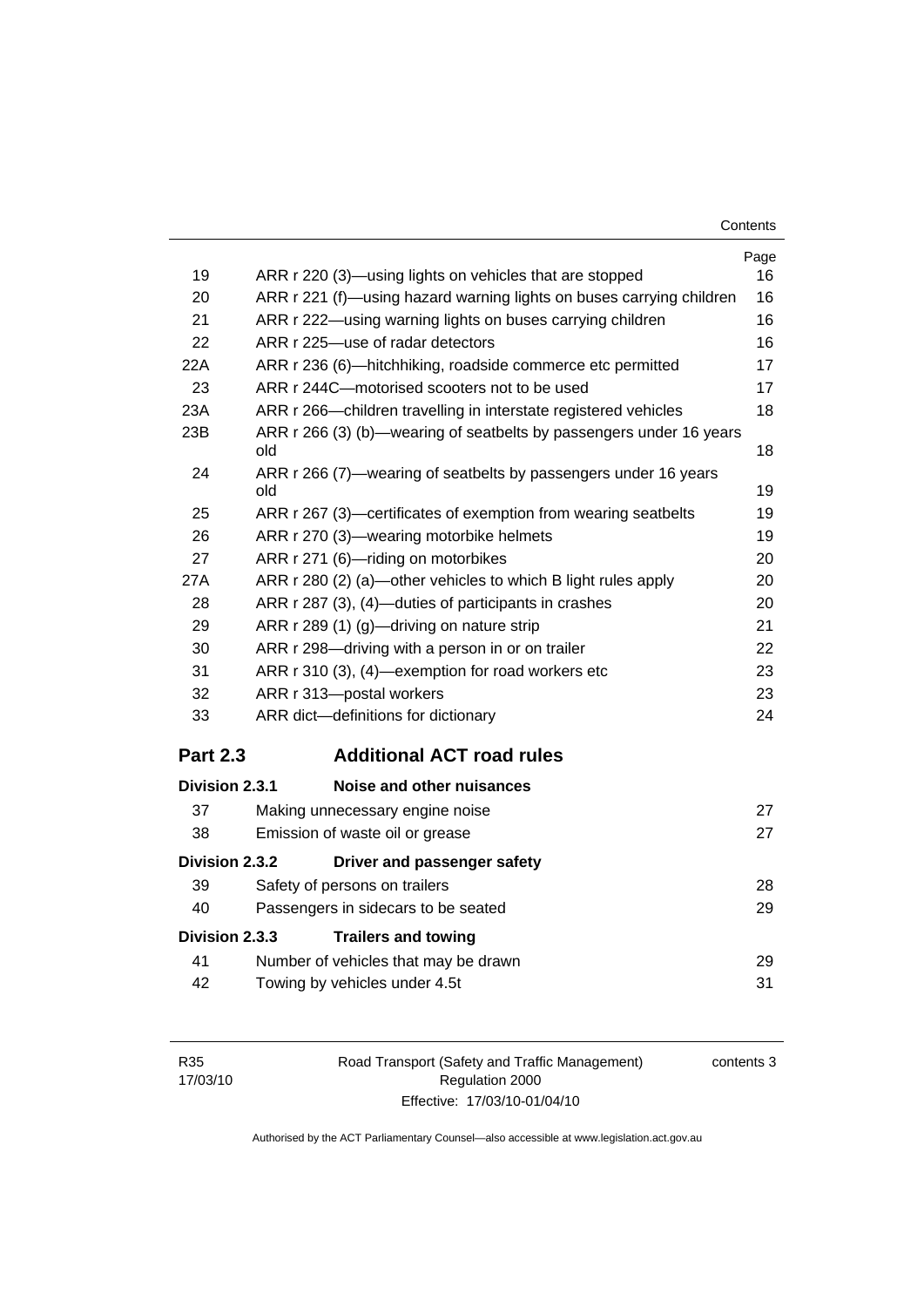#### **Contents**

|                |             |                                                                 | Page |  |
|----------------|-------------|-----------------------------------------------------------------|------|--|
| Division 2.3.4 |             | <b>Lights on vehicles</b>                                       |      |  |
| 43             |             | Lights on motor vehicles generally                              | 32   |  |
| Division 2.3.5 |             | <b>Metered parking</b>                                          |      |  |
| 44             |             | Metered parking-parking in spaces                               | 34   |  |
| 44A            |             | Metered parking-parking fees                                    | 34   |  |
| 44B            |             | Metered parking-maximum length of stay                          | 35   |  |
| 45             |             | Metered parking-exceptions to s 44A and s 44B                   | 35   |  |
| 46             |             | Temporary closure of metered parking spaces                     | 36   |  |
| 47             |             | Misuse of parking meters                                        | 37   |  |
| 48             |             | Interfering with parking meters etc                             | 37   |  |
| Division 2.3.6 |             | <b>Ticket parking</b>                                           |      |  |
| 49             |             | Ticket parking—parking in spaces                                | 37   |  |
| 49A            |             | Ticket parking-display of tickets                               | 38   |  |
| 49B            |             | Ticket parking-maximum length of stay                           | 40   |  |
| 50             |             | Ticket parking-exceptions to s 49A and s 49B                    |      |  |
| 51             |             | Temporary closure of ticket parking spaces and areas            |      |  |
| 52             |             | Use of false or damaged parking tickets etc                     | 43   |  |
| 53             |             | Misuse of parking ticket machines                               | 43   |  |
| 54             |             | Interfering with parking ticket machines etc                    | 44   |  |
| 55             |             | Interfering with parking tickets                                | 44   |  |
| Division 2.3.7 |             | Other ACT road rules about stopping and parking                 |      |  |
| 56             |             | Unauthorised use of parking permits and mobility parking scheme |      |  |
|                | authorities |                                                                 | 45   |  |
| 56A            | authorities | Interfering with parking permits and mobility parking scheme    | 45   |  |
| 57A            |             | Stopping public buses in bus zones and at bus stops             | 46   |  |
| 58             |             | Stopping in an emergency etc or to comply with another law      | 47   |  |
| Division 2.3.8 |             | <b>Other ACT road rules</b>                                     |      |  |
| 59             |             | Carrying dangerous substances                                   | 48   |  |
| 60             |             | Interrupting funeral processions etc                            | 48   |  |
| 61             |             | Driving on roads closed to traffic                              | 49   |  |
| 62             |             | Use of wheeled recreational devices and wheeled toys on roads   | 49   |  |
|                |             |                                                                 |      |  |

| contents 4 | Road Transport (Safety and Traffic Management) | R35      |
|------------|------------------------------------------------|----------|
|            | Regulation 2000                                | 17/03/10 |
|            | Effective: 17/03/10-01/04/10                   |          |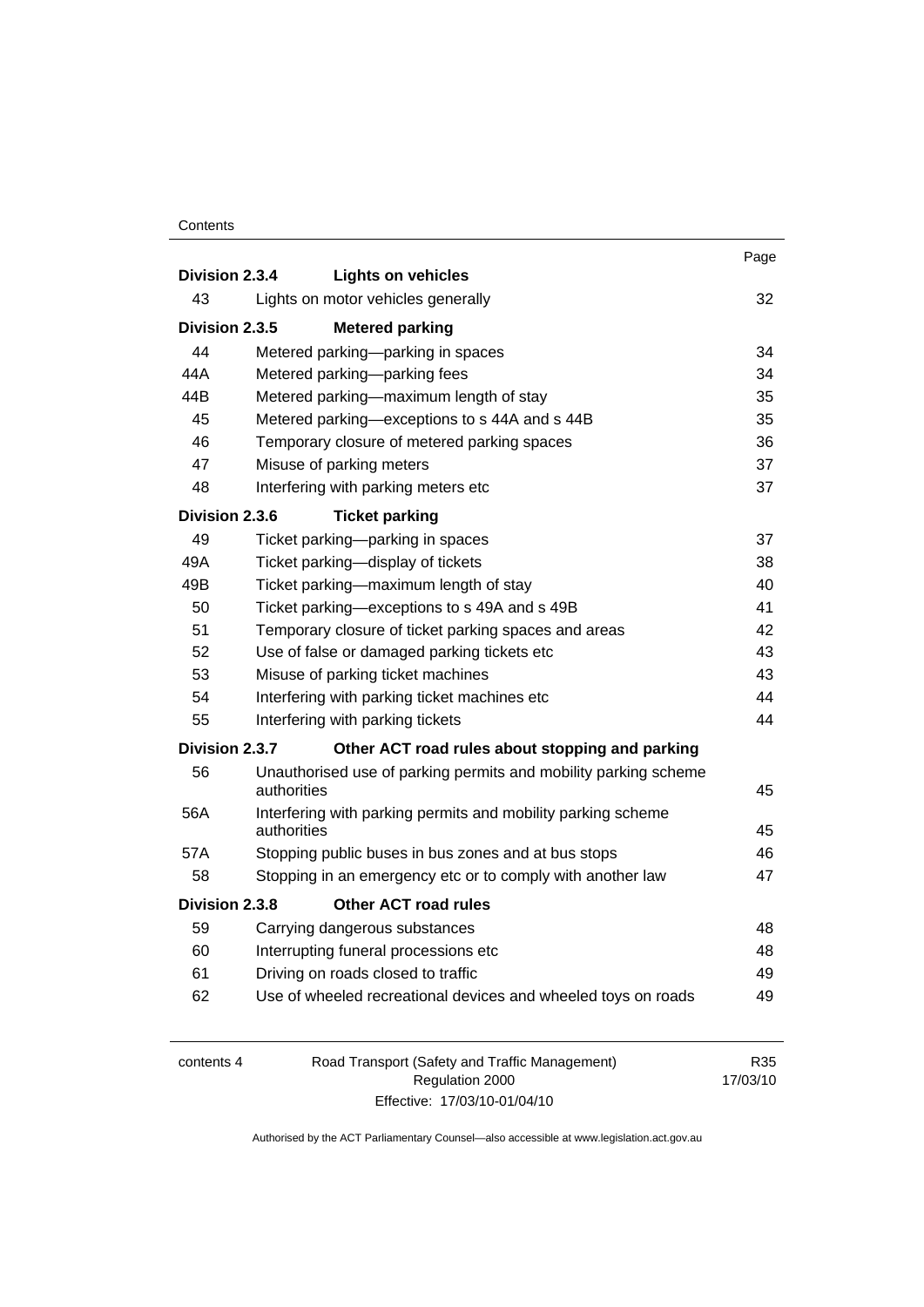| Contents |
|----------|
|----------|

|                 |                                                                                                         | Page |
|-----------------|---------------------------------------------------------------------------------------------------------|------|
| <b>Part 2.4</b> | <b>Other provisions</b>                                                                                 |      |
| 63              | Devices that are prescribed traffic control devices—Act, dict, def<br>prescribed traffic control device | 50   |
| 64              | Preventing prescribed traffic control devices being clearly visible                                     | 50   |
| 65              | Use of do not overtake turning vehicle sign                                                             | 51   |
| 66              | Approvals etc by road transport authority                                                               | 51   |
| 67              | Exemption from requirement about riding on motorbikes                                                   | 52   |
| 68              | Defence of complying with direction of police officer or authorised                                     |      |
|                 | person                                                                                                  | 52   |
| 69              | Exemption for driver of police vehicles                                                                 | 52   |
| 70              | Exemption for driver of emergency vehicles                                                              | 53   |
| 71              | Stopping and parking exemption for police and emergency vehicles<br>and authorised people               | 53   |

# **Chapter 3 Parking**

| <b>Part 3.1</b> | <b>Parking schemes</b>                           |    |
|-----------------|--------------------------------------------------|----|
| Division 3.1.1  | <b>Metered parking schemes</b>                   |    |
| 72              | Metered parking schemes                          | 55 |
| 73              | Metered parking areas                            | 55 |
| 74              | Parking meters                                   | 55 |
| 75              | Metered parking spaces                           | 56 |
| Division 3.1.2  | <b>Ticket parking schemes</b>                    |    |
| 75A             | Parking authorities                              | 56 |
| 75B             | Parking authority guidelines                     | 56 |
| 76              | Ticket parking schemes—road transport authority  | 57 |
| 76A             | 57<br>Ticket parking schemes—parking authorities |    |
| 77              | Ticket parking areas                             | 58 |
| 78              | Ticket parking spaces                            | 58 |
| 79              | Ticket machines                                  | 58 |
| 80              | Parking tickets                                  | 58 |
| 81              | Duration of parking tickets                      | 59 |

Road Transport (Safety and Traffic Management) Regulation 2000 Effective: 17/03/10-01/04/10

contents 5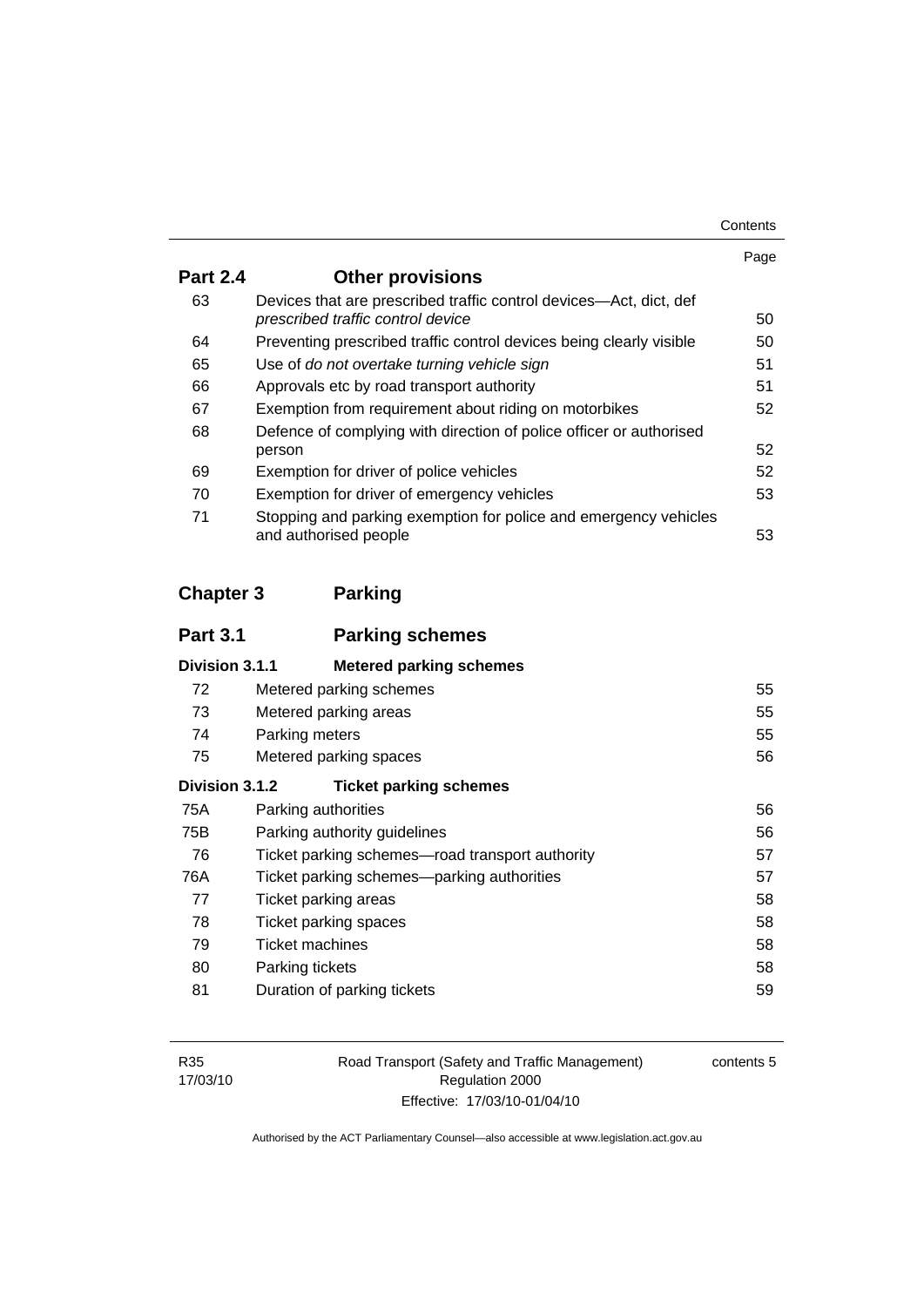#### **Contents**

|                 |                                                                           | Page            |
|-----------------|---------------------------------------------------------------------------|-----------------|
| Division 3.1.3  | <b>Heavy vehicle parking</b>                                              |                 |
| 82              | Definitions-div 3.1.3                                                     | 59              |
| 83              | References in div 3.1.3 to land adjoining residential land                | 60              |
| 84              | Vehicle parked partly on residential land                                 | 60              |
| 85              | Parking of certain vehicles on residential land prohibited                | 60              |
| 85A             | No more than 1 heavy vehicle on residential land                          | 60              |
| 85B             | Heavy vehicles to be parked away from residential land boundaries         | 61              |
| 86              | Parking of certain vehicles on land adjoining residential land prohibited | 62              |
| 87              | Parking of certain commercial vehicles on land with multi-unit housing    | 62              |
| 87A             | No offence if reasonable necessity etc                                    | 63              |
| 87B             | Heavy vehicle refrigeration units not to be operated on residential land  | 63              |
| 87C             | Prohibition on night operation of heavy vehicle                           | 64              |
| 88              | Daily infringement                                                        | 64              |
| Division 3.1.3A | Heavy vehicle parking-enforcement                                         |                 |
| 89              | Meaning of occupier-div 3.1.3A                                            | 65              |
| 90              | Power to enter premises                                                   | 65              |
| 91              | Production of identity card                                               | 66              |
| 92              | Consent to entry                                                          | 66              |
| 93              | General powers on entry to premises                                       | 67              |
| 94              | Damage etc to be minimised                                                | 68              |
| 95              | Compensation for exercise of enforcement powers                           | 68              |
| Division 3.1.4  | <b>Miscellaneous</b>                                                      |                 |
| 97A             | Other powers to provide pay parking                                       | 69              |
| 98              | Overlapping schemes                                                       | 69              |
| 98A             | Income from ticket parking scheme                                         | 69              |
| 98B             | Costs of ticket parking scheme                                            | 70              |
| 99              | Trailers not separately chargeable                                        | 70              |
| <b>Part 3.2</b> | Parking permits and mobility parking scheme                               |                 |
|                 | authorities                                                               |                 |
| 100             | Parking permits                                                           | 71              |
| 101             | Mobility parking scheme authorities                                       | 72              |
| 101A            | Parking permits and mobility parking scheme authorities-cancellation      | 73              |
| contents 6      | Road Transport (Safety and Traffic Management)<br>Regulation 2000         | R35<br>17/03/10 |
|                 | Effective: 17/03/10-01/04/10                                              |                 |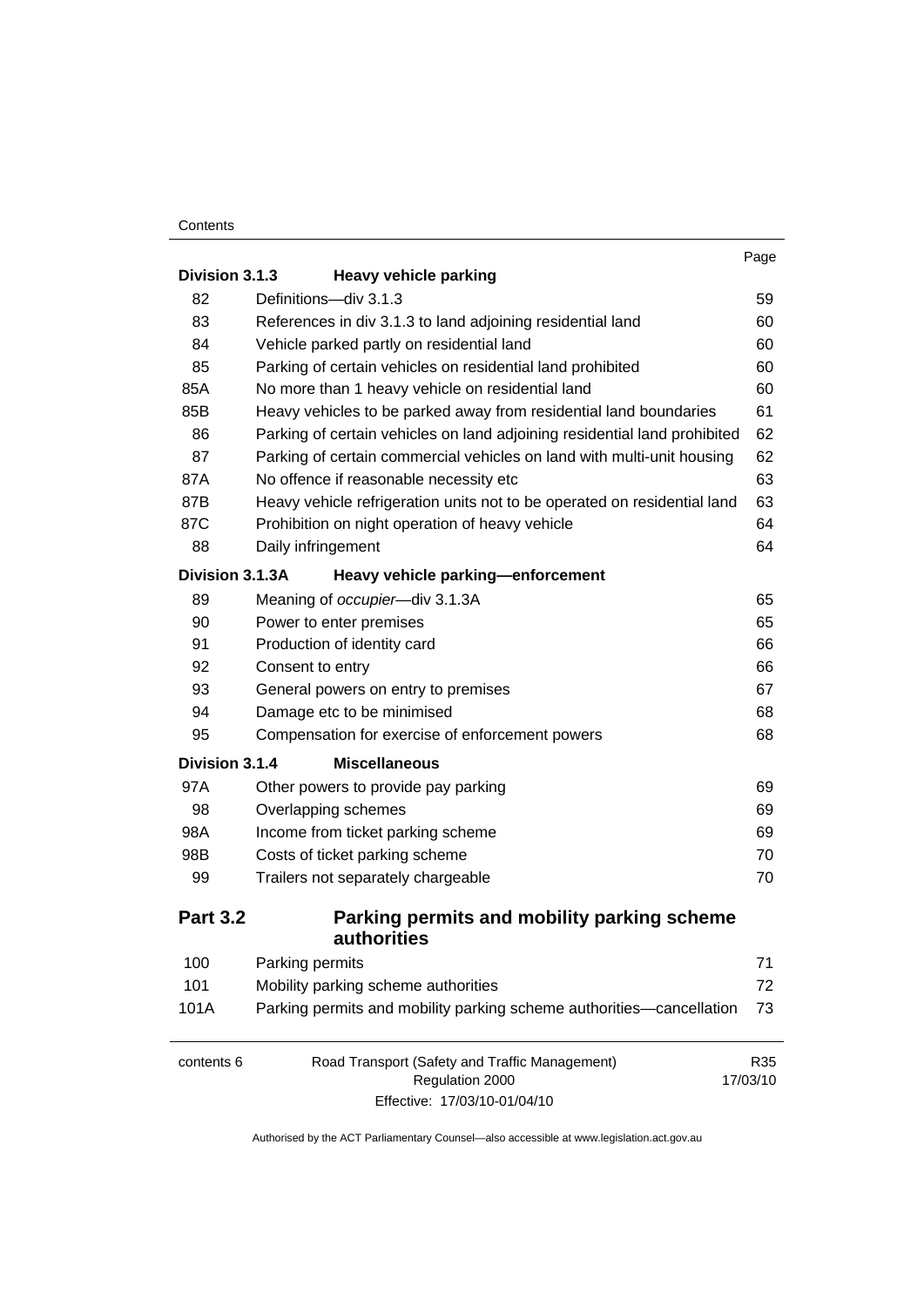|                  |                                                                         | Contents |
|------------------|-------------------------------------------------------------------------|----------|
|                  |                                                                         | Page     |
| 101B             | Parking permits and mobility parking scheme authorities-return when     |          |
|                  | cancelled                                                               | 74       |
| <b>Part 3.3</b>  | <b>Parking-other provisions</b>                                         |          |
| 101C             | Marking tyres by parking inspectors                                     | 75       |
|                  |                                                                         |          |
| <b>Chapter 4</b> | <b>Traffic offence detection devices</b>                                |          |
| 102              | Definitions-ch 4                                                        | 76       |
| 103              | Approved traffic offence detection devices                              | 78       |
| 103A             | Approval of police vehicle speedometers                                 | 78       |
| 104              | Major testing of laser speed measuring devices                          | 79       |
| 104A             | Major testing of other traffic offence detection devices                | 80       |
| 104B             | Certification and sealing of traffic offence detection devices          | 82       |
| 105              | Use of certain digital camera detection devices                         | 82       |
| 105A             | Use of certain laser speed measuring devices                            | 83       |
| 105B             | Use of certain radar speed measuring devices                            | 84       |
| 106              | Approved people—testing and sealing                                     | 85       |
| 107              | Approved people-use                                                     | 86       |
| 107A             | Recording of camera detection device image files—Act, s 23 (2) (c) (ii) | 86       |
| 107B             | Verification of camera detection device image files-Act,                |          |
|                  | s 23 (2) (c) (iii)                                                      | 87       |
| 108              | Meaning of vehicle image codes                                          | 87       |
|                  |                                                                         |          |
| <b>Chapter 5</b> | <b>Miscellaneous</b>                                                    |          |
| 109              | Additional powers of police                                             | 92       |
| 110              | Prohibition on car minding                                              | 92       |
| 111              | Removal of unattended vehicles-Act, s 32 (1) (c)                        | 93       |
| 112              | Disposal of impounded vehicles-Act, s 10K                               | 93       |
| 112A             | Disposal of forfeited vehicles-Act, s 10K                               | 95       |
| 113              | Responsible person to inspect driver licence                            | 95       |
| 114              | Responsible person's consent                                            | 95       |
| 115              | Standards for safe carriage of loads-Act, s 14 (2)                      | 95       |
|                  |                                                                         |          |
|                  |                                                                         |          |

R35 17/03/10 Road Transport (Safety and Traffic Management) Regulation 2000 Effective: 17/03/10-01/04/10

contents 7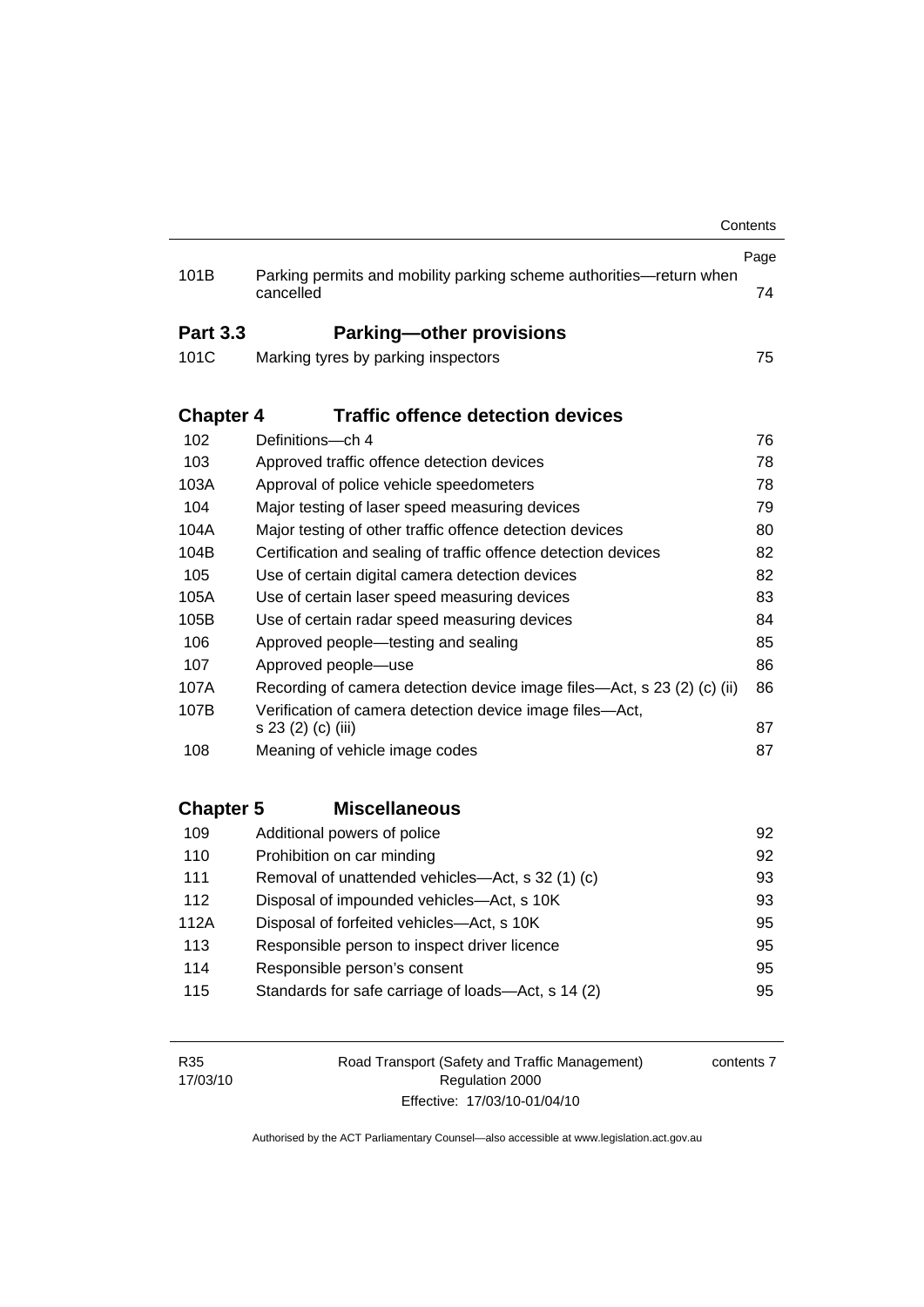#### **Contents**

| <b>Schedule 1</b> | <b>Meaning of location codes on images</b> | Page<br>96 |
|-------------------|--------------------------------------------|------------|
| <b>Part 1.1</b>   | <b>Digital camera detection devices</b>    | 96         |
| <b>Part 1.2</b>   | <b>Fixed camera detection devices</b>      | 102        |
| <b>Dictionary</b> |                                            | 104        |
| <b>Endnotes</b>   |                                            |            |
| 1                 | About the endnotes                         | 114        |
| 2                 | Abbreviation key                           | 114        |
| 3                 | Legislation history                        | 115        |
| 4                 | Amendment history                          | 121        |
| 5                 | Earlier republications                     | 137        |
| 6                 | Uncommenced amendments                     | 139        |

contents 8 Road Transport (Safety and Traffic Management) Regulation 2000 Effective: 17/03/10-01/04/10

R35 17/03/10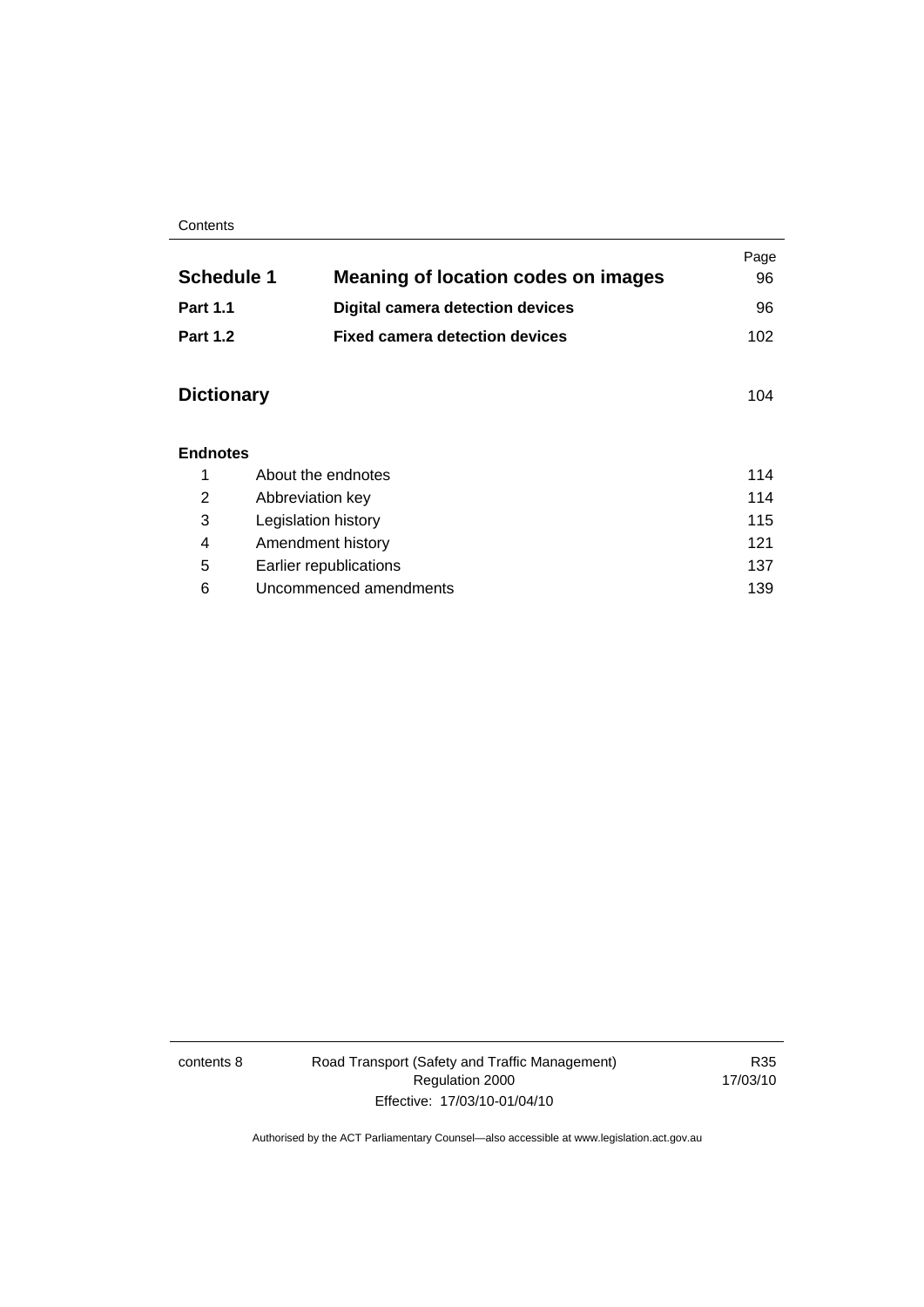<span id="page-10-0"></span>

# **Road Transport (Safety and Traffic Management) Regulation 2000**

made under the

**Road Transport (Safety and Traffic Management) Act 1999** 

R35 17/03/10

l

Road Transport (Safety and Traffic Management) Regulation 2000 Effective: 17/03/10-01/04/10

page 1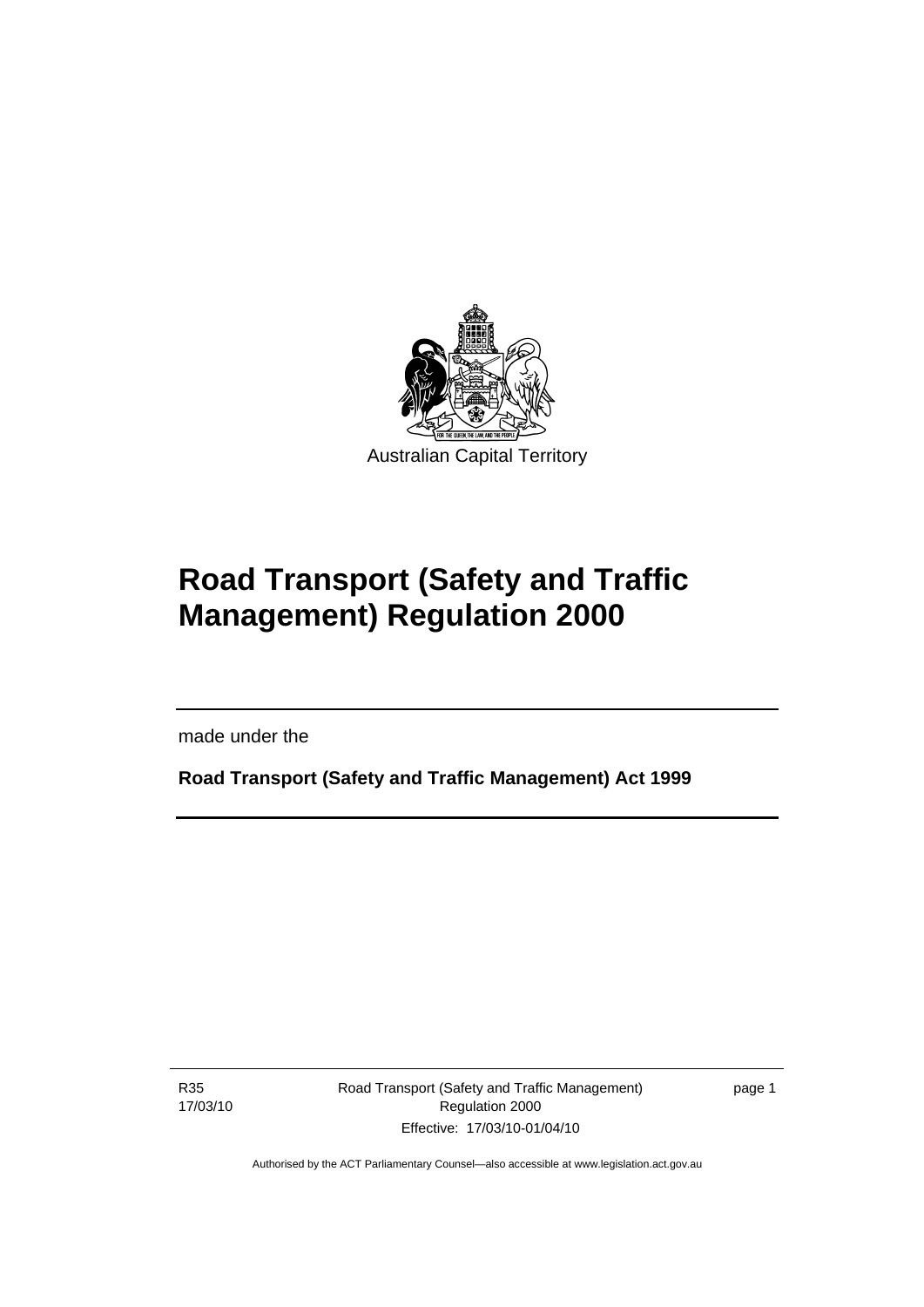<span id="page-11-0"></span>Section 1

# **Chapter 1** Preliminary

#### **1 Name of regulation**

This regulation is the *Road Transport (Safety and Traffic Management) Regulation 2000*.

#### **2 Dictionary**

The dictionary at the end of this regulation is part of the regulation.

*Note 1* The dictionary at the end of this regulation defines certain terms used in this regulation, and includes references (*signpost definitions*) to other terms defined elsewhere.

> For example, the signpost definition '*semitrailer*—see the *Road Transport (Vehicle Registration) Regulation 2000*, dictionary.' means that the term 'semitrailer' is defined in that dictionary and the definition applies to this regulation.

*Note 2* A definition in the dictionary (including a signpost definition) applies to the entire regulation unless the definition, or another provision of the regulation, provides otherwise or the contrary intention otherwise appears (see Legislation Act, s 155 and s 156 (1)).

#### **3 Dictionary—application to Australian Road Rules**

The definitions in the dictionary do not apply to the Australian Road Rules unless this regulation provides otherwise.

*Note* See div 2.2.1, note 2 for the relevant provisions of this regulation.

#### **3A** *Road* **includes road related area**

In this regulation:

*road* includes a road related area.

R35 17/03/10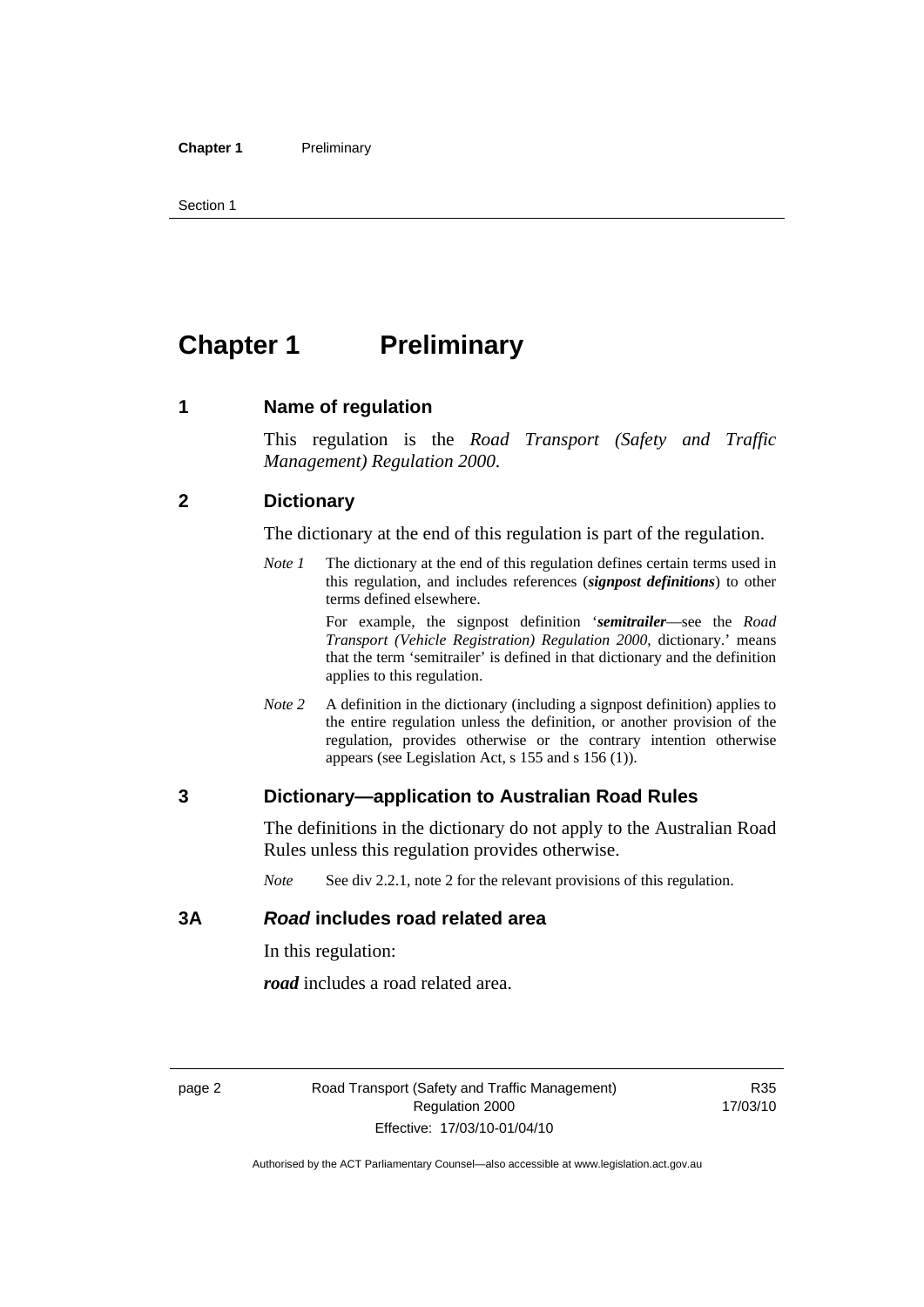### <span id="page-12-0"></span>**3B Meaning of** *park* **and** *stop*

In this regulation:

*park*, in relation to a driver, includes stop and allow the driver's vehicle to stay (whether or not the driver leaves the vehicle).

*stop*, for a driver, includes park, but does not include stop to reverse the driver's vehicle into a parking bay or other parking space.

#### **4 Notes**

A note in this regulation is explanatory and is not part of this regulation.

*Note* See the Legislation Act, s 127 (1), (4) and (5) for the legal status of notes.

#### **4A Offences against regulation—application of Criminal Code etc**

Other legislation applies in relation to offences against this regulation (including the Australian Road Rules).

*Note 1 Criminal Code*

The Criminal Code, ch 2 applies to an offence against this regulation (see Code, pt 2.1).

The chapter sets out the general principles of criminal responsibility (including burdens of proof and general defences), and defines terms used for offences to which the Code applies (eg *conduct*, *intention*, *recklessness* and *strict liability*).

*Note 2 Penalty units* 

The Legislation Act, s 133 deals with the meaning of offence penalties that are expressed in penalty units.

*Note 3* The Australian Road Rules are to be read with, and as if they formed part of, this regulation (see s 6).

R35 17/03/10 page 3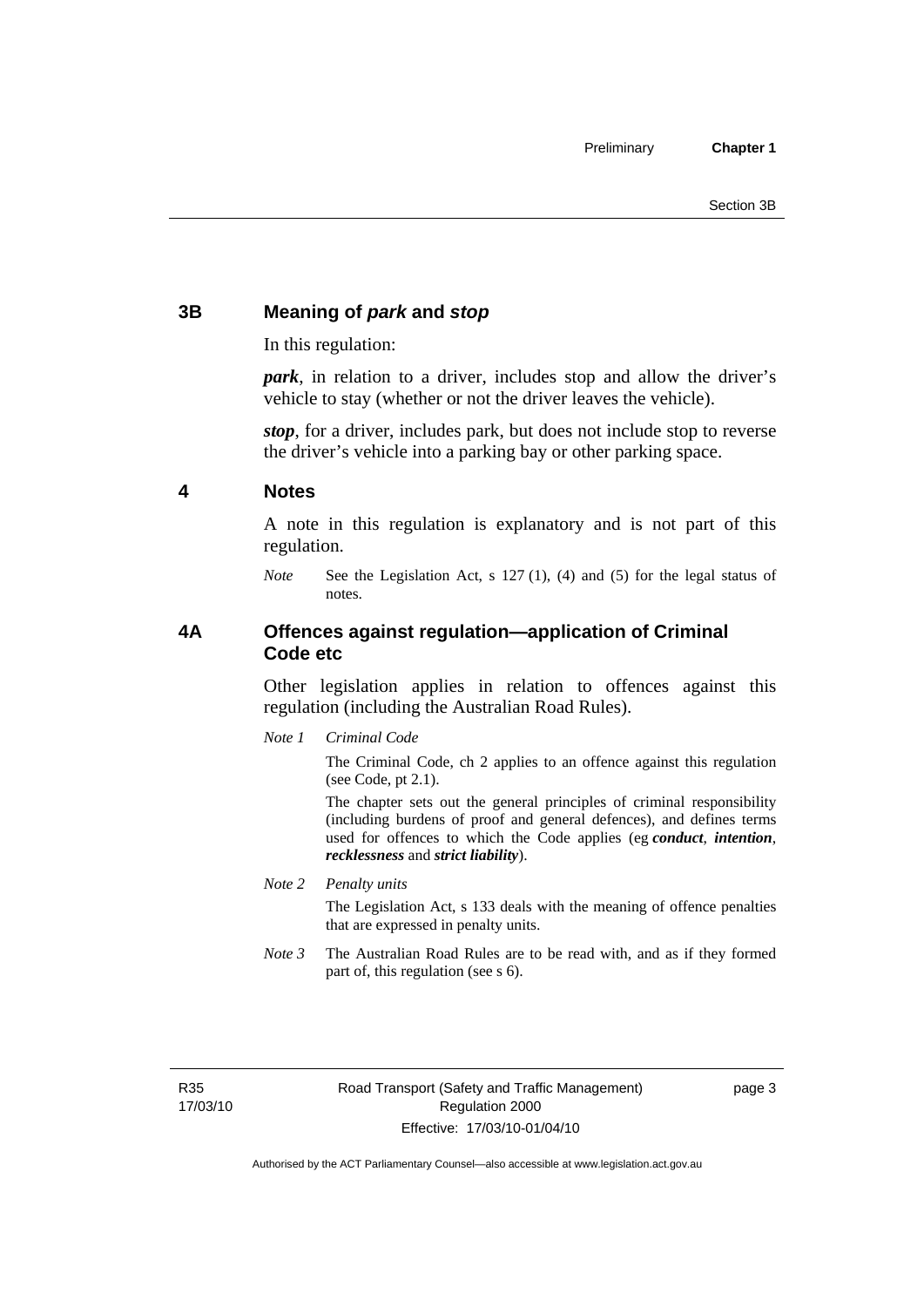#### <span id="page-13-0"></span>**Chapter 1** Preliminary

Section 4B

#### **4B Offences against regulation are strict liability offences**

An offence against this regulation (including the Australian Road Rules) is a strict liability offence.

#### **4C General defence of accident or reasonable effort**

Without limiting any other defence, it is a defence to an offence against this regulation (including the Australian Road Rules) if the defendant proves that the offence—

- (a) was the result of an accident; or
- (b) could not have been avoided by any reasonable efforts by the defendant.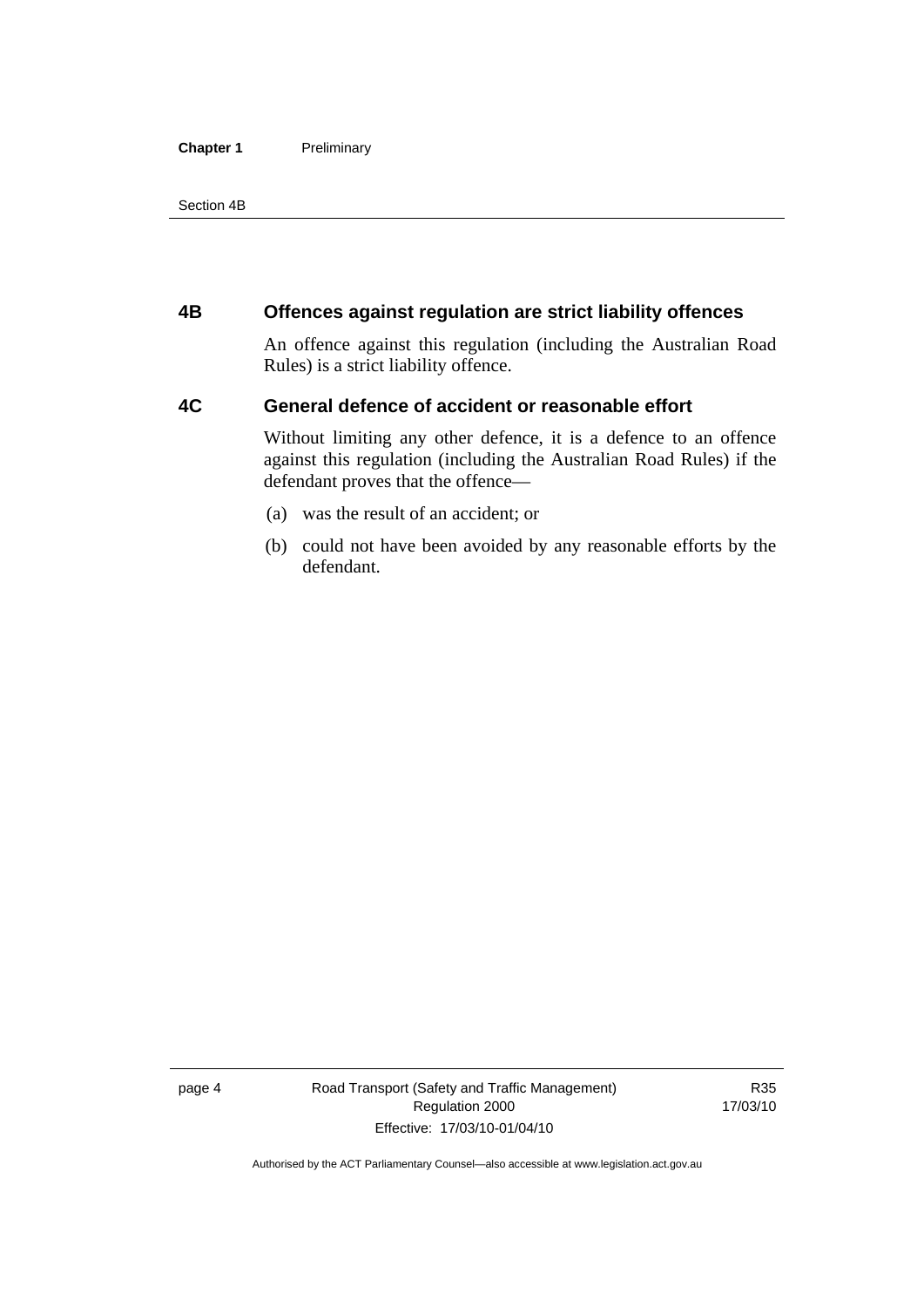# <span id="page-14-0"></span>**Chapter 2 Australian Road Rules**

## **Part 2.1 Incorporation into ACT law**

#### **5 Meaning of** *Australian Road Rules*

In this regulation:

*Australian Road Rules* means that part of the publication known as the Australian Road Rules, ISBN 0 7240 8874 1 published by the National Transport Commission in February 2008 that consists of the rules approved by the Australian Transport Council under the *National Transport Commission Act 2003* (Cwlth).

*Note* The Australian Road Rules are accessible at www.legislation.act.gov.au.

#### **6 Incorporation of Australian Road Rules into ACT law**

- (1) The Australian Road Rules (other than rule 2) are to be read with, and as if they formed part of, this regulation.
- (2) Subsection (1) has effect subject to this regulation.

#### **6A Transitional—ARR r 266 and r 267**

- (1) The Australian Road Rules are to be read as if—
	- (a) rule 266 and rule 267 are not part of the rules; and
	- (b) the repealed Australian Road Rules, rule 266 and rule 267 are part of the rules.
- (2) This section expires on 14 March 2011.

page 5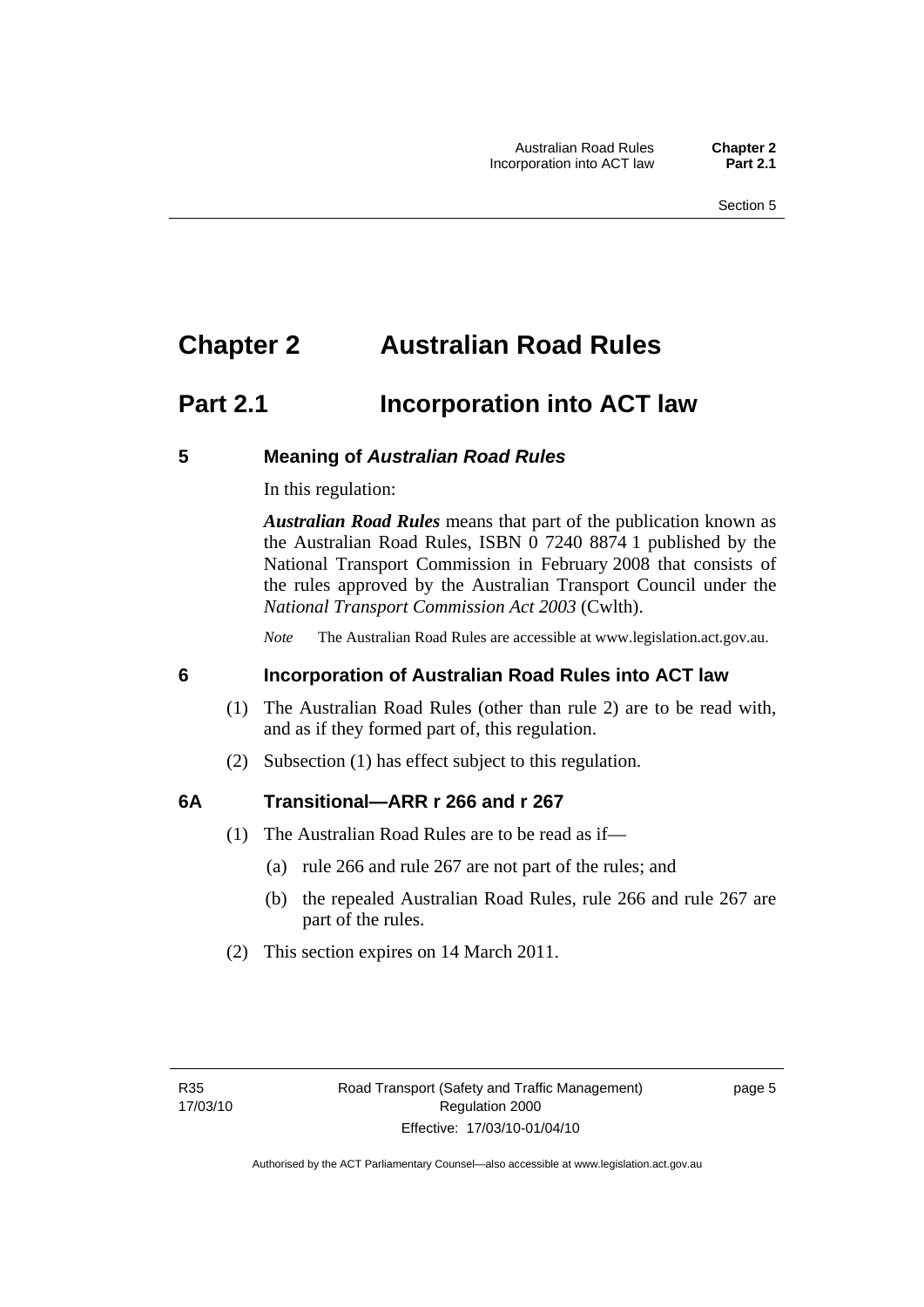| <b>Chapter 2</b> | <b>Australian Road Rules</b> |
|------------------|------------------------------|
| <b>Part 2.1</b>  | Incorporation into ACT law   |

Section 6A

(3) In this section:

*repealed Australian Road Rules* means that part of the publication known as the Australian Road Rules, ISBN 0 7240 8874 1 published by the National Road Transport Commission on 22 October 2003 that consists of the rules approved by the Australian Transport Council under the *National Road Transport Commission Act 1991* (Cwlth).

page 6 Road Transport (Safety and Traffic Management) Regulation 2000 Effective: 17/03/10-01/04/10

R35 17/03/10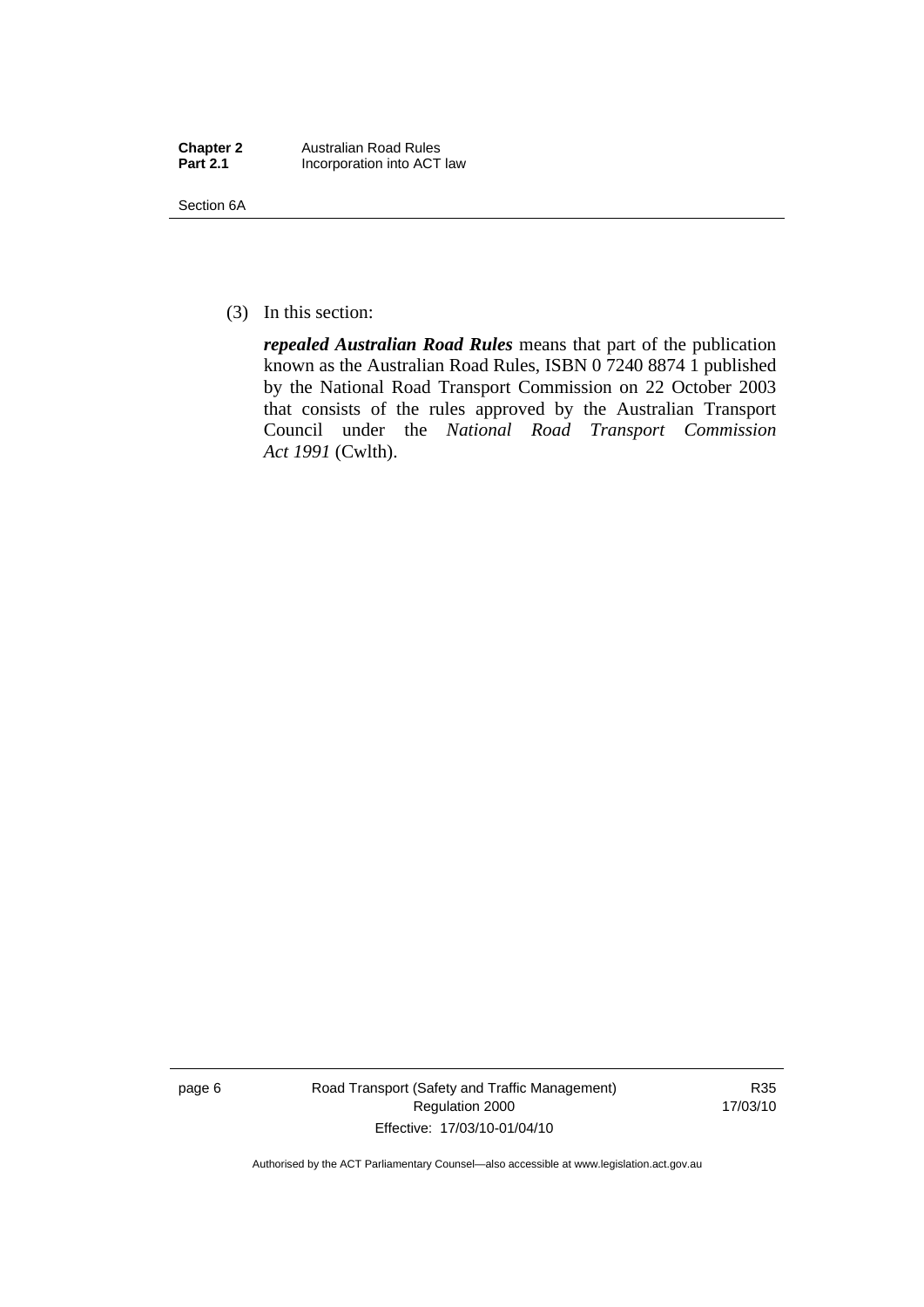## **Part 2.2 How the Australian Road Rules are incorporated**

### **U Division 2.2.1 General**

*Note 1* The Australian Road Rules are not completely self-contained and need to be read with associated laws of each jurisdiction. Many of the rules provide for 'another law of this jurisdiction' to define terms used in the Australian Road Rules for application of the Australian Road Rules in the ACT, to permit things to be done in the ACT otherwise prohibited by the Australian Road Rules or to exempt persons in the ACT from complying with the Australian Road Rules.

| column <sub>2</sub><br><b>ARR</b> provision | column 3<br>provision of this regulation |
|---------------------------------------------|------------------------------------------|
| 10(2)                                       | 8                                        |
| 95                                          | 9                                        |
| 104                                         | 10                                       |
| 151(3)(b)                                   | 11                                       |
| 158(2)(c)                                   | 12                                       |
| 179(1)(c)                                   | 13                                       |
| 179 $(1)$ $(c)$ and $(2)$ $(c)$             | 13A                                      |
| 183(1)                                      | 13B                                      |
| 195(1)                                      | 13C                                      |
| 199(2)                                      | 14                                       |
| $206(2)$ (b) and (c)                        | 15                                       |
| 207(2)(a)                                   | 16                                       |
| 213(5)                                      | 16A                                      |
|                                             |                                          |

*Note 2* The following table sets out the provisions of the Australian Road Rules for which provision is made by this part:

R35 17/03/10

#### Road Transport (Safety and Traffic Management) Regulation 2000 Effective: 17/03/10-01/04/10

page 7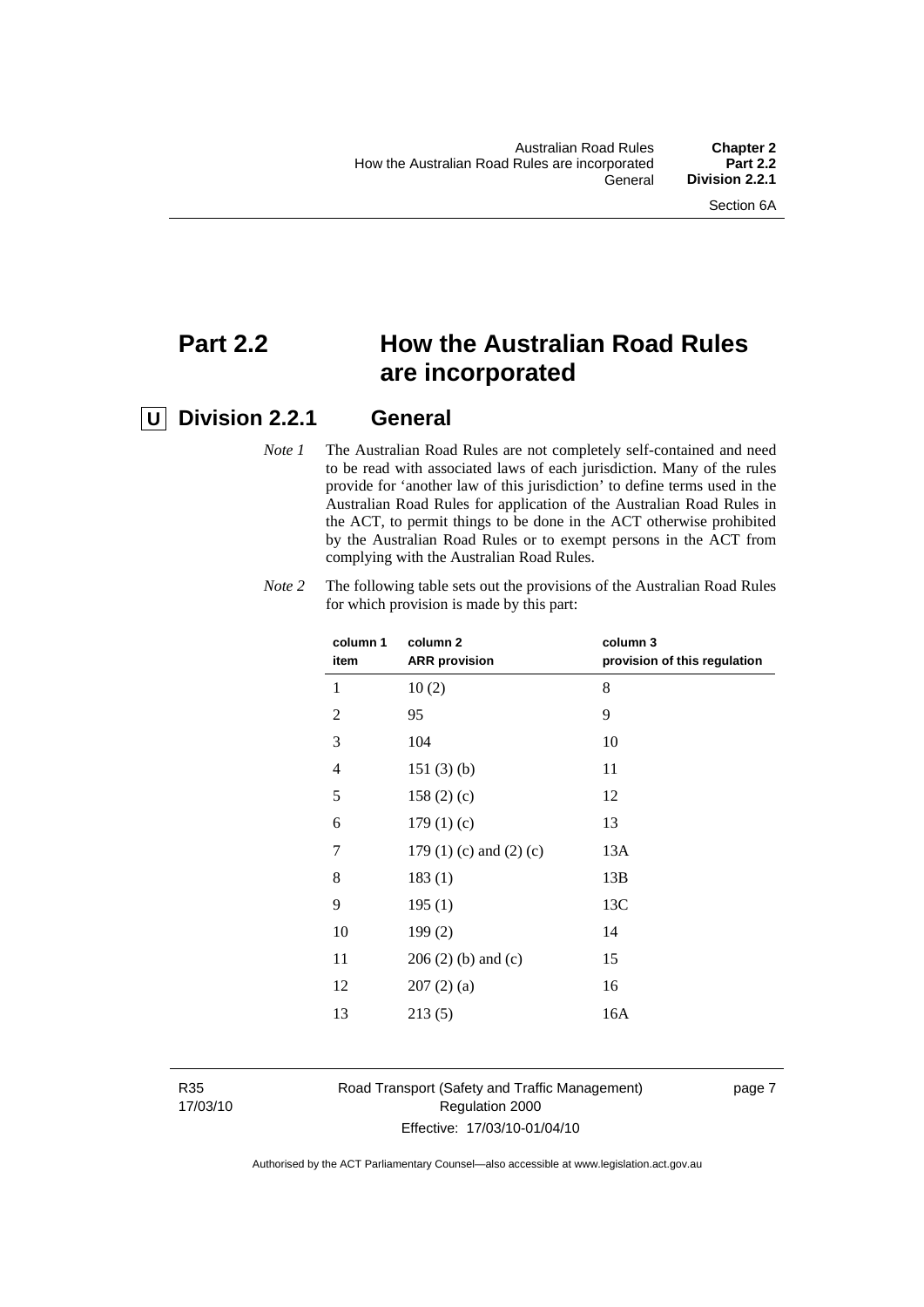#### **Chapter 2** Australian Road Rules<br>**Part 2.2** How the Australian Road **Production Product Product**<br> **Part 2.2 Product**<br> **Part 2.2 Product**<br> **Part 2.2 Product**<br> **Part 2.2 Product**<br> **Part 2.2 Product**<br> **Part 2.4 Product**<br> **Part 2.4 Product**<br> **Part 2.4 Product**<br> **Part 2.4 Product Division 2.2.1**

Section 6A

| column 1<br>item | column 2<br><b>ARR</b> provision          | column 3<br>provision of this regulation |
|------------------|-------------------------------------------|------------------------------------------|
| 14               | 215(4)                                    | 17                                       |
| 15               | 216(3)                                    | 18                                       |
| 16               | 220(3)                                    | 19                                       |
| 17               | 221(f)                                    | 20                                       |
| 18               | 222                                       | 21                                       |
| 19               | 225                                       | 22                                       |
| 20               | 236(6)                                    | 22A                                      |
| 21               | 244C                                      | 23                                       |
| 22               | 266(3)(b)                                 | 23B                                      |
| 23               | 266(7)                                    | 24                                       |
| 24               | 267(3)                                    | 25                                       |
| 25               | 270(3)                                    | 26                                       |
| 26               | 271 (6)                                   | 27                                       |
| 27               | 280(2)(a)                                 | 27A                                      |
| 28               | $287(3)$ (e) and (4)                      | 28                                       |
| 29               | 289(1)(g)                                 | 29                                       |
| 30               | 298                                       | 30                                       |
| 31               | $310(3)$ and $(4)$                        | 31                                       |
| 32               | 313                                       | 32                                       |
| 33               | dict, def approved bicycle<br>helmet      | 33(1)                                    |
| 34               | dict, def <i>authorised</i> person        | 33(1)                                    |
| 35               | dict, def emergency worker                | 33(1)                                    |
| 36               | dict, def GVM                             | 33(2)                                    |
| 37               | dict, def <i>hazard warning</i><br>lights | 33(3)                                    |

#### page 8 Road Transport (Safety and Traffic Management) Regulation 2000 Effective: 17/03/10-01/04/10

R35 17/03/10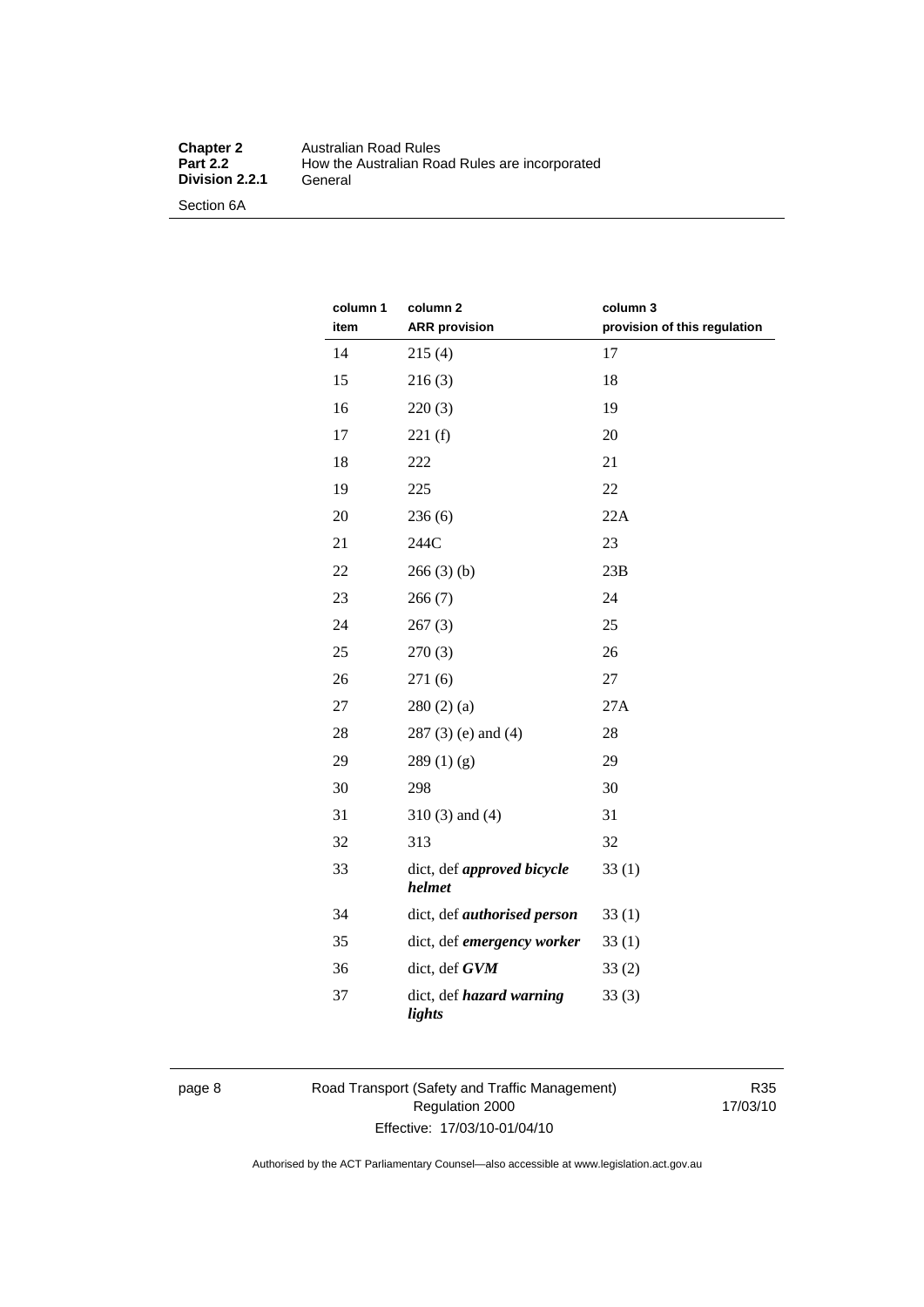| column 1<br>item | column <sub>2</sub><br><b>ARR</b> provision      | column 3<br>provision of this regulation |
|------------------|--------------------------------------------------|------------------------------------------|
| 38               | dict, def <i>mechanical</i><br>signalling device | 33 (1)                                   |
| 39               | dict, def <i>oversize</i> vehicle                | 33(1)                                    |
| 40               | dict, def <i>police</i> officer                  | 33(1)                                    |
| 41               | dict, def <i>portable</i> warning<br>triangle    | 33(4)                                    |
| 42               | dict, def <i>postal</i> worker                   | 33(1)                                    |
| 43               | dict, def <i>public bus</i>                      | 33(1)                                    |
| 44               | dict, def <i>taxi</i>                            | 33(1)                                    |

*Note 3* The following table sets out other provisions of the Australian Road Rules for which provision is made by other territory laws (including provisions in other parts of this regulation):

| column 1<br>item | column <sub>2</sub><br><b>ARR</b> provision | column 3<br>other law                                            |
|------------------|---------------------------------------------|------------------------------------------------------------------|
|                  | 12(2)                                       | Road Transport (General) Act 1999,<br>s 12                       |
| $\mathfrak{D}$   | 13(2)                                       | Road Transport (General) Act 1999,<br>s 12                       |
| 3                | $28(2)$ , n 3                               | this regulation, s 65                                            |
| 4                | $32(2)$ , n 3                               | this regulation, s 65                                            |
| 5                | 185(1)                                      | this regulation, s 100                                           |
| 6                | $287(1)$ , n 2                              | Road Transport (Safety and Traffic<br>Management) Act 1999, s 16 |

R35 17/03/10 Road Transport (Safety and Traffic Management) Regulation 2000 Effective: 17/03/10-01/04/10

page 9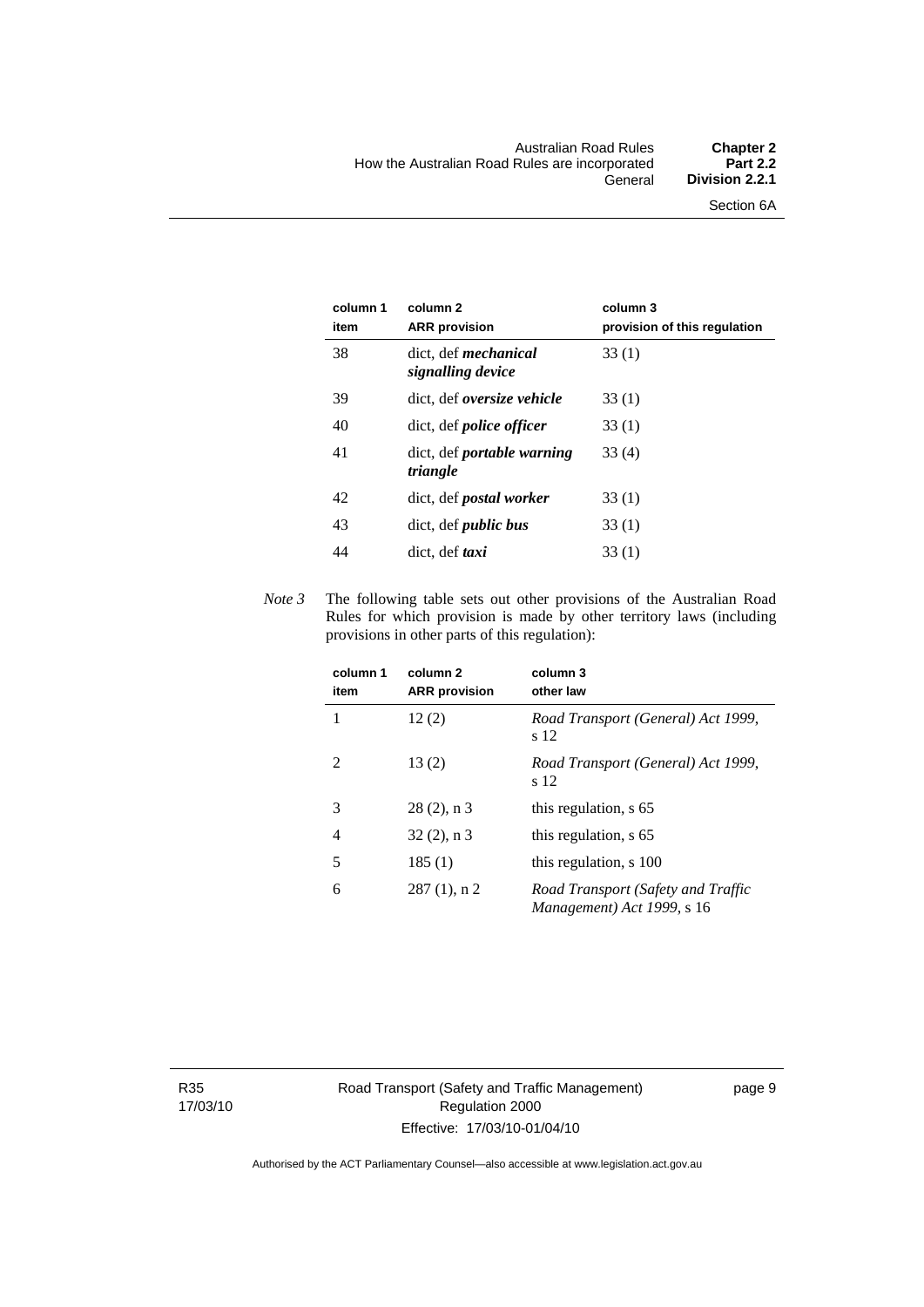<span id="page-19-0"></span>

| <b>Chapter 2</b><br><b>Part 2.2</b><br><b>Division 2.2.2</b> | Australian Road Rules<br>How the Australian Road Rules are incorporated |
|--------------------------------------------------------------|-------------------------------------------------------------------------|
| Section 7                                                    | Other provisions for the Australian Road Rules                          |

**column 1 item column 2 ARR provision column 3 other law**  7 311 (1) (c) *Road Transport (Mass, Dimensions and Loading) Act 2009*  8 312 (3) (c) *Road Transport (Safety and Traffic Management) Act 1999*, s 31 and s 32 9 dict, def *parking permit for people with disabilities* this regulation, s 101

#### **7 References to another law of this jurisdiction etc**

- (1) In the Australian Road Rules, a reference to *another law of this jurisdiction* includes a reference to the Act.
	- *Note* A reference to an Act includes a reference to the statutory instruments made or in force under the Act, including any regulation (see Legislation Act, s 104).
- (2) In the Australian Road Rules:

*law of this jurisdiction* means a territory law or a law applying as a territory law.

*this jurisdiction* means the Australian Capital Territory.

### **Division 2.2.2 Other provisions for the Australian Road Rules**

#### **8 ARR r 10 (2)—penalties for offences**

For the Australian Road Rules, rule 10 (2), the penalty for an offence against the Australian Road Rules is a maximum penalty of 20 penalty units.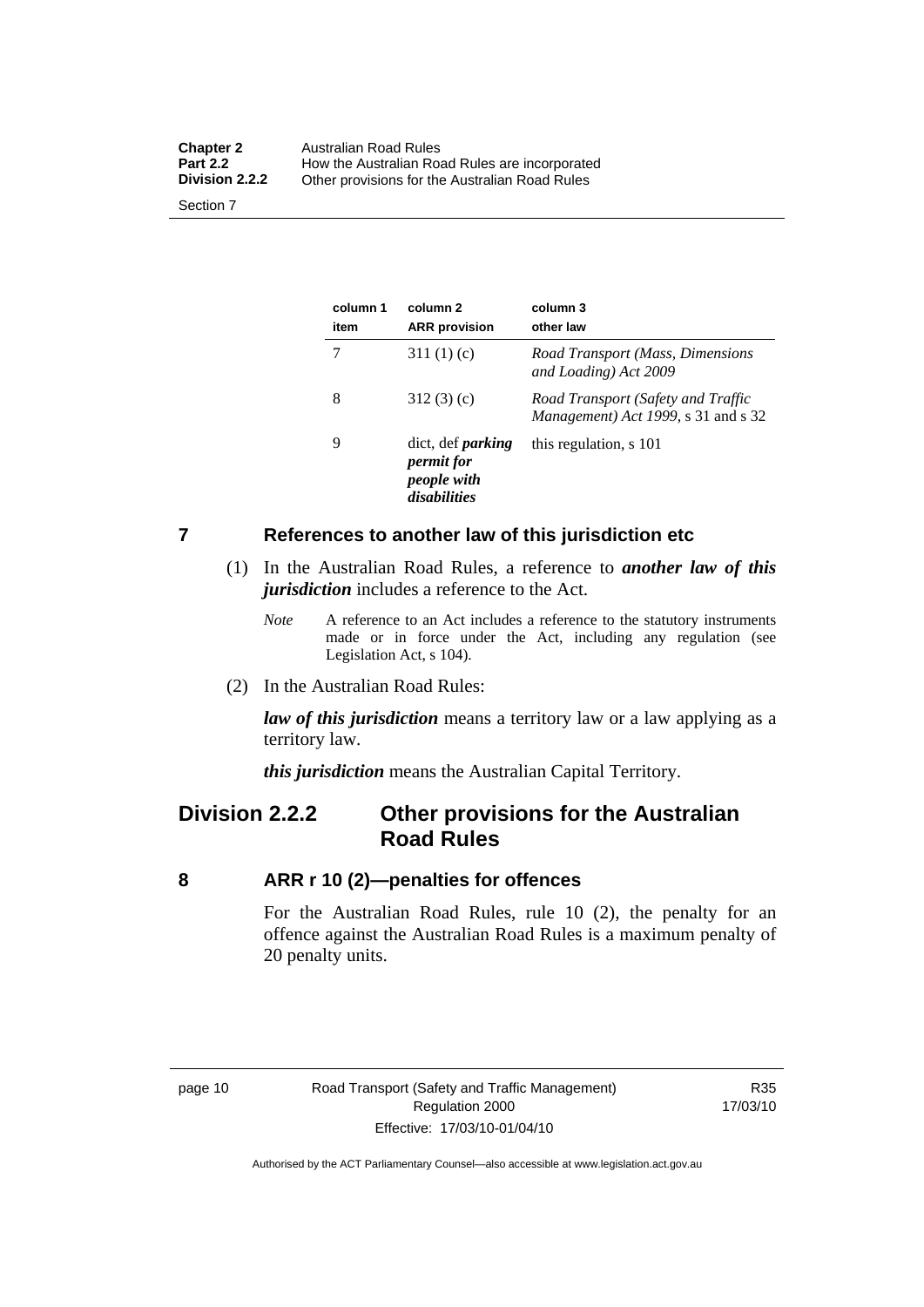#### <span id="page-20-0"></span>**9 ARR r 95—emergency stopping lane only signs**

For the Australian Road Rules, rule 95, the driver of a police vehicle or emergency vehicle is permitted to drive in an emergency stopping lane.

#### **10 ARR r 104—no truck signs**

For the Australian Road Rules, rule 104, a driver is permitted to drive the vehicle on a road (or a bridge, causeway, ramp or similar structure forming part of a road) past a *no trucks sign* mentioned in rule 104 (1), (2) or (3) if the destination of the driver's vehicle is a place on or reached from the road (or structure) and there is no alternative route by which to reach the destination.

#### **11 ARR r 151 (3) (b)—riding a motorbike or bicycle alongside more than 1 other rider**

For the Australian Road Rules, rule 151 (3) (b), the rider of a motorbike or bicycle is permitted to ride alongside more than 1 rider if each of the riders is taking part in an event approved by the road transport authority for this section.

#### **12 ARR r 158 (2) (c)—other vehicles permitted to travel in bus lanes**

The drivers of the following vehicles are permitted to drive in a bus lane:

- (a) taxis;
- (b) hire cars;
- (c) demand responsive service vehicles;
- (d) motorbikes.
- *Note* Section 27A applies the B light rules to drivers of taxis, hire cars, demand responsive service vehicles and motorbikes.

R35 17/03/10 page 11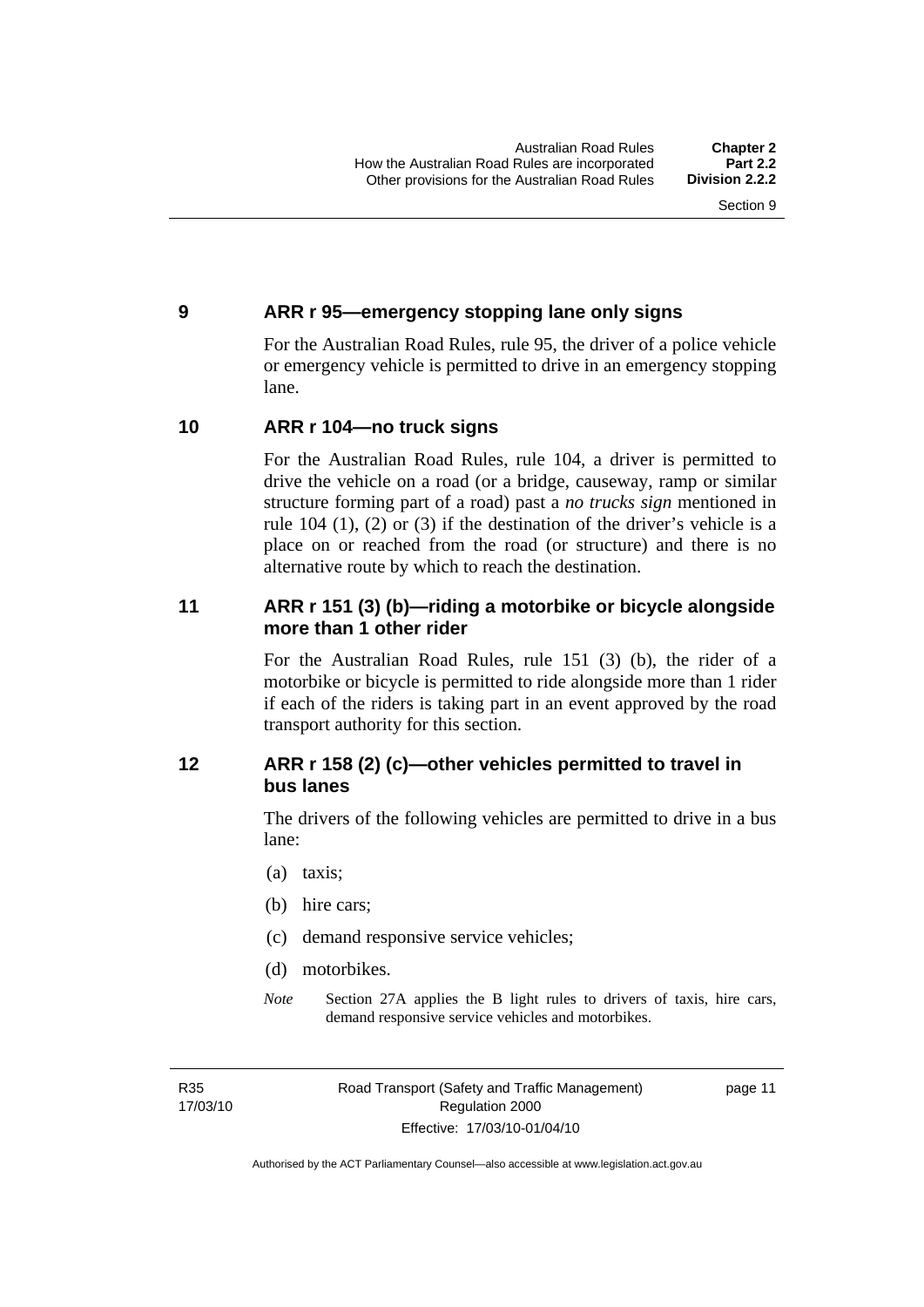#### <span id="page-21-0"></span>**13 ARR r 179 (1) (c)—stopping in a loading zone—goods and permit vehicles**

- (1) For the Australian Road Rules, rule 179 (1) (c), the following vehicles are permitted to stop in a loading zone:
	- (a) a motor vehicle that is built mainly for the transport of goods if the vehicle is dropping off, or picking up, goods;
	- (b) a vehicle displaying a current loading zone permit if the vehicle is complying with the conditions of the permit.
- (2) In this section:

*loading zone permit* means a loading zone permit issued under section 100.

#### **13A ARR r 179 (1) (c) and (2) (c)—stopping in loading zone taxis**

- (1) For the Australian Road Rules, rule 179 (1) (c), a taxi that is dropping off, or picking up, a passenger is permitted to stop in a loading zone if—
	- (a) the driver of the taxi does not leave the taxi unattended, otherwise than to comply with a passenger assistance requirement; and
	- (b) the driver complies with subsection (2).
- (2) For the Australian Road Rules, rule 179 (2) (c), the driver must complete the dropping off, or picking up, of the passenger, and drive  $on$ —
	- (a) within 2 minutes; or
	- (b) if the driver is required to comply with a passenger assistance requirement—as soon as possible after the driver complies with the requirement.

Authorised by the ACT Parliamentary Counsel—also accessible at www.legislation.act.gov.au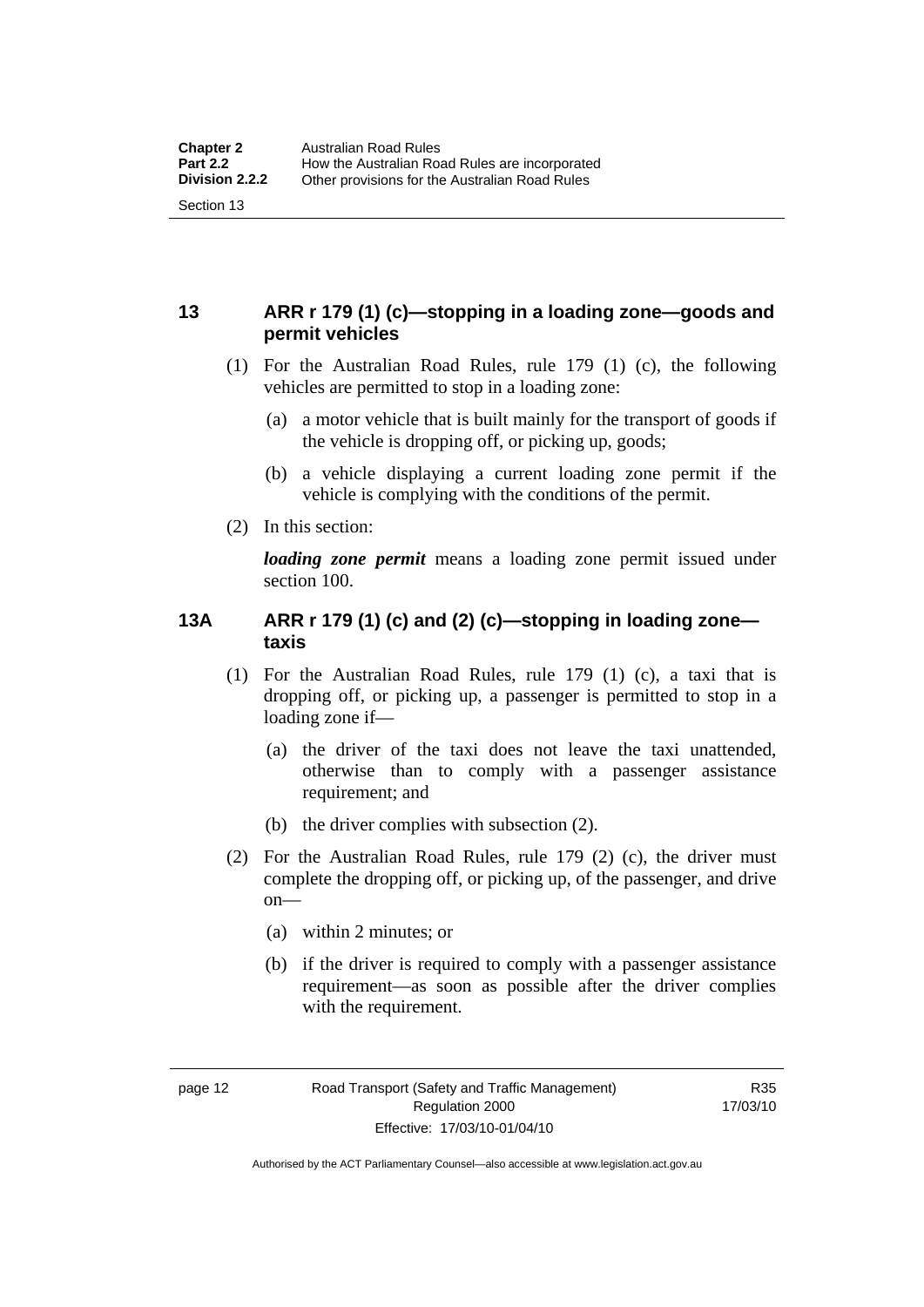<span id="page-22-0"></span>(3) In this section:

*passenger assistance requirement* means a requirement under the *Road Transport (Public Passenger Services) Regulation 2002*—

- (a) section 132 (5) (which requires the driver of a wheelchair-accessible taxi to provide reasonable assistance in loading and unloading a wheelchair, or a person in a wheelchair, into or from the taxi); or
- (b) section 135 (5) (which requires a taxi driver to provide reasonable assistance with a passenger's goods).
	- *Note Goods* includes luggage (see *Road Transport (Public Passenger Services) Regulation 2002*, dict).

*unattended*—a driver leaves a taxi *unattended* if the driver leaves the taxi so the driver is over 3m from the closest point of the taxi.

#### **13B ARR r 183—stopping in a bus zone**

- (1) Despite the Australian Road Rules, rule 183 (1), the driver of a demand responsive service vehicle may stop in a bus zone if—
	- (a) the driver is dropping off, or picking up, a passenger; and
	- (b) the vehicle is authorised to stop in the bus zone.
- (2) In this section:

*authorised to stop*, in a bus zone, for a DRS vehicle, means a bus zone that the demand responsive service vehicle is authorised to stop in under an authority under the *Road Transport (Public Passenger Services) Regulation 2002*, section 305 (1) (DRS vehicles—bus stop and bus zone authorities).

#### **13C ARR r 195—stopping at or near a bus stop**

 (1) Despite the Australian Road Rules, rule 195 (1), the driver of a demand responsive service vehicle may stop at a bus stop, or on the

R35 17/03/10 page 13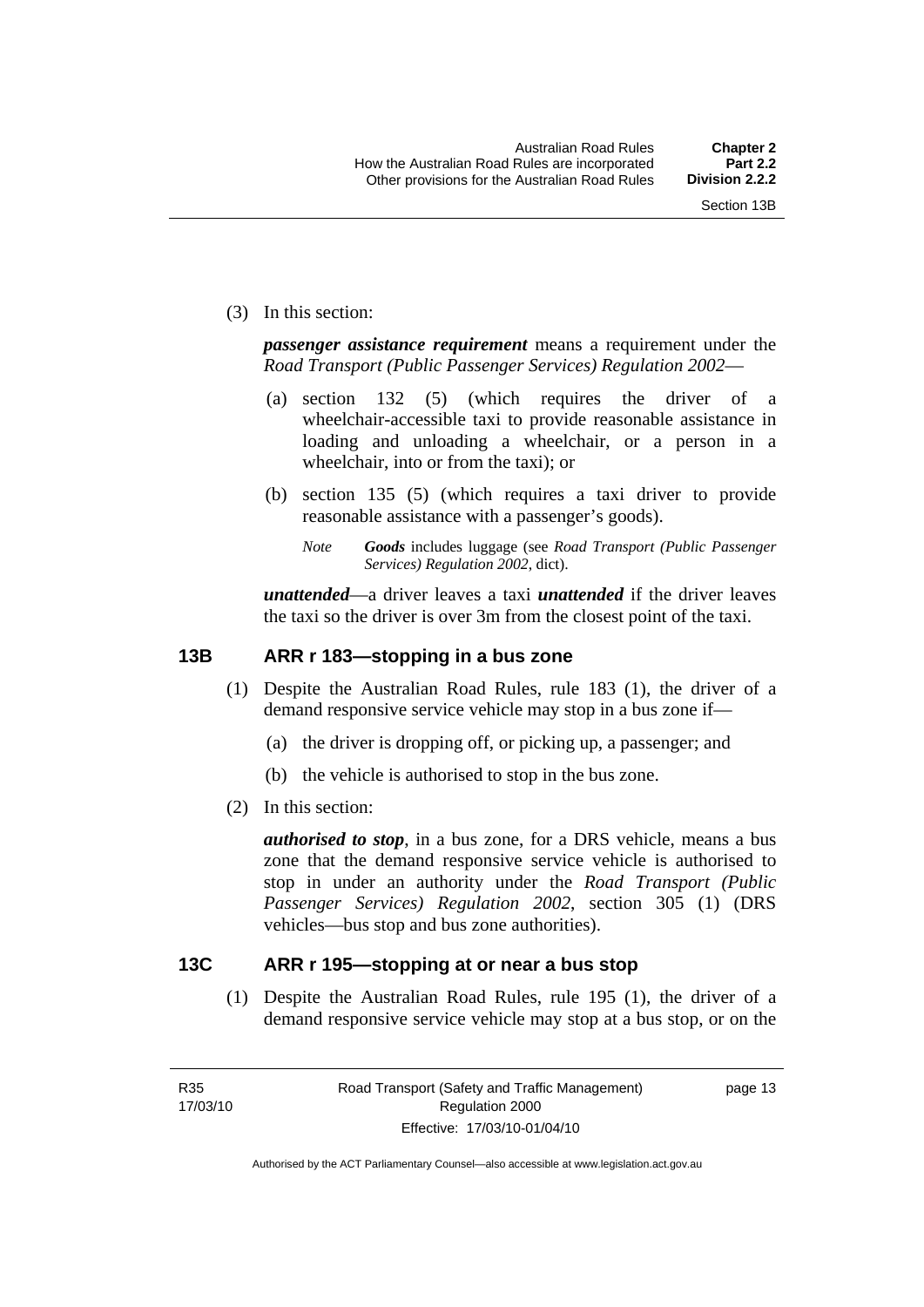<span id="page-23-0"></span>road, within 20m before a sign on the road that indicates the bus stop, and 10m after the sign, if—

- (a) the driver stops at a place on a length of road, or in an area, to which a parking control sign applies and the driver is permitted to stop at that place under the Australian Road Rules; or
- (b) the driver is dropping off, or picking up, passengers and the vehicle is authorised to stop at the bus stop.
- (2) In this section:

*authorised to stop*, at a bus stop, for a DRS vehicle, means a bus stop that the demand responsive service vehicle is authorised to stop at under an authority under the *Road Transport (Public Passenger Services) Regulation 2002*, section 305 (1) (DRS vehicles—bus stop and bus zone authorities).

#### **14 ARR r 199 (2)—stopping near postbox**

For the Australian Road Rules, rule 199 (2):

*public postbox* means a postbox erected, maintained or used by Australia Post.

#### **15 ARR r 206 (2) (b), (c)—time extension for people with disabilities permit**

- (1) For the Australian Road Rules, rule 206 (2) (b), a driver to whom the Australian Road Rules, rule 206 applies may park for not longer than 2 hours on a length of road, or in an area, to which a *permissive parking sign* applies if the maximum period of parking allowed by the sign is not longer than 30 minutes.
- (2) For the Australian Road Rules, rule 206 (2) (c), a driver to whom the Australian Road Rules, rule 206 applies may park for an unlimited period on a length of road, or in an area, to which a *permissive parking sign* applies if the maximum period of parking allowed by the sign is longer than 30 minutes.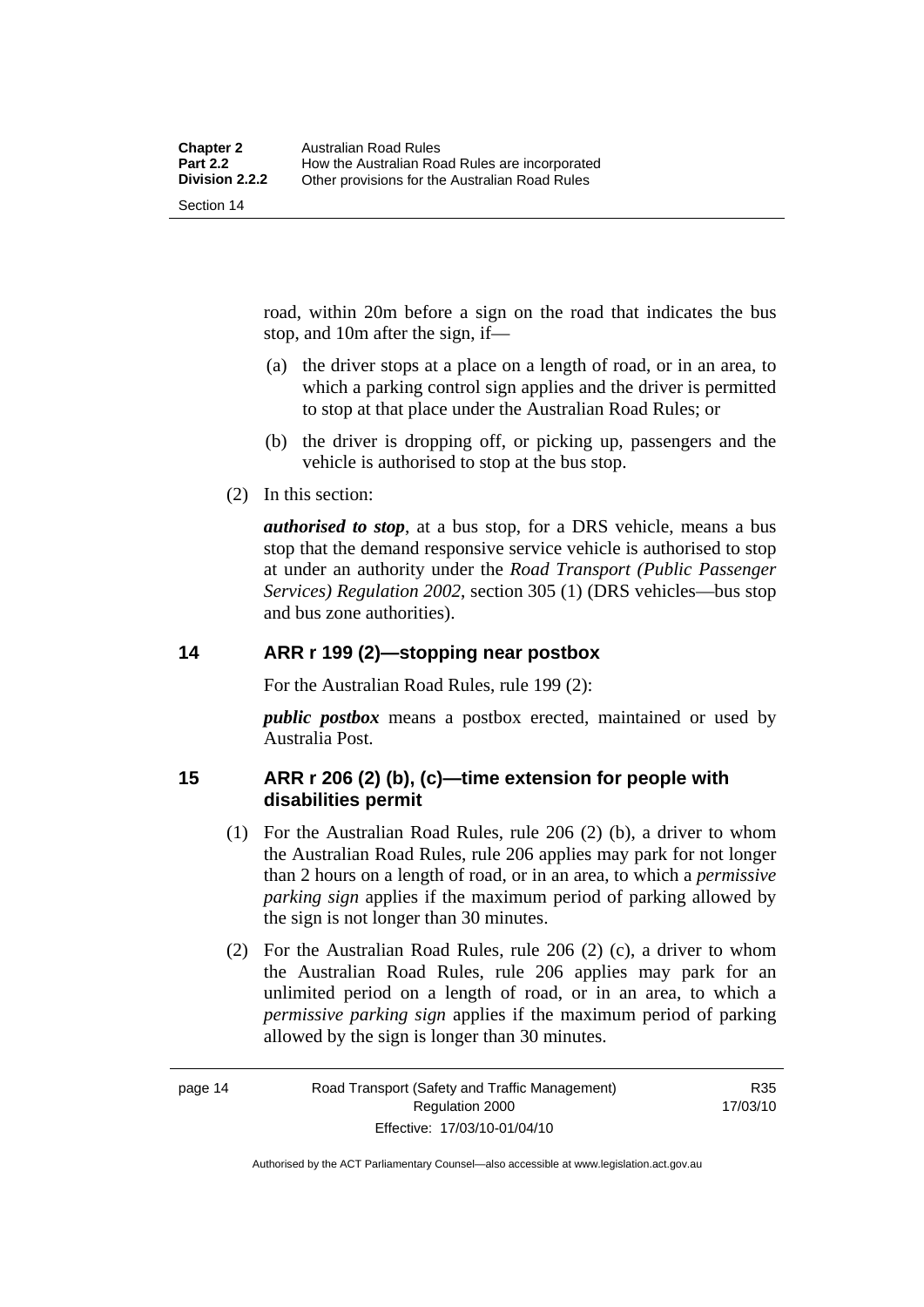#### <span id="page-24-0"></span>**16 ARR r 207 (2) (a)—fees for parking in pay parking spaces**

- (1) For the Australian Road Rules, rule 207 (2) (a), if a *permissive parking sign* applies to a length of road or area that is (or is part of) a pay parking area, the relevant parking fee is payable for parking in a pay parking space on the road or in the area.
- (2) For this section, the relevant parking fee does not become payable under subsection (1) until immediately after a vehicle is parked in the pay parking space concerned.
	- *Note* Pt 3.1 of this regulation makes provision for the administration of pay parking schemes (including the designation of pay parking areas by the erection of permissive parking signs and the fixing of fees).

#### **16A ARR r 213 (5)—making a motor vehicle secure exception**

Every driver is exempt from the Australian Road Rules, rule 213 (5).

#### **17 ARR r 215 (4)—lights required to be fitted to a vehicle**

For the Australian Road Rules, rule 215 (4), the lights required to be fitted to a vehicle are the lights required to be fitted to the vehicle under the *Road Transport (Vehicle Registration) Regulation 2000,*  schedule 1.

### **U 18 ARR r 216 (3)—towing a vehicle at night or in hazardous weather conditions**

For the Australian Road Rules, rule 216 (3):

*dangerous goods*—see the *Road Transport Reform (Dangerous Goods) Regulations 1997* (Cwlth), regulation 2.2.

*placard load*—see the *Road Transport Reform (Dangerous Goods) Regulations 1997* (Cwlth), regulation 2.13.

R35 17/03/10 page 15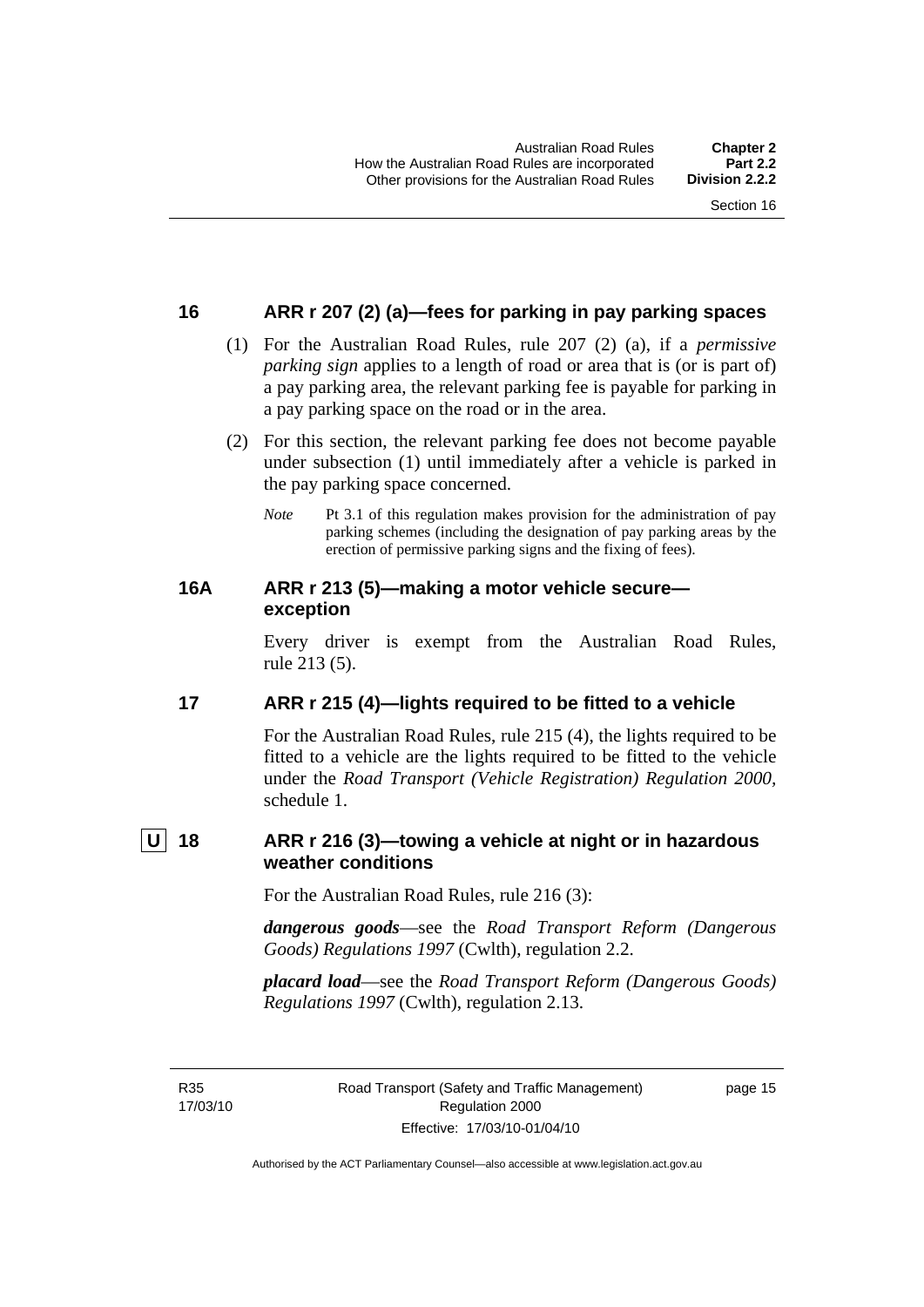#### <span id="page-25-0"></span>**19 ARR r 220 (3)—using lights on vehicles that are stopped**

For of the Australian Road Rules, rule 220 (3), a light of a kind required to be fitted to a vehicle is a light of that kind required to be fitted to the vehicle under the *Road Transport (Vehicle Registration) Regulation 2000*, schedule 1.

#### **20 ARR r 221 (f)—using hazard warning lights on buses carrying children**

- (1) This section applies to a bus that is carrying children and is fitted with hazard warning lights in accordance with the *Road Transport (Vehicle Registration) Regulation 2000*, schedule 1, but is not fitted with any other warning lights in accordance with that schedule.
- (2) For the Australian Road Rules, rule 221 (f), if the driver of the bus stops the bus to drop off or pick up a child, the driver is permitted to operate the hazard warning lights.

#### **21 ARR r 222—using warning lights on buses carrying children**

- (1) This section applies to a bus that is carrying children and is fitted with warning lights (other than hazard warning lights) in accordance with the *Road Transport (Vehicle Registration) Regulation 2000*, schedule 1.
- (2) For the Australian Road Rules, rule 222, the driver of the bus must operate the warning lights by activating them.

#### **22 ARR r 225—use of radar detectors**

Every driver is exempt from rule 225 of the Australian Road Rules.

*Note* The Australian Road Rules, r 225 is superfluous in the ACT because the Act, s 9 (2) makes it an offence for a person to drive or park a motor vehicle on a road or road related area if a traffic offence evasion device is fitted to, applied to, or carried in the vehicle.

R35 17/03/10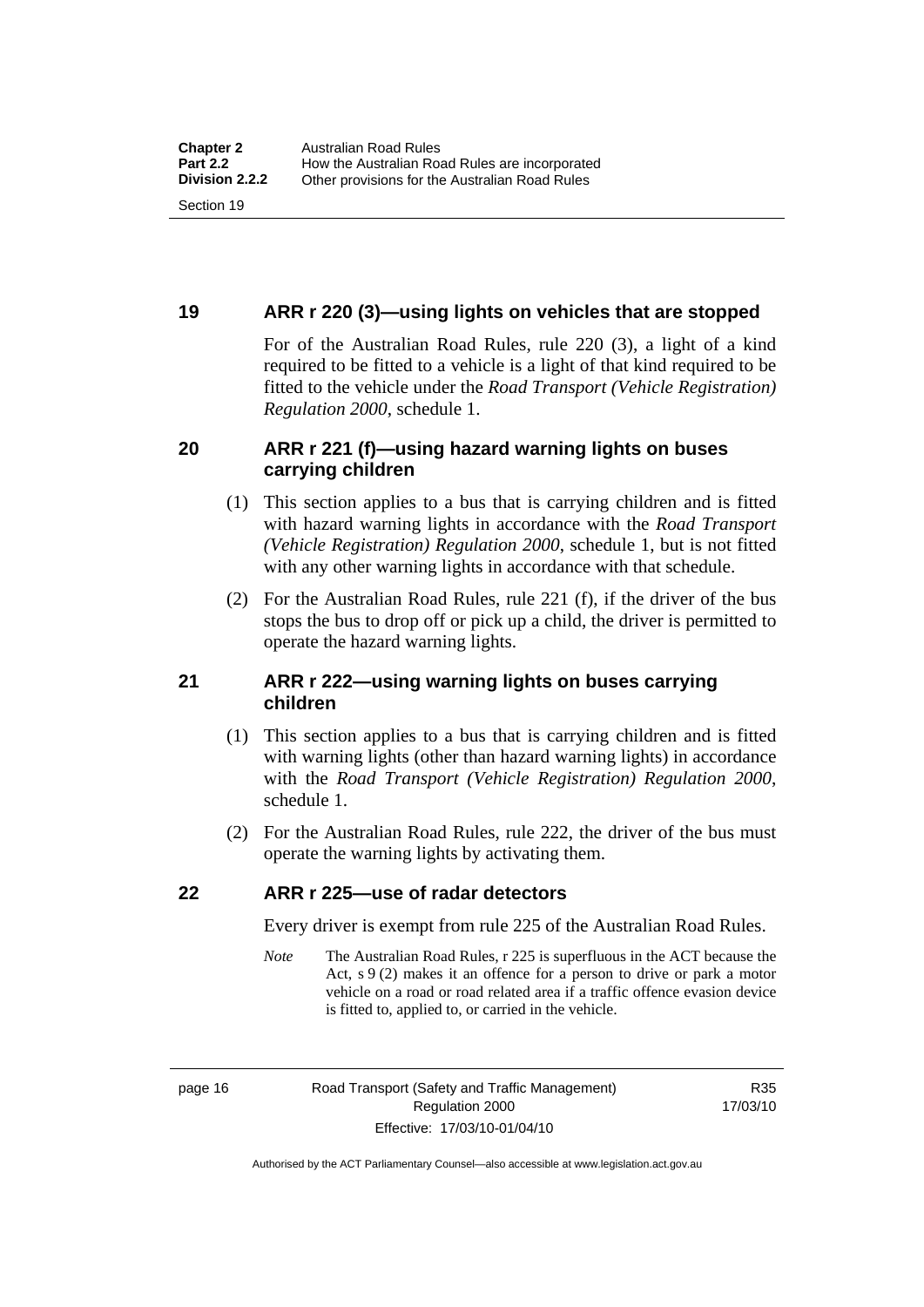#### <span id="page-26-0"></span>**22A ARR r 236 (6)—hitchhiking, roadside commerce etc permitted**

- (1) For the Australian Road Rules, rule 236 (6)—
	- (a) a pedestrian may stand on, or move onto, a road to—
		- (i) solicit contributions, employment or business from an occupant of a vehicle; or
		- (ii) hitchhike; or
		- (iii) display an advertisement; or
		- (iv) sell or offer articles for sale; or
		- (v) wash or clean, or offer to clean, the windscreen of a vehicle; and
	- (b) a person in a vehicle may buy, or offer to buy, an article or service from a person standing on a road.
- (2) In this section:

*road* includes any shoulder of the road, and any median strip, painted island or traffic island, but does not include any other roadrelated area.

*Note Median strip*, *painted island* and *traffic island* are defined in the Australian Road Rules, dictionary, *shoulder* is defined in ARR, r 12, and *road-related area* is defined in the ARR, r 13.

#### **23 ARR r 244C—motorised scooters not to be used**

For the Australian Road Rules, rule 244C, a person must not use a motorised scooter on a road or road related area.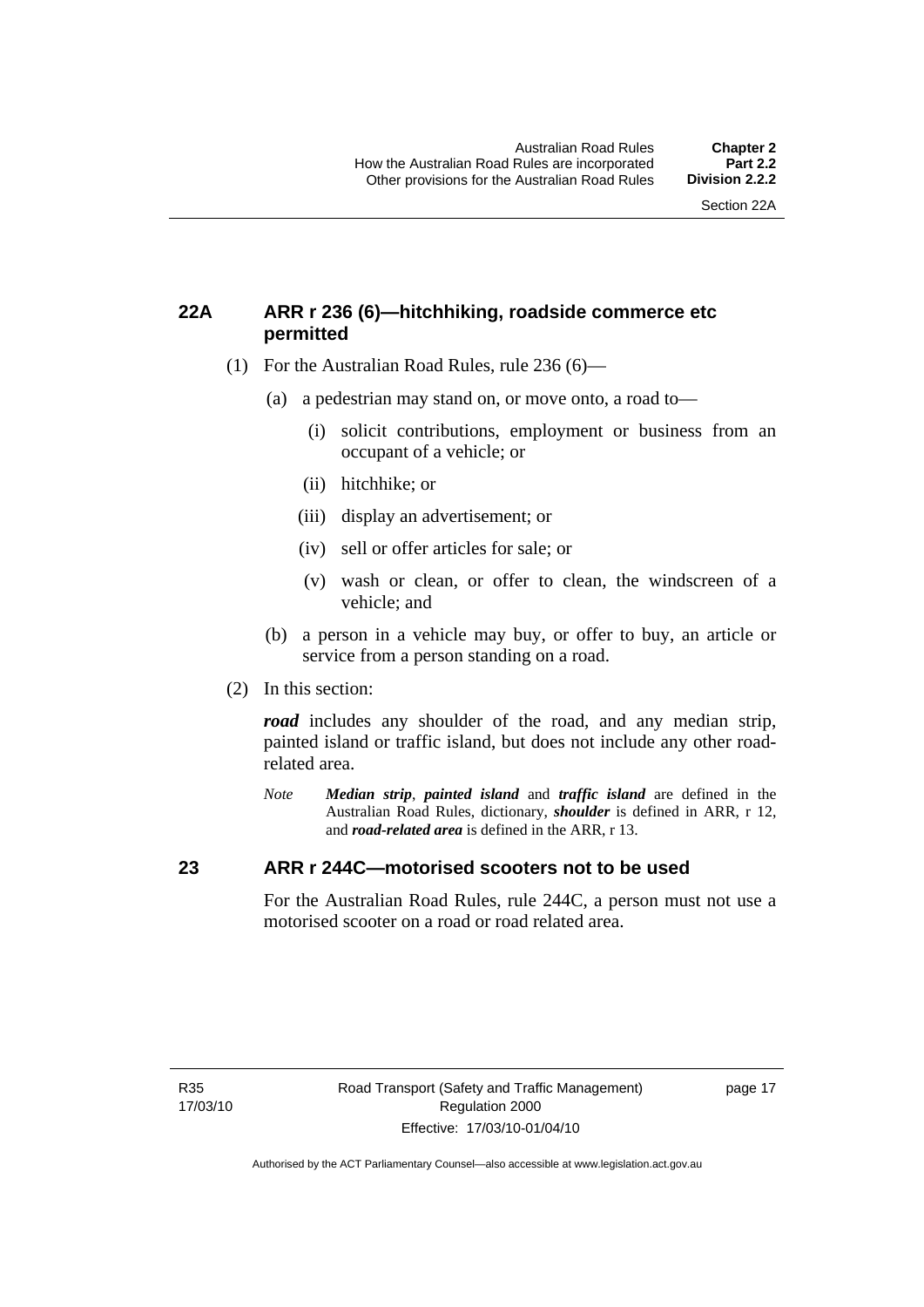### <span id="page-27-0"></span> **U 23A ARR r 266—children travelling in interstate registered vehicles**

#### 23B ARR r 266 (3) (b)—wearing of seatbelts by passengers **under 16 years old**

- (1) For the Australian Road Rules, rule 266 (3) (b), all passengers in or on a motor vehicle (other than a bus or motor bike) who are at least 1 year old, but under 16 years old, must be restrained in an approved child restraint or wear a seatbelt unless they are exempt from wearing a seatbelt under a territory law.
	- *Note* For the circumstances in which a person is exempt from wearing a seatbelt, see the Australian Road Roads, r 267 and this section, s (2).
- (2) A passenger mentioned in subsection (1) is exempt from wearing a seatbelt if—
	- (a) the motor vehicle is not required to be fitted with child restraint anchorages or seatbelts under the 2nd or 3rd edition ADR and the vehicle has not been fitted with a child restraint anchorage point or a seatbelt for a seating position that is available for the passenger; or
	- (b) the motor vehicle is registered in a State that does not have a law that substantially corresponds to subsection (1); or
	- (c) the motor vehicle is a taxi or hire car, or a demand responsive service vehicle that is not a bus, and a seating position (other than a front passenger seat) fitted with a suitable approved child restraint or seatbelt is not available for the passenger.
	- *Note 1* The exemption applies to a passenger in a vehicle that has 2 or more rows of seats only if the passenger sits in the rear seats, see the ARR, r 267 (1).
	- *Note* 2 The defence of sudden or extraordinary emergency is also available, see the Criminal Code, s 41.

R35 17/03/10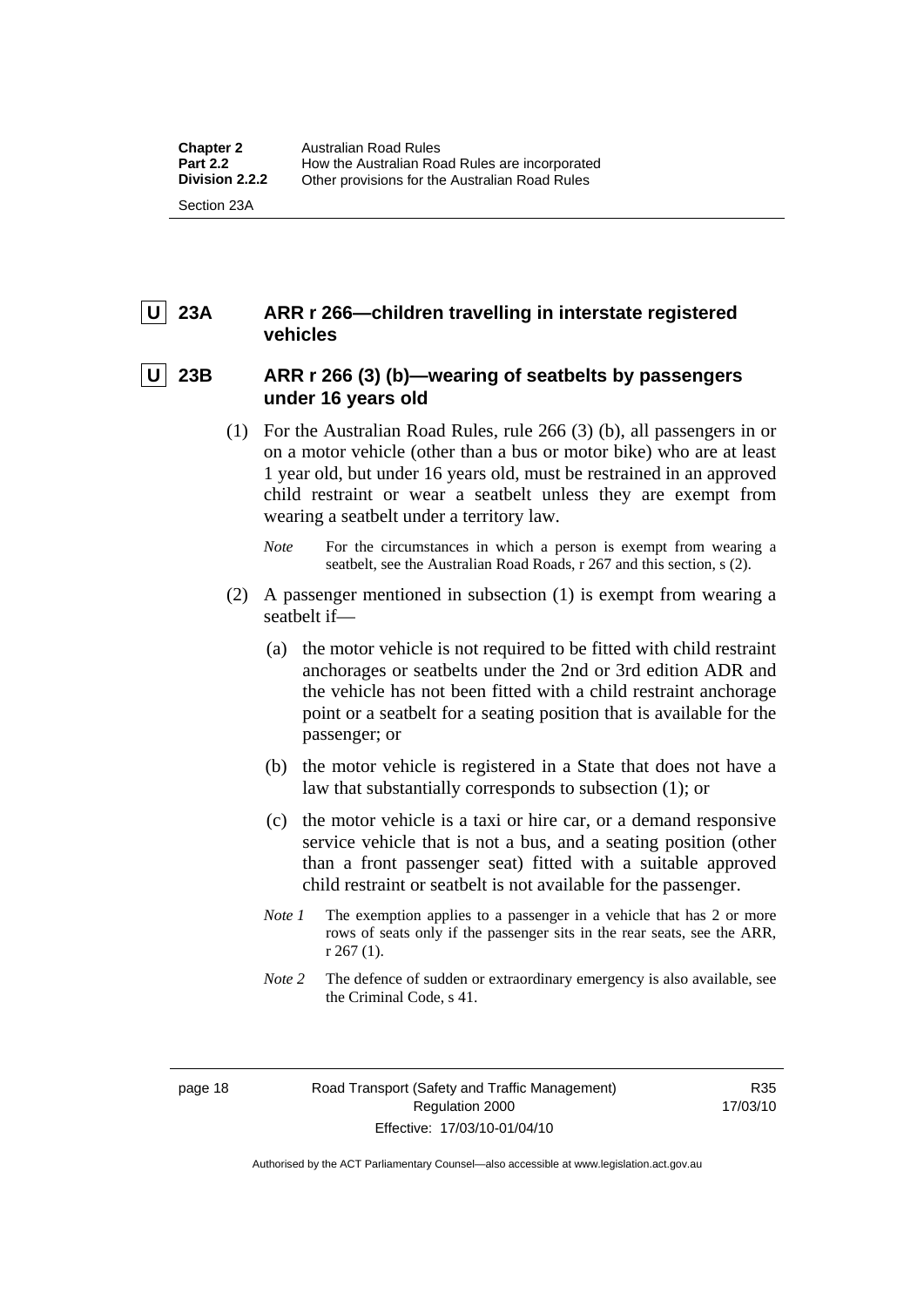<span id="page-28-0"></span>(3) In this section:

*2nd edition ADR*—see the *Road Transport (Vehicle Registration) Regulation 2000*, schedule 1, section 1.14.

*3rd edition ADR*—see the *Road Transport (Vehicle Registration) Regulation 2000*, schedule 1, section 1.15.

#### **U 24 ARR r 266 (7)—wearing of seatbelts by passengers under 16 years old**

For the Australian Road Rules, rule 266 (7):

*approved child restraint* means a child restraint that is approved by the road transport authority under section 66 (1) (b) (Approvals etc by road transport authority).

### **U** 25 ARR r 267 (3)—certificates of exemption from wearing **seatbelts**

For the Australian Road Rules, rule 267 (3) a certificate is issued under a law of this jurisdiction for a person if—

- (a) the certificate is signed by a doctor; and
- (b) it certifies that—
	- (i) the person cannot wear a seatbelt for medical reasons; or
	- (ii) the person cannot, because of that person's size, build or any other physical characteristic, safely drive a vehicle while wearing a seatbelt.

#### **26 ARR r 270 (3)—wearing motorbike helmets**

For the Australian Road Rules, rule 270 (3):

*approved motor bike helmet* means a protective helmet for motor bike riders that is approved by the road transport authority under section 66 (1) (c) (Approvals etc by road transport authority).

page 19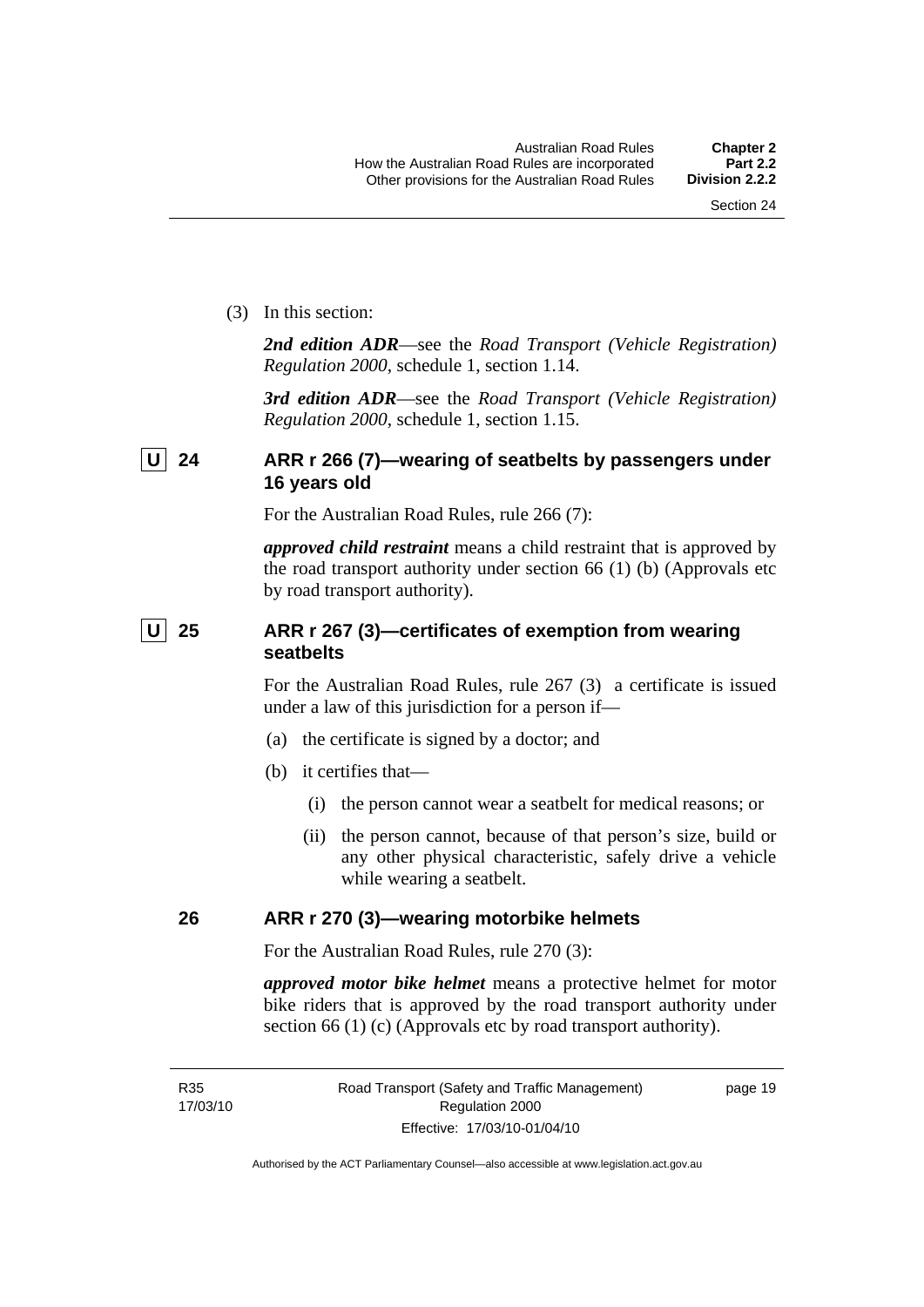#### <span id="page-29-0"></span>**27 ARR r 271 (6)—riding on motorbikes**

For the Australian Road Rules, rule 271 (6):

- (a) the Australian Road Rules, rule 271 (2) does not apply to a passenger on a motorbike to the extent that the passenger is exempt from the subrule under section 67 (Exemption from requirement about riding on motorbikes); and
- (b) the Australian Road Rules, rule 271 (3) does not apply to the rider of a motorbike in relation to a passenger to the extent that, under paragraph (a), rule 271 (2) does not apply to the passenger.

#### **27A ARR r 280 (2) (a)—other vehicles to which B light rules apply**

The following classes of vehicles are specified:

- (a) taxis;
- (b) hire cars;
- (c) demand responsive service vehicles;
- (d) motorbikes.
- *Note* This section applies the B light rules to drivers of taxis, hire cars, demand responsive service vehicles and riders of motorbikes who, under s 12, are allowed to drive in bus lanes.

#### **28 ARR r 287 (3), (4)—duties of participants in crashes**

 (1) For the Australian Road Rules, rule 287 (3), a driver of a motor vehicle involved in a crash is taken to have given the driver's required particulars to a police officer if the driver supplies the particulars in accordance with the requirements of the crash reporting website.

R35 17/03/10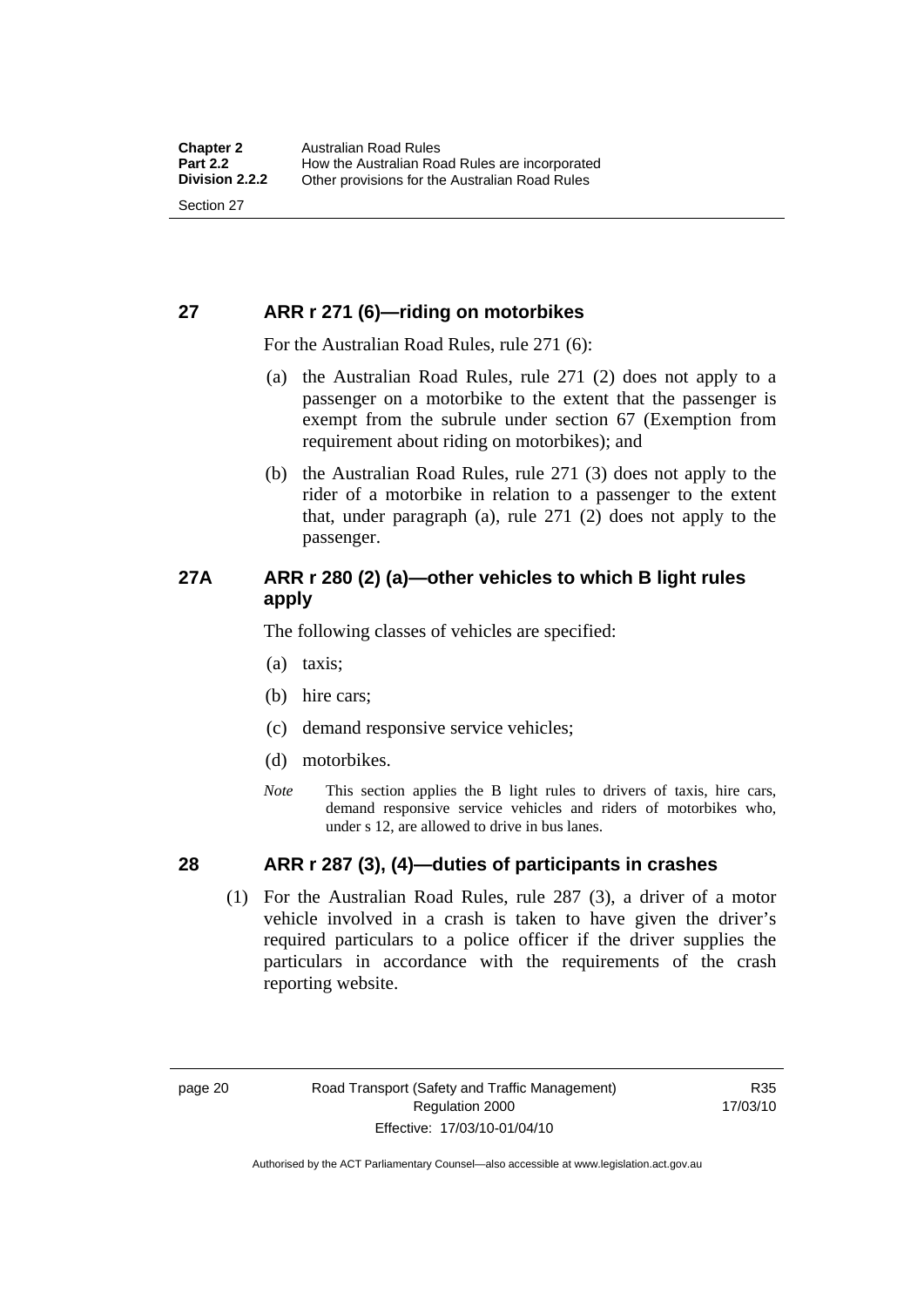- <span id="page-30-0"></span> (2) For the Australian Road Rules, rule 287 (3) (e), every crash not mentioned in the Australian Road Rules, rule 287 (3) (a) to (d) must be reported to a police officer.
	- *Note* The Australian Road Rules, r 287 (3) (e) requires the driver (or the driver's representative) to give the driver's required particulars, within the required time, about a crash to a police officer if the crash is required to be reported to a police officer under another law of this jurisdiction.
- (3) For the Australian Road Rules, rule 287 (4), definition of *required particulars*, information required to be given to a police officer about a crash includes an explanation of the circumstances of the crash.
- (4) In this section:

*crash reporting website* means the website operated by the Territory for the purpose of receiving information about crashes.

*Note* The crash reporting website can be accessed through the Canberra Connect website (www.canberraconnect.act.gov.au). The website can also be accessed through the website for police services in the ACT (www.afp.gov.au/act.html).

#### **29 ARR r 289 (1) (g)—driving on nature strip**

For the Australian Road Rules, rule 289 (1) (g), a driver may drive the driver's vehicle on a nature strip adjacent to a length of road in a built-up area if the vehicle—

- (a) is a motor vehicle (other than a ride-on lawnmower) that is built and used solely for cutting grass, or for purposes incidental to cutting grass; or
- (b) is a motor vehicle that is designed for cleaning footpaths and is being driven on the nature strip for the purpose of cleaning a footpath and is displaying an amber flashing light; or

page 21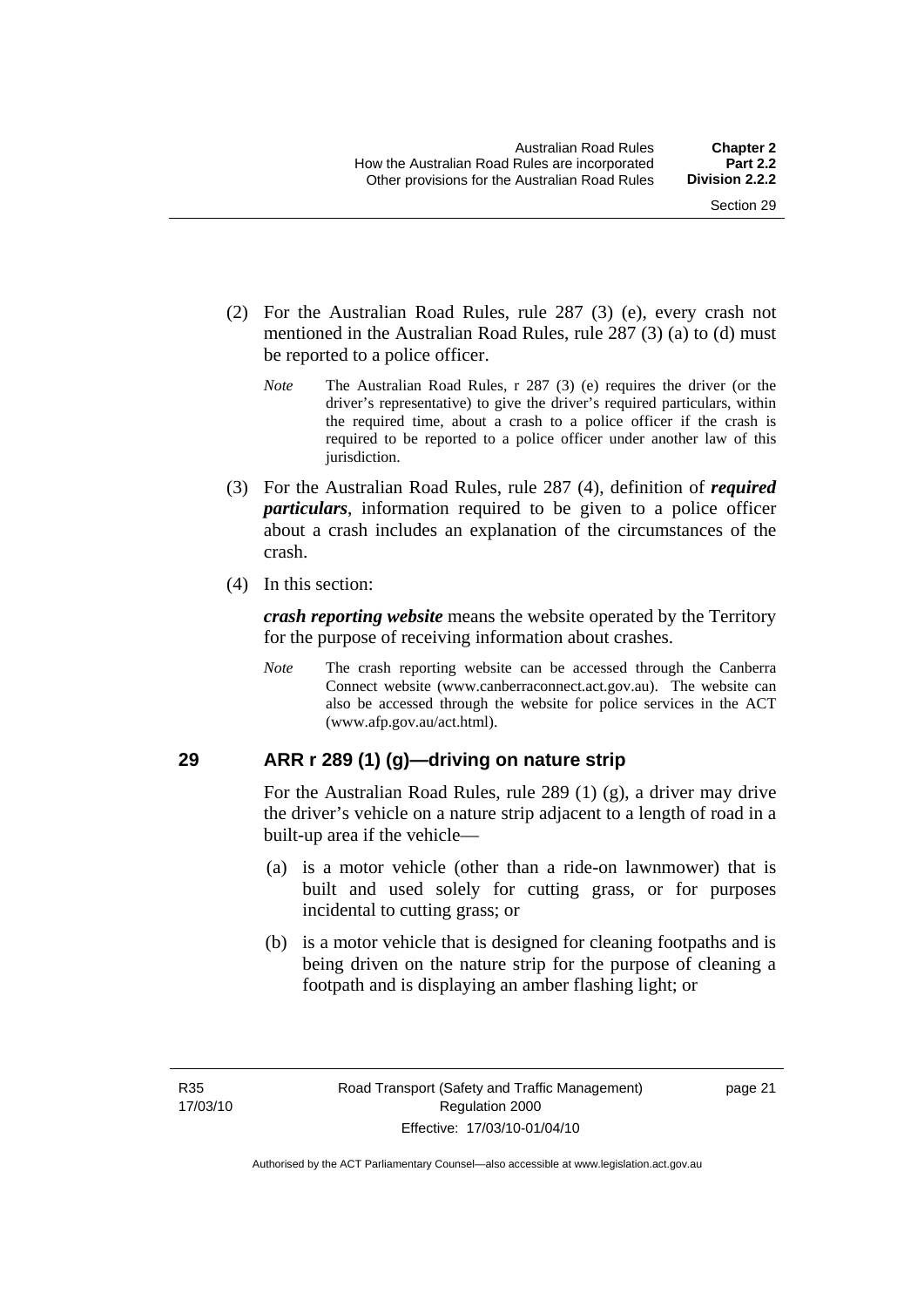- <span id="page-31-0"></span> (c) is being used to transport goods or materials for use in (or for the purposes of) the construction or maintenance of roads by or on behalf of the Territory; or
- (d) is a postal vehicle that is  $-$ 
	- (i) a motorbike with an engine capacity of not more than 110mL; and
	- (ii) being driven at a speed of not more than 10km/h.
- (e) is being used by a person in the course of his or her duties as a person authorised under this regulation to use a traffic offence detection device.

#### **30 ARR r 298—driving with a person in or on trailer**

- (1) For the Australian Road Rules, rule 298, a trailer is exempt if—
	- (a) the trailer is being towed by a police vehicle or emergency vehicle; or
	- (b) the carriage of passengers is permitted in a part of the trailer and anyone in the trailer is in that part; or
	- (c) anyone who is in the trailer is engaged in the door-to-door delivery or collection of goods, or in the collection of waste or garbage, and the trailer is not travelling faster than 25 km/h; or
	- (d) in all the circumstances, there is no reasonable danger of anyone in the trailer falling from the trailer or being injured.
- (2) For this section, the carriage of passengers is permitted in a part of a trailer if the part is designed primarily for—
	- (a) the carriage of passengers; or
	- (b) the carriage of goods, but is enclosed.
- (3) In this section:

R35 17/03/10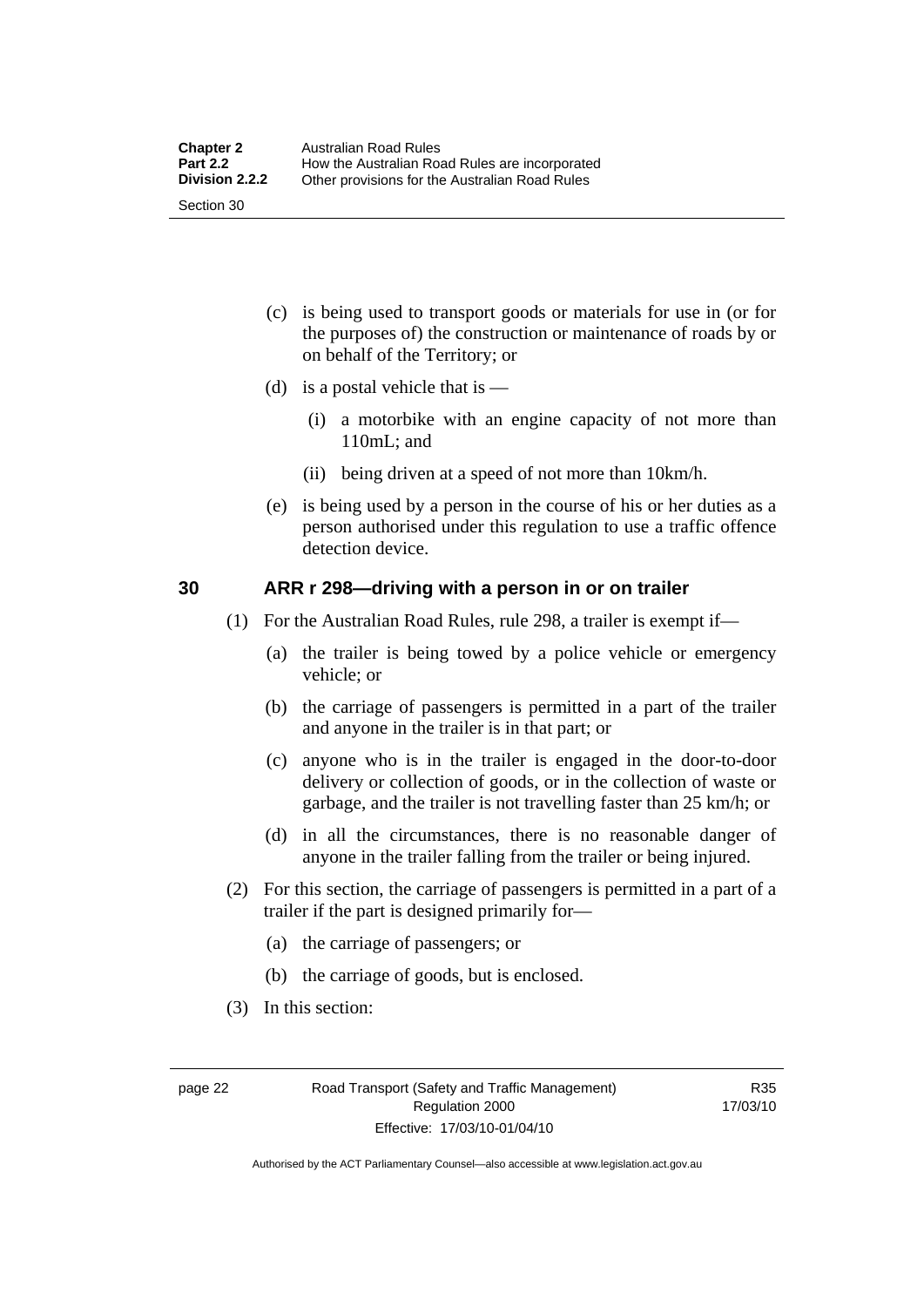<span id="page-32-0"></span>*enclosed*, for a part of a trailer, means enclosed by—

- (a) the structure of the trailer; or
- (b) a canopy, cage or other device fitted to the trailer that is of a kind approved by the road transport authority under section 66 (1) (d) (Approvals etc by road transport authority).

*in* includes on.

#### **31 ARR r 310 (3), (4)—exemption for road workers etc**

- (1) For the Australian Road Rules, rule 310 (3) (b), the road transport authority may authorise a person to engage in speed zoning tests.
- (2) For the Australian Road Rules, rule 310 (4), definition of *roadworks*, the road transport authority may authorise—
	- (a) installation or maintenance work on, above or below a road; or
	- (b) installation or maintenance of a traffic control device; or
	- (c) a traffic survey.
- (3) This section is additional to, and does not limit, any other power of the road transport authority or anyone else under a territory law to authorise something mentioned in this section.
	- *Note* Under the Act, the road transport authority can authorise a person to install or display (or to interfere with, change or remove) a prescribed traffic control device.

#### **32 ARR r 313—postal workers**

For the Australian Road Rules, rule 313—

- (a) the Australian Road Rules, rule 186 (Stopping in a mail zone) does not apply to the driver of a postal vehicle; and
- (b) the Australian Road Rules, rule 288 (Driving on a path) does not apply to the driver of a postal vehicle if—

R35 17/03/10 page 23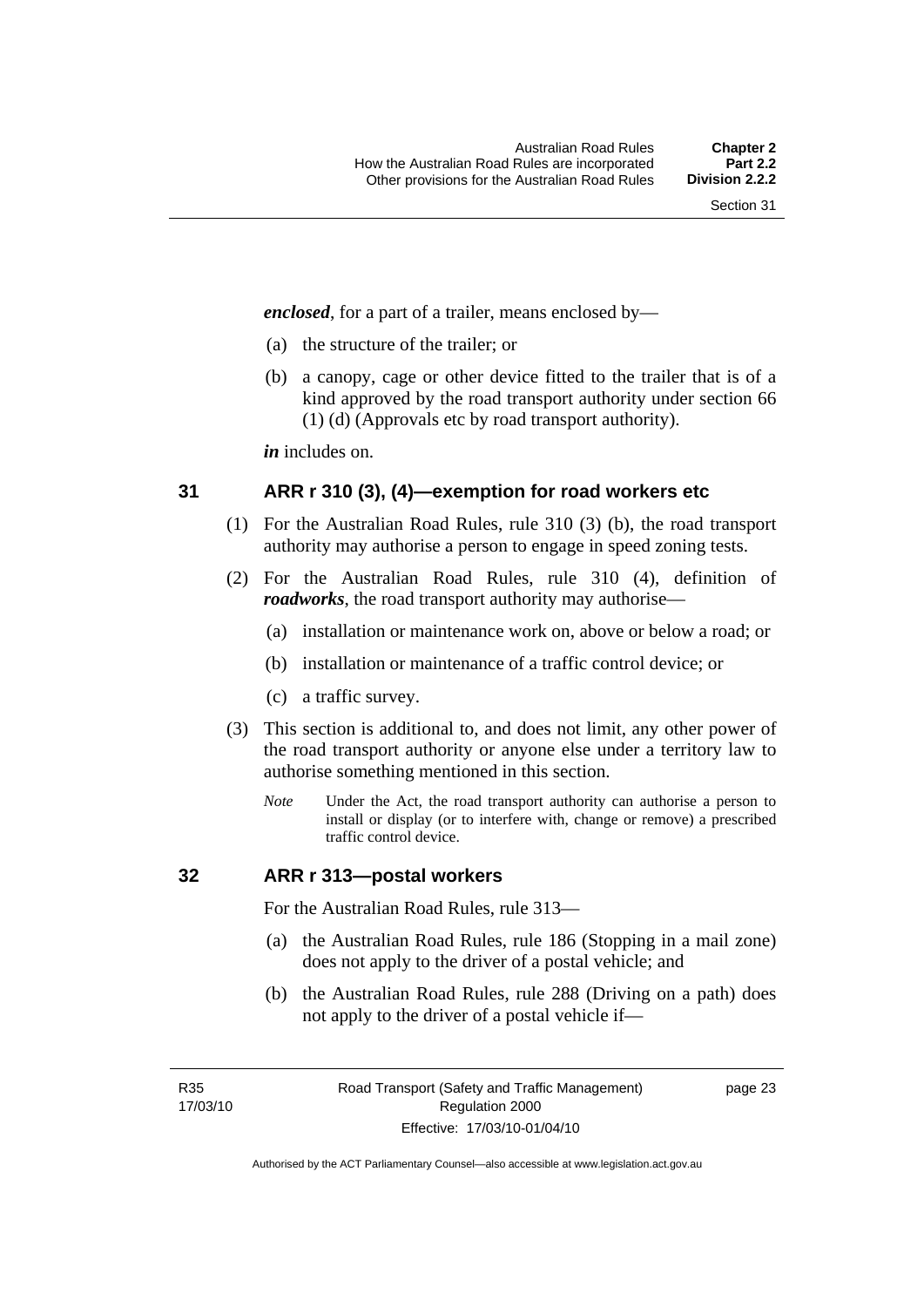- <span id="page-33-0"></span> (i) the vehicle is a motorbike with an engine capacity of not more that 110mL; and
- (ii) the vehicle is being driven at a speed of not more than 10km/h.

#### **33 ARR dict—definitions for dictionary**

(1) For the Australian Road Rules, dictionary:

*approved bicycle helmet* means a protective helmet for bicycle riders that is approved by the road transport authority under section 66 (1) (a) (Approvals etc by road transport authority).

*authorised person,* for a provision of the Australian Road Rules, means a person who is appointed as an authorised officer under the *Road Transport (General) Act 1999* for the Australian Road Rules or the provision.

*emergency worker* means—

- (a) a member of the ambulance service rendering or providing transport for sick or injured people; or
- (b) a member of the ambulance service, the fire brigade, the rural fire service or the SES providing transport in an emergency; or
- (c) a person who is declared by the road transport authority under section 66 (1) (e) (Approvals etc by road transport authority) to be an emergency worker.

*mechanical signalling device*, in relation to a vehicle, means a device that—

- (a) is fitted to the vehicle; and
- (b) is a mechanical signalling device or turn signal that complies with the *Road Transport (Vehicle Registration) Regulation 2000*, schedule 1.

Authorised by the ACT Parliamentary Counsel—also accessible at www.legislation.act.gov.au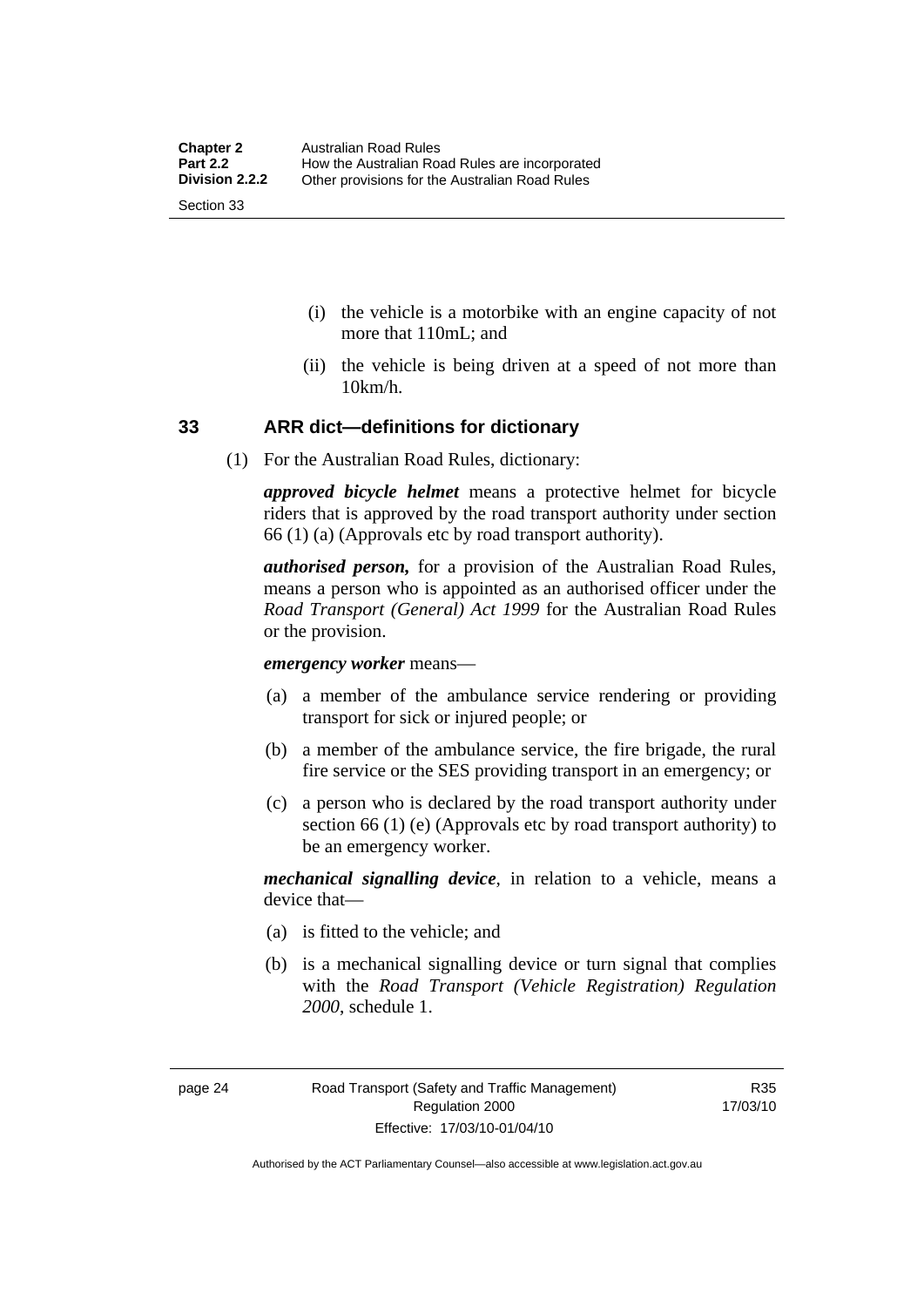*oversize vehicle* means a vehicle with a dimension that, including the dimension of any load, exceeds a relevant dimension limit under—

- (a) the *Road Transport (Mass, Dimensions and Loading) Act 2009*; or
- (b) the *Road Transport (Vehicle Registration) Regulation 2000*.
- *Note* A reference to an Act includes a reference to the statutory instruments made or in force under the Act, including any regulation (see Legislation Act, s 104).

*police officer*—see the Legislation Act, dictionary, part 1.

*postal worker* means an employee of Australia Post or anyone else engaged by Australia Post to deliver post.

*public bus*—see the *Road Transport (Public Passenger Services) Act 2001*, dictionary.

*taxi*—

- (a) see the *Road Transport (Public Passenger Services) Act 2001*, section 45 (Meaning of *taxi*); and
- (b) except in the Australian Road Rules, rule 182 (which is about stopping in taxi zones), includes a hire car.
- (2) For the Australian Road Rules, dictionary, definition of *GVM*, paragraph (b):

*vehicle registration authority* means:

- (a) the road transport authority; or
- (b) the corresponding authority of another jurisdiction.
- (3) For the Australian Road Rules, dictionary, definition of *hazard warning lights*:

*another law of this jurisdiction* means the *Road Transport (Vehicle Registration) Regulation 2000*, schedule 1.

R35 17/03/10 page 25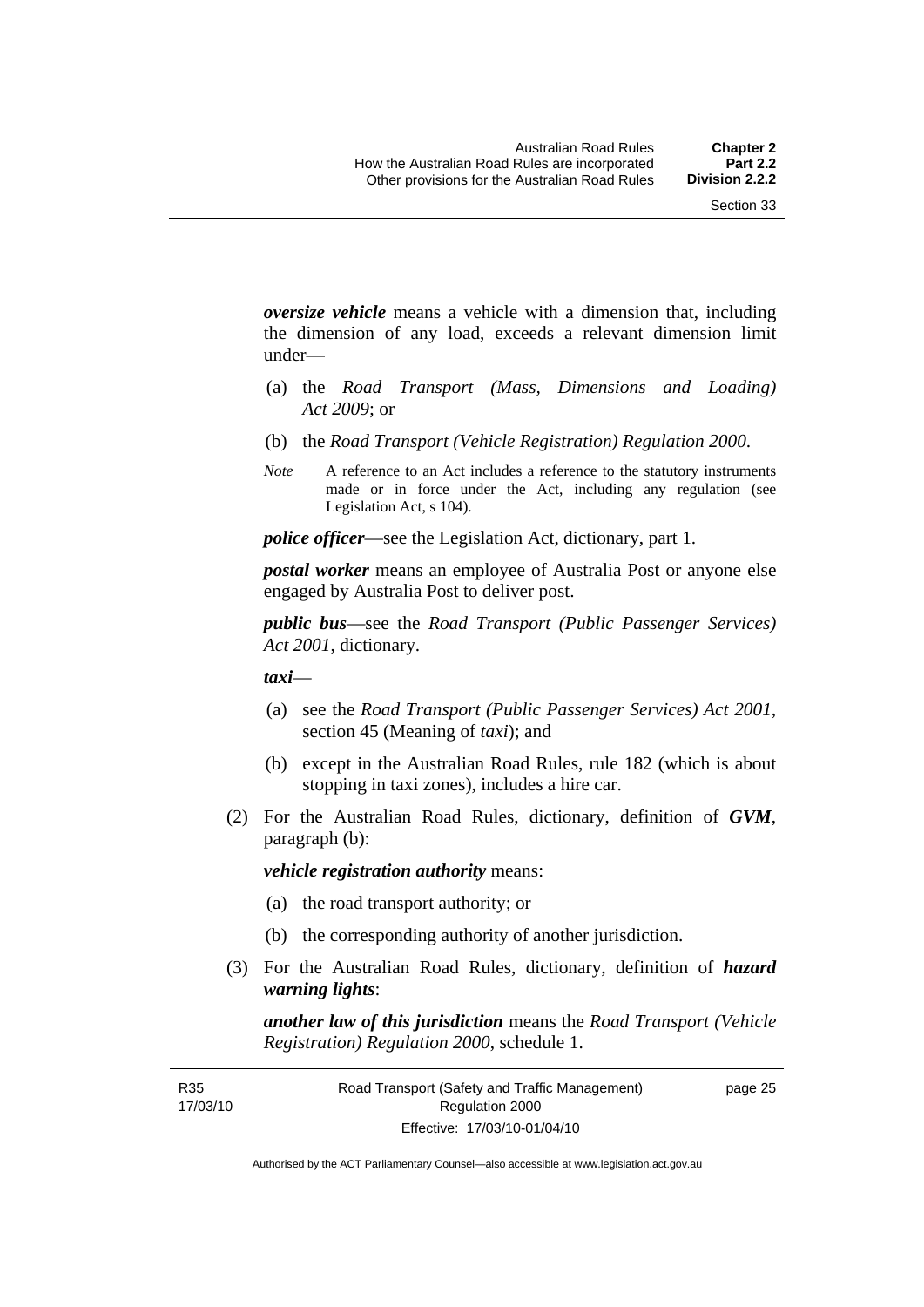- (4) For the Australian Road Rules, dictionary, definition of *portable warning triangle*, a portable warning triangle is approved if it—
	- (a) is in the form of an equilateral triangle; and
	- (b) has a minimum height of 300mm; and
	- (c) has, on the front and back, red reflecting sheeting or material, or 9 red reflectors arranged in a triangular shape, causing a red reflection that would be clearly visible to a driver at night when the upper beam of light from any headlight on the vehicle (complying with the relevant provisions to the *Road Transport (Vehicle Registration) Regulation 2000*), schedule 1 is projected directly onto the sign from a distance of 200m; and
	- (d) is of a robust and durable construction, capable of being readily erected to stand in an upright position and capable of remaining unaffected (to any material degree) by any reasonable force of wind or variation in weather conditions.

page 26 Road Transport (Safety and Traffic Management) Regulation 2000 Effective: 17/03/10-01/04/10

R35 17/03/10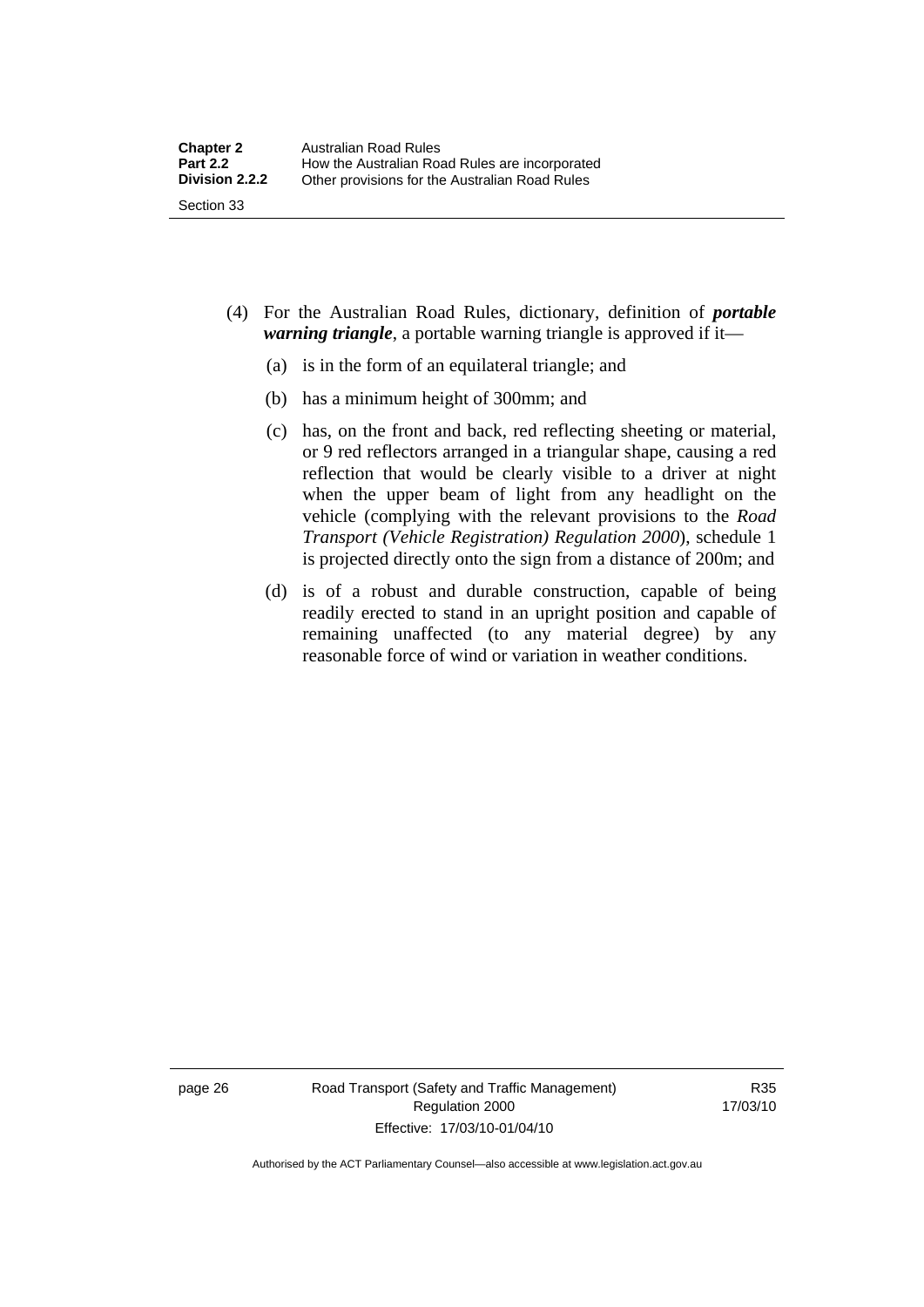# **Part 2.3 Additional ACT road rules**

*Note* The Australian Road Rules are not completely self-contained and need to be read with associated laws of each jurisdiction. This part sets out some of the associated laws that are particular to the ACT. Provisions of Acts and other regulations included in the road transport legislation contain other provisions that are particular to the ACT.

# **Division 2.3.1 Noise and other nuisances**

#### **37 Making unnecessary engine noise**

The driver of a motor vehicle on a road must not make unnecessary noise by turning on, running or failing to turn off the vehicle's engine.

Maximum penalty: 20 penalty units.

*Note* Under the Australian Road Rules, r 291 it is an offence to start or drive a vehicle in a way that makes unnecessary noise or smoke.

#### **38 Emission of waste oil or grease**

 (1) A person must not use a motor vehicle or trailer on a road unless adequate precautions have been taken to prevent waste oil or grease from the machinery or from any other part of the vehicle from dropping onto the roadway.

Maximum penalty: 20 penalty units.

- *Note* The Australian Road Rules, r 293 requires the driver of a vehicle to remove oil or grease that falls from the vehicle in certain circumstances.
- (2) Without limiting the liability of anyone else, the responsible person for a motor vehicle or trailer must take reasonable steps to prevent a contravention of subsection (1) in relation to the vehicle.

Maximum penalty: 20 penalty units.

R35 17/03/10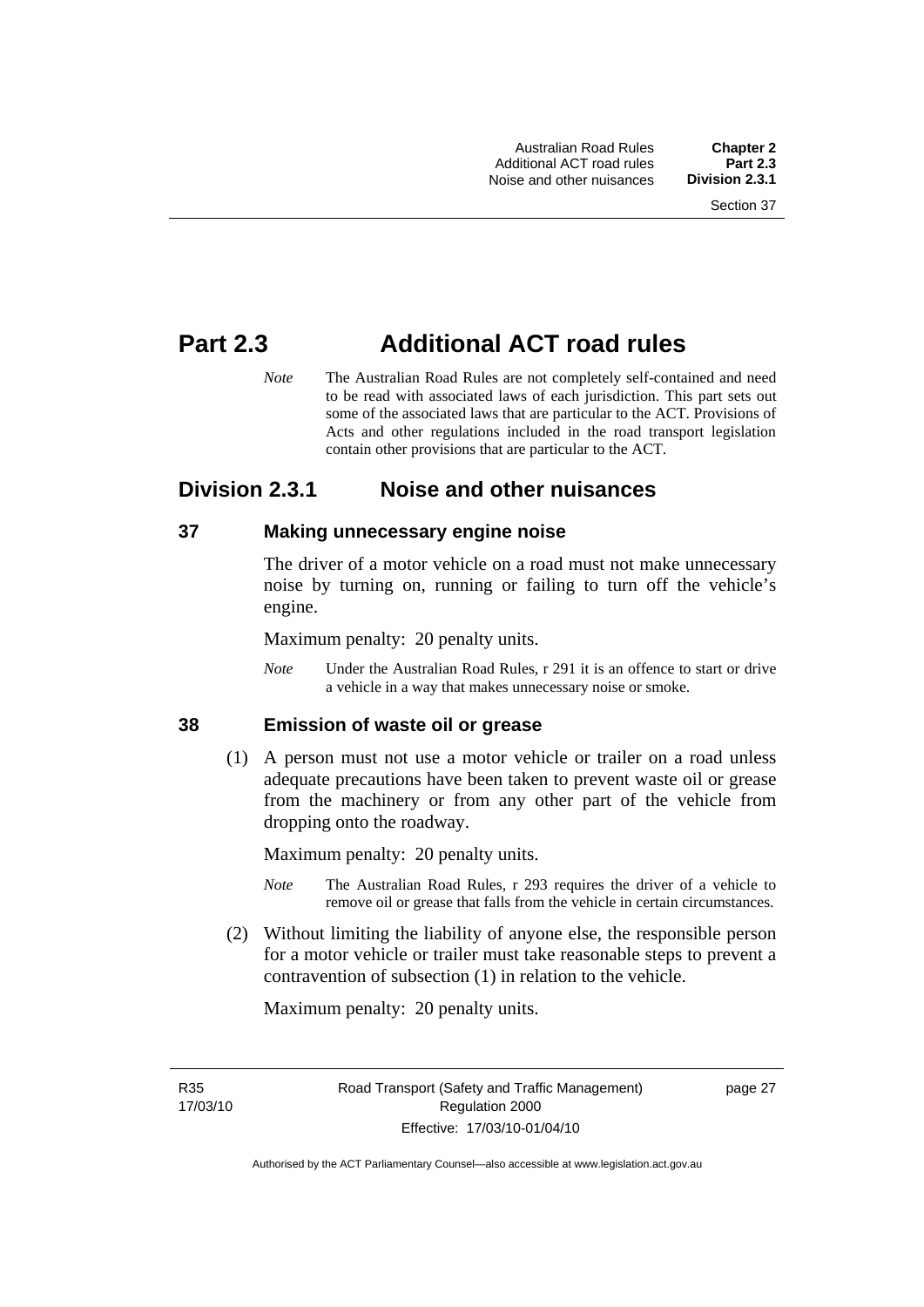# **Division 2.3.2 Driver and passenger safety**

#### **39 Safety of persons on trailers**

 (1) A person must not travel on a road in or on any part of a trailer that is not a part designed primarily for the carriage of passengers or goods.

Maximum penalty: 20 penalty units.

 (2) A person must not travel on a road in or on any part of a trailer that is a part designed primarily for the carriage of goods if the part is not enclosed.

Maximum penalty: 20 penalty units.

- (3) This section does not apply to a person—
	- (a) who is in or on a police vehicle or emergency vehicle; or
	- (b) engaged in the door-to-door delivery or collection of goods, or in the collection of waste or garbage, in or on a trailer that is not travelling faster than 25km/h; or
	- (c) if, in all the circumstances, there is a no reasonable danger of the person falling or being thrown from the trailer, or being injured, because the person is travelling in a way prohibited by this section.
- (4) In this section:

*enclosed*, for a part of a trailer, means enclosed by—

- (a) the structure of the trailer; or
- (b) a canopy, cage or other device fitted to the trailer that is of a kind approved by the road transport authority under section 66 (1) (d) (Approvals etc by road transport authority).
- *Note* The Australian Road Rules, r 298 prohibits a driver from driving a motor vehicle towing a trailer with a person in or on the trailer, unless

page 28 Road Transport (Safety and Traffic Management) Regulation 2000 Effective: 17/03/10-01/04/10

R35 17/03/10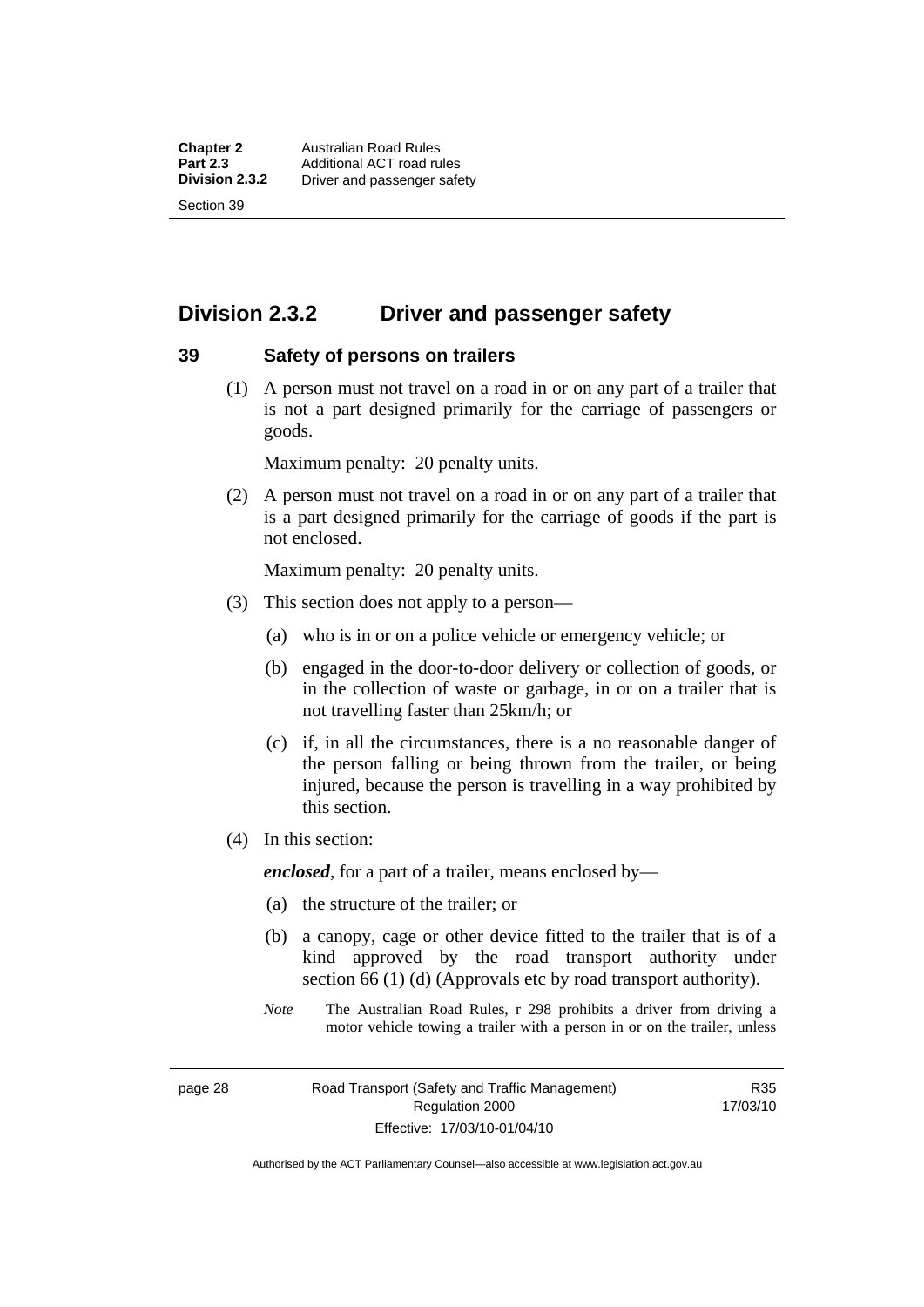the trailer is exempt from the rule under another law of this jurisdiction. Section 30 provides the exemption from the rule.

#### **40 Passengers in sidecars to be seated**

 (1) A passenger in a sidecar attached to a motorbike that is moving, or is stationary but not parked, on a road must sit in a place in the sidecar designed for use by a passenger.

Maximum penalty: 20 penalty units.

 (2) The rider of a motorbike must not ride with a passenger in a sidecar unless the passenger complies with subsection (1).

Maximum penalty: 20 penalty units.

### **Division 2.3.3 Trailers and towing**

*Note* The following rules of the Australian Road Rules apply to the towing of vehicles:

- r 216 (which is about the lights that must be used when towing a vehicle at night or in hazardous weather conditions)
- r 254 (which is about the towing of bicycles)
- r 257 (which is about riding with a person on a bicycle trailer)
- r 292 (which is about towing a vehicle with an insecure or overhanging load)
- r 294 (which is about keeping control of a motor vehicle or trailer being towed)
- r 295 (which is about towing another vehicle with a towline)
- r 298 (which is about driving with a person in a trailer)
- r 312 (which provides certain exemptions for tow truck drivers).

#### **41 Number of vehicles that may be drawn**

 (1) The driver of an articulated vehicle must not tow any other vehicle on a road.

Maximum penalty: 20 penalty units.

R35 17/03/10 page 29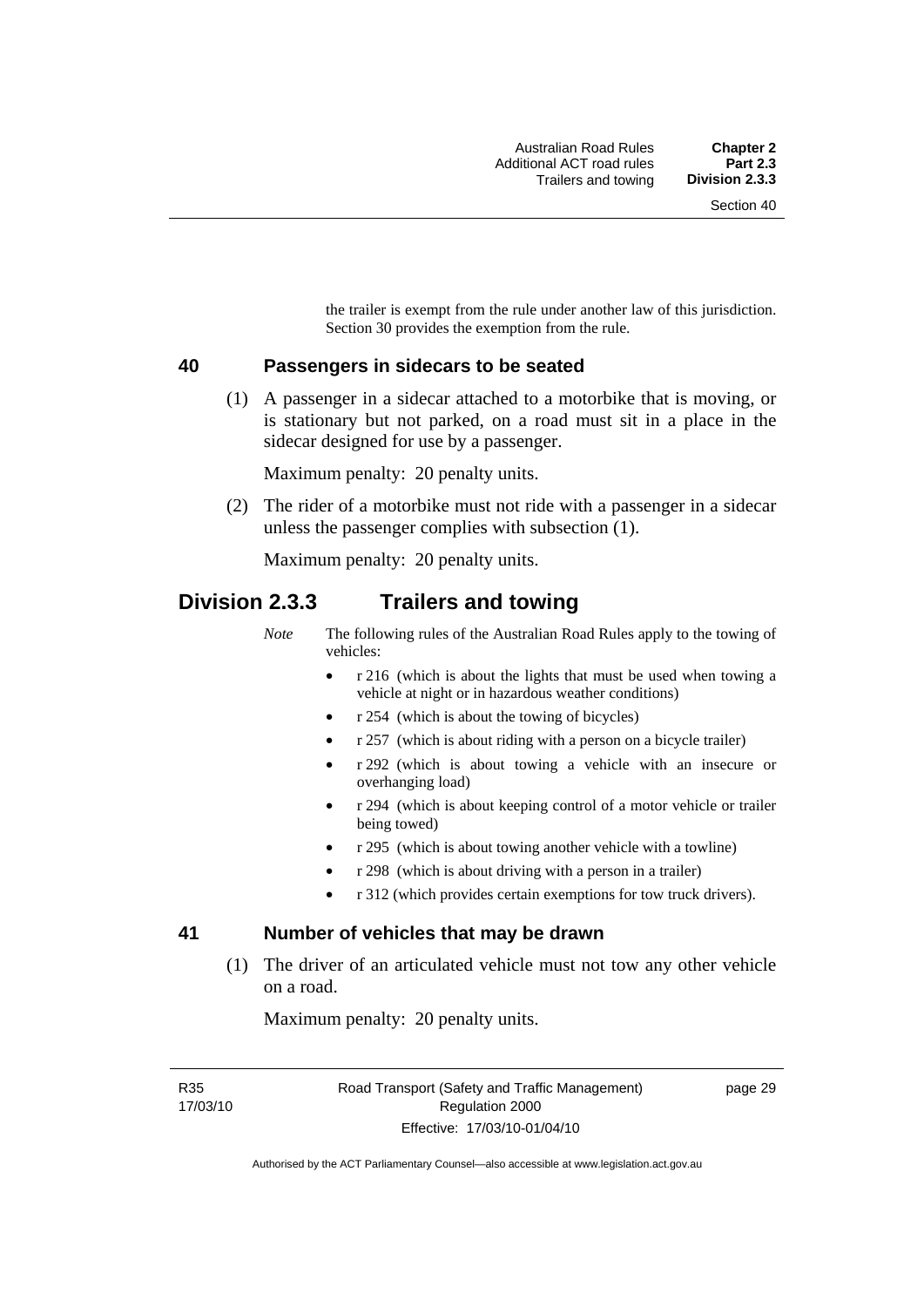(2) The driver of a motor vehicle must not tow more than 1 other vehicle on a road.

Maximum penalty: 20 penalty units.

- (3) The road transport authority may exempt a vehicle or person from subsection  $(1)$  or  $(2)$ .
- (4) Subsection (2) does not apply in relation to a tow truck that is towing an articulated vehicle (other than a B-double or road train) if—
	- (a) the articulated vehicle has broken down on a road and it is necessary for it to be towed away; or
	- (b) the articulated vehicle has been involved in a crash on a road and it is necessary for it to be towed away.
- (5) Subsection (2) does not apply to a motor vehicle that is towing another vehicle using a lift and tow trailer if—
	- (a) the other vehicle is partly supported by the lift and tow trailer; and
	- (b) the vehicle is not towed at faster than 60 km/h; and
	- (c) the combined weight of the towed vehicle and the lift and tow trailer is not more than the unladen weight of the towing vehicle.
- (6) Subsection (2) does not apply to—
	- (a) a tractor-harvester-cutting head trailer combination; or
	- (b) a tractor with multiple implements attached, if the implements are normally used as a single unit when performing agricultural operations; or
	- (c) a tractor and implement combination towing a fuel trailer or laser tower; or

R35 17/03/10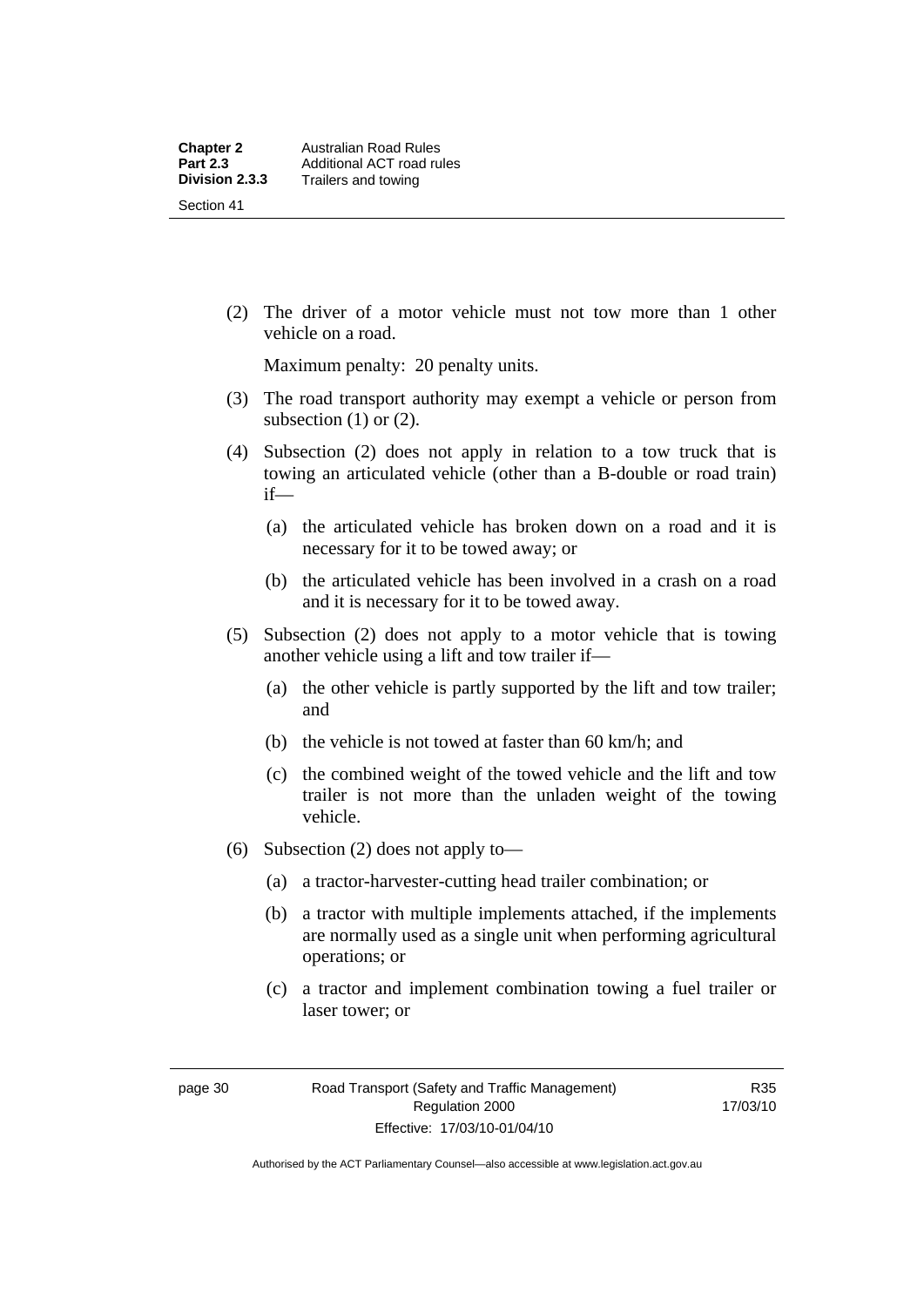- (d) an articulated low-loader consisting of a prime mover towing a converter dolly and a semitrailer; or
- (e) a B-double, dog trailer or road train.

#### **42 Towing by vehicles under 4.5t**

- (1) The driver of a motor vehicle (the *towing vehicle*) must not tow another vehicle (the *towed vehicle*) on a road if the laden weight of the towed vehicle is more than—
	- (a) the capacity of the towing attachment fitted to the towing vehicle; or
	- (b) the maximum laden weight for the towed vehicle.

Maximum penalty: 20 penalty units.

- (2) Subsection (1) does not apply to the driver if the towing vehicle has a GVM over 4.5t.
- (3) The road transport authority may exempt a vehicle or person from subsection  $(1)$ .
- (4) In this section:

*maximum laden weight*, for the towed vehicle, means—

- (a) the maximum laden weight for a towed vehicle specified by the manufacturer of the towing vehicle in relation to the towing vehicle; or
- (b) if there is no such specification by the manufacturer, the manufacturer of the vehicle cannot be identified or the specification is not appropriate because the towing vehicle has been modified—
	- (i) 1.5 times the unladen weight of the towing vehicle if the towed vehicle is fitted with a braking system that is working properly; or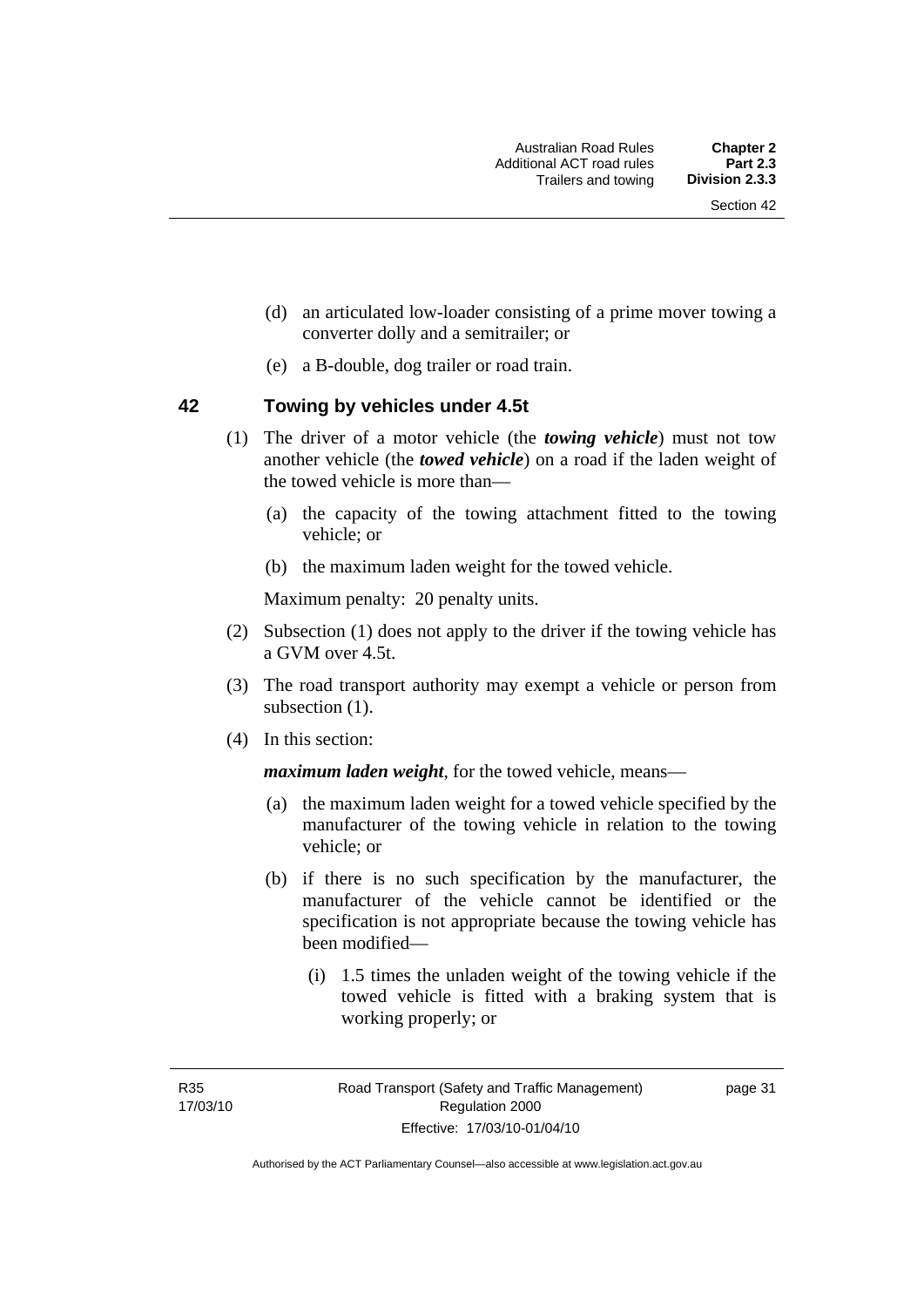**Chapter 2 Australian Road Rules**<br>**Part 2.3 Additional ACT road rules Part 2.3** Additional ACT road rules<br>**Division 2.3.4** Lights on vehicles Lights on vehicles Section 43

> (ii) the unladen weight of the towing vehicle in any other case.

#### **Division 2.3.4 Lights on vehicles**

*Note* The following rules of the Australian Road Rules apply to lights on vehicles:

- r 215 (which is about using lights when driving at night or in hazardous weather conditions)
- r 216 (which is about the lights that must be used when towing a vehicle at night or in hazardous weather conditions)
- r 217 (which is about using rear fog lights)
- r 218 (which is about using headlights on high-beam)
- r 219 (which is about not using lights to dazzle other road users)
- r 220 (which is about the use of lights on a vehicle that is stopped)
- r 221 (which is about using hazard warning lights)
- r 222 (which is about the use of warning lights on buses carrying children)
- r 223 (which is about using lights when riding an animal-drawn vehicle at night or in hazardous weather conditions)
- r 259 (which is about using lights when riding a bicycle at night).

#### **43 Lights on motor vehicles generally**

- (1) The driver of a motor vehicle fitted with a spotlight or searchlight must not operate the light, or allow it to be operated, on a road unless—
	- (a) the vehicle is stationary, the light is operated only for examining or making adjustments or repairs to a vehicle, and light from it is not projected further than 6m; or
	- (b) the light is operated for the temporary purpose of reading or looking for a notice, sign, house number or something similar; or
	- (c) the vehicle is a police vehicle; or

Authorised by the ACT Parliamentary Counsel—also accessible at www.legislation.act.gov.au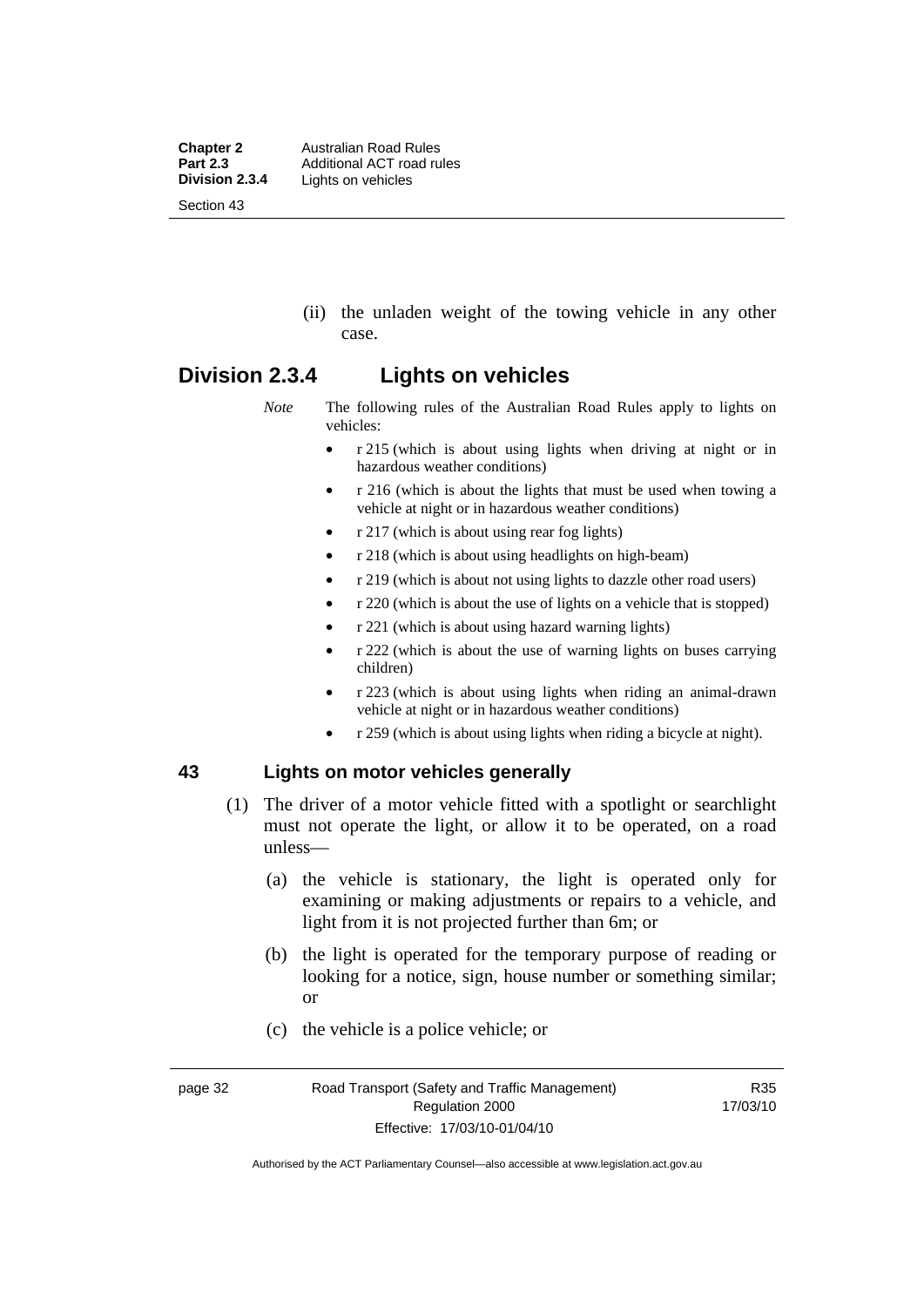(d) the vehicle is being used by the Territory, the Commonwealth or any public authority.

Maximum penalty: 20 penalty units.

- (2) The driver of a motor vehicle fitted with an additional headlight permitted to be fitted under the *Road Transport (Vehicle Registration) Regulation 2000*, schedule 1 must not operate the headlight, or allow it to be operated, if—
	- (a) the vehicle is being driven on a length of road in a built-up area; or
	- (b) the driver is driving less than—
		- (i) 200m behind a vehicle travelling in the same direction as the driver; or
		- (ii) 200m from an oncoming vehicle.

Maximum penalty: 20 penalty units.

# **Division 2.3.5 Metered parking**

- *Note* The rules of the Australian Road Rules that apply to the parking of vehicles include the following:
	- r 189 (which is about double parking)
	- r 203 (which is about stopping in a parking area for people with disabilities)
	- r 205 (which is about parking for longer than indicated)
	- r 207 (which is about parking where fees are payable)
	- r 208 (which is about parallel parking on a road, except in a median strip parking area)
	- r 209 (which is about parallel parking in a median strip parking area)
	- r 210 (which is about angle parking)
	- r 211 (which is about parking in parking bays).

R35 17/03/10 page 33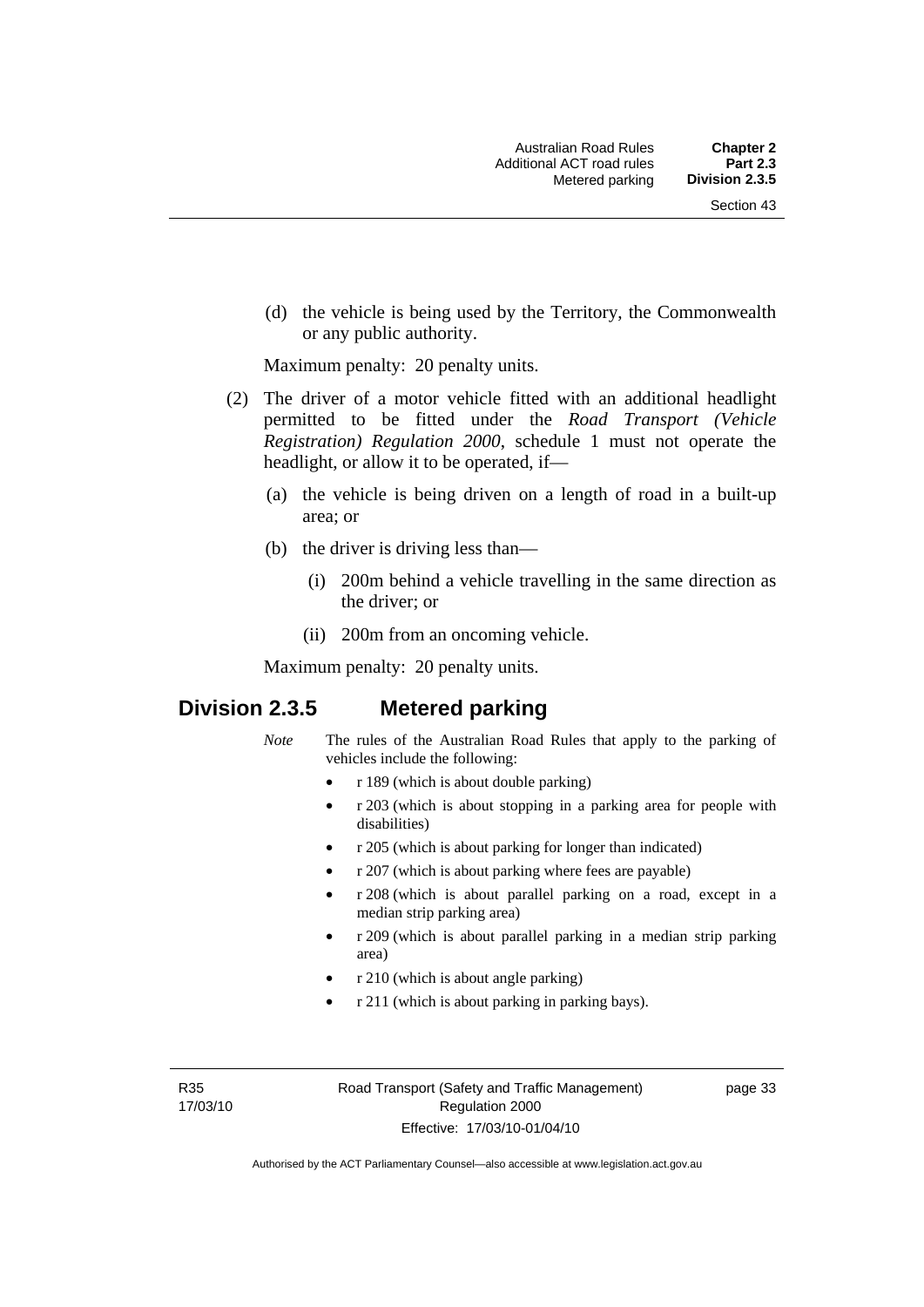#### **44 Metered parking—parking in spaces**

- (1) A driver commits an offence if—
	- (a) the driver parks in a metered parking area; and
	- (b) the driver's vehicle is not parked in a metered parking space.

Maximum penalty: 20 penalty units.

 (2) A driver must not park the driver's vehicle in a metered parking space if another vehicle is parked in the space.

Maximum penalty: 20 penalty units.

 (3) A driver who parks in a metered parking space must position the driver's vehicle completely within the space.

Maximum penalty: 20 penalty units.

#### **44A Metered parking—parking fees**

 (1) A driver must not park in a metered parking space without paying the relevant parking fee for the space.

Maximum penalty: 20 penalty units.

- (2) A driver does not commit an offence against subsection (1) if—
	- (a) the relevant parking fee for the metered parking space is paid immediately after the driver parks the driver's vehicle in the metered parking space; or
	- (b) the parking meter for the metered parking space indicates that the period for which parking in the space has been paid for has not expired; or
	- (c) the parking meter for the metered parking space—
		- (i) is not working; or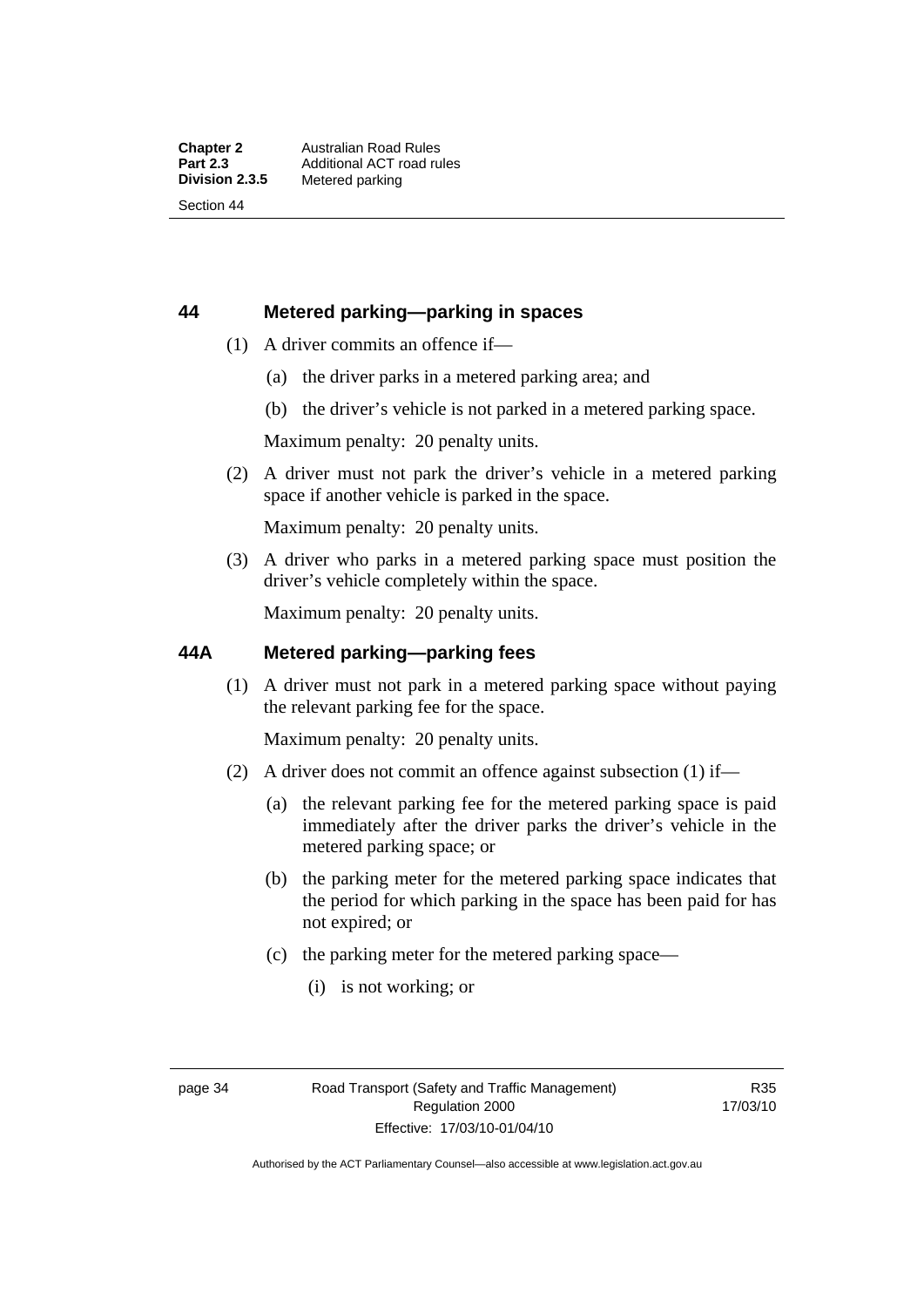- (ii) is covered with a parking meter hood bearing the words 'out of order time limit applies'.
- *Note* For other exceptions to s (1), see s 45.

#### **44B Metered parking—maximum length of stay**

 (1) A driver must not allow the driver's vehicle to remain parked in a metered parking space if the parking meter for the space indicates that the period for which parking in the space has been paid for has expired.

Maximum penalty: 20 penalty units.

*Note* For exceptions to s (1), see s 45.

 (2) A driver must not allow the driver's vehicle to remain parked in a metered parking space for longer than the period (if any) indicated on the metered parking signs applying to the space as the maximum period for which a vehicle may be parked in the space.

Maximum penalty: 20 penalty units.

*Note* For exceptions to s (2), see s 45.

#### **45 Metered parking—exceptions to s 44A and s 44B**

Section 44A (Metered parking—parking fees) and section 44B (Metered parking—maximum length of stay) do not apply to—

- (a) a driver for any period the driver's vehicle is parked in a metered parking space outside the controlled parking hours for the space; or
- (b) a driver if—
	- (i) the driver's vehicle is parked in a metered parking space; and
	- (ii) the driver displays in or on the vehicle a current mobility parking scheme authority; and

R35 17/03/10 page 35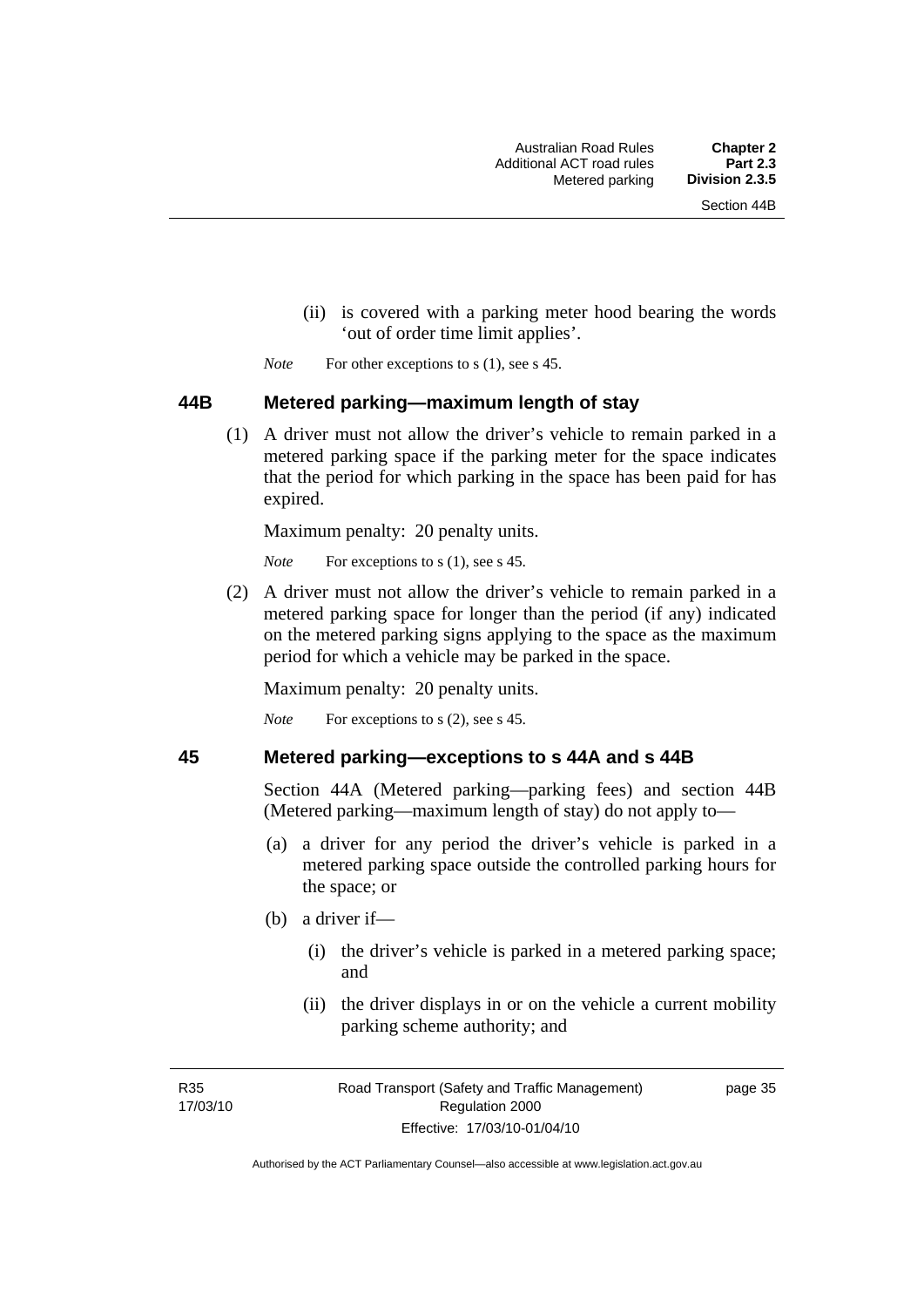- (iii) the driver complies with the conditions (if any) of the authority; or
- (c) a driver if—
	- (i) the driver's vehicle is parked in a metered parking space designated by a *permit zone sign* for use by the holder of a stated kind of parking permit; and
	- (ii) the driver displays in or on the vehicle a current parking permit of that kind; and
	- (iii) the driver complies with the conditions (if any) of the permit.

#### **46 Temporary closure of metered parking spaces**

- (1) If the road transport authority decides that the use of a metered parking space should be temporarily discontinued, the authority may close the space by—
	- (a) installing a sign, at or near the space, that displays words to the effect that the space is closed; or
	- (b) covering the parking meter applying to the space with a parking meter hood bearing the words 'no parking'.
- (2) A driver must not park in a metered parking space that has been closed under subsection (1).

Maximum penalty: 20 penalty units.

(3) In this section:

*sign* includes a board, device, plate, screen, words or anything else, whether or not installed with or on a traffic sign.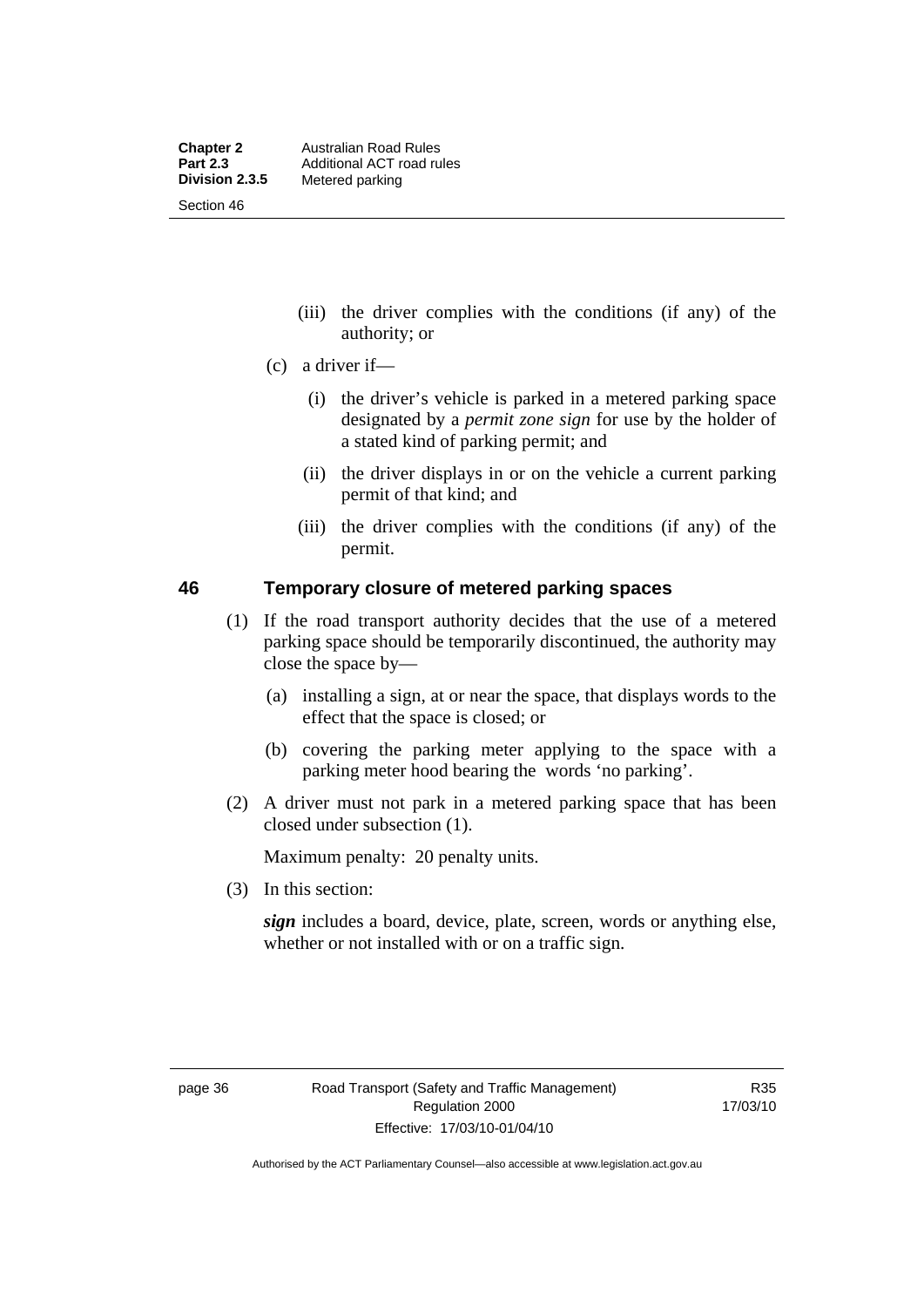#### **47 Misuse of parking meters**

A person must not—

- (a) insert in a parking meter anything other than coins appropriate for the meter; or
- (b) attach anything (for example, advertising material) to a parking meter.

Maximum penalty: 20 penalty units.

*Note* An example is part of the regulation, is not exhaustive and may extend, but does not limit, the meaning of the provision in which it appears (see Legislation Act, s 126 and s 132).

#### **48 Interfering with parking meters etc**

A person must not—

- (a) do anything that interferes with (or is likely to interfere with) the proper working of a parking meter; or
- (b) fraudulently operate a parking meter.

Maximum penalty: 20 penalty units.

# **Division 2.3.6 Ticket parking**

#### **49 Ticket parking—parking in spaces**

- (1) A driver commits an offence if—
	- (a) the driver parks in a ticket parking area; and
	- (b) the driver's vehicle is not parked in a ticket parking space.

Maximum penalty: 20 penalty units.

 (2) However, the driver does not commit an offence against subsection (1) if the driver parks in a metered parking space within a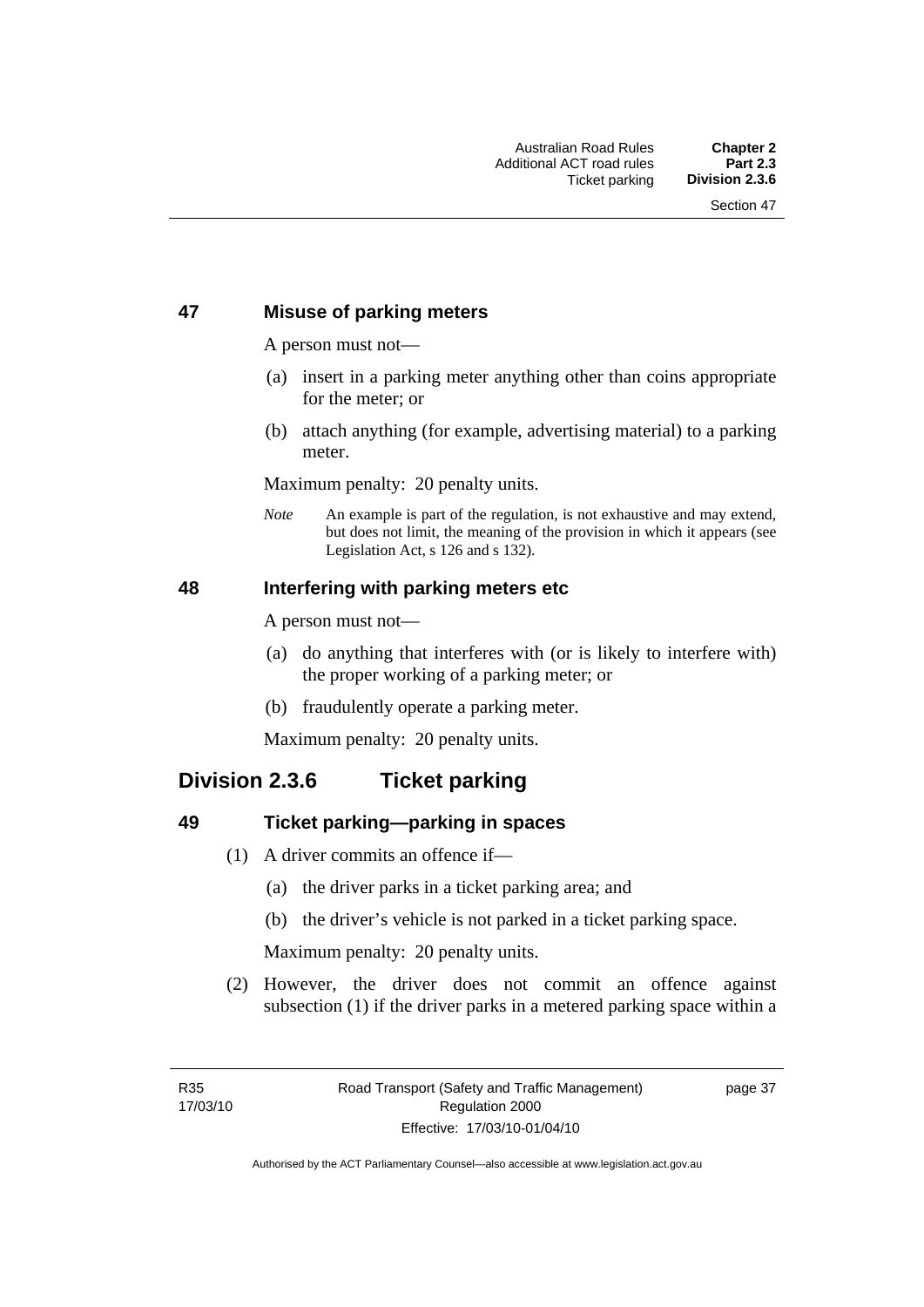| <b>Chapter 2</b> | Australian Road Rules     |
|------------------|---------------------------|
| <b>Part 2.3</b>  | Additional ACT road rules |
| Division 2.3.6   | Ticket parking            |
| Section 49A      |                           |

ticket parking area and the driver complies with the provisions of division 2.3.5 (Metered parking) in relation to parking in the space.

 (3) A driver must not park the driver's vehicle in a ticket parking space if another vehicle is parked in the space.

Maximum penalty: 20 penalty units.

 (4) A driver who parks in a ticket parking space must position the driver's vehicle completely within the space.

Maximum penalty: 20 penalty units.

#### **49A Ticket parking—display of tickets**

- (1) A driver may park the driver's vehicle in a ticket parking area only if—
	- (a) for an RTA multi-stay ticket parking area—
		- (i) a current parking ticket for the area is correctly displayed in or on the vehicle; or
		- (ii) a current part-day parking ticket for another RTA multi-stay ticket parking area is correctly displayed in or on the vehicle; or
		- (iii) a current equivalent all-day parking ticket for another RTA multi-stay ticket parking area is correctly displayed in or on the vehicle; or
	- (b) for any other ticket parking area—a current parking ticket for the area is correctly displayed in or on the vehicle.

Maximum penalty: 20 penalty units.

#### **Examples of ticket parking areas for par (b)**

1 a ticket parking area set up by the road transport authority in which parking up to a maximum of 4 hours is permitted by the ticket parking signs applying to the area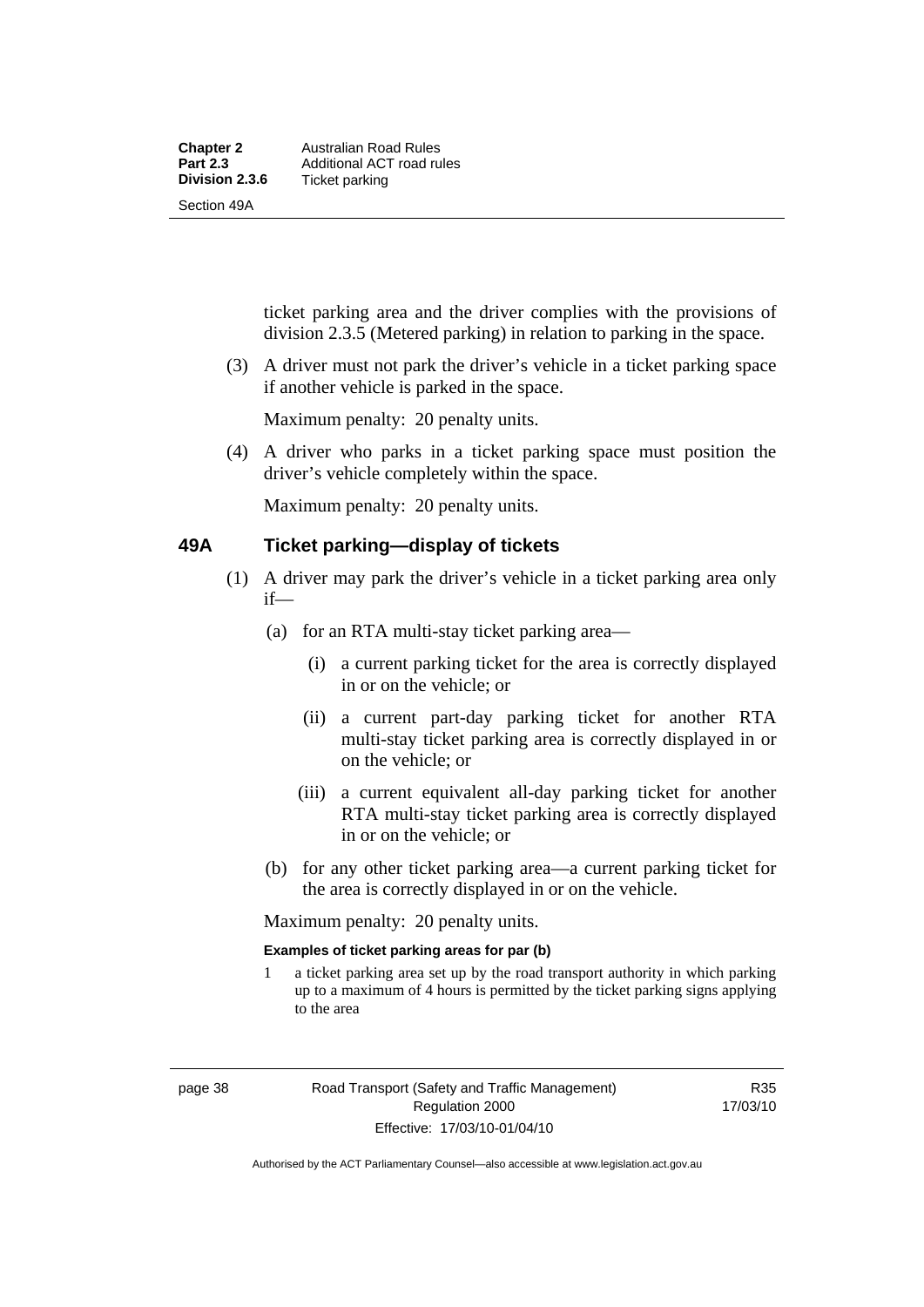- 2 a ticket parking area set up by a parking authority
- *Note 1* Ticket parking areas may be set up by the road transport authority or a parking authority (see s 75A-s 76A).
- *Note 2* An example is part of the regulation, is not exhaustive and may extend, but does not limit, the meaning of the provision in which it appears (see Legislation Act, s 126 and s 132).
- (2) Subsection (1) (a) does not apply to a driver if, immediately after parking in the ticket parking area, the driver—
	- (a) obtains a parking ticket for the ticket parking area and the ticket is correctly displayed in or on the driver's vehicle; or
	- (b) correctly displays in or on the driver's vehicle a parking ticket mentioned in subsection  $(1)$   $(a)$   $(ii)$  or  $(iii)$ .
- (3) Subsection (1) (b) does not apply to a driver if, immediately after parking in the ticket parking area, the driver obtains a parking ticket for the ticket parking area and the ticket is correctly displayed in or on the driver's vehicle.
- (4) It is a defence to the prosecution of a driver for an offence against subsection (1) if the driver proves that—
	- (a) a parking ticket was displayed in accordance with the subsection; and
	- (b) the driver took reasonable steps to ensure that the ticket remained correctly displayed while the driver's vehicle was parked in the ticket parking area.
	- *Note* For other exceptions to s (1), see s 50.
- (5) In this section:

*all-day parking ticket*, for a ticket parking area, means a parking ticket for which the relevant parking fee for parking all-day in the area has been paid.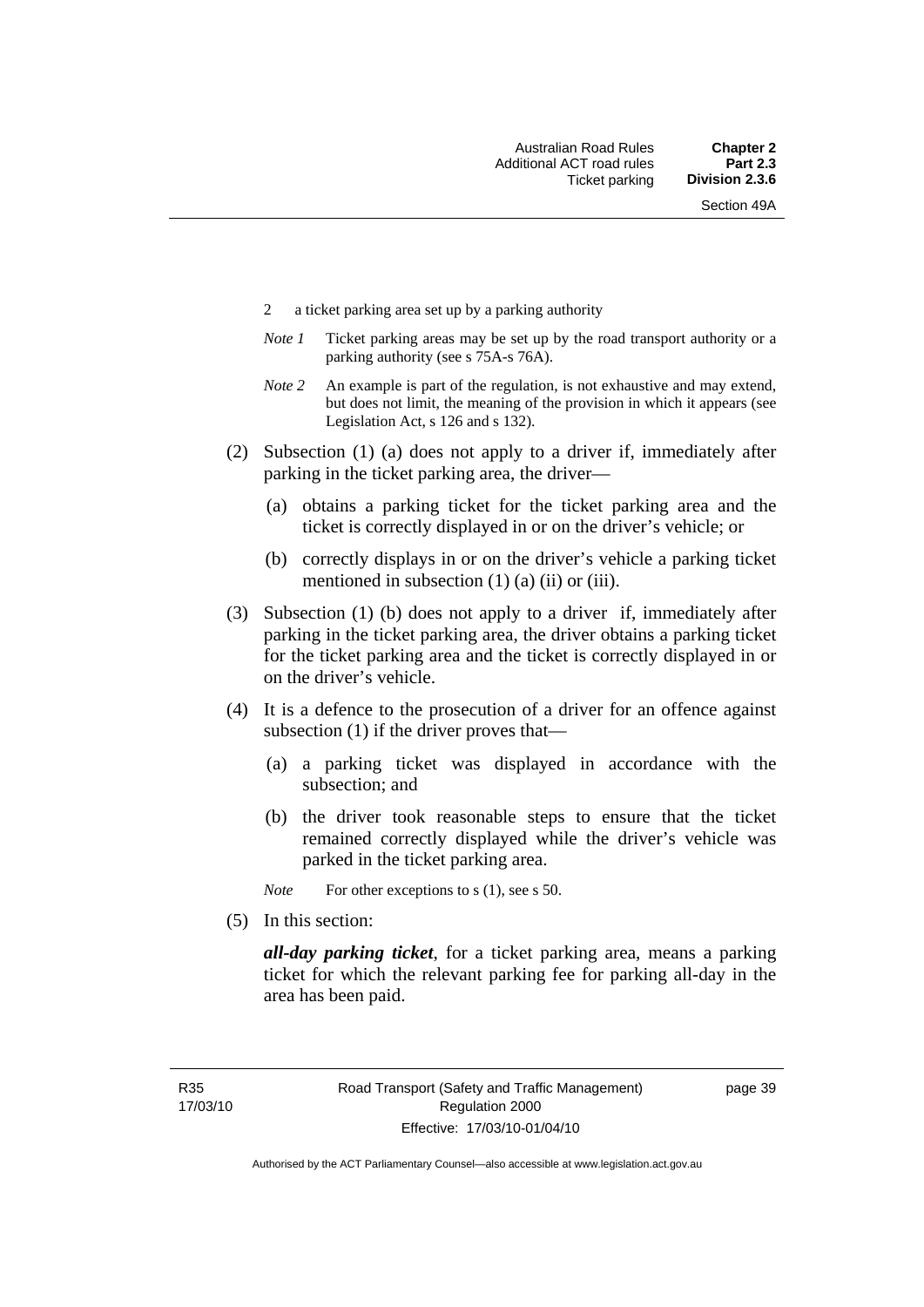*correctly displayed*—a parking ticket is *correctly displayed* in or on a vehicle if the ticket is displayed—

- (a) in or on the front left-hand side of the vehicle or, if the ticket requires the driver to display the ticket in or on a part of the vehicle, in or on that part of the vehicle; and
- (b) in a way that its expiry date (and, for a parking ticket other than an all-day parking ticket, its expiry time) and the ticket parking area for which it is issued, are clearly visible from outside the vehicle.

*equivalent*, for a multi-stay ticket parking area, means another ticket parking area for which the relevant parking fee for an all-day parking ticket for the area is the same or higher.

*part-day parking ticket* means a parking ticket that is not an all-day parking ticket.

*RTA multi-stay ticket parking area* means a ticket parking area set aside under section 76 (2) (a) (Ticket parking schemes—road transport authority) where all-day parking is permitted by the ticket parking signs applying to the area.

#### **49B Ticket parking—maximum length of stay**

 (1) A driver must not allow the driver's vehicle to remain parked in a ticket parking area after the expiry of a parking ticket displayed in or on the vehicle.

Maximum penalty: 20 penalty units.

- *Note 1* For when a parking ticket expires, see s 81.
- *Note* 2 For exceptions to s (1), see s 50.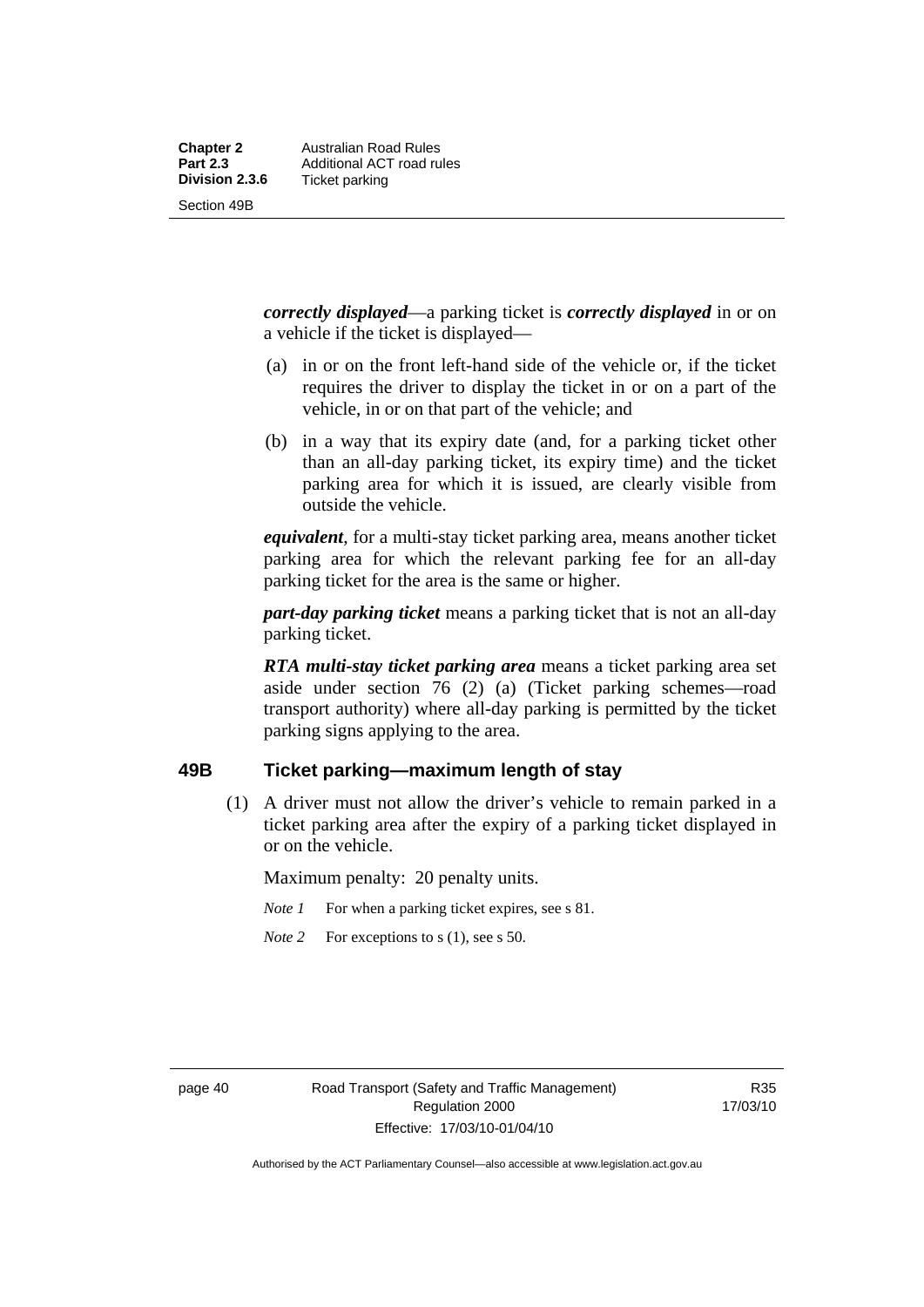(2) A driver must not allow the driver's vehicle to remain parked in a ticket parking area for longer than the period (if any) indicated on the ticket parking signs applying to the area as the maximum period for which a vehicle may be parked in the area.

Maximum penalty: 20 penalty units.

*Note* For exceptions to s (2), see s 50.

#### **50 Ticket parking—exceptions to s 49A and s 49B**

Section 49A (Ticket parking—display of tickets) and section 49B (Ticket parking—maximum length of stay) do not apply to—

- (a) a driver if the driver parks the driver's vehicle in a metered parking space within a ticket parking area and the driver complies with the provisions of division 2.3.5 (Metered parking) in relation to parking in the space; or
- (b) a driver for any period the driver's vehicle is parked in a ticket parking space outside the controlled parking hours for the space; or
- (c) a driver if—
	- (i) the driver's vehicle is parked in a ticket parking space; and
	- (ii) the driver displays in or on the vehicle a current mobility parking scheme authority; and
	- (iii) the driver complies with the conditions (if any) of the authority; or
- (d) a driver if—
	- (i) the driver's vehicle is parked in a ticket parking space, or on a length of road in a ticket parking area, designated by a *permit zone sign* for use by the holder of a stated kind of parking permit; and

page 41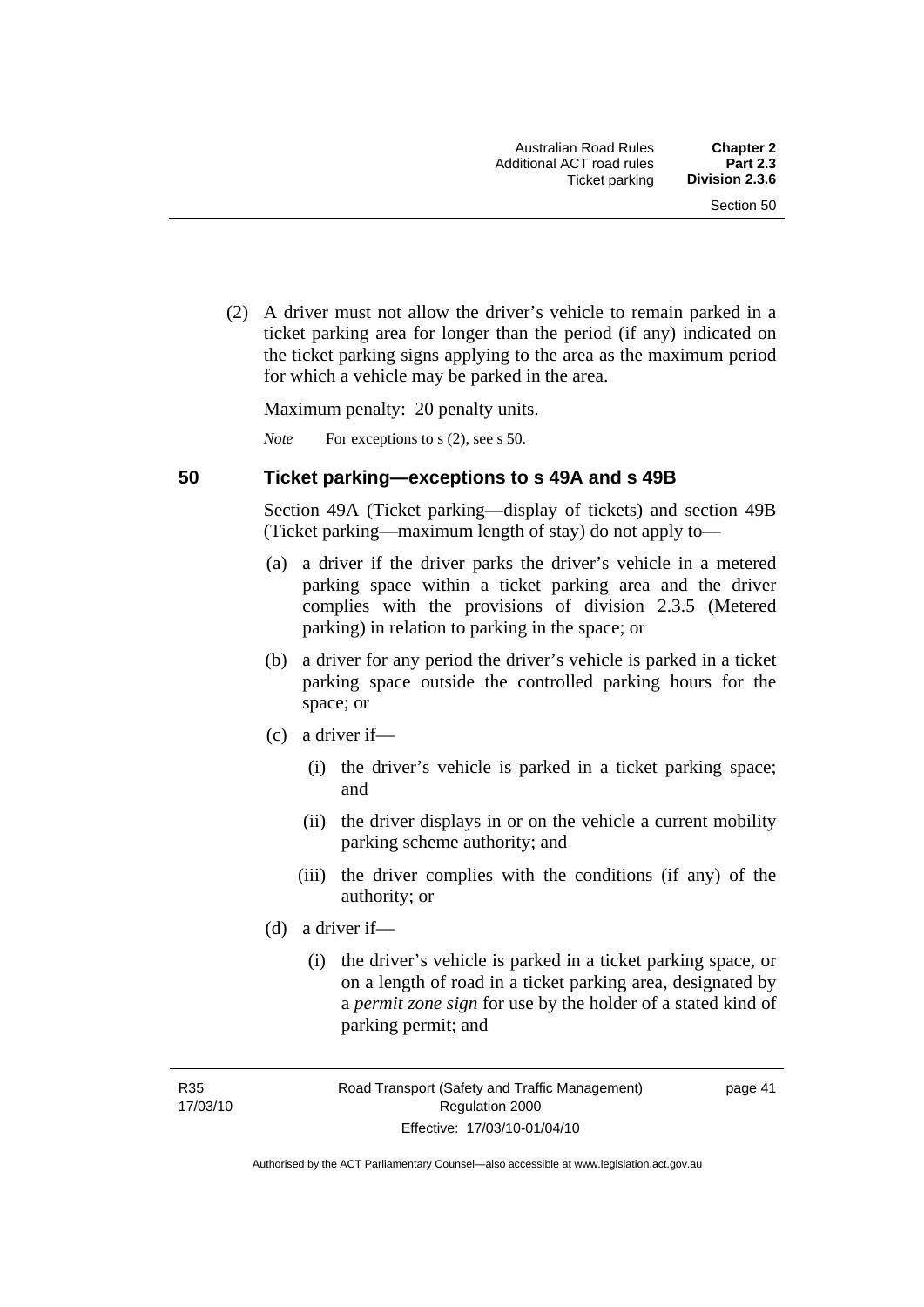- (ii) the driver displays in or on the vehicle a current parking permit of that kind; and
- (iii) the driver complies with the conditions (if any) of the permit.

#### **51 Temporary closure of ticket parking spaces and areas**

- (1) If the road transport authority decides that the use of a ticket parking area, or ticket parking space, should be temporarily discontinued, the authority may close the area or space by—
	- (a) for the closure of a ticket parking area—installing a sign, at or near each traffic sign applying to the area, that displays words to the effect that the area is closed; or
	- (b) for the closure of a ticket parking space—installing a sign, at or near the space, that displays words to that effect.
- (2) If a parking authority decides that the use of a ticket parking area, or ticket parking space, within its area of operations should be temporarily discontinued, the authority may close the area or space by—
	- (a) for the closure of a ticket parking area—installing a sign, at or near each traffic sign applying to the area, that displays words to the effect that the area is closed; or
	- (b) for the closure of a ticket parking space—installing a sign, at or near the space, that displays words to that effect.
	- *Note* Section 75A provides for the road transport authority to declare parking authorities and s 76A provides for the operation of ticket parking schemes by parking authorities.
- (3) A driver must not park in a ticket parking area or ticket parking space that has been closed under subsection (1) or (2).

Maximum penalty: 20 penalty units.

(4) In this section:

R35 17/03/10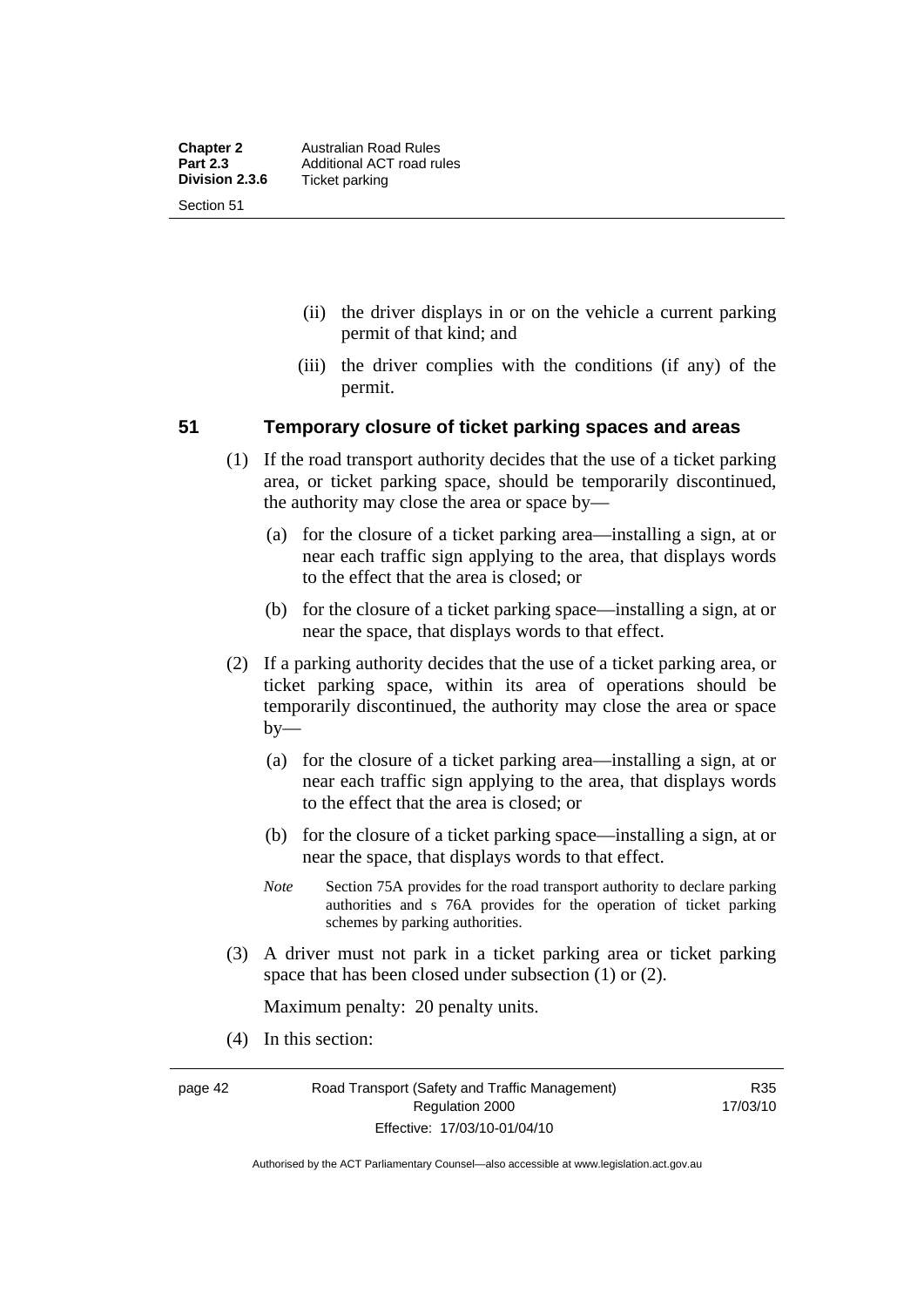*sign* includes a board, device, plate, screen, words or anything else, whether or not installed with or on a traffic sign.

#### **52 Use of false or damaged parking tickets etc**

- (1) This section applies in relation to a vehicle that is parked in a ticket parking space within a ticket parking area.
- (2) A person must not display in or on the vehicle—
	- (a) anything resembling a parking ticket that falsely suggests that the relevant parking fee for parking in the space has been paid; or
	- (b) a parking ticket that has been changed, damaged or defaced.

Maximum penalty: 20 penalty units.

 (3) Subsection (2) does not apply if the parking ticket was not changed, damaged or defaced in a material particular.

#### **53 Misuse of parking ticket machines**

A person must not—

- (a) insert in a parking ticket machine anything other than coins, or another means of payment, appropriate for the machine; or
- (b) attach anything (for example, advertising material) to a parking ticket machine.

Maximum penalty: 20 penalty units.

*Note* An example is part of the regulation, is not exhaustive and may extend, but does not limit, the meaning of the provision in which it appears (see Legislation Act, s 126 and s 132).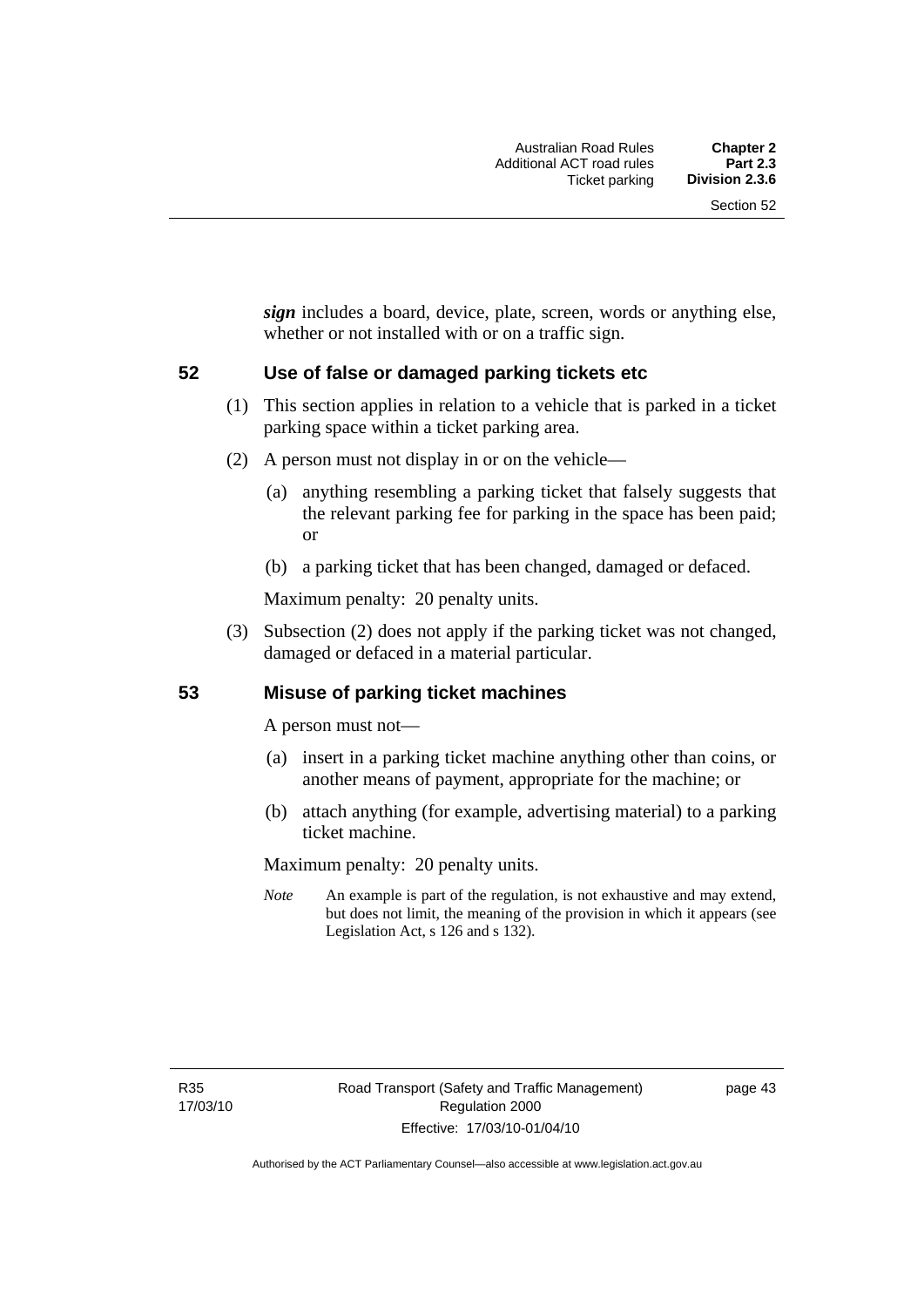Section 54

### **54 Interfering with parking ticket machines etc**

A person must not—

- (a) do anything that interferes with (or is likely to interfere with) the proper working of a parking ticket machine; or
- (b) fraudulently operate a parking ticket machine.

Maximum penalty: 20 penalty units.

#### **55 Interfering with parking tickets**

A person commits an offence if—

- (a) the person removes, changes, damages, defaces or otherwise interferes with a parking ticket that is in or on a vehicle; and
- (b) the vehicle is parked in a ticket parking area; and
- (c) the person is not—
	- (i) the driver of the vehicle; or
	- (ii) the responsible person for the vehicle.

Maximum penalty: 20 penalty units.

# **Division 2.3.7 Other ACT road rules about stopping and parking**

*Note* The Australian Road Rules contains rules about the stopping and parking of vehicles, including the following:

- r 189 (which is about double parking)
- r 203 (which is about stopping in a parking area for people with disabilities)
- r 205 (which is about parking for longer than indicated)
- r 207 (which is about parking where fees are payable)
- r 208 (which is about parallel parking on a road, except in a median strip parking area)

page 44 Road Transport (Safety and Traffic Management) Regulation 2000 Effective: 17/03/10-01/04/10

R35 17/03/10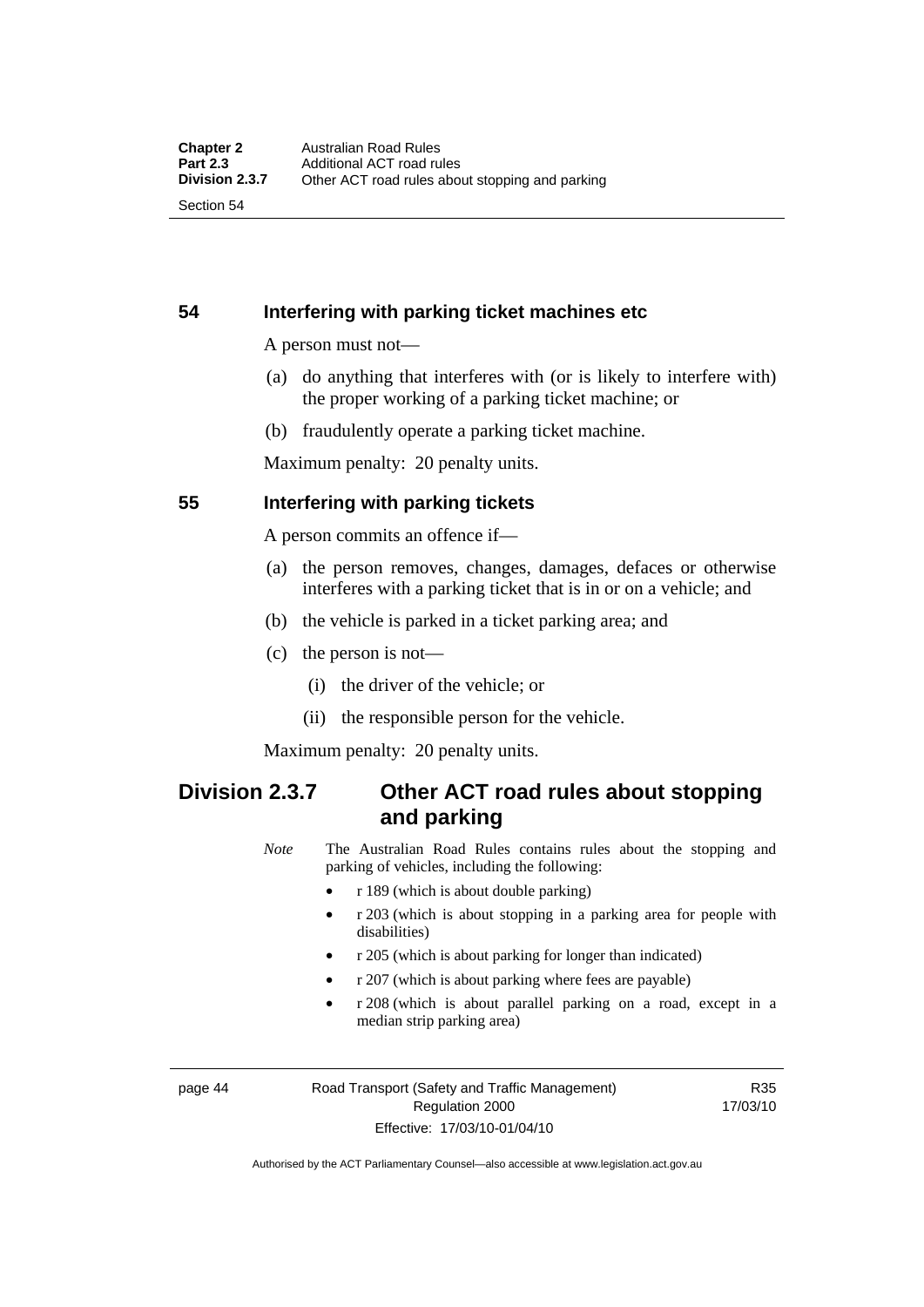- r 209 (which is about parallel parking in a median strip parking area)
- r 210 (which is about angle parking)
- r 211 (which is about parking in parking bays).

#### **56 Unauthorised use of parking permits and mobility parking scheme authorities**

 (1) A driver must not display a parking permit in or on the driver's vehicle if the driver is not entitled to do so under the conditions of the permit.

Maximum penalty: 20 penalty units.

 (2) A driver must not display a mobility parking scheme authority in or on the driver's vehicle if the driver is not entitled to do so under the conditions of the authority.

Maximum penalty: 20 penalty units.

#### **56A Interfering with parking permits and mobility parking scheme authorities**

A person commits an offence if—

- (a) the person removes, changes, damages, defaces or otherwise interferes with a parking permit or mobility parking scheme authority that is in or on a vehicle; and
- (b) the person is not—
	- (i) the driver of the vehicle; or
	- (ii) the responsible person for the vehicle; or
	- (iii) the person to whom the permit or authority was issued.

Maximum penalty: 20 penalty units.

R35 17/03/10 page 45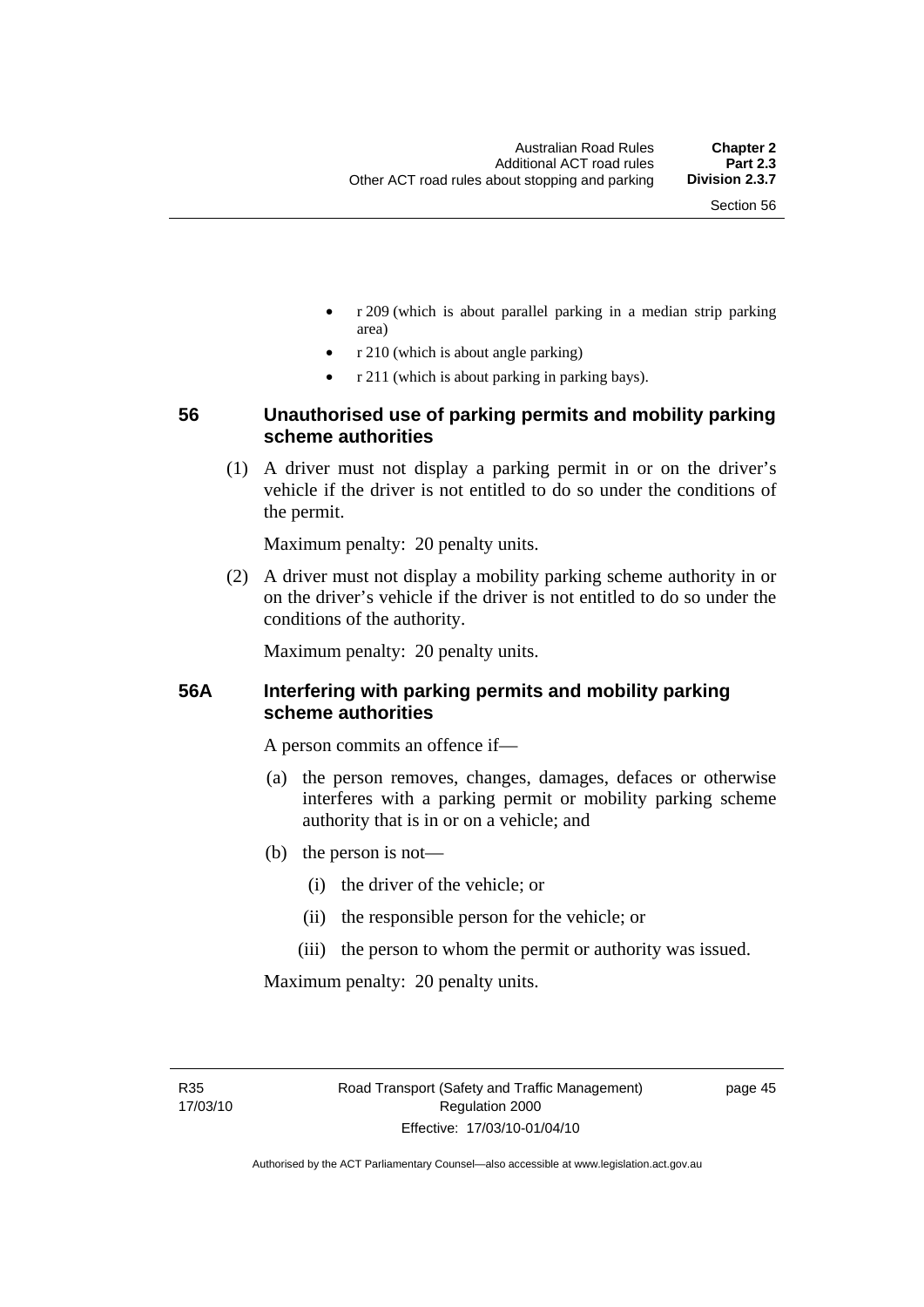#### **57A Stopping public buses in bus zones and at bus stops**

- (1) The driver of a public bus must not stop in a bus zone unless the driver—
	- (a) is dropping off, or picking up, passengers; or
	- (b) is stopping for a regular route service.

Maximum penalty: 20 penalty units.

 (2) Subsection (1) does not apply to the driver of a public bus that is not permitted to stop in the bus zone by information on or with the *bus zone sign* applying to the bus zone.

*Note* The driver would contravene the Australian Road Rules, r 183.

- (3) The driver of a public bus must not stop at a bus stop, or on the road, within 20m before a sign on the road that indicates the bus stop, and 10m after the sign, unless the driver—
	- (a) stops at a place on a length of road, or in an area, to which a parking control sign applies and the driver is permitted to stop at that place under the Australian Road Rules; or
	- (b) is dropping off, or picking up, passengers; or
	- (c) is stopping for a regular route service.

Maximum penalty: 20 penalty units.

(4) In this section:

*bus stop*—see the Australian Road Rules, rule 195.

*bus zone*—see the Australian Road Rules, rule 183.

*bus zone sign*—see the Australian Road Rules, schedule 2, schedule 3, rule 314, rule 315 and rule 316.

*regular route service*—see the *Road Transport (Public Passenger Services) Act 2001*, section 12 (What is a regular route service?).

page 46 Road Transport (Safety and Traffic Management) Regulation 2000 Effective: 17/03/10-01/04/10

R35 17/03/10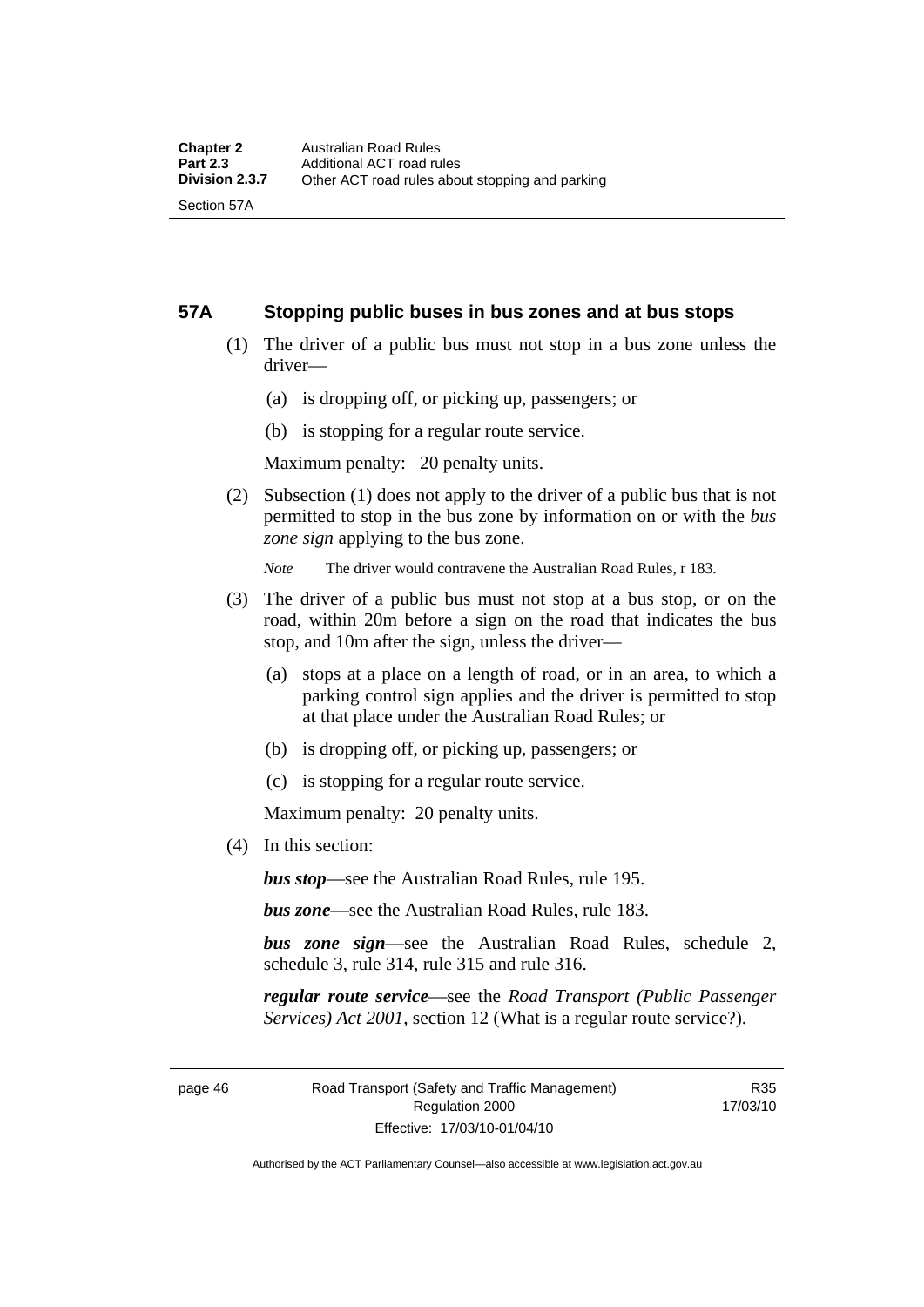#### **58 Stopping in an emergency etc or to comply with another law**

(1) In this section:

*stopping or parking provision of this chapter* means a provision of the following divisions:

- (a) division 2.3.5 (Metered parking);
- (b) division 2.3.6 (Ticket parking);
- (c) division 2.3.7 (Other ACT road rules about stopping and parking).
- (2) A stopping or parking provision of this chapter does not apply to a driver if—
	- (a) the driver stops at a particular place, or in a particular way, to avoid a collision, and the driver stops for no longer than is necessary to avoid the collision; or
	- (b) the driver stops at a particular place, or in a particular way, because the driver's vehicle is disabled, and the driver stops for no longer than is necessary for the vehicle to be moved safely to a place where the driver is permitted to park the vehicle under the Australian Road Rules and a stopping or parking provision of this chapter; or
	- (c) the driver stops at a particular place, or in a particular way, to deal with a medical or other emergency, and the driver stops for no longer than is necessary in the circumstances; or
	- (d) the driver stops at a particular place, or in a particular way, because the condition of the driver, a passenger, or the driver's vehicle makes it necessary for the driver to stop in the interests of safety, and the driver stops for no longer than is necessary in the circumstances; or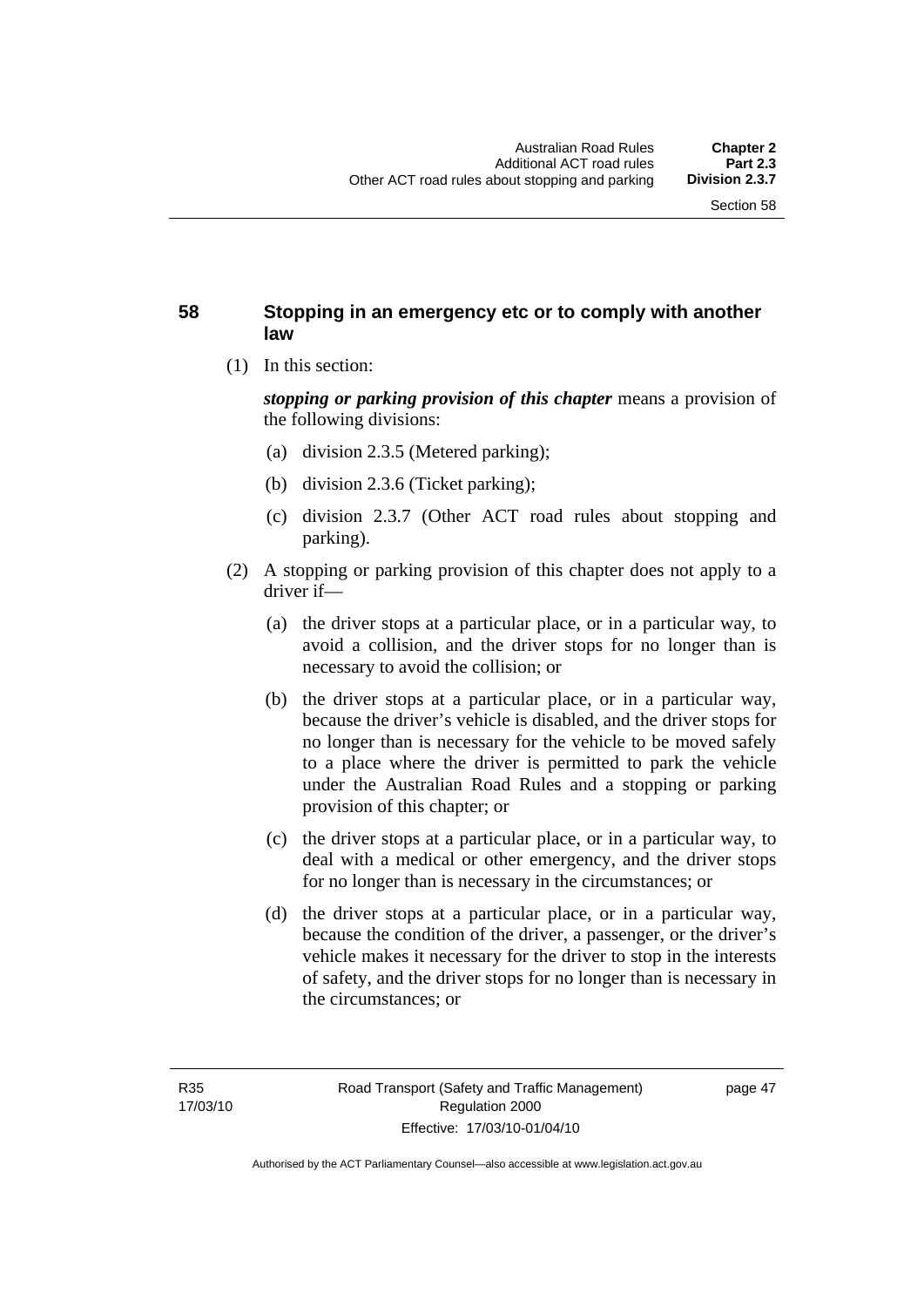**Chapter 2** Australian Road Rules<br>**Part 2.3** Additional ACT road ru **Part 2.3** Additional ACT road rules<br> **Division 2.3.8** Other ACT road rules **Division 2.3.8** Other ACT road rules Section 59

> (e) the driver stops at a particular place, or in a particular way, to comply with a provision of the Australian Road Rules or a provision of another law, and the driver stops for no longer than is necessary to comply with the provision.

## **Division 2.3.8 Other ACT road rules**

#### **U 59 Carrying dangerous substances**

 (1) A person must not drive or park a vehicle that is carrying an explosive substance in, directly above, or within 50m of either end of, a major road tunnel.

Maximum penalty: 30 penalty units.

(2) In this section:

#### *explosive substance*—

- (a) see the *Dangerous Substances Act 2004*, section 73, definition of *explosive*; and
- (b) includes any other dangerous substance under that Act that can explode.

#### *major road tunnel* means—

- (a) the road tunnel on Parkes Way in the Division of Acton, Canberra Central District; or
- (b) the road tunnel on Capital Circle in the Division of Capital Hill, Canberra Central District.

#### **60 Interrupting funeral processions etc**

A driver must not interfere with, or interrupt, the free passage of—

(a) a funeral procession or any other lawful procession; or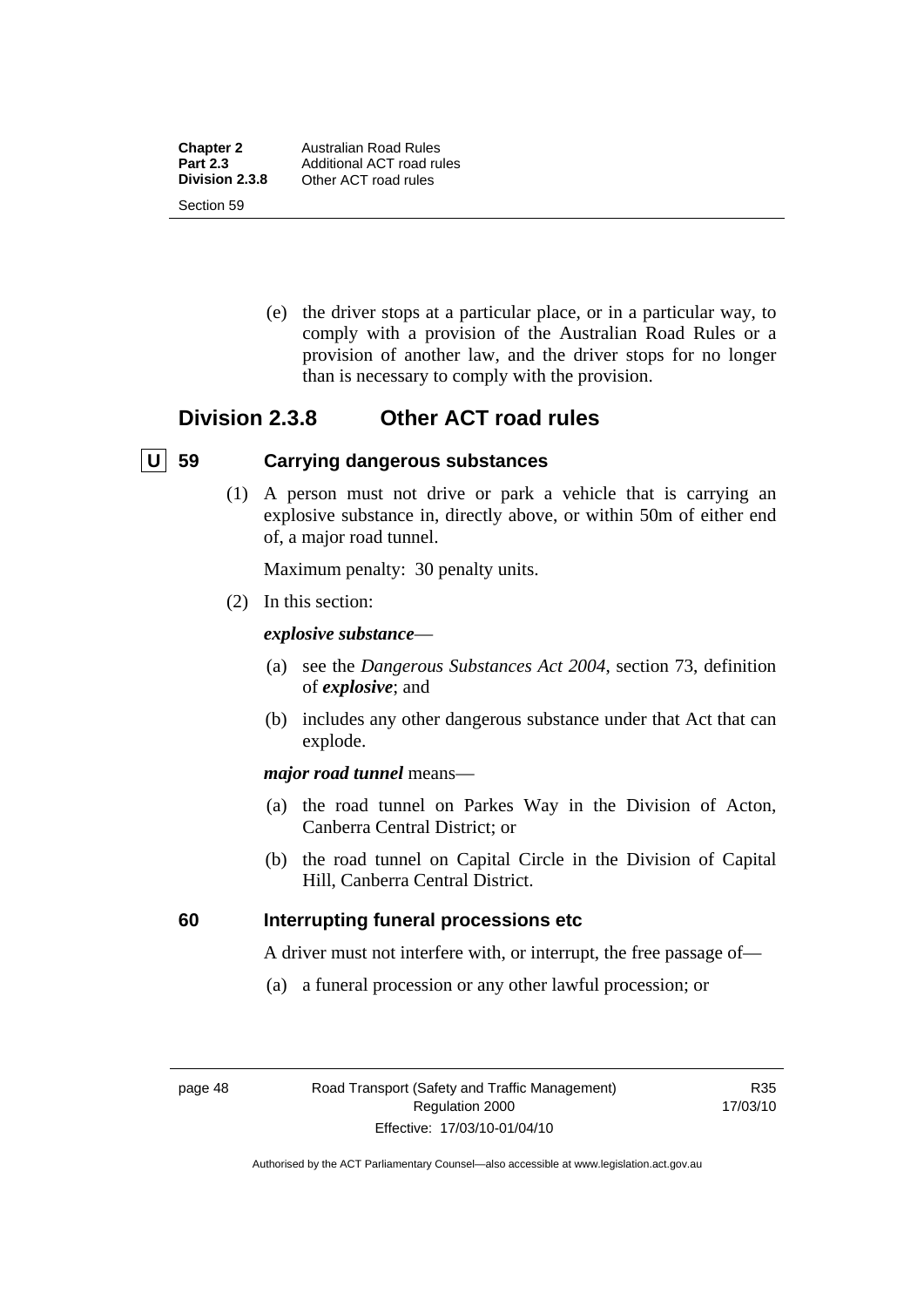(b) any vehicle or person forming part of a procession mentioned in paragraph (a).

Maximum penalty: 20 penalty units.

#### **61 Driving on roads closed to traffic**

A person must not drive a vehicle on a road that is closed to traffic under the Act, section 30.

Maximum penalty: 20 penalty units.

#### **62 Use of wheeled recreational devices and wheeled toys on roads**

 (1) A person must not travel in or on a wheeled recreational device or wheeled toy on a road while it is attached to another vehicle.

Maximum penalty: 20 penalty units.

 (2) A person travelling in or on a wheeled recreational device or wheeled toy on a road must not permit it to be drawn by another vehicle.

Maximum penalty: 20 penalty units.

 (3) A person must not travel in or on a wheeled recreational device or wheeled toy on a road if anyone travelling in or on it is completely or partly assisted in propelling it by means other than human power or gravity.

Maximum penalty: 20 penalty units.

R35 17/03/10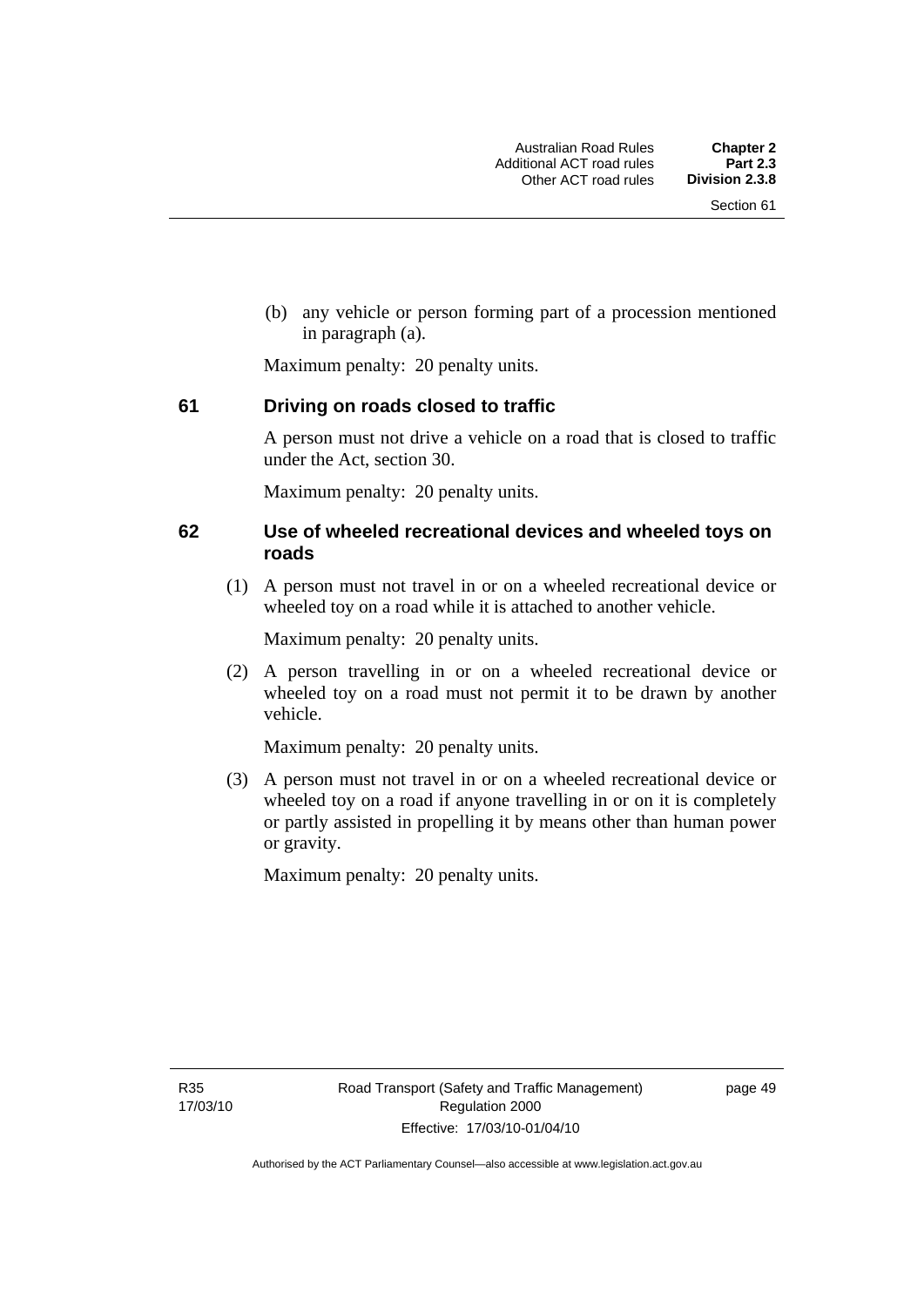**Chapter 2** Australian Road Rules<br>**Part 2.4** Other provisions **Other provisions** 

Section 63

# **Part 2.4 Other provisions**

#### **63 Devices that are prescribed traffic control devices—Act, dict, def** *prescribed traffic control device*

The following things are prescribed traffic control devices:

- (a) any traffic control device that has effect for the Australian Road Rules under the Australian Road Rules, rule 315;
- (b) any traffic-related item that has effect for the Australian Road Rules under the Australian Road Rules, rule 319;
- (c) any pay parking device, pay parking sign and parking meter hood;
- (d) any device, plate, screen, words or anything else on or with anything mentioned in paragraph (a), (b) or (c).

#### **64 Preventing prescribed traffic control devices being clearly visible**

 (1) A person must not (except with the approval of the road transport authority) place anything in a position that prevents, or is likely to prevent, a prescribed traffic control device from being clearly visible to the road users to whom it is intended to apply.

Maximum penalty: 20 penalty units.

*Note* The Act, s 19 (1) also makes it an offence for a person to install or display (or interfere, change or remove) a prescribed traffic control device without appropriate authority.

Authorised by the ACT Parliamentary Counsel—also accessible at www.legislation.act.gov.au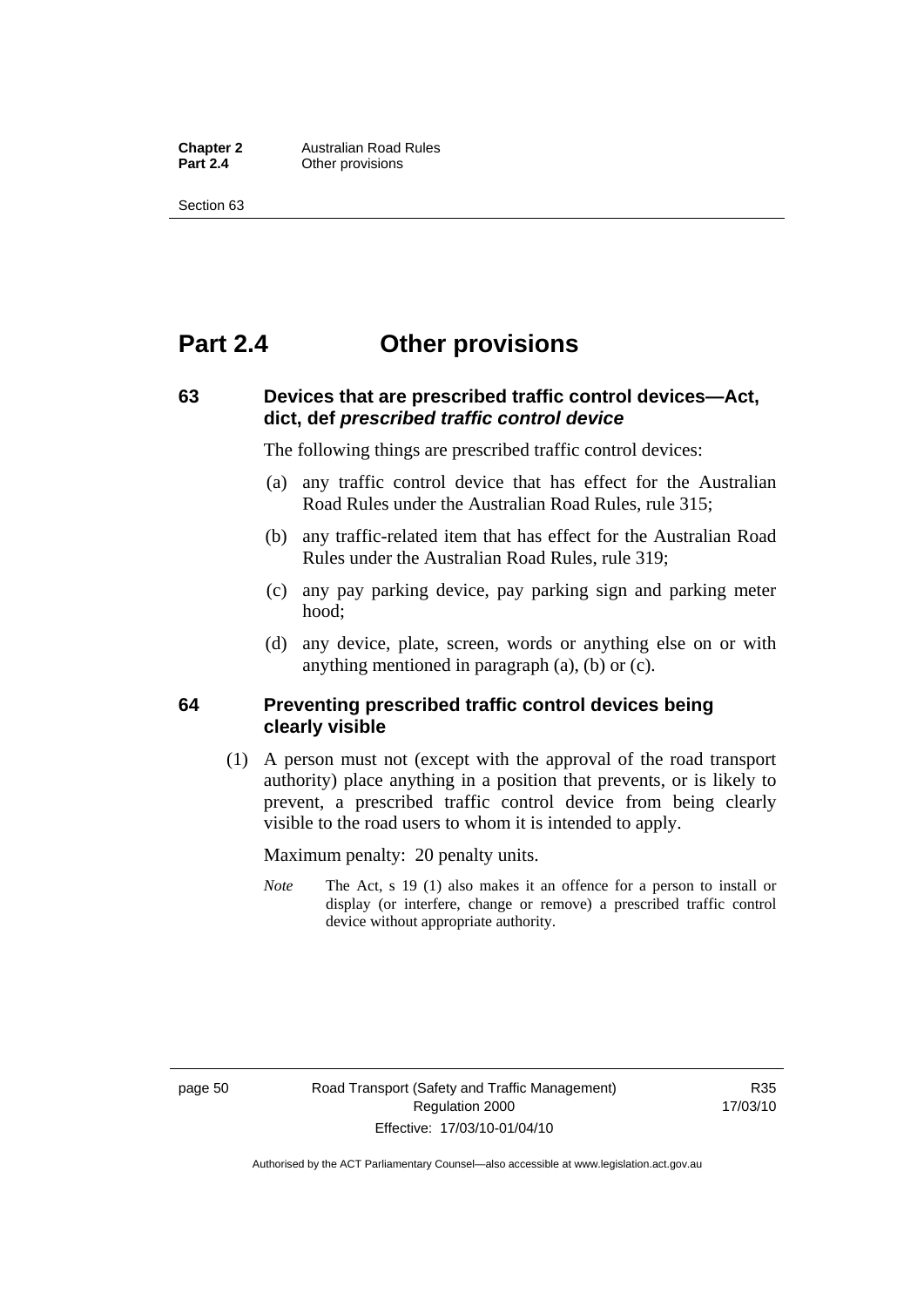- (2) The road transport authority, a police officer or an authorised person—
	- (a) may, orally or in writing, direct a person who has contravened subsection (1) by placing something to remove the thing within a stated reasonable time; or
	- (b) may remove the thing.
- (3) If a person is given a direction under subsection (2) (a), the person must comply with the direction.

Maximum penalty: 20 penalty units.

#### **65 Use of** *do not overtake turning vehicle sign*

A person must not drive a motor vehicle or combination displaying a *do not overtake turning vehicle sign* unless the motor vehicle or combination, together with any load or projection, is at least 7.5m long.

Maximum penalty: 20 penalty units.

#### U 66 Approvals etc by road transport authority

- (1) For the Australian Road Rules and this regulation, the road transport authority may, in writing—
	- (a) approve a protective helmet for bicycle riders as an approved bicycle helmet; or
	- (b) approve a child restraint as an approved child restraint; or
	- (c) approve a protective helmet for motorbike riders as an approved motorbike helmet; or
	- (d) approve a canopy, cage or other device fitted to a vehicle; or
	- (e) declare a person to be an emergency worker.

page 51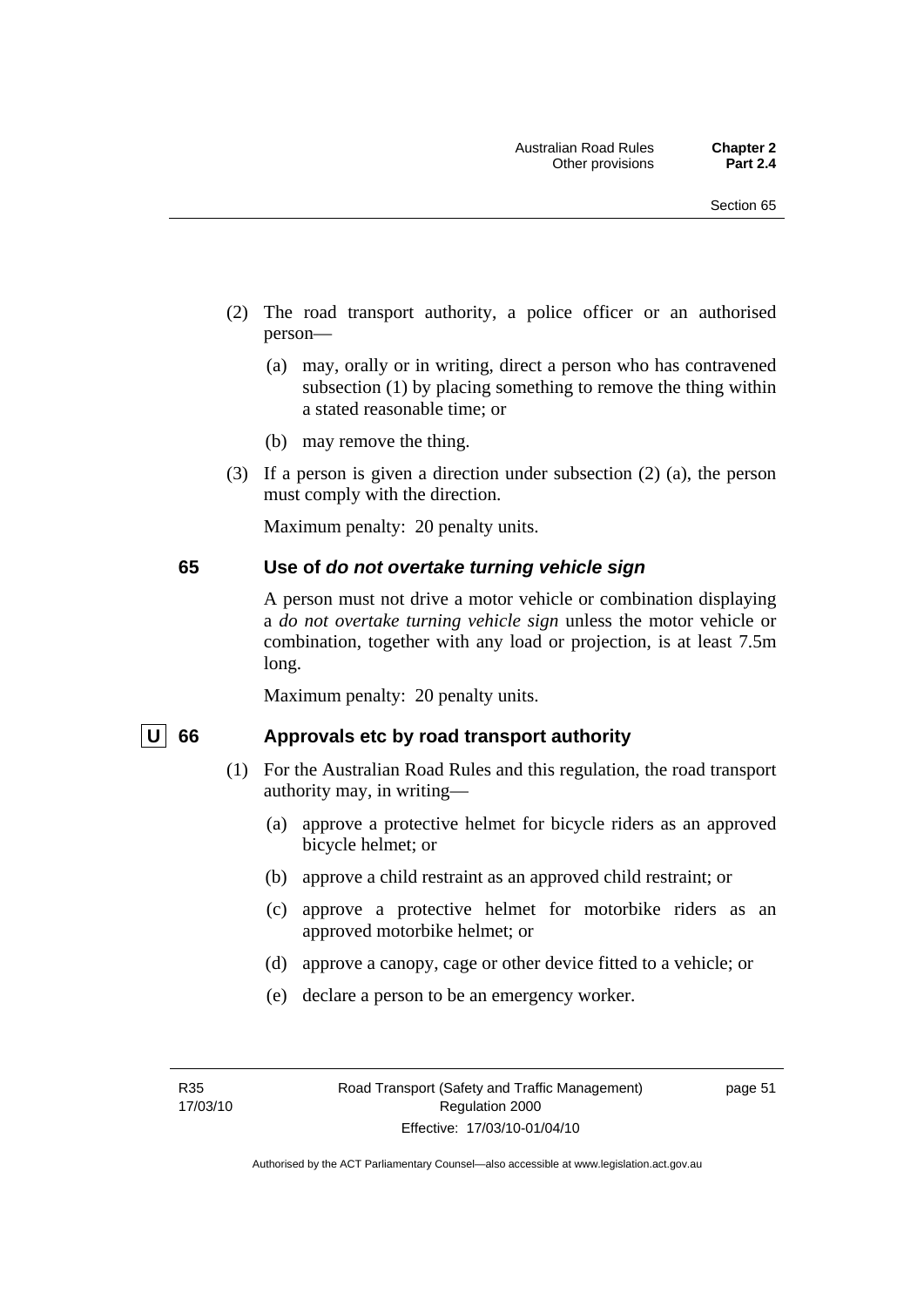Section 67

- (2) An approval or declaration is a disallowable instrument.
	- *Note* A disallowable instrument must be notified, and presented to the Legislative Assembly, under the Legislation Act.

#### **67 Exemption from requirement about riding on motorbikes**

The road transport authority may, for the purpose of allowing a sporting or similar event to be filmed, exempt a person from the Australian Road Rules, rule 271 (2) to the extent that it requires the person to face forward while being carried as a passenger on a motorbike.

#### **68 Defence of complying with direction of police officer or authorised person**

- (1) It is a defence to a prosecution of a person for an offence against a provision of this chapter if, at the time of the offence, the person was obeying a direction given to the person under the Australian Road Rules, rule 304 (1).
- (2) To remove any doubt, it is declared that a person must obey a direction given to the person under the Australian Road Rules, rule 304 (1), whether or not the person may contravene a provision of this chapter by obeying the direction.

#### **69 Exemption for driver of police vehicles**

- (1) A provision of this chapter does not apply to the driver of a police vehicle if—
	- (a) in the circumstances—
		- (i) the driver is taking reasonable care; and
		- (ii) it is reasonable that the provision should not apply; and
	- (b) if the vehicle is a motor vehicle that is moving—the vehicle is displaying a blue or red flashing light or sounding an alarm.

page 52 Road Transport (Safety and Traffic Management) Regulation 2000 Effective: 17/03/10-01/04/10

R35 17/03/10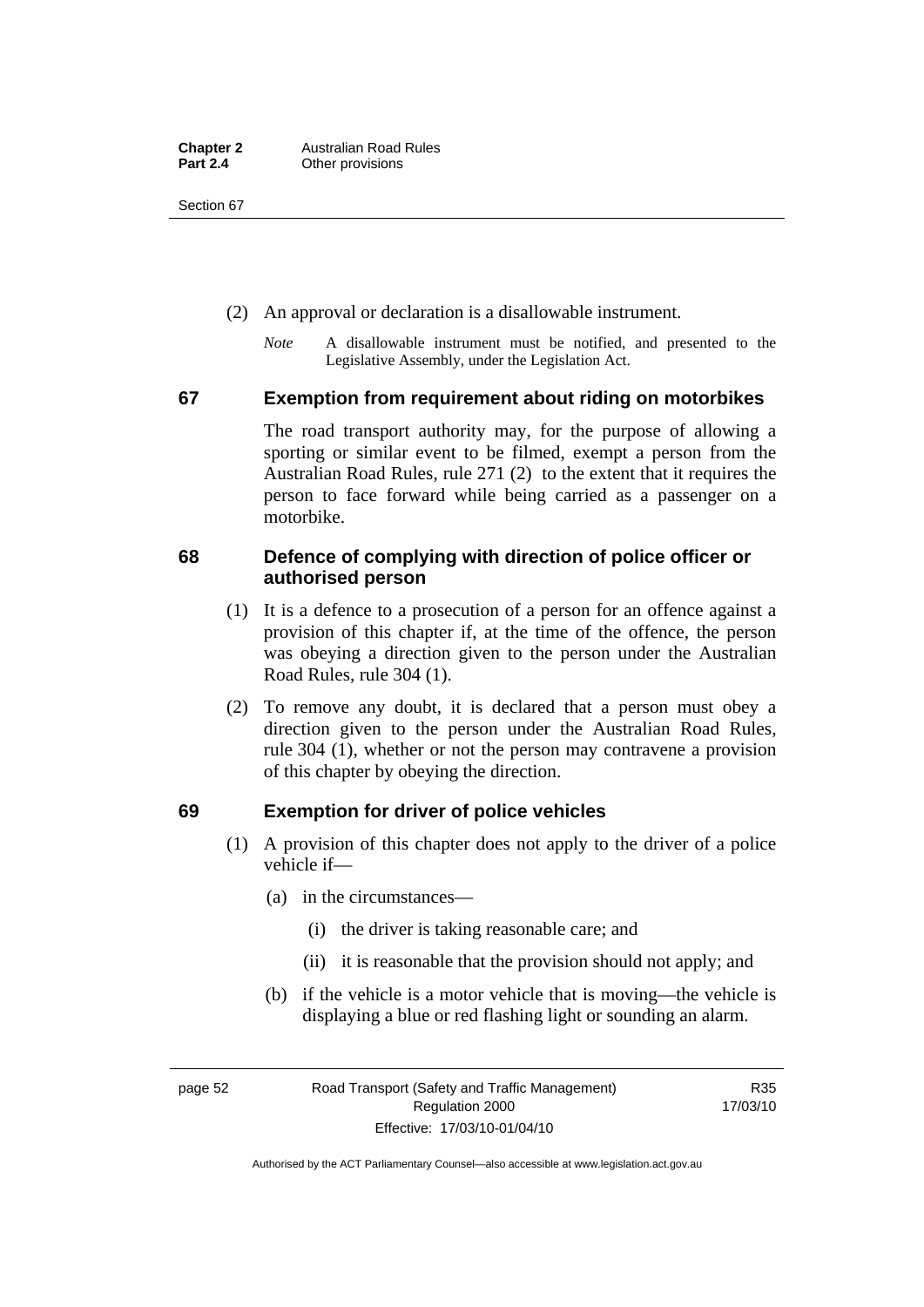- (2) Subsection (1) (b) does not apply to the driver if, in the circumstances, it is reasonable—
	- (a) not to display the light or sound the alarm; or
	- (b) for the vehicle not to be fitted or equipped with a blue or red flashing light or an alarm.

#### **70 Exemption for driver of emergency vehicles**

A provision of this chapter does not apply to the driver of an emergency vehicle if—

- (a) in the circumstances—
	- (i) the driver is taking reasonable care; and
	- (ii) it is reasonable that the provision should not apply; and
- (b) if the vehicle is a motor vehicle that is moving—the vehicle is displaying a blue or red flashing light or sounding an alarm.

#### **71 Stopping and parking exemption for police and emergency vehicles and authorised people**

(1) In this section:

#### *stopping or parking provision of this chapter*—see section 58 (1).

- (2) A stopping or parking provision of this chapter does not apply to the driver of a police vehicle or emergency vehicle if, in the circumstances—
	- (a) the driver is taking reasonable care; and
	- (b) it is reasonable that the provision should not apply.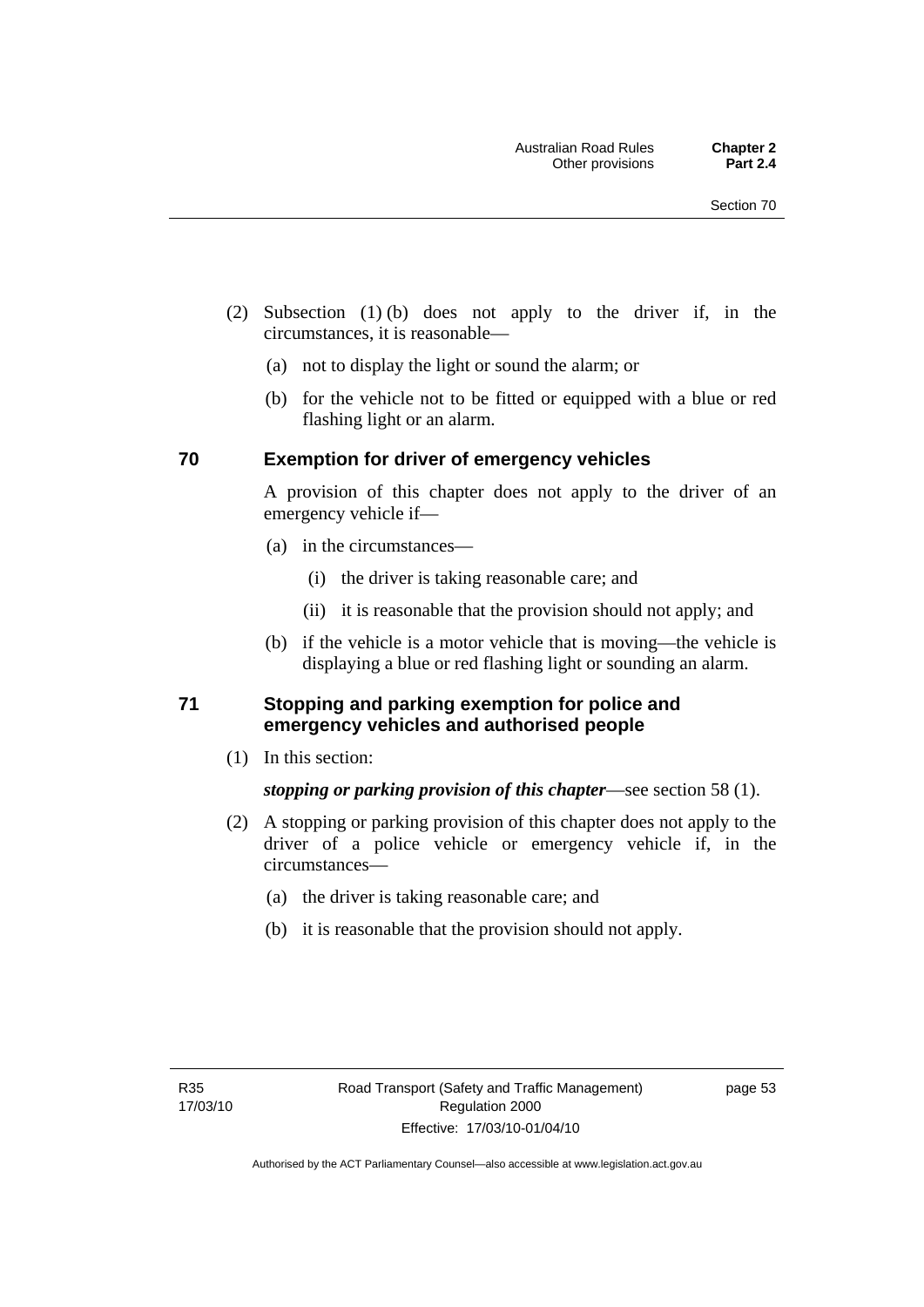| <b>Chapter 2</b> | <b>Australian Road Rules</b> |
|------------------|------------------------------|
| <b>Part 2.4</b>  | Other provisions             |

Section 71

- (3) A stopping or parking provision of this chapter does not apply to an authorised person who is driving a vehicle in the course of the person's duty as an authorised person if, in the circumstances—
	- (a) the person is taking reasonable care; and
	- (b) it is reasonable that the provision should not apply.

page 54 Road Transport (Safety and Traffic Management) Regulation 2000 Effective: 17/03/10-01/04/10

R35 17/03/10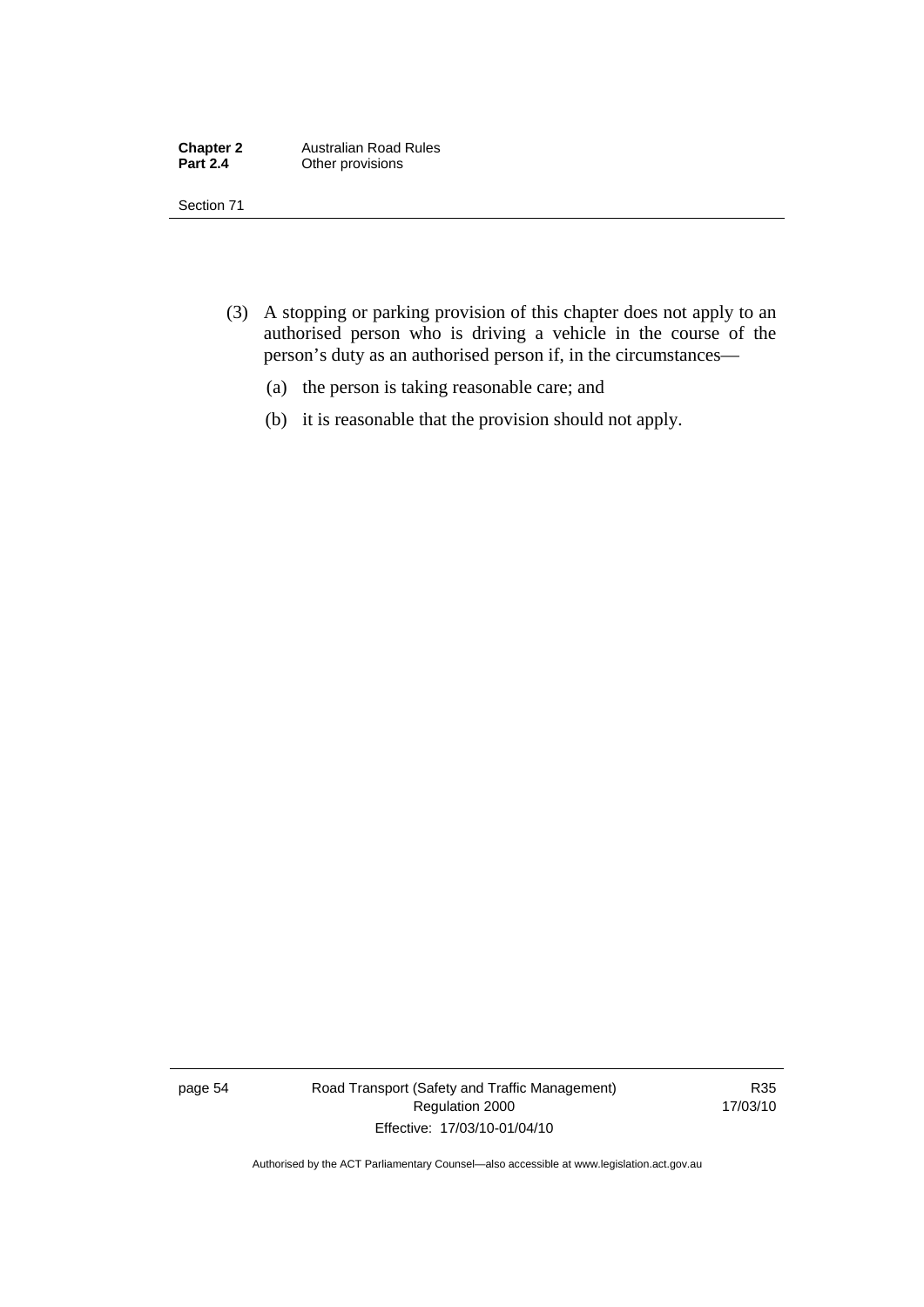# **Chapter 3 Parking**

# **Part 3.1 Parking schemes**

# **Division 3.1.1 Metered parking schemes**

#### **72 Metered parking schemes**

- (1) The road transport authority may establish and operate metered parking schemes for any length of road or area.
- (2) For a metered parking scheme, the road transport authority—
	- (a) may set aside metered parking spaces; and
	- (b) may install parking meters for the payment of fees for metered parking spaces.

#### **73 Metered parking areas**

- (1) The road transport authority may set aside a length of road or area as a metered parking area.
- (2) A metered parking area must be designated by metered parking signs.

#### **74 Parking meters**

- (1) A parking meter must be installed at the space to which it applies or, if a parking meter applies to 2 or more spaces, close to the spaces.
- (2) The parking meter applying to a metered parking space must show or be capable of showing the fees fixed for the space under this division.
- (3) A parking meter must clearly show, or be capable of clearly showing, whether the relevant parking fee for the parking of a

page 55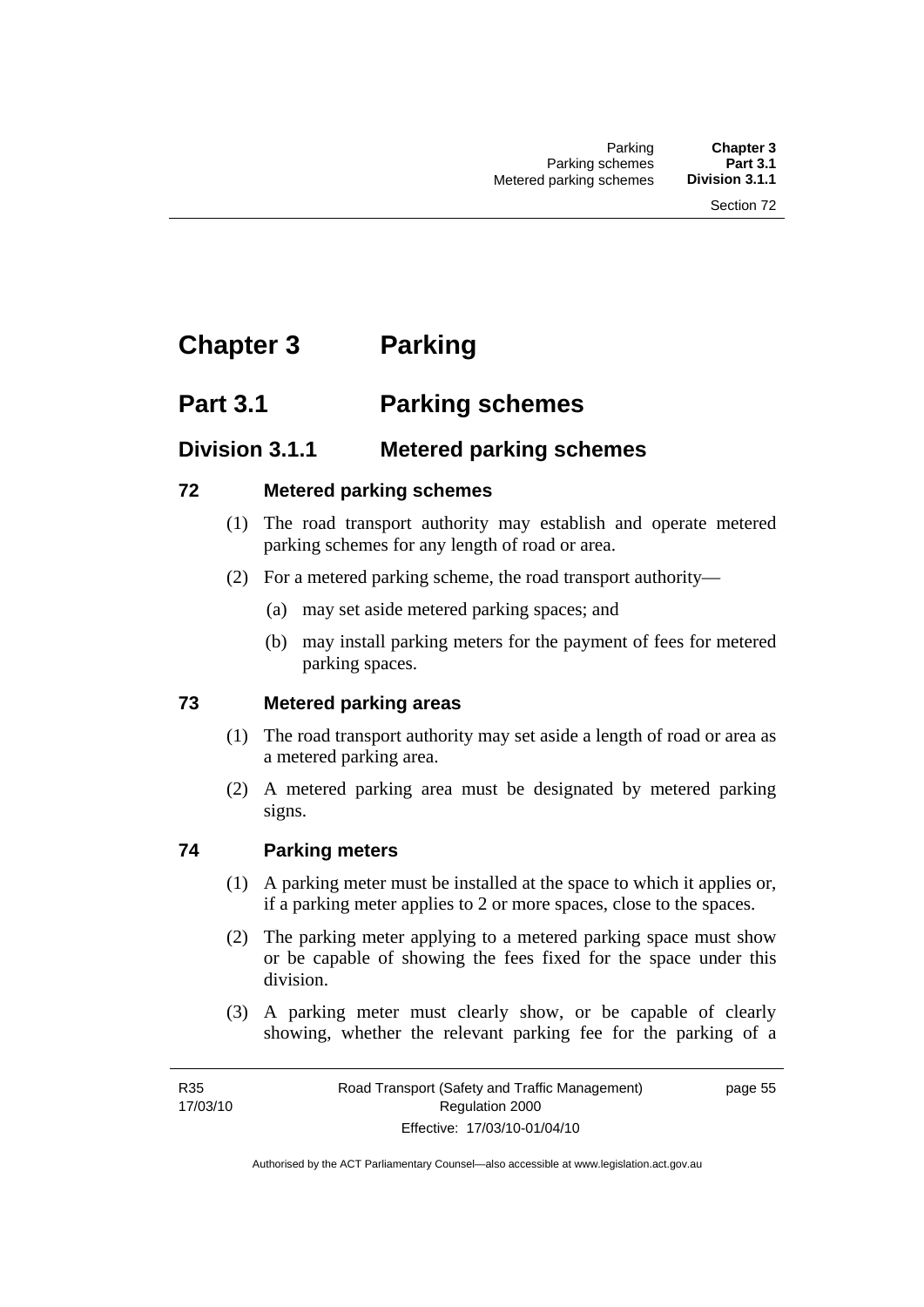vehicle in the metered parking space or spaces to which it applies has been paid.

 (4) A multi-space parking meter must also identify each metered parking space by its number.

#### **75 Metered parking spaces**

- (1) A metered parking space must be designated by a road marking.
- (2) For a metered parking space to which a multi-space parking meter applies, the number for the space and an arrow indicating the direction of the meter must be marked in or adjacent to the space.

# **Division 3.1.2 Ticket parking schemes**

*Note* The Australian Road Rules, r 207 (2) provides that a driver who parks in a ticket parking area must pay the fee and obey the instructions on the ticket. See also s 16.

#### **75A Parking authorities**

- (1) A person may apply to the road transport authority to be a parking authority for a stated area.
- (2) The road transport authority may, in writing, declare the person to be a parking authority for a stated area (the *area of operations*).
	- *Note* The power to make the declaration includes the power to amend or repeal it (see Legislation Act, s 46).
- (3) The declaration is a disallowable instrument.
	- *Note* A disallowable instrument must be notified, and presented to the Legislative Assembly, under the Legislation Act.

#### **75B Parking authority guidelines**

 (1) The road transport authority must establish written guidelines for section 76A (the *parking authority guidelines*).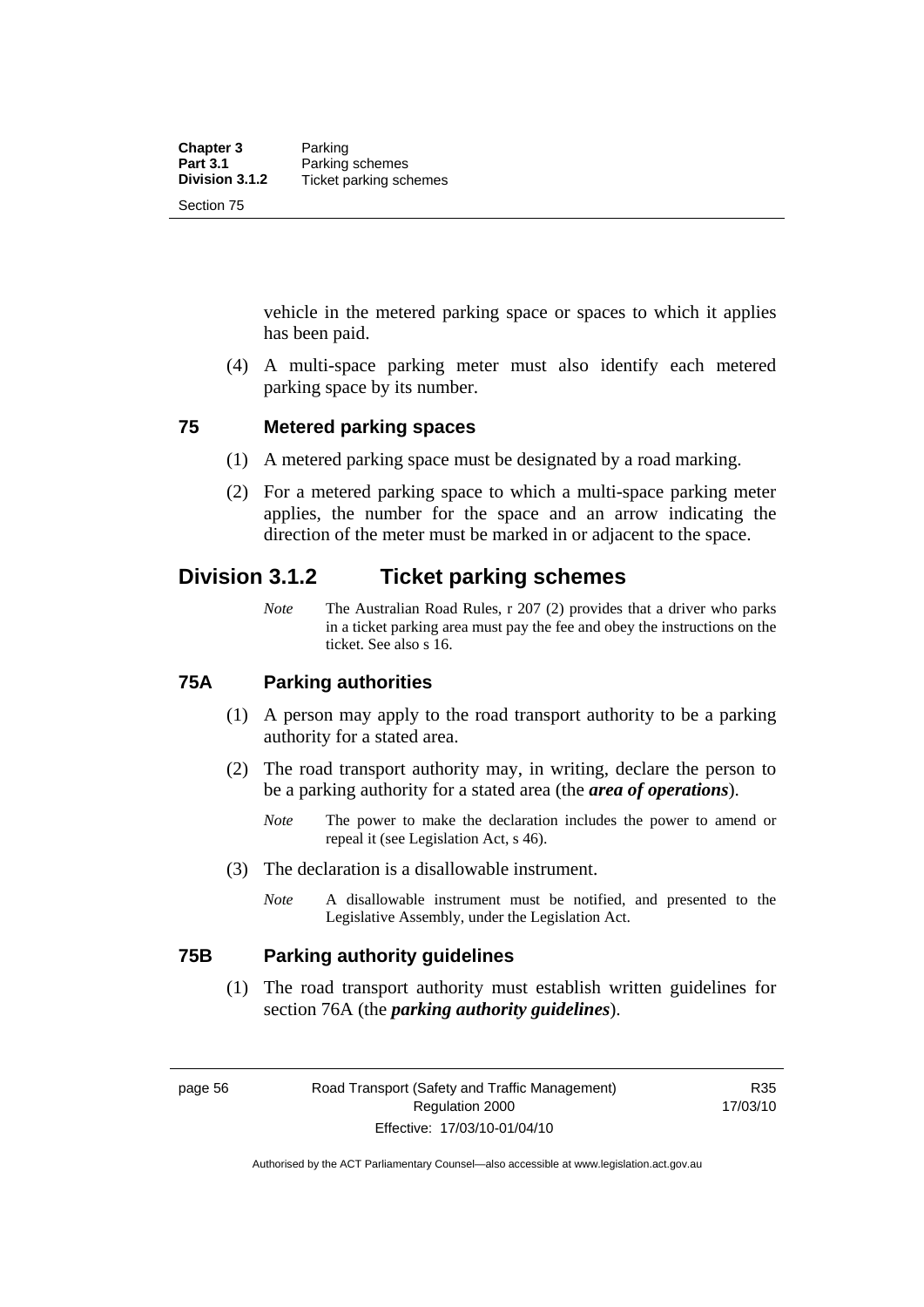- (2) The parking authority guidelines are a disallowable instrument.
	- *Note* A disallowable instrument must be notified, and presented to the Legislative Assembly, under the Legislation Act.
- (3) A parking authority is not entitled to provide, or charge for, parking in a ticket parking area if the parking authority does not comply with the parking authority guidelines.
- (4) A parking authority is taken to comply with the parking authority guidelines until the contrary is proved.

#### **76 Ticket parking schemes—road transport authority**

- (1) The road transport authority may establish and operate a ticket parking scheme for any length of road or area.
- (2) For a ticket parking scheme, the road transport authority—
	- (a) may set aside a length of road or area as a ticket parking area; and
	- (b) may adopt the ways of, and schemes for, payment of the fees the authority considers appropriate; and
	- (c) may install pay parking devices.

#### **76A Ticket parking schemes—parking authorities**

- (1) A parking authority may, in accordance with the parking authority guidelines, establish and operate a ticket parking scheme for any length of road or area within its area of operations.
- (2) For a ticket parking scheme, the parking authority may, in accordance with the parking authority guidelines—
	- (a) set aside a length of road or area within its area of operations as a ticket parking area; and
	- (b) fix fees for the parking of vehicles in the area; and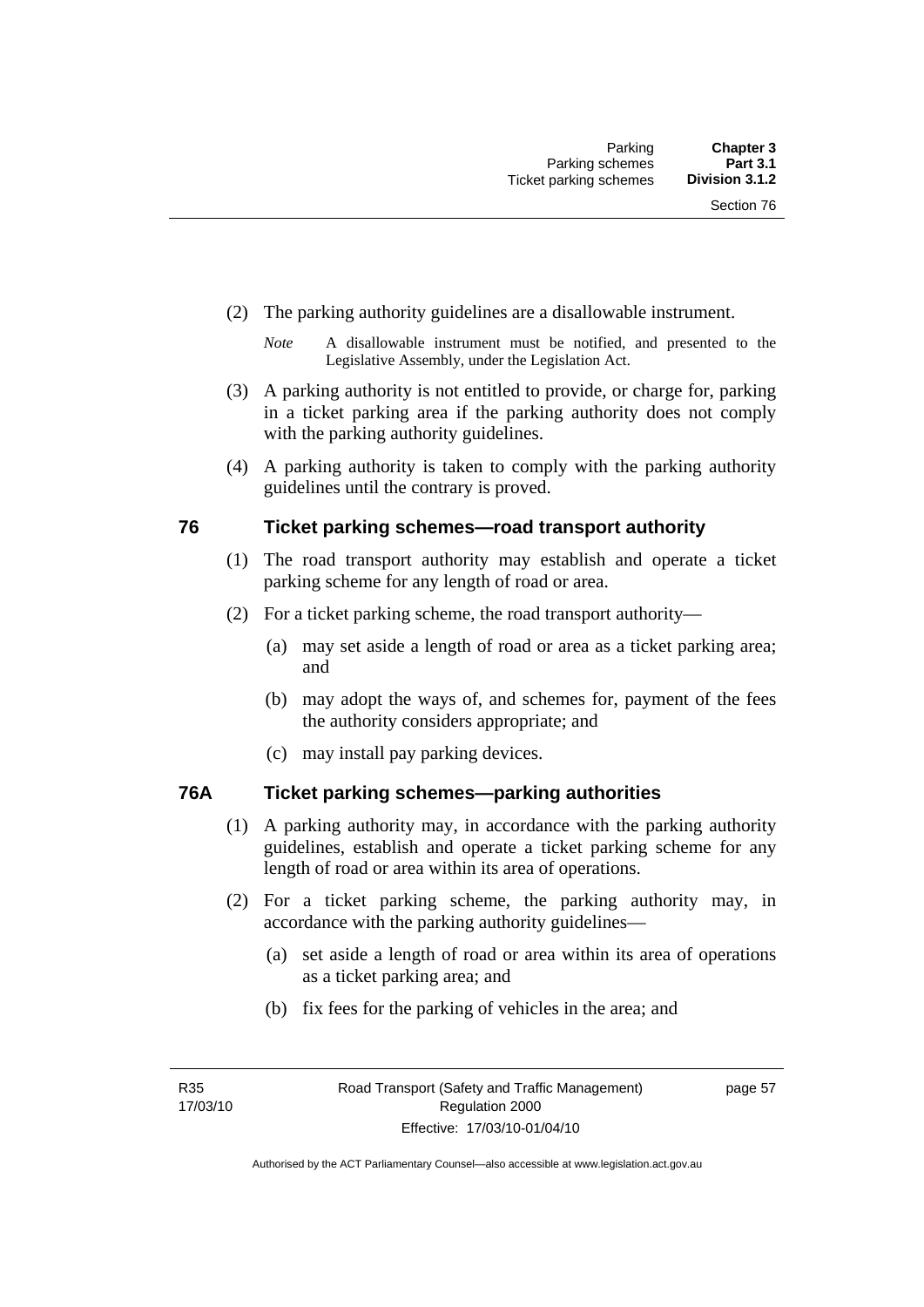- (c) adopt the ways of, and schemes for, payment of the fees the authority considers appropriate; and
- (d) install pay parking devices.
- *Note* Section 75A provides for the road transport authority to declare parking authorities and s 75B provides for parking authority guidelines.

#### **77 Ticket parking areas**

- (1) A ticket parking area must be designated by ticket parking signs.
- (2) A ticket parking area is taken to include only such lengths of road and areas to which ticket parking signs apply as are lawfully available, apart from this division, for the parking of vehicles.

#### **78 Ticket parking spaces**

A ticket parking area may be divided into ticket parking spaces, of a size suitable for parking a single vehicle, by a road marking.

#### **79 Ticket machines**

The ticket machine for a ticket parking area must show or be capable of showing the fees fixed for the area under this division.

#### **80 Parking tickets**

- (1) The following information must be printed on a parking ticket:
	- (a) the expiry date (expressed as the day of the month, the month and the year);
	- (b) for a parking ticket other than an RTA periodic ticket—the expiry time (expressed in hours and minutes);
	- (c) the name of the authority issuing the ticket;
	- (d) an indication of the ticket parking area where or for which the ticket is issued;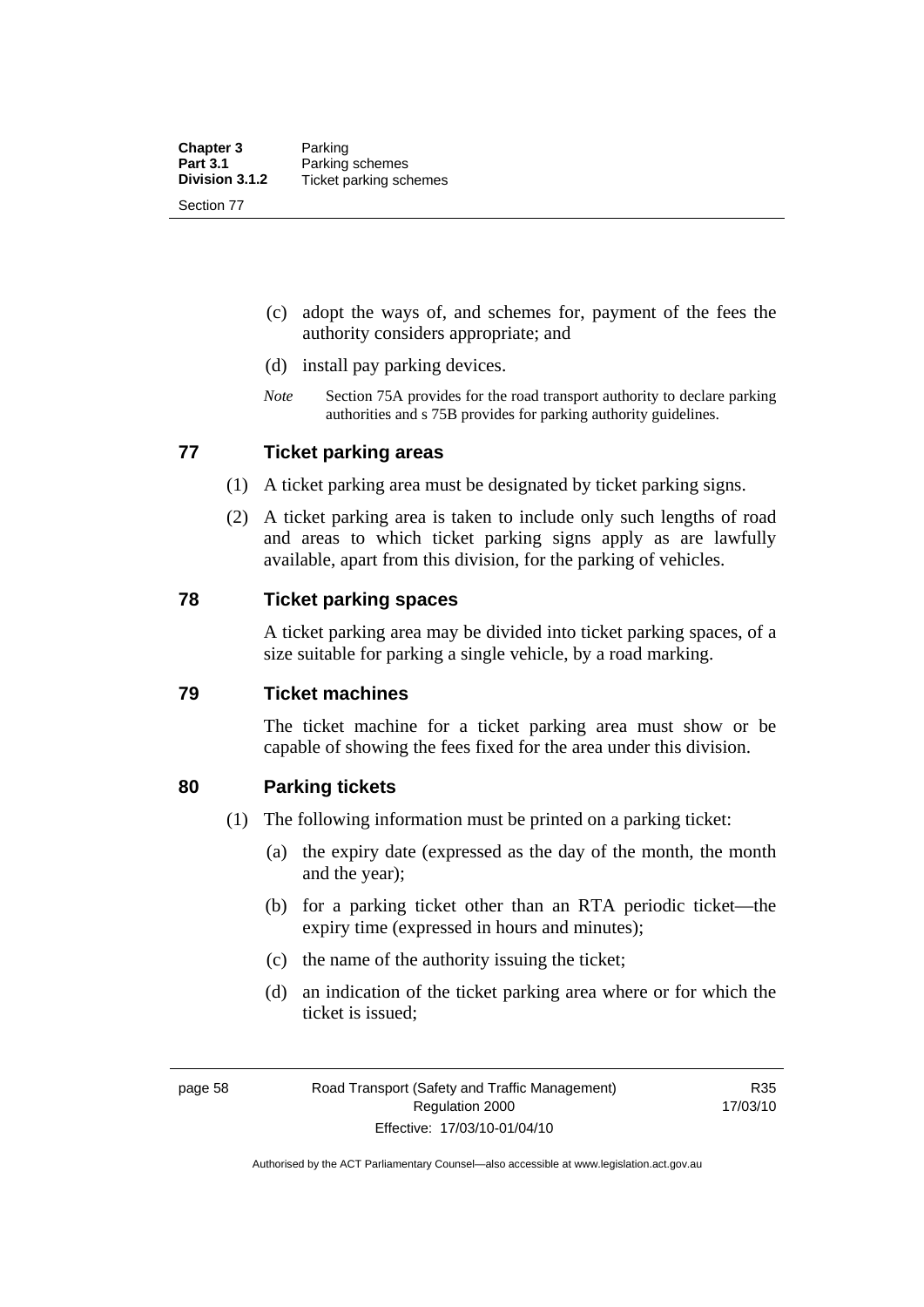- (e) the fee paid for the issue of the ticket or, for an RTA periodic ticket (except a ticket issued at a concessional price), the daily value of the ticket;
- (f) a serial number;
- (g) instructions for use of the ticket.

#### **Examples for par (d)**

- 1 a code for the ticket parking area where the ticket is issued
- 2 the number of the parking ticket machine which issued the ticket
- 3 for an RTA periodic ticket—the daily value of the ticket or the area where the ticket may be used
- *Note* An example is part of the regulation, is not exhaustive and may extend, but does not limit, the meaning of the provision in which it appears (see Legislation Act, s 126 and s 132).
- (2) A parking ticket must be legible and of a size and design that enables it to be easily displayed in or on a vehicle.
- (3) In this section:

*RTA periodic ticket*, for a ticket parking area, means a ticket issued by the road transport authority that is valid for parking in the area for a stated period of not less than 1 week.

#### **81 Duration of parking tickets**

A parking ticket takes effect when it is issued and expires at the expiry time stated on the ticket.

## **Division 3.1.3 Heavy vehicle parking**

#### **82 Definitions—div 3.1.3**

In this division:

*heavy vehicle* means a vehicle, whether loaded or unloaded, that is longer than 7.5m, has a GVM over 4.5t, and is used for commercial purposes.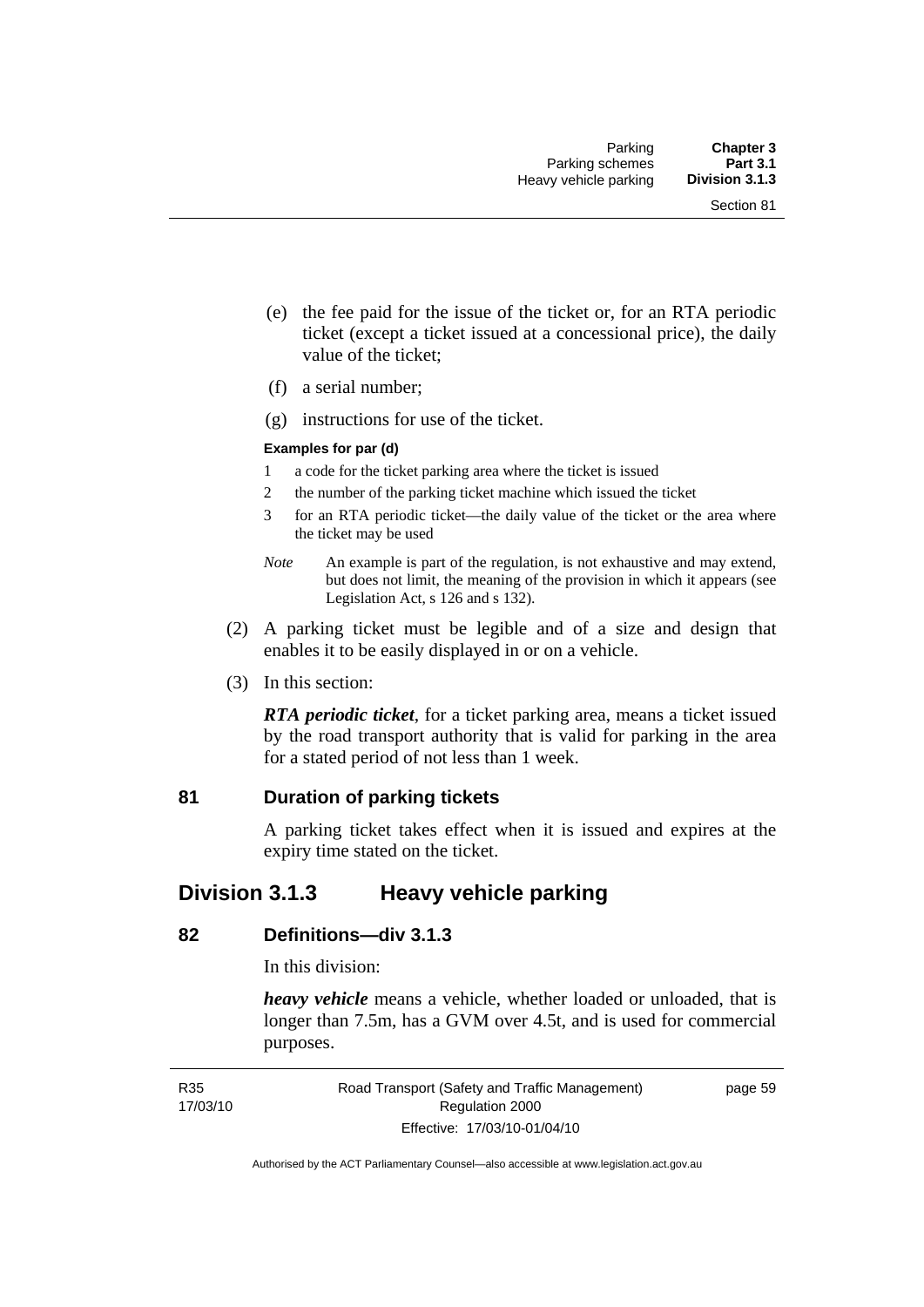**Chapter 3** Parking<br>**Part 3.1** Parking **Part 3.1 Parking schemes**<br>**Division 3.1.3 Heavy vehicle pa Division 3.1.3** Heavy vehicle parking

Section 83

#### *land adjoining residential land*—see section 83.

*residential land* means land leased for residential purposes.

*stock truck* means a vehicle that has a GVM over 4.5t and is built or used to transport livestock.

#### **83 References in div 3.1.3 to land adjoining residential land**

A reference in this division to *land adjoining residential land* includes a reference to land that would, apart from an intervening road, adjoin that land.

#### **84 Vehicle parked partly on residential land**

For this division, a vehicle that is parked partly on residential land, and partly on adjoining land that is not residential land, is taken not to be parked on residential land.

#### **85 Parking of certain vehicles on residential land prohibited**

- (1) This section applies to a vehicle, whether loaded or unloaded, that is—
	- (a) a stock truck; or
	- (b) a semitrailer with the load space permanently enclosed by rigid construction or with sides enclosed by nonrigid material and a rigid roof; or
	- (c) higher than 3.6m and used for commercial purposes.
- (2) A person must not park a vehicle to which this section applies on residential land.

Maximum penalty: 20 penalty units.

#### **85A No more than 1 heavy vehicle on residential land**

(1) A person commits an offence if—

R35 17/03/10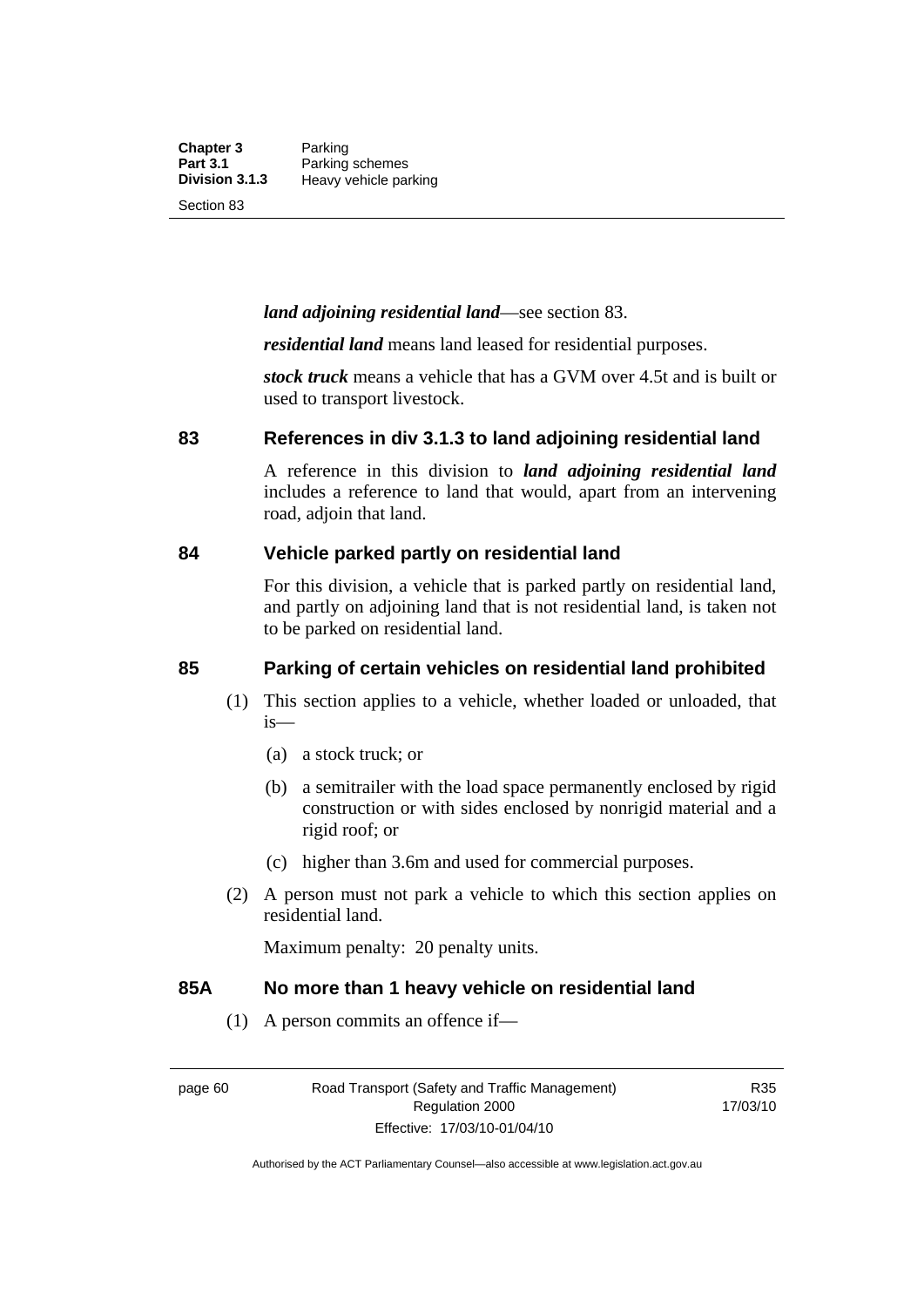- (a) the person parks 2 or more heavy vehicles on residential land; or
- (b) the person parks a heavy vehicle on residential land and there is already another heavy vehicle parked on the land.

Maximum penalty: 20 penalty units.

- (2) Subsection (1) does not apply if—
	- (a) only 2 heavy vehicles are parked on the residential land; and
	- (b) 1 vehicle is plant that is parked on the other vehicle; and
	- (c) no part of either vehicle is higher than 3.6m from the ground.
- (3) In this section:

*plant* means a motor vehicle that consists solely of—

- (a) a machine or implement that cannot carry a load, other than tools and accessories usually carried in or on the vehicle; or
- (b) a crane, forklift truck or bobcat; or
- (c) a bobcat and excavation equipment.

#### **85B Heavy vehicles to be parked away from residential land boundaries**

- (1) A person commits an offence if—
	- (a) the person parks a heavy vehicle on residential land; and
	- (b) any part of the vehicle when parked is—
		- (i) in front of the setback line of the front boundary of the land; or
		- (ii) less than 1.5m from any other boundary.

Maximum penalty: 20 penalty units.

(2) In this section:

R35 17/03/10 page 61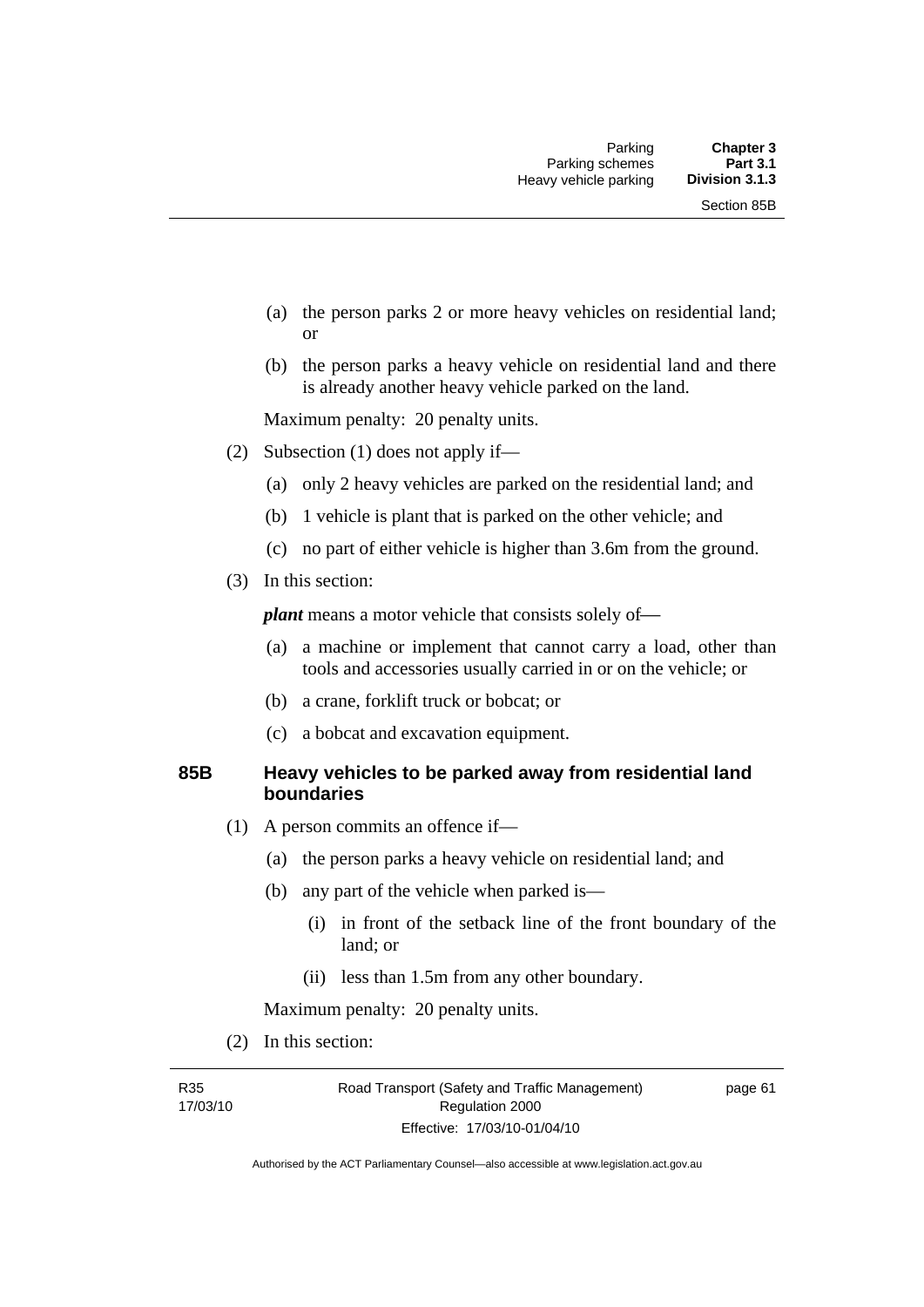*setback*, in relation to land—see the territory plan, part 13 (Definitions).

#### **86 Parking of certain vehicles on land adjoining residential land prohibited**

- (1) This section applies to—
	- (a) a vehicle or combination, whether loaded or unloaded, that is longer than 7.5m; and
	- (b) a vehicle, whether loaded or unloaded, with a GVM over 4.5t.
- (2) A person must not park a vehicle or combination to which this section applies on land adjoining residential land for more than 1 hour.

Maximum penalty: 20 penalty units.

 (3) Subsection (2) does not apply to the vehicle or combination if the land where it is parked is residential land or land leased for commercial purposes.

#### **87 Parking of certain commercial vehicles on land with multi-unit housing**

- (1) This section applies to a vehicle, whether loaded or unloaded, that is used for commercial purposes and is longer than 6m, higher than 2.6m or has a GVM over 3.75t.
- (2) A person must not park a vehicle to which this section applies on residential land with multi-unit housing.

Maximum penalty: 20 penalty units.

 (3) For this section, residential land has multi-unit housing if the land has more than 1 dwelling on it.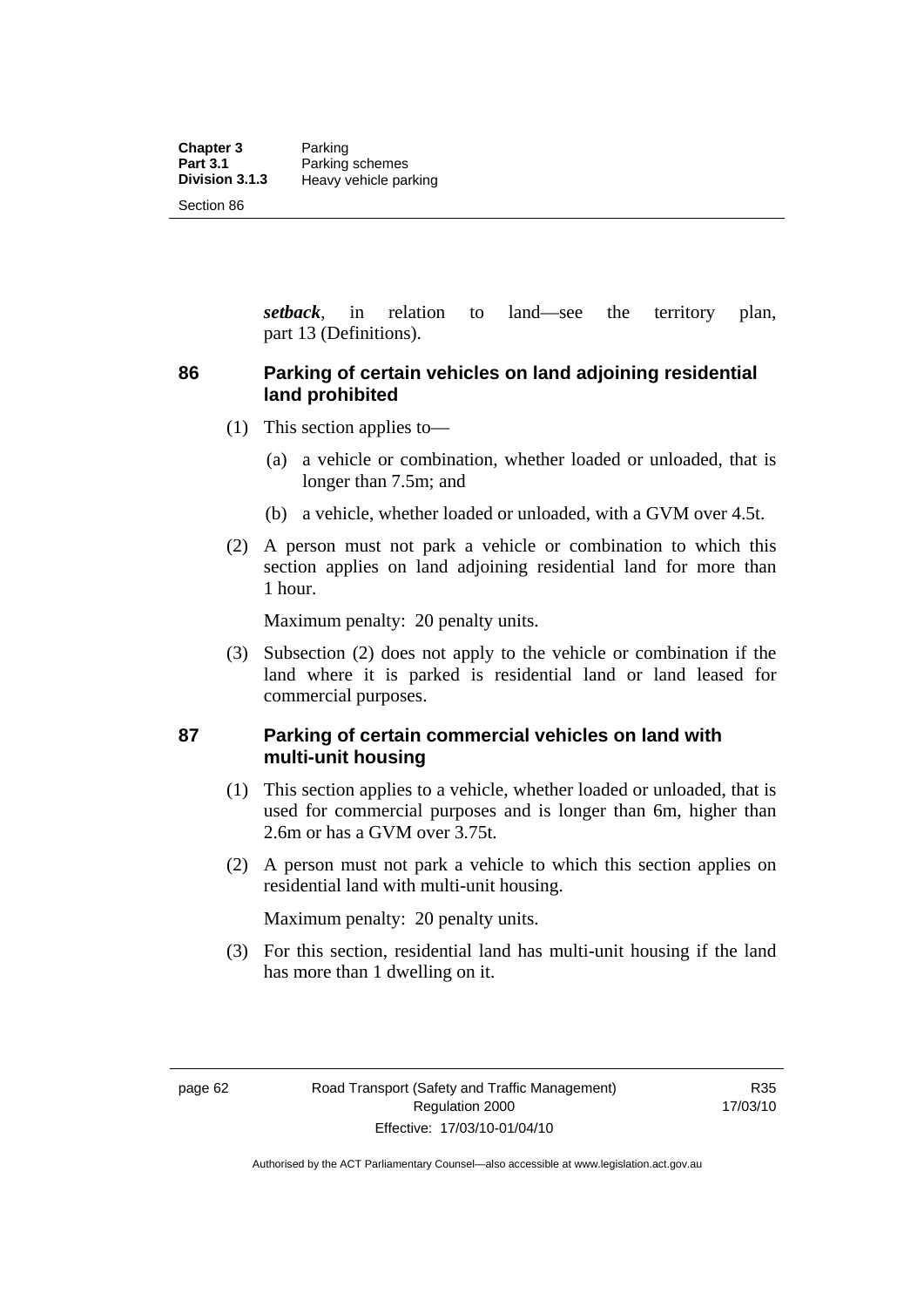(4) In this section:

*dwelling—*see the territory plan.

*Note* The territory plan defines *dwelling* as meaning 'a building or part of a building used as a self contained residence which must include food preparation facilities, a bath or shower, and a closet pan and wash basin'.

## **87A No offence if reasonable necessity etc**

A person does not commit an offence against section 85, section 85A, section 85B, section 86 or section 87 if—

- (a) either of the following applies:
	- (i) it was reasonably necessary to park the vehicle on the land to avoid contravening the Act or another territory law;
	- (ii) the vehicle was parked on the land to deliver or collect goods or passengers, or to provide services; and
- (b) the vehicle was on the land no longer than was reasonable.

## **87B Heavy vehicle refrigeration units not to be operated on residential land**

A person commits an offence if—

- (a) the person parks a heavy vehicle that has a refrigeration unit on residential land; and
- (b) the refrigeration unit is running at any time while the vehicle is parked on the land.

Maximum penalty: 20 penalty units.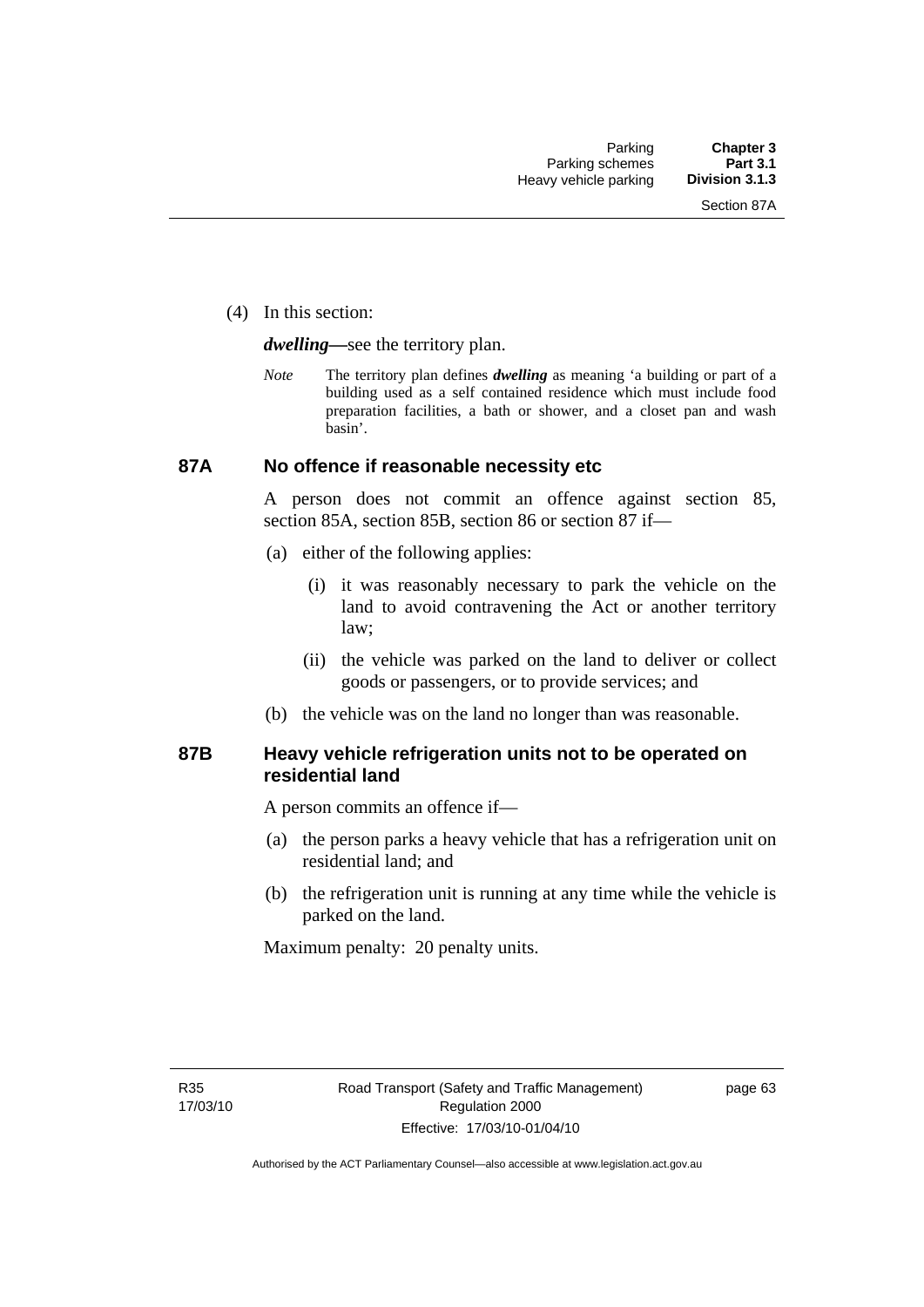## **87C Prohibition on night operation of heavy vehicle**

 (1) A person, other than an existing operator, commits an offence if the person operates a heavy vehicle parked on residential land at any time between 10 pm and 6 am.

Maximum penalty: 20 penalty units.

 (2) An existing operator commits an offence if the operator operates a heavy vehicle parked on residential land at any time between midnight and 5.30 am.

Maximum penalty: 20 penalty units.

(3) In this section:

*existing operator* means the holder of an existing operator's certificate issued under the *Motor Traffic Act 1936*, section 150R that is still in force.

## **88 Daily infringement**

A person who contravenes any of the following sections commits a separate offence for each day during any part of which the contravention continues:

- (a) section 85 (Parking of certain vehicles on residential land prohibited);
- (b) section 85A (No more than 1 heavy vehicle on residential land);
- (c) section 85B (Heavy vehicles to be parked away from residential land boundaries);
- (d) section 86 (Parking of certain vehicles on land adjoining residential land prohibited);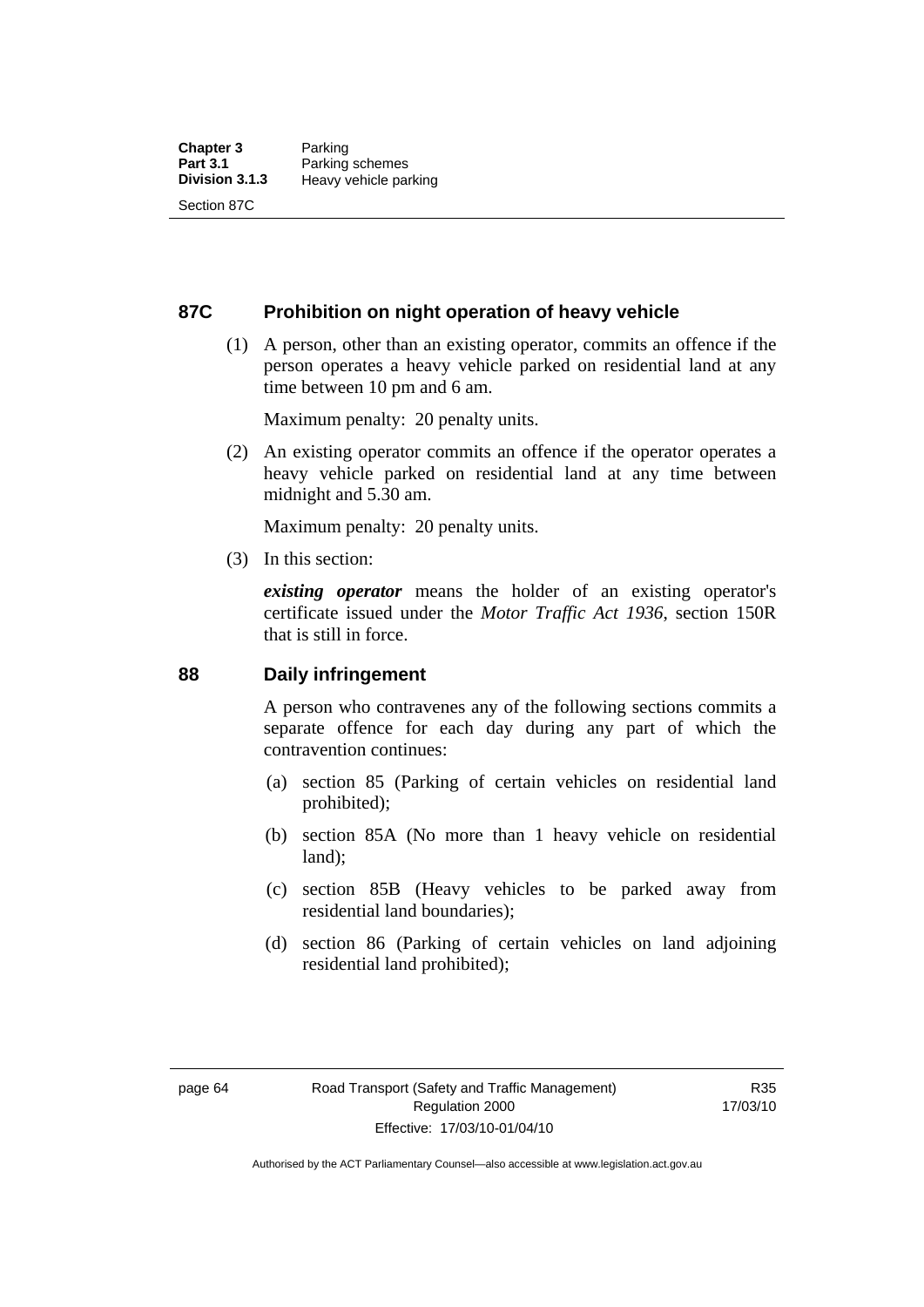- (e) section 87 (Parking of certain commercial vehicles on land with multi-unit housing);
- (f) section 87B (Heavy vehicle refrigeration units not to be operated on residential land).

## **Division 3.1.3A Heavy vehicle parking—enforcement**

## **89 Meaning of** *occupier***—div 3.1.3A**

In this division:

*occupier*, of premises, includes—

- (a) a person believed on reasonable grounds to be an occupier of the premises; and
- (b) a person apparently in charge of the premises.

### **90 Power to enter premises**

- (1) For division 3.1.3 (Heavy vehicle parking), an authorised person may—
	- (a) enter premises with the occupier's consent; or
	- (b) enter premises if the authorised person believes on reasonable grounds that—
		- (i) a heavy vehicle is parked on the premises in contravention of that division; and
		- (ii) it is necessary to enter the premises to inspect, take measurements, or record identification particulars about the vehicle.
- (2) An authorised person may, without the consent of the occupier of premises, enter land around the premises to ask for consent to enter the premises.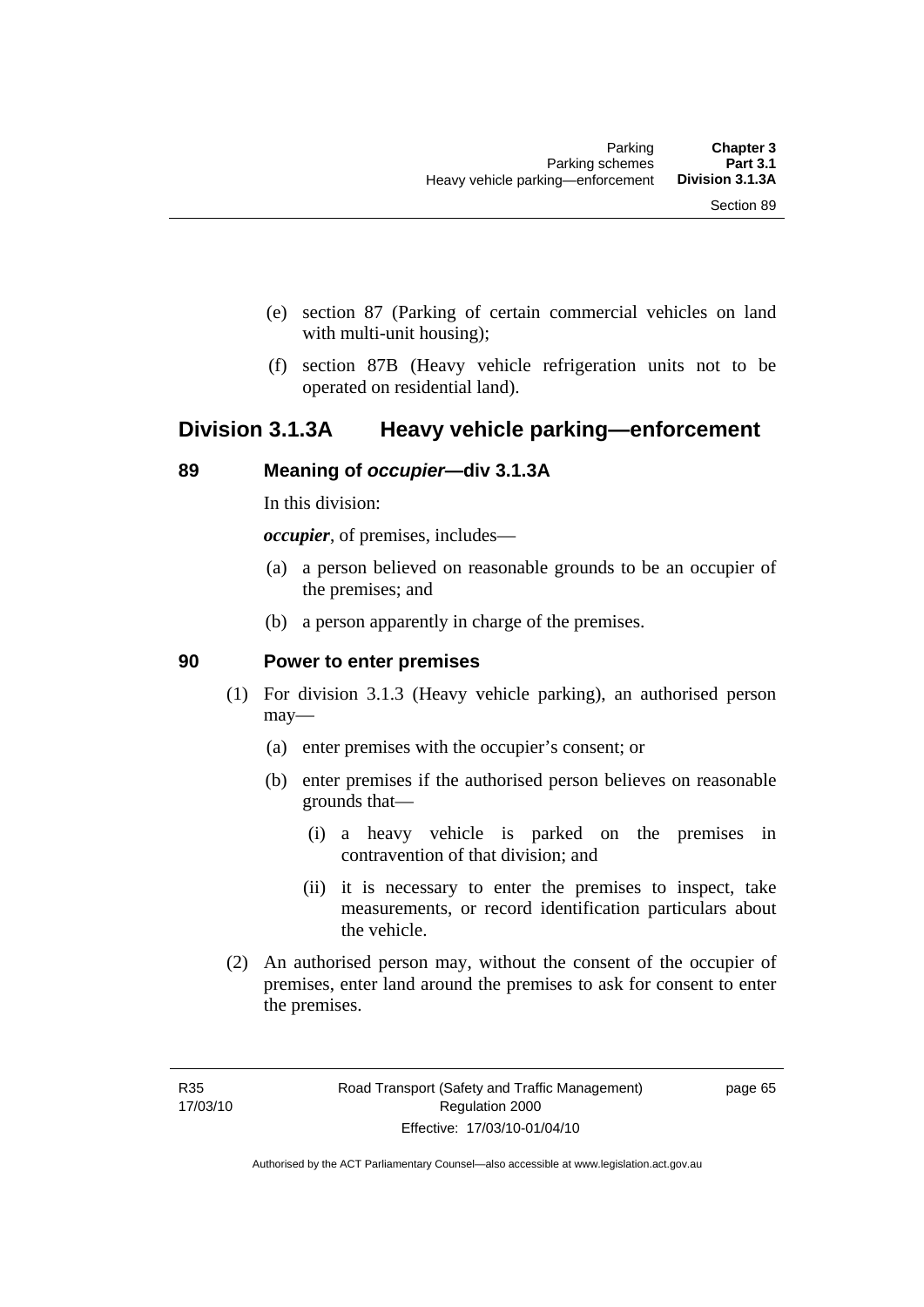- (3) An authorised person may enter premises under this section––
	- (a) for a contravention of section 87B or section 87C––at any time; and
	- (b) in any other case––between 8 am and 8 pm.

### **91 Production of identity card**

An authorised person must not remain at premises entered under this division if the authorised person does not produce his or her identity card when asked by the occupier.

*Note* Identity cards for authorised people are provided for in the *Road Transport (General) Act 1999*, s 20.

## **92 Consent to entry**

- (1) When seeking the consent of an occupier of premises to enter premises under section 90 (1) (a), an authorised person must—
	- (a) produce his or her identity card; and
	- (b) tell the occupier—
		- (i) the purpose of the entry; and
		- (ii) that consent may be refused.
- (2) If the occupier consents, the authorised person must ask the occupier to sign a written acknowledgment (an *acknowledgment of consent*)—
	- (a) that the occupier was told—
		- (i) the purpose of the entry; and
		- (ii) that consent may be refused; and
	- (b) that the occupier consented to the entry; and
	- (c) stating the time and date when consent was given.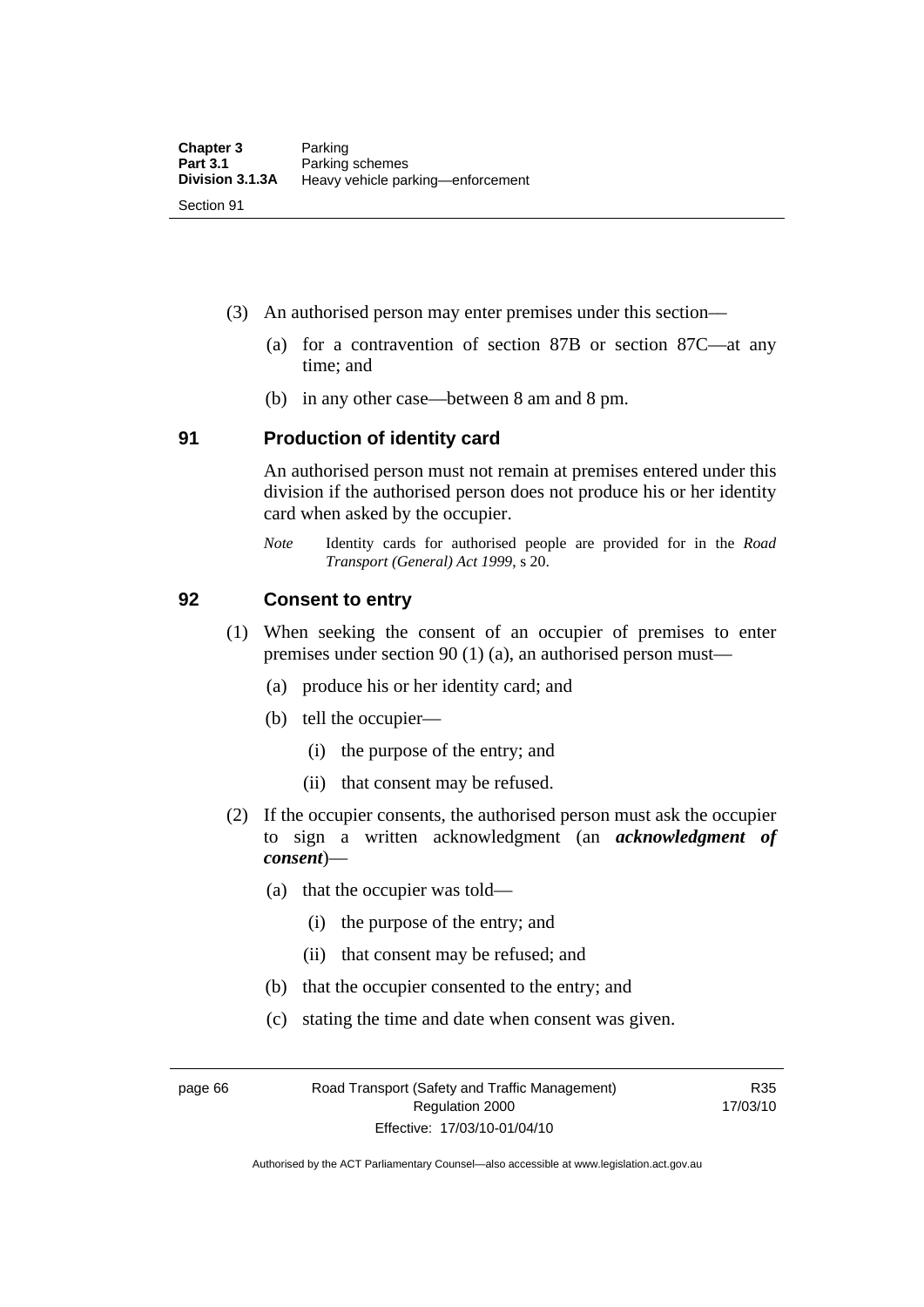- (3) If the occupier signs an acknowledgment of consent, the authorised person must immediately give a copy to the occupier.
- (4) A court must find that the occupier did not consent to entry to the premises by the authorised person under this division if—
	- (a) the question arises in a proceeding in the court whether the occupier consented to the entry; and
	- (b) an acknowledgment of consent is not produced in evidence; and
	- (c) it is not proved that the occupier consented to the entry.

### **93 General powers on entry to premises**

- (1) An authorised person who enters premises under this division may, for division 3.1.3 (Heavy vehicle parking) and this division, do 1 or more of the following in relation to a heavy vehicle on the premises:
	- (a) inspect the vehicle (including for its identification particulars);
	- (b) take measurements;
	- (c) take photographs, films, or audio, video or other recordings;
	- (d) require the occupier, or anyone at the premises to—
		- (i) give the authorised person information; or
		- (ii) produce documents to the authorised person; or
		- (iii) give the authorised person reasonable help to exercise a power under this division.
	- *Note* The Legislation Act, s 170 and s 171 deal with the application of the privilege against self incrimination and client legal privilege.
- (2) A person must take all reasonable steps to comply with a requirement made of the person under subsection (1) (d).

Maximum penalty: 20 penalty units.

R35 17/03/10 page 67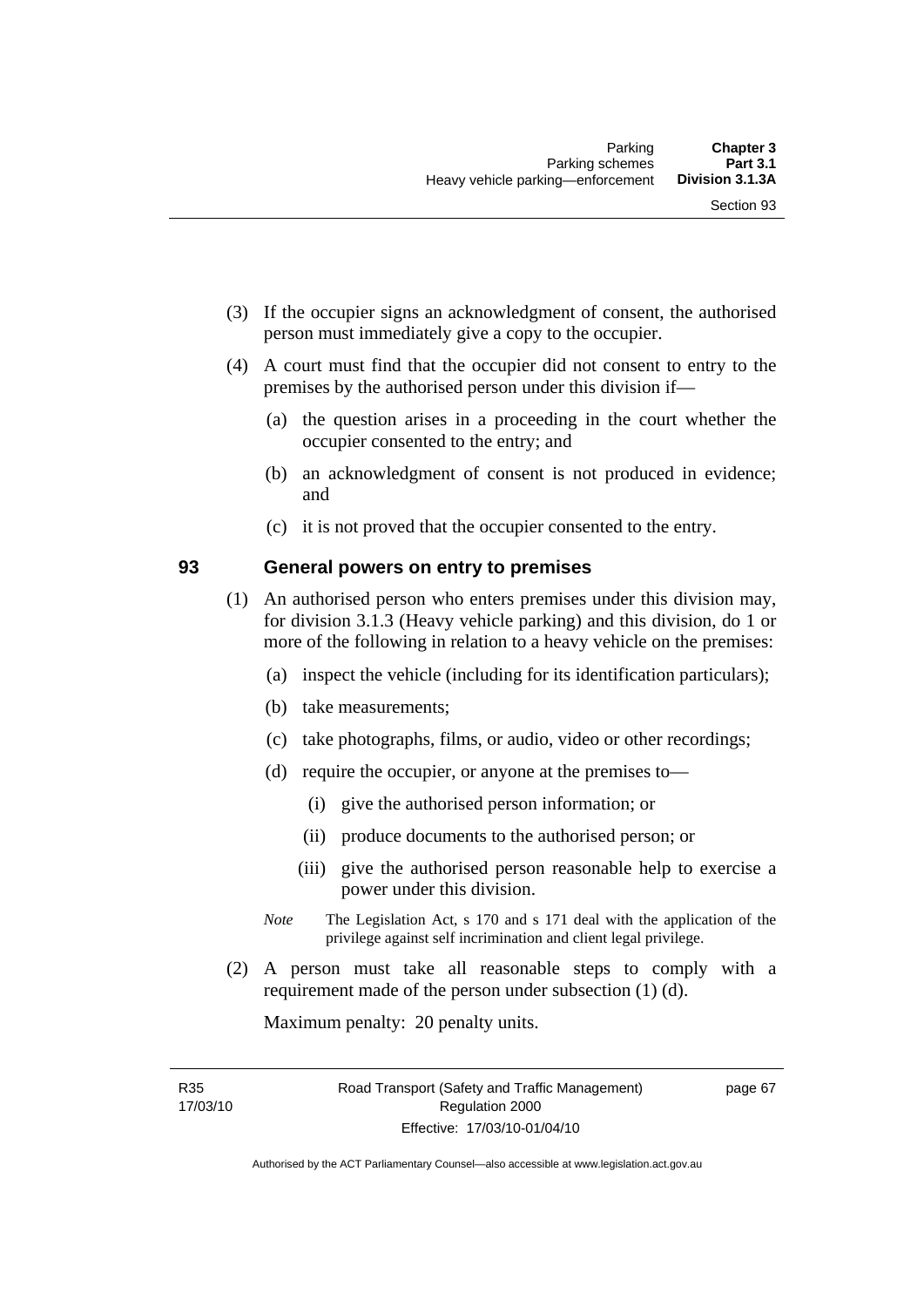## **94 Damage etc to be minimised**

- (1) In the exercise, or purported exercise, of a function under this division, an authorised person must take all reasonable steps to ensure that the authorised person, and any person assisting the authorised person, causes as little inconvenience, detriment and damage as practicable.
- (2) If an authorised person, or a person assisting an authorised person, damages anything in the exercise or purported exercise of a function under this division, the authorised person must give written notice of the particulars of the damage to the person the authorised person believes on reasonable grounds is the owner of the thing.
- (3) If the damage happens at premises entered under this division in the absence of the occupier, the notice may be given by leaving it, secured conspicuously, at the premises.

#### **95 Compensation for exercise of enforcement powers**

- (1) A person may claim compensation from the Territory if the person suffers loss or expense because of the exercise, or purported exercise, of a function under this division by an authorised person or a person assisting an authorised person.
- (2) Compensation may be claimed and ordered in a proceeding for—
	- (a) compensation brought in a court of competent jurisdiction; or
	- (b) an offence against this regulation brought against the person making the claim for compensation.
- (3) A court may order the payment of reasonable compensation for the loss or expense only if satisfied that it is just to make the order in the circumstances of the particular case.
- (4) A regulation may prescribe matters that may, must or must not be taken into account by the court in considering whether it is just to make the order.

Authorised by the ACT Parliamentary Counsel—also accessible at www.legislation.act.gov.au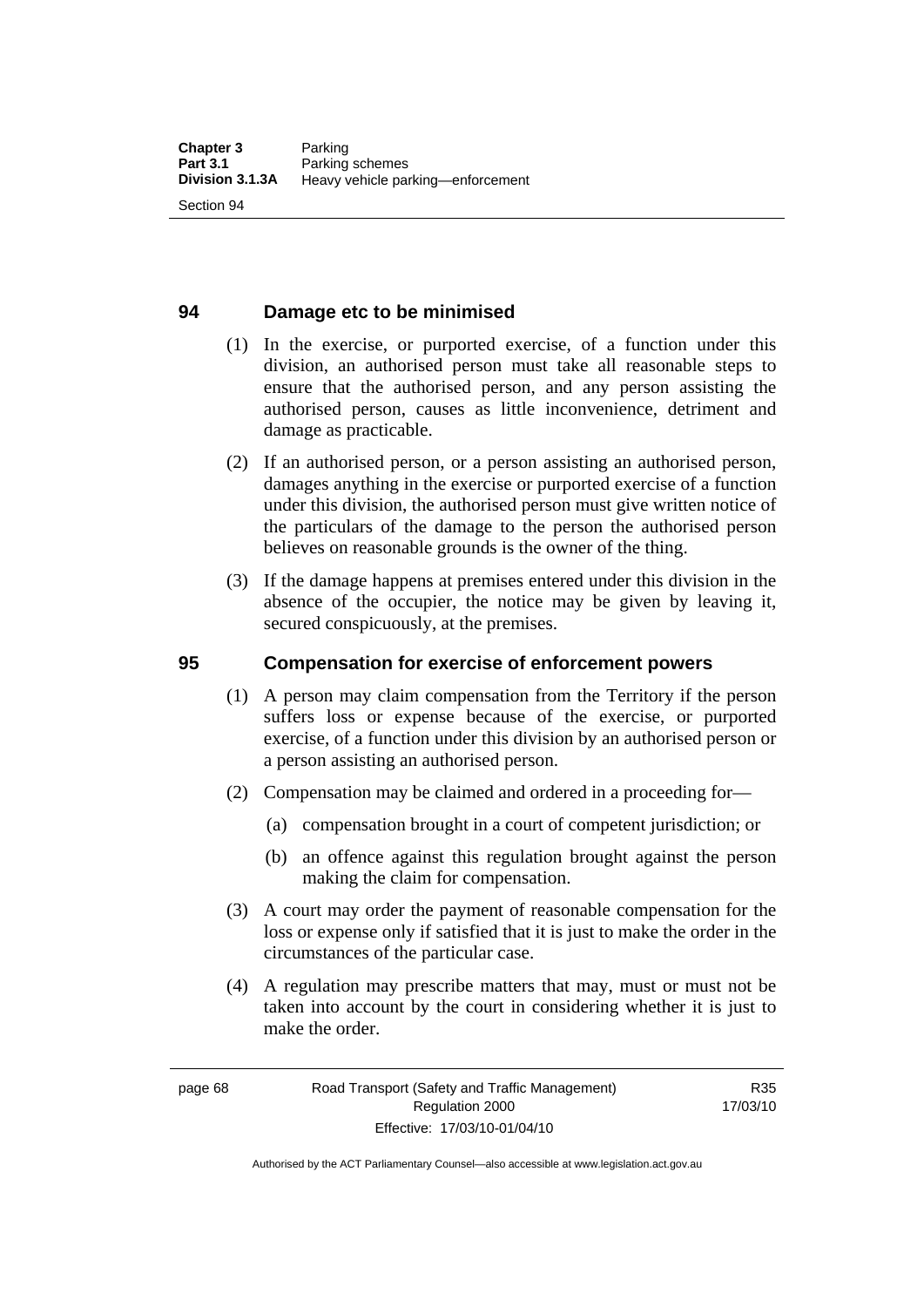## **Division 3.1.4 Miscellaneous**

## **97A Other powers to provide pay parking**

- (1) This part does not affect any other power of a parking authority to provide for parking on land within its area of operations.
- (2) A parking authority may exercise a power under this part in relation to land that it does not own only with the consent of the owner of the land.
- (3) Consent may be given subject to conditions, including conditions about the length and withdrawal of the consent.
- (4) Subject to the conditions of the consent, the consent may be withdrawn only after reasonable notice.
- (5) In this section:

*owner*, of land, includes lessee of land.

## **98 Overlapping schemes**

- (1) This part does not prevent the road transport authority or a parking authority from establishing and operating a pay parking scheme on the same length of road, or in the same area, where it is operating a different pay parking scheme.
- (2) The road transport authority or a parking authority may not recover the fee fixed for the parking of a vehicle in a metered space or ticket parking area if any other applicable parking fee has been paid for parking the vehicle in the space or area.

## **98A Income from ticket parking scheme**

- (1) All fees collected by a parking authority from the operation of a ticket parking scheme belong to the parking authority.
- (2) Any surplus arising from the operation of a ticket parking scheme may be applied at the discretion of the parking authority.

page 69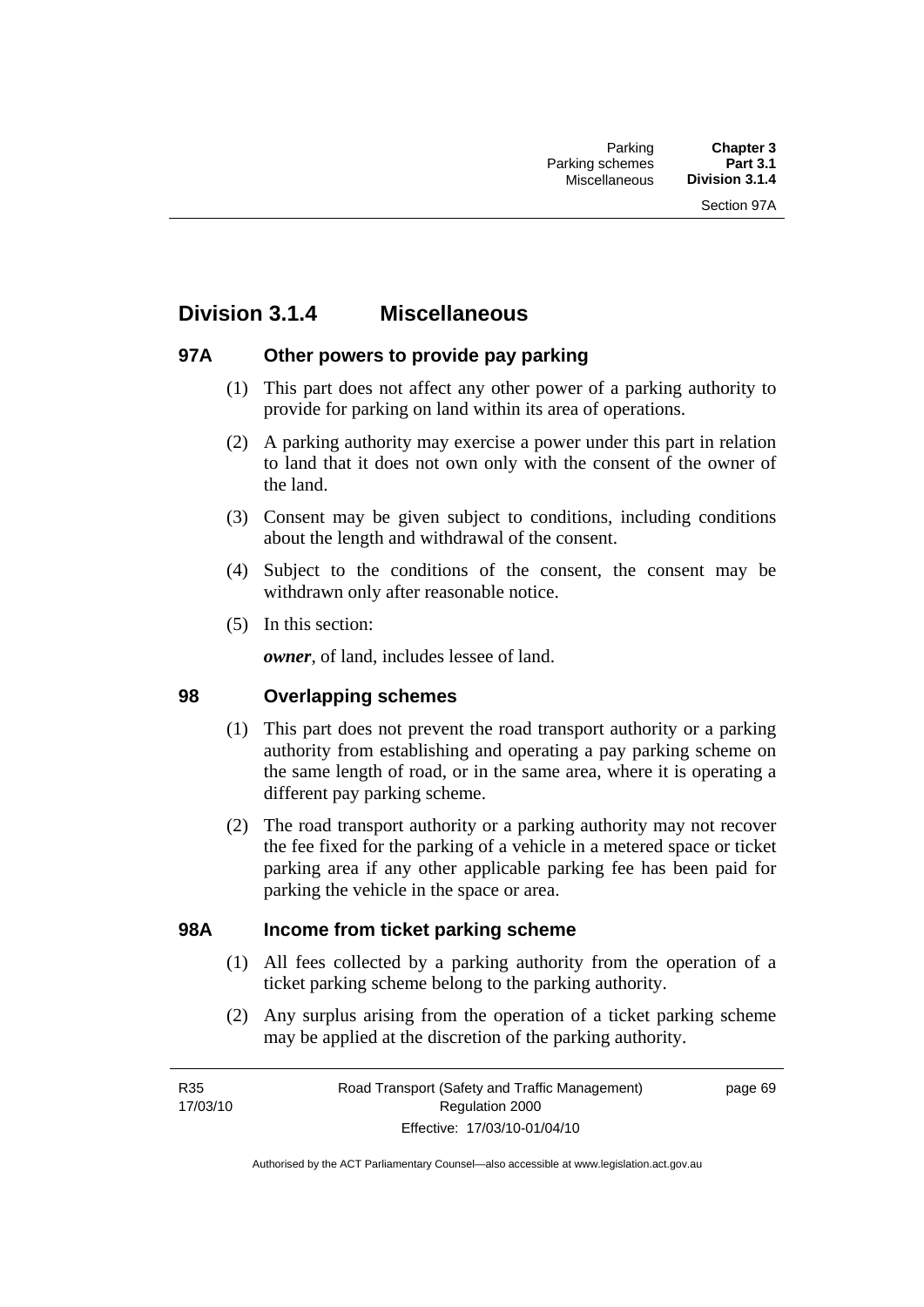| <b>Chapter 3</b> | Parking         |
|------------------|-----------------|
| <b>Part 3.1</b>  | Parking schemes |
| Division 3.1.4   | Miscellaneous   |
| Section 98B      |                 |

## **98B Costs of ticket parking scheme**

The costs of administering a ticket parking scheme operated by a parking authority under section 76A are to be borne by the parking authority.

## **99 Trailers not separately chargeable**

A separate parking fee is not required to be paid for a trailer towed by another vehicle.

page 70 Road Transport (Safety and Traffic Management) Regulation 2000 Effective: 17/03/10-01/04/10

R35 17/03/10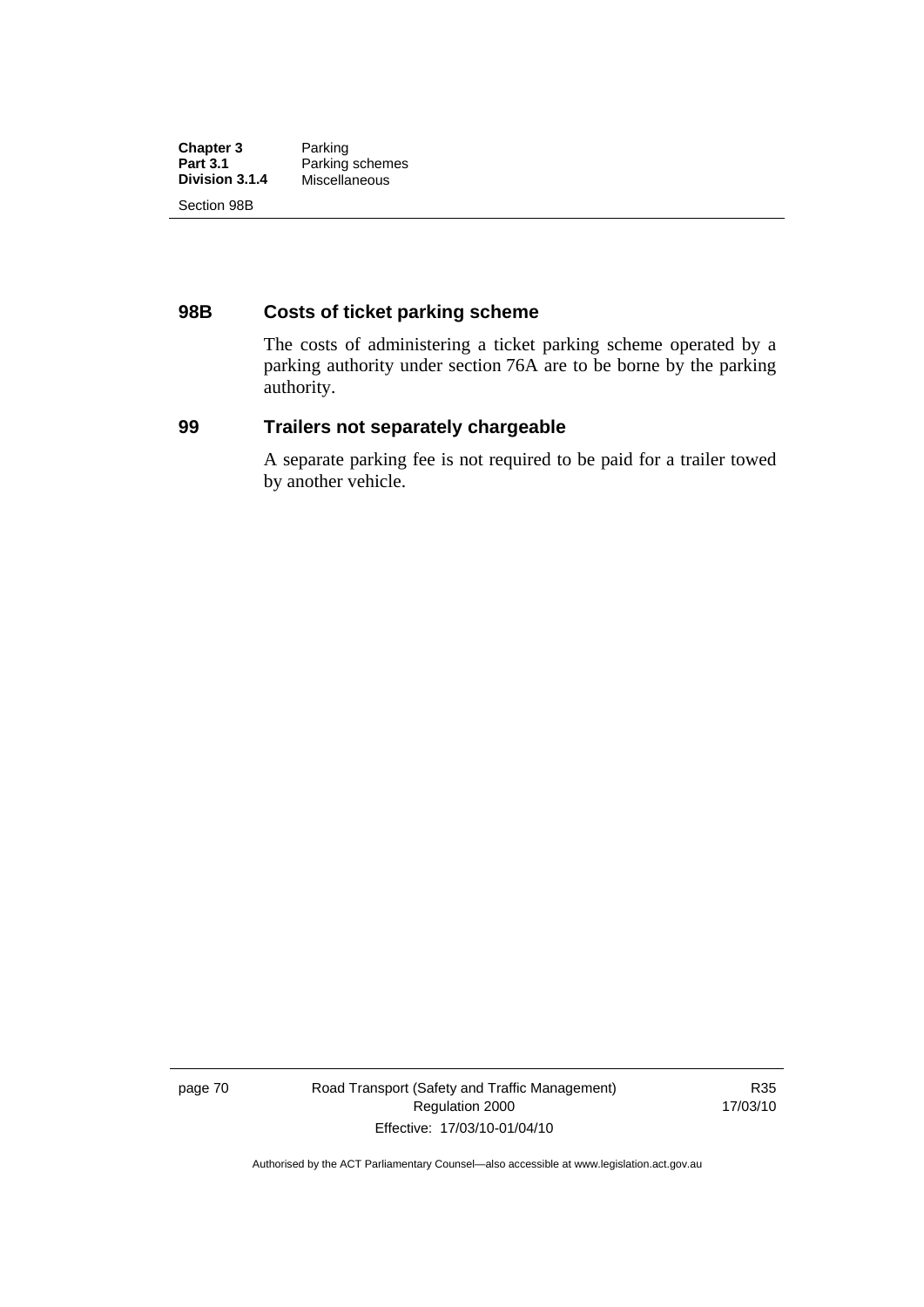# **Part 3.2 Parking permits and mobility parking scheme authorities**

## **100 Parking permits**

- (1) The road transport authority may issue a permit (a *parking permit*) of a kind mentioned in subsection (2) authorising the parking of a vehicle, without charge, on a length of road or in an area designated by a *permit zone sign* for use by holders of that kind of parking permit.
- (2) The parking permit may be of 1 or more of the following kinds:
	- (a) a business parking permit;
	- (b) a commuter parking permit;
	- (c) a loading zone permit;
	- (d) a resident parking permit;
	- (e) a resident's visitor parking permit;
	- (f) a special event parking permit;
	- (g) any other kind declared by the road transport authority for this section.
- (3) The parking permit may be issued subject to conditions.
- (4) The parking permit—
	- (a) must state when it expires; and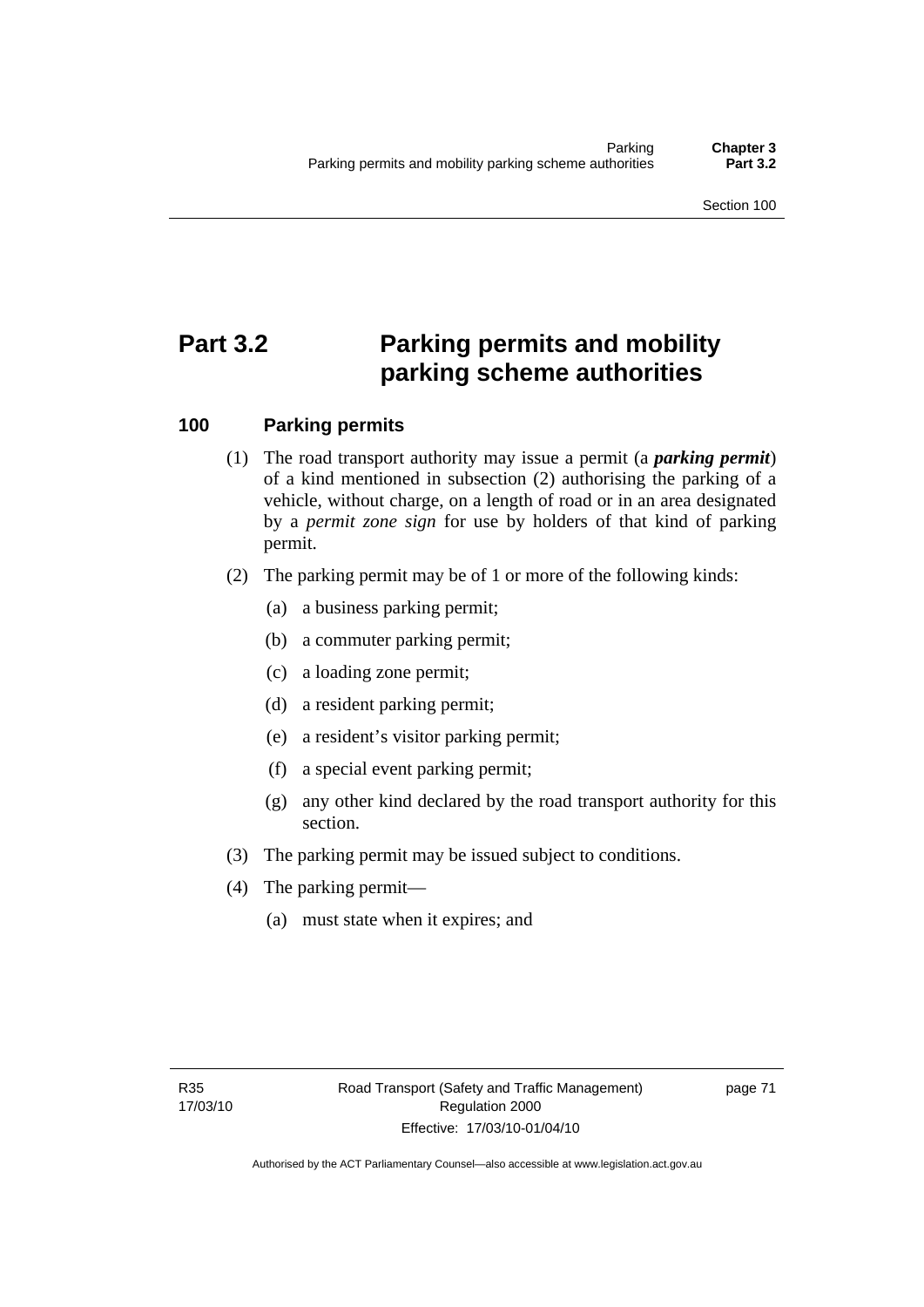Section 101

 (b) may state anything else that the road transport authority considers appropriate.

#### **Examples for par (b)**

- 1 the length of road or area to which the permit applies
- 2 any conditions to which the permit is subject
- 3 the maximum period which a vehicle may be parked in a designated area under the permit
- 4 the name or address of the person to whom it is issued
- *Note* An example is part of the regulation, is not exhaustive and may extend, but does not limit, the meaning of the provision in which it appears (see Legislation Act, s 126 and s 132).
- (5) The holder of a permit may surrender the permit by returning it to the road transport authority.
- (6) A declaration under subsection  $(2)$   $(g)$  is a notifiable instrument.

*Note* A notifiable instrument must be notified under the Legislation Act.

## **101 Mobility parking scheme authorities**

- (1) The road transport authority may issue a mobility parking scheme authority—
	- (a) for use by a person with a disability; or
	- (b) for use by an entity for the transport of people with disabilities.
- (2) A mobility parking scheme authority may be issued subject to conditions.
- (3) A mobility parking scheme authority—
	- (a) must include a people with disabilities symbol; and
	- (b) must state when it expires; and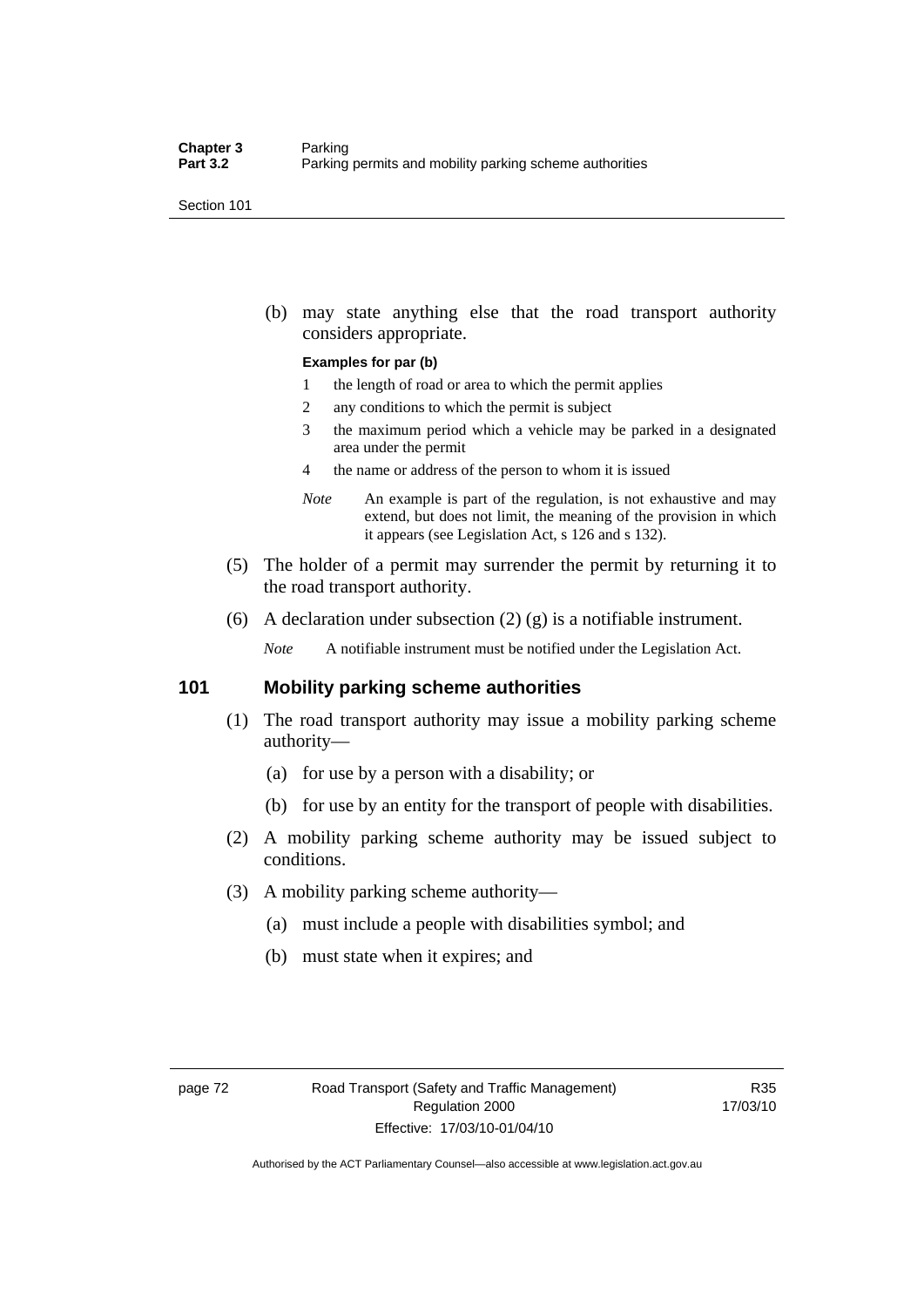- (c) may state anything else that the road transport authority considers appropriate.
- *Note 1 People with disabilities symbol* is defined in the ARR, dict.
- *Note 2* For parking by mobility parking scheme authority holders, see s 15 and ARR, r 206.

## **101A Parking permits and mobility parking scheme authorities—cancellation**

- (1) This section applies if the road transport authority proposes to cancel (the *proposed action*) a parking permit or mobility parking scheme authority.
- (2) The road transport authority must give the person to whom the parking permit or mobility parking scheme authority was issued a written notice stating—
	- (a) the proposed action; and
	- (b) an explanation for the proposed action; and
	- (c) that the person may, within 14 days after the day the person receives the notice, give a written response to the authority about the notice.
- (3) In deciding whether to take the proposed action, the road transport authority must consider any response given to the authority in accordance with the notice.
- (4) The road transport authority must give the person written notice of the authority's decision.
- (5) If the road transport authority decides to take the proposed action, the authority's decision takes effect the day after the day when notice of the decision is given to the person or, if the notice states a later date of effect, that date.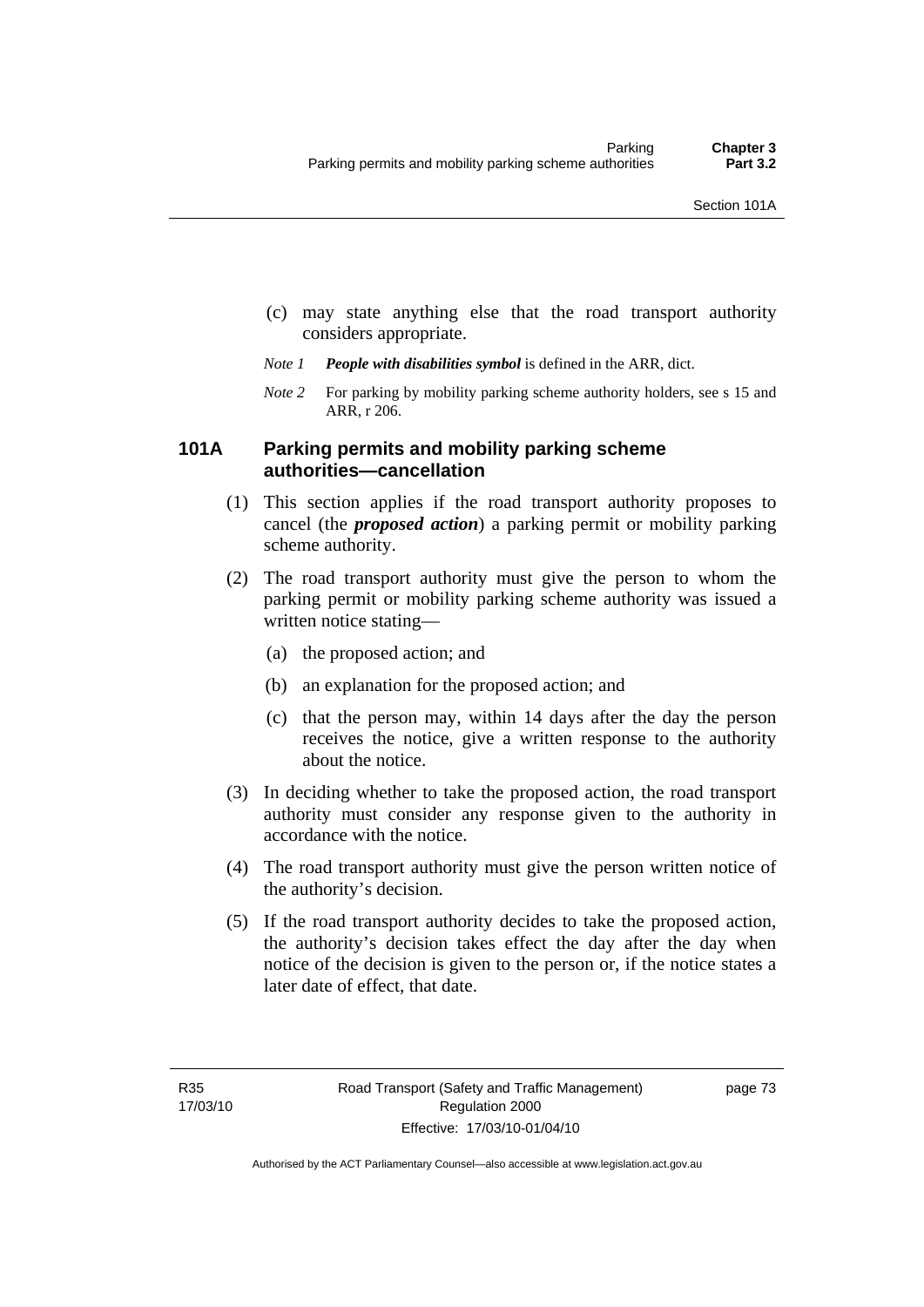Section 101B

## **101B Parking permits and mobility parking scheme authorities—return when cancelled**

If a parking permit or mobility parking scheme authority is cancelled under section 101A, the person to whom the parking permit or mobility parking scheme authority was issued must return the permit or authority to the road transport authority as soon as practicable but no later than 21 days after the date of effect of the cancellation of the permit or authority.

Maximum penalty: 20 penalty units.

page 74 Road Transport (Safety and Traffic Management) Regulation 2000 Effective: 17/03/10-01/04/10

R35 17/03/10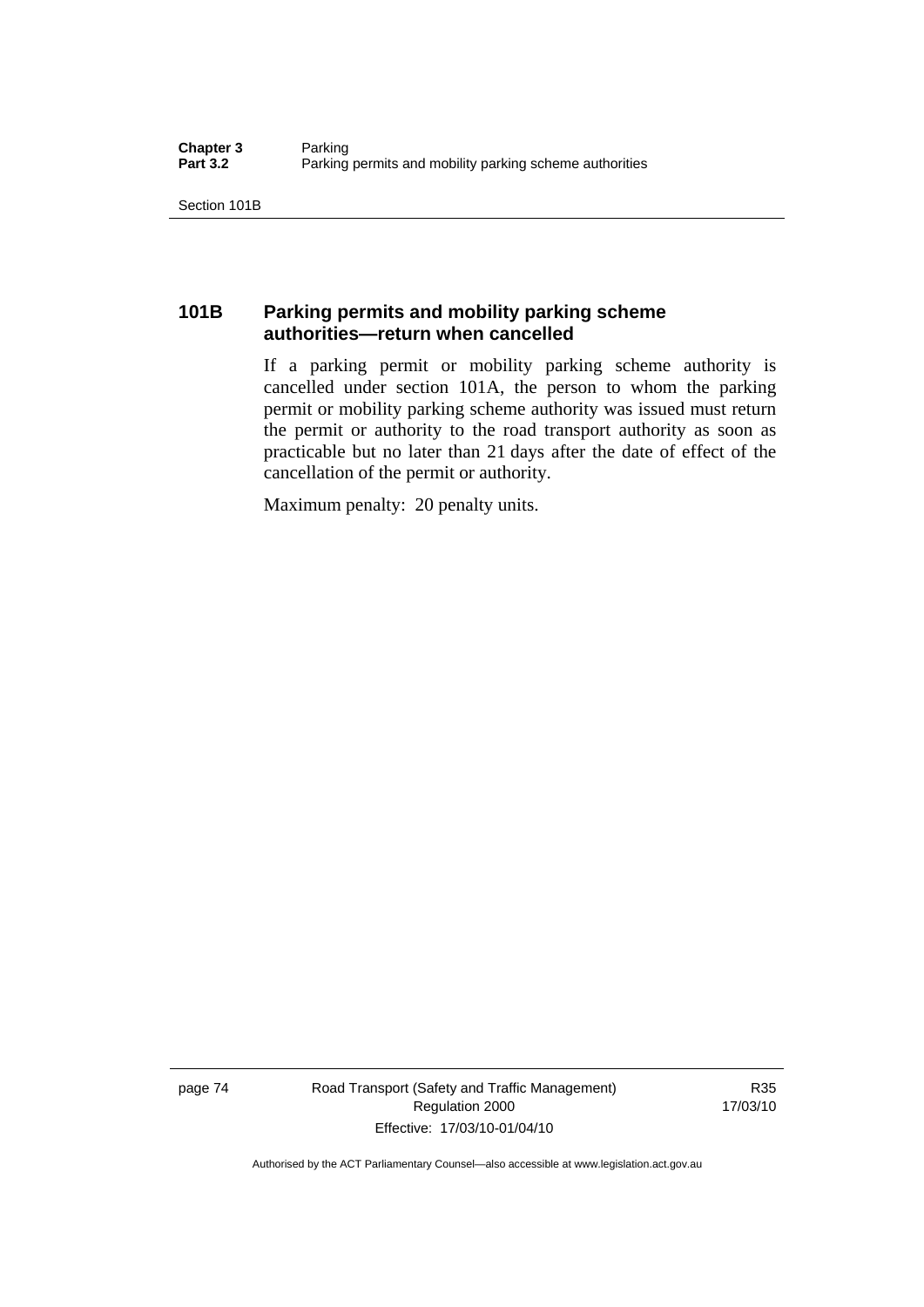## **Part 3.3 Parking—other provisions**

## **101C Marking tyres by parking inspectors**

A police officer or authorised person may mark the tyres on a vehicle using crayon, chalk or a similar substance as far as is reasonably necessary for the purpose of enforcing a provision of an Act relating to the regulation or prohibition of the parking of vehicles.

*Note* A reference to an Act includes a reference to the statutory instruments made or in force under the Act, including a regulation (see Legislation Act, s 104).

R35 17/03/10 Road Transport (Safety and Traffic Management) Regulation 2000 Effective: 17/03/10-01/04/10

page 75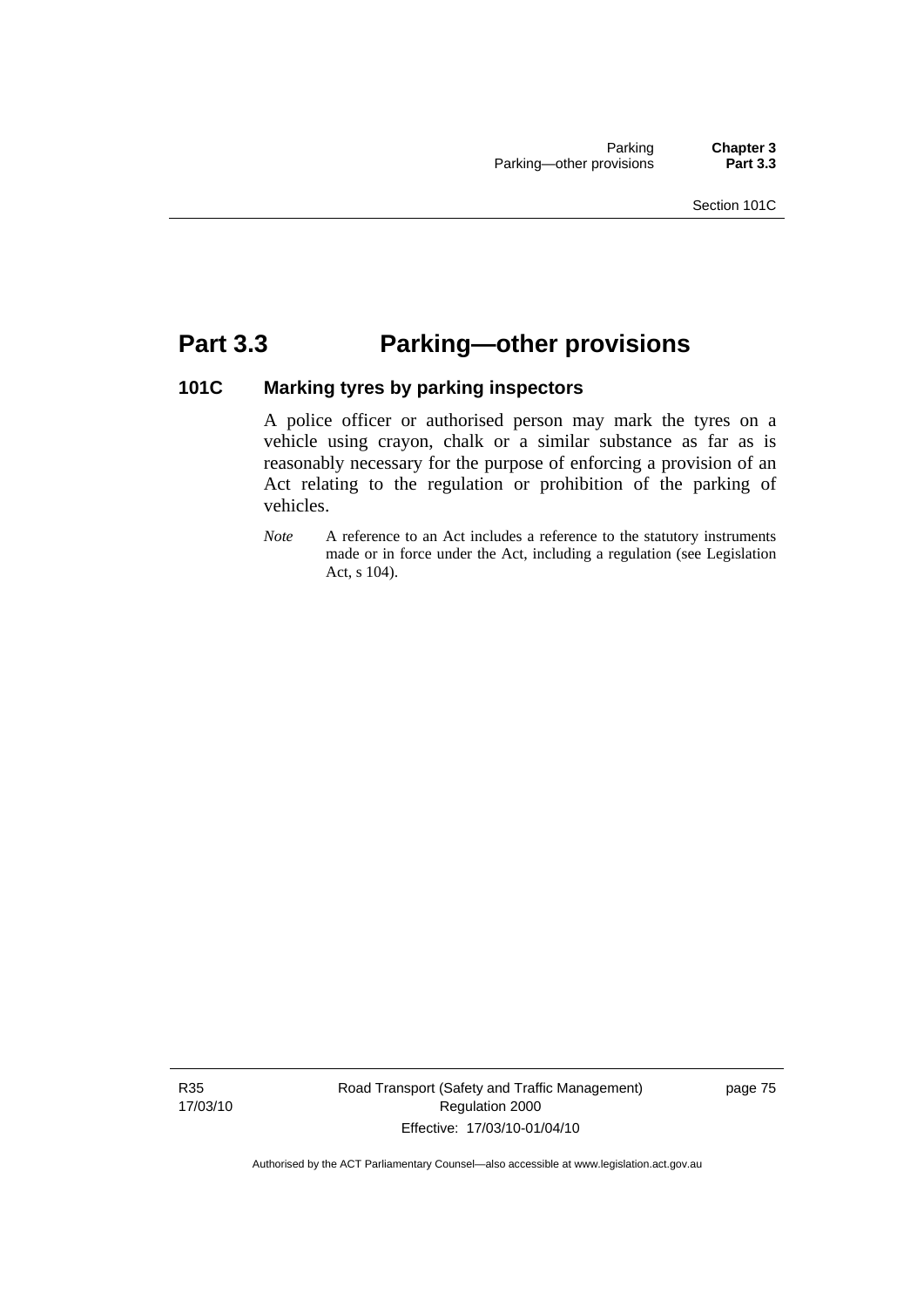Section 102

# **Chapter 4 Traffic offence detection devices**

### **102 Definitions—ch 4**

In this chapter:

*approved police speedometer* means a speedometer approved under section 103A (Approval of police vehicle speedometers).

*digital camera detection device* means a camera detection device known as—

- (a) Gatsometer Digital Radar Camera System (DRCS) that includes, as a component, a radar speed measuring device; or
- (b) LaserCam 2000 that includes, as a component, a laser speed measuring device; or
- (c) LaserCam NT that includes, as a component, a laser speed measuring device.

*fixed camera detection device* means a camera detection device known as—

- (a) Centaur 2000 that includes, as a component, a piezo strip speed measuring device; or
- (b) Gatsometer Digital Radar Camera System (DRCS) that includes, as a component, a radar speed measuring device; or
- (c) Gatsometer Traffic Camera Digital (GTC-D) that includes, as a component, a loop detector speed measuring device; or
- (d) Gatsometer Traffic Camera (GTC-GS11) that includes, as a component, a loop detector speed measuring device; or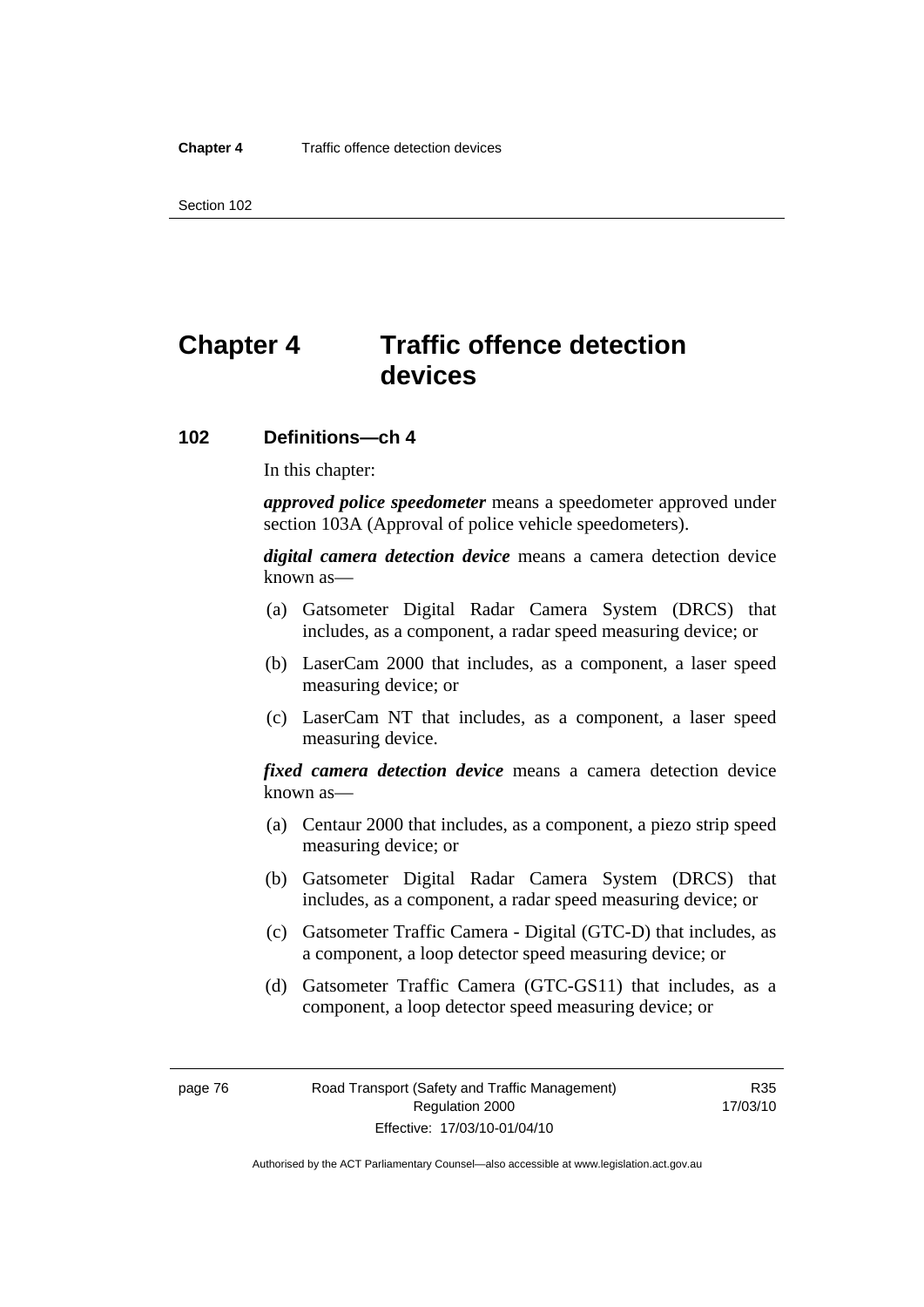(e) Gatsometer Multi Camera System (MCS) that includes, as a component, a loop detector speed measuring device.

*laser speed measuring device* means a speed measuring device known as—

- (a) Laser Technology Inc. LTI 20-20 Marksman; or
- (b) Laser Technology Inc. LTI 20-20 UltraLyte; or
- (c) Laser Technology Inc. LTI 20-20 UltraLyte LR; or
- (d) Laser Technology Inc. LTI 20-20 UltraLyte Compact; or
- (e) Laser Technology Inc. LTI 20-20 TruSpeed.

*loop detector speed measuring device* means a speed measuring device known as the Gatsometer Loop Detector (GLD4-2S).

*piezo strip speed measuring device* means a speed measuring device known as Truvelo M4 MPC.

*radar speed measuring device* means a speed measuring device known as—

- (a) Applied Concepts Inc. Stalker Dual; or
- (b) Gatsometer Radar 24; or
- (c) Kustom Signals, Inc. Silver Eagle; or
- (d) Kustom Signals, Inc. Silver Eagle II; or
- (e) Kustom Signals, Inc. Raptor RP-1.

*security checksum*, for an electronic file, means the number (whether numerals or numerals and letters) produced by the application of an algorithm to the contents of an electronic file or a copy of the file.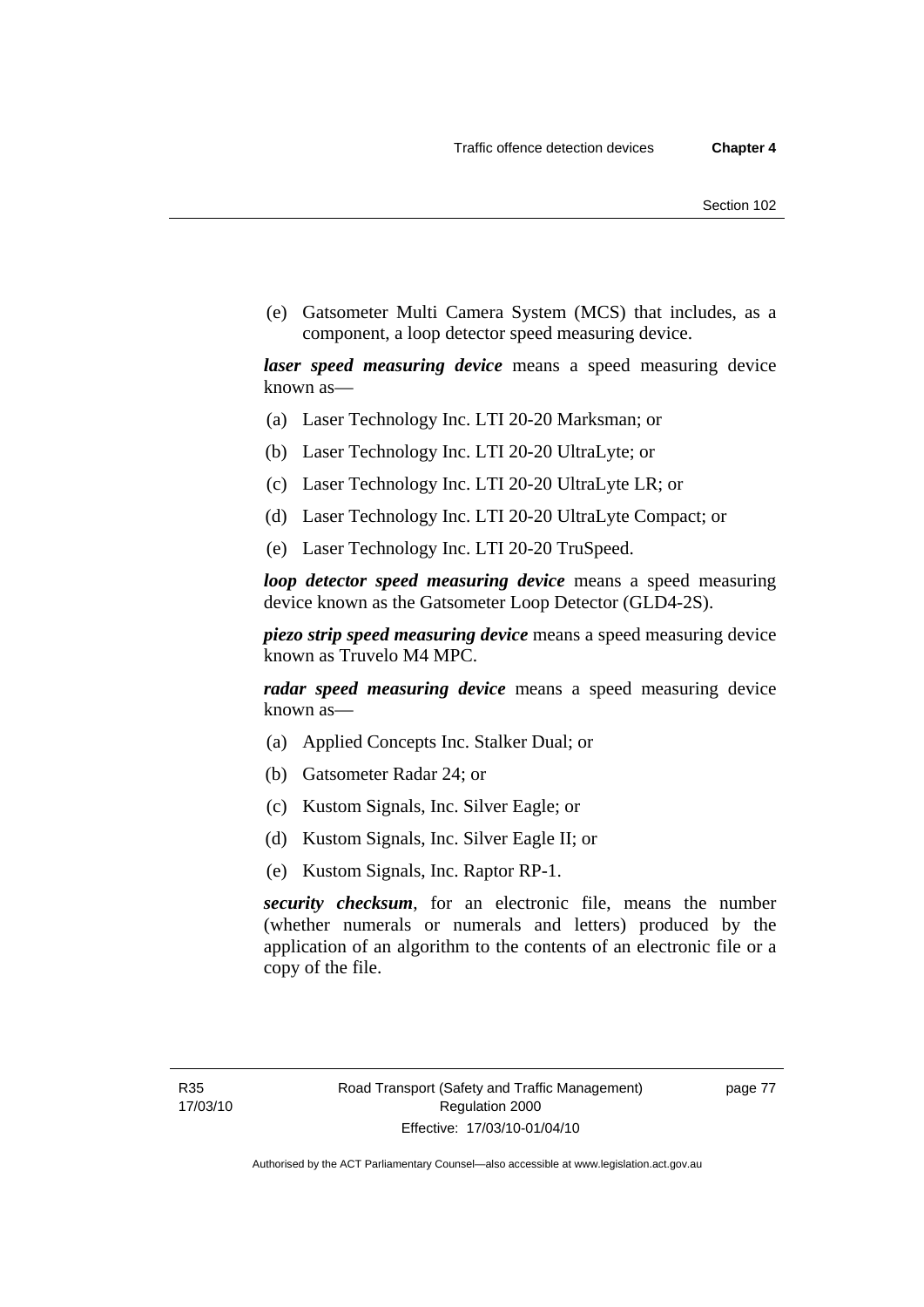*testing authority* means—

- (a) a department of electrical or electronic engineering at a university in Australia; or
- (b) the National Measurement Institute under the *National Measurement Act 1960* (Cwlth); or
- (c) an entity that is accredited by the National Association of Testing Authorities to test traffic offence detection devices; or
- (d) Technical Services, Australian Federal Police, Canberra; or
- (e) for an approved police speedometer—an entity approved in writing by the chief police officer to test approved police speedometers.
- *Note* An entity includes an individual, see the Legislation Act, dict, pt 1, def of *entity*.

*WORM disk* means a storage device for electronic data in which the data, once written, cannot be erased or overwritten.

## **103 Approved traffic offence detection devices**

- (1) For the Act, dictionary, definition of *approved camera detection device*, each digital camera detection device and fixed camera detection device is approved.
- (2) For the Act, dictionary, definition of *approved speed measuring device*, each laser speed measuring device, loop detector speed measuring device, piezo strip speed measuring device, radar speed measuring device and approved police speedometer is approved.

## **103A Approval of police vehicle speedometers**

 (1) For section 102, definition of *approved police speedometer*, the chief police officer may, in writing, approve a kind of speedometer that is fitted to a motor vehicle driven by a police officer for measuring the speed at which vehicles are being driven.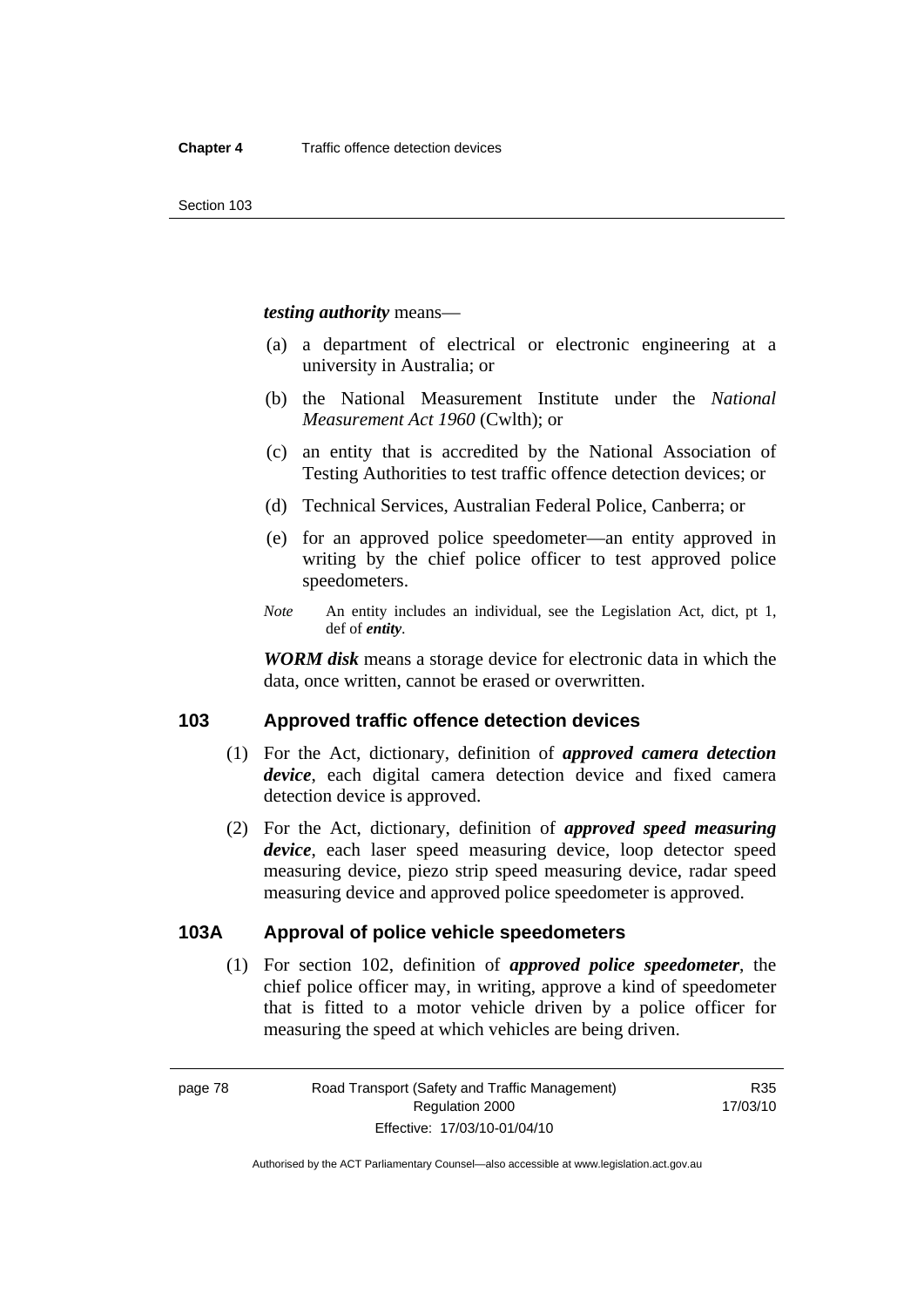(2) An approval is a notifiable instrument.

*Note* A notifiable instrument must be notified under the Legislation Act.

## **104 Major testing of laser speed measuring devices**

- (1) The following devices must be tested in accordance with this section at least once every 12 months:
	- (a) a laser speed measuring device;
	- (b) the laser speed measuring device component of a digital camera detection device.
- (2) The test must be carried out—
	- (a) by a person approved under section 106 (Approved people testing and sealing); and
	- (b) in accordance with Australian Standard AS 4691.1-2, as in force on the commencement of this paragraph.
		- *Note 1* The text of an applied, adopted or incorporated law or instrument, whether applied as in force from time to time or at a particular time, is taken to be a notifiable instrument if the operation of the Legislation Act,  $s$  47 (5) or (6) is not disapplied (see s 47 (7)).
		- *Note 2* A notifiable instrument must be notified under the Legislation Act.
- (3) The Legislation Act, section 47 (5) does not apply in relation to subsection (2) (b).
- (4) The test must show whether the device—
	- (a) is operating in accordance with the manufacturer's specifications; and
	- (b) is accurate within a tolerance of 2km/h.
- (5) For this section, it is sufficient for the laser speed measuring device component of a digital camera detection device to be tested

Authorised by the ACT Parliamentary Counsel—also accessible at www.legislation.act.gov.au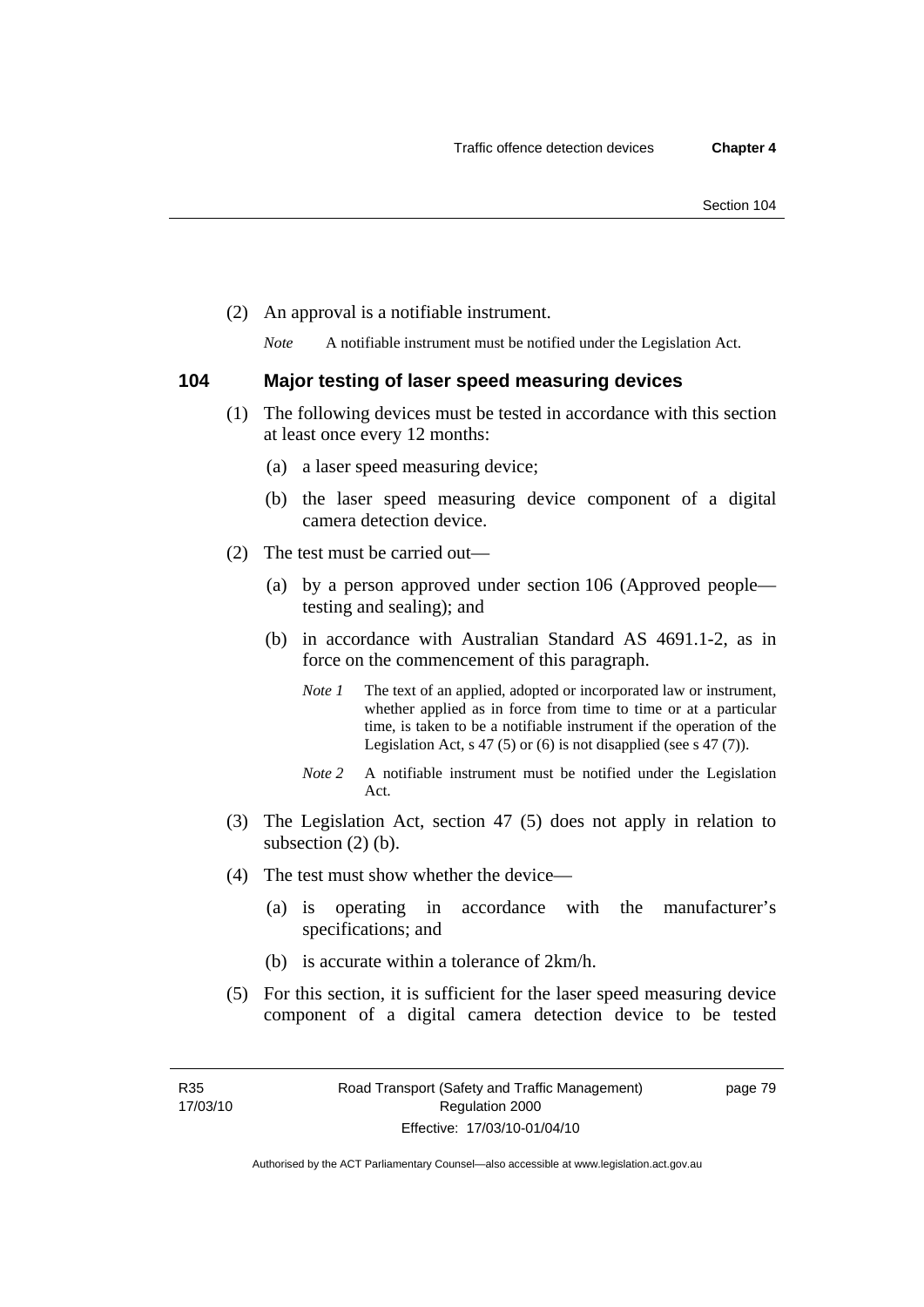separately from the other components of the device, and it is not necessary for the other components to be tested.

#### **104A Major testing of other traffic offence detection devices**

- (1) The following devices must be tested in accordance with this section:
	- (a) a radar speed measuring device that is not a component of a fixed camera detection device or a digital camera detection device;
	- (b) a radar speed measuring device component of a fixed camera detection device or a digital camera detection device;
	- (c) an approved police speedometer;
	- (d) the loop detector speed measuring device component of a fixed camera detection device;
	- (e) the piezo strip speed measuring device component of a fixed camera detection device.
- (2) The devices mentioned in subsection (1) must be tested at least once every 12 months.
- (3) The test must be carried out by a person approved under section 106 (Approved people—testing and sealing).
- (4) The test of a radar speed measuring device that is not a component of a fixed camera detection device, or a digital camera detection device, must show whether the device is operating in accordance with Australian Standard AS 2898.1-2, as in force on the commencement of this subsection.
	- *Note 1* The text of an applied, adopted or incorporated law or instrument, whether applied as in force from time to time or at a particular time, is taken to be a notifiable instrument if the operation of the Legislation Act, s 47 (5) or (6) is not disapplied (see s 47 (7)).
	- *Note 2* A notifiable instrument must be notified under the Legislation Act.

R35 17/03/10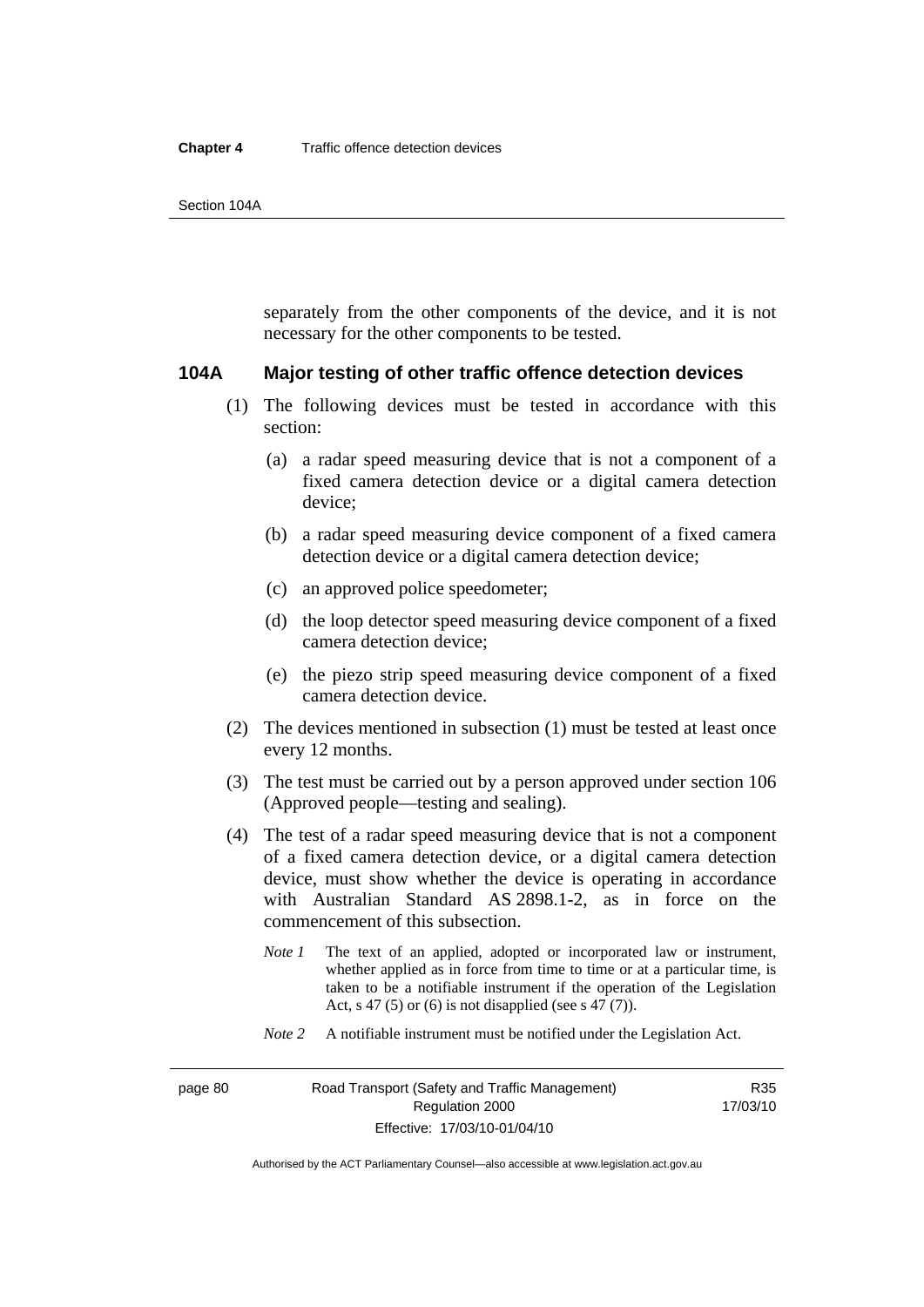- (5) The Legislation Act, section 47 (5) does not apply in relation to AS 2898.1-2 under subsection (4).
- (6) The test of the radar speed measuring device component of a fixed camera detection device, or a digital camera detection device, must show whether the device—
	- (a) is operating in accordance with the manufacturer's specifications; and
	- (b) for speeds of 100km/h and under—is accurate within a tolerance of 2km/h; and
	- (c) for speeds over 100km/h—is accurate within a tolerance of 2%.
- (7) The test of an approved police speedometer must show whether the device is accurate within a tolerance of 2%.
- (8) The test of the loop detector speed measuring device component of a fixed camera detection device must show whether the speed measuring device—
	- (a) for speeds of 100km/h and under—is accurate within a tolerance of 2km/h; and
	- (b) for speeds over 100km/h—is accurate within a tolerance of 2%.
- (9) The test of the piezo strip speed measuring device component of a fixed camera detection device must show whether the speed measuring device—
	- (a) is operating in accordance with the manufacturer's specifications; and
	- (b) is accurate within a tolerance of 2km/h.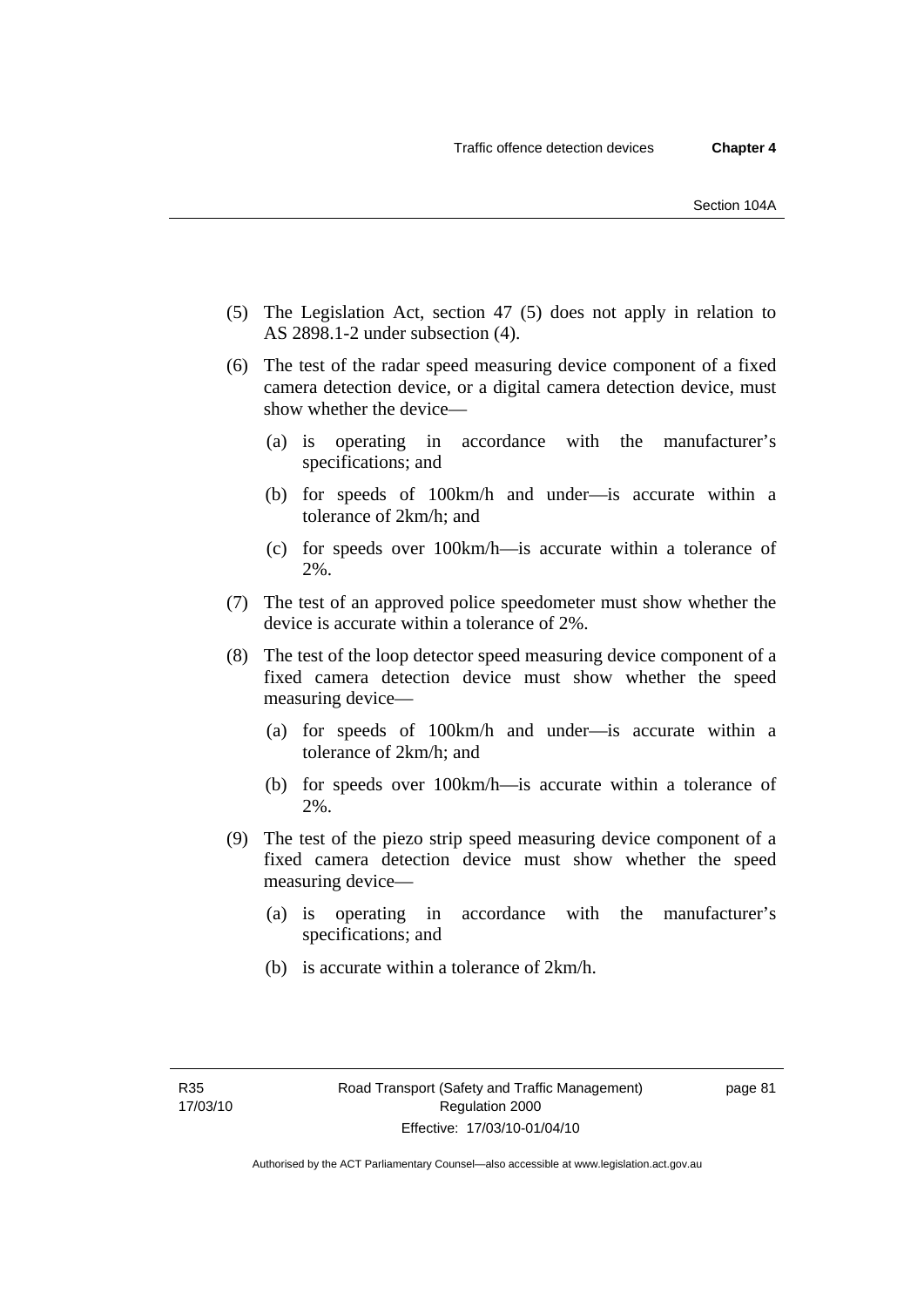## **104B Certification and sealing of traffic offence detection devices**

- (1) This section applies if a test of a traffic offence detection device under section 104 or section 104A establishes—
	- (a) a matter mentioned in section 104A (5) or (7) in relation to the device; or
	- (b) the matters mentioned in section 104 (4) or section 104A (3) in relation to the device.
- (2) The person who carried out the test must—
	- (a) sign a certificate to that effect; and
	- (b) if a seal on the device has been damaged or removed—seal the device.

## **105 Use of certain digital camera detection devices**

- (1) This section applies to the operation of a digital camera detection device that is located in a vehicle that can be moved from place to place to detect traffic offences.
- (2) The operator of a digital camera detection device that includes as a component a radar speed measuring device must ensure that the following operations are done in accordance with the manufacturer's instructions for the device:
	- (a) aligning the vehicle in which the device is located with the road;
	- (b) activating the device;
	- (c) operating the device.
- (3) The operator of a digital camera detection device that includes as a component a laser speed measuring device must ensure that the following operations are done in accordance with the manufacturer's instructions for the device: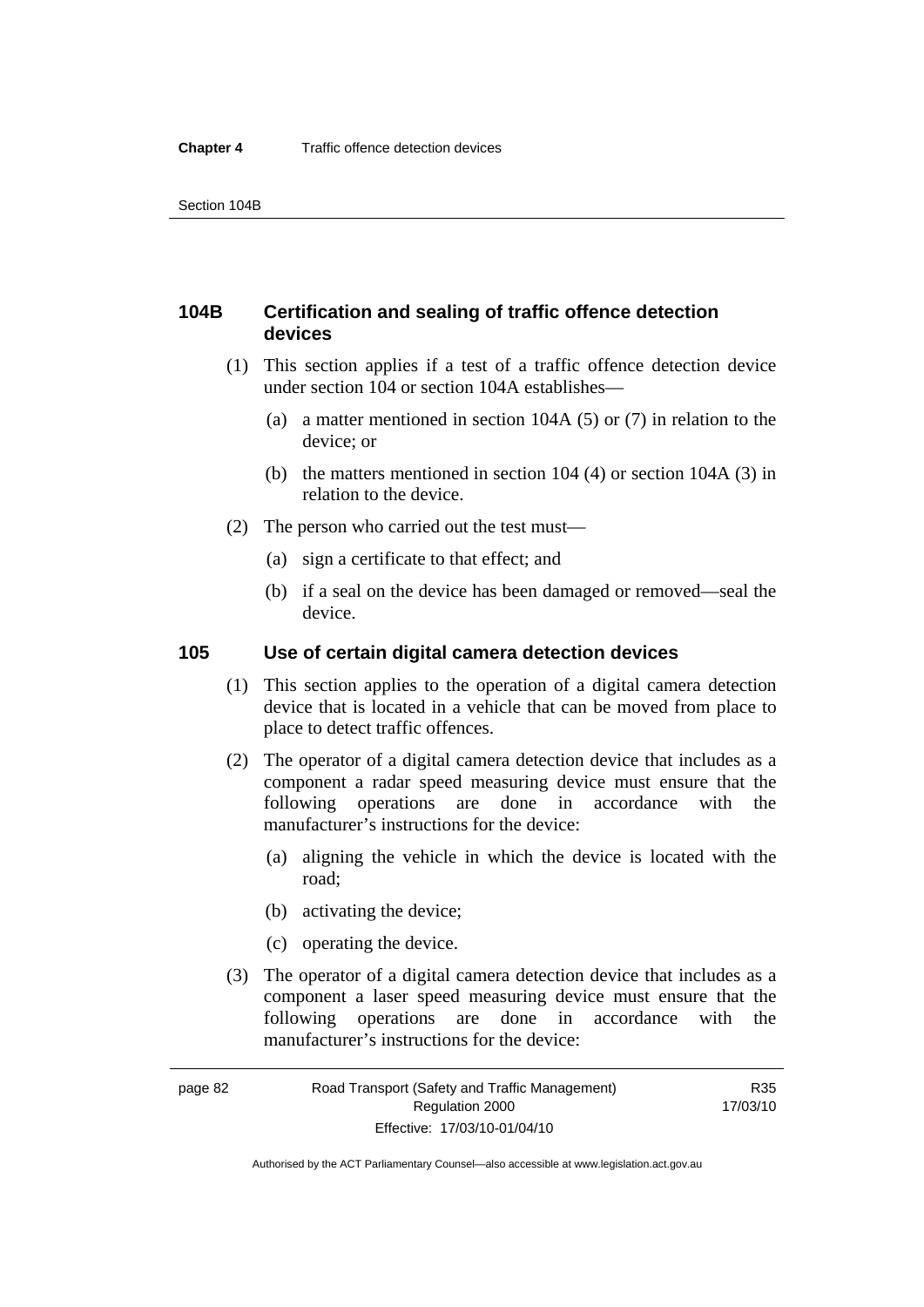- (a) testing the laser speed measuring component of the device at the beginning and end of each shift of the operator by carrying out the following checks:
	- (i) an instrument confidence check;
	- (ii) a calibration verification check;
	- (iii) a scope alignment check;
- (b) activating the device;
- (c) operating the device.
- (4) To remove any doubt, if a device mentioned in subsection (3) is used at more than 1 place during a shift of the operator, the operator is not required to carry out the checks mentioned in subsection (3) (a) each time the device is activated at a different place.
- (5) If the requirements set out in this section are met, the device may operate unattended.
- (6) If a device is used by 2 or more operators, who are working together during a shift, the requirements set out in this section may be carried out by different operators.
- (7) In this section:

*operator* means a person approved to use a traffic offence detection device under section 107 (Approved people—use).

### **105A Use of certain laser speed measuring devices**

- (1) This section applies to a laser speed measuring device, other than a device mentioned in section 105 (Use of certain digital camera detection devices).
- (2) The operator of the laser speed measuring device must ensure that the following operations are done in accordance with the manufacturer's instructions for the device:

page 83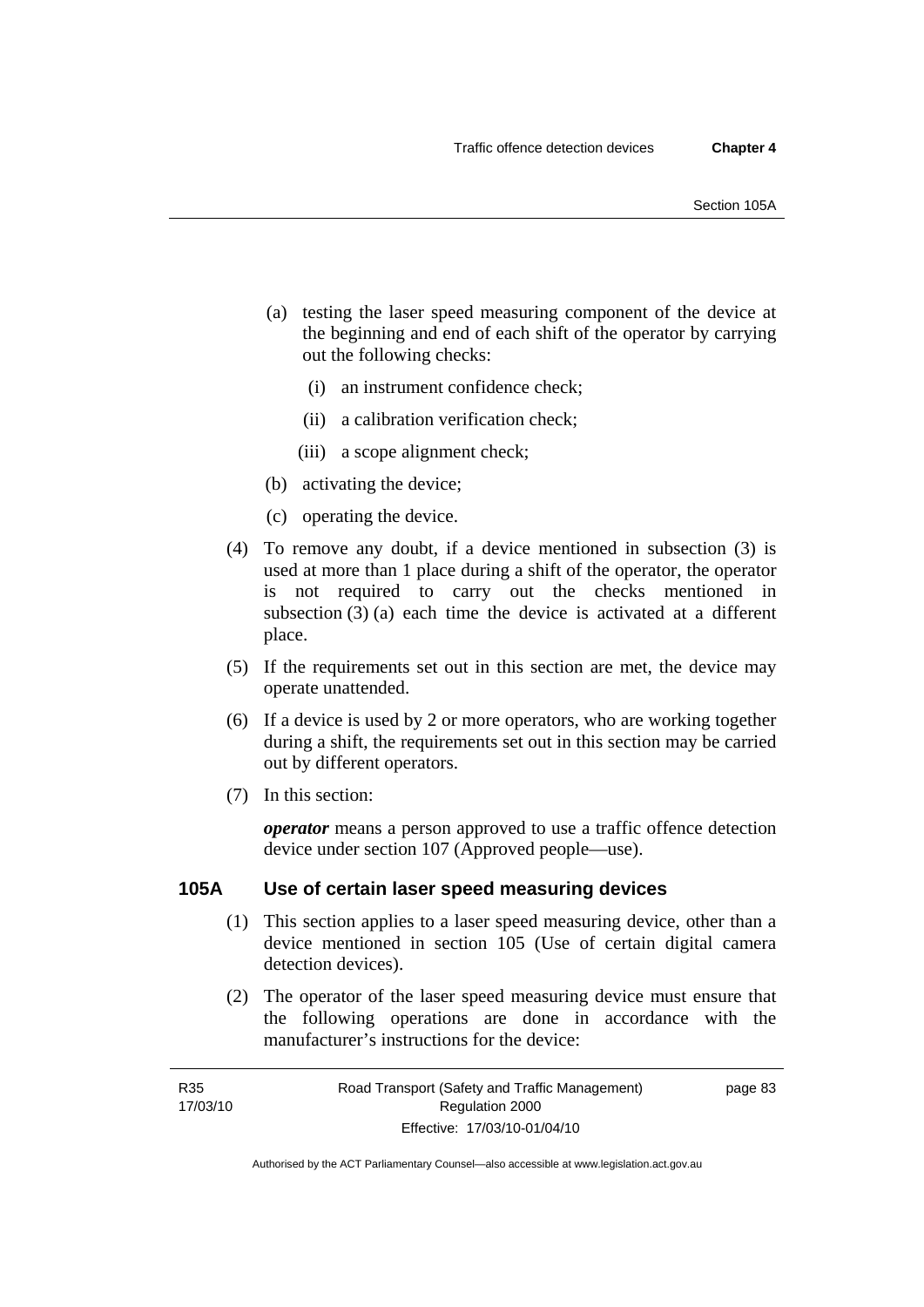- (a) testing the device at the beginning and end of each shift of the operator by carrying out the following checks:
	- (i) an instrument confidence check;
	- (ii) a calibration verification check;
	- (iii) a scope alignment check;
- (b) activating the device;
- (c) operating the device.
- (3) To remove any doubt, if the device is used at more than 1 place during a shift of the operator, the operator is not required to carry out the checks mentioned in subsection (1) (a) each time the device is activated at a different place.
- (4) If the device is used by 2 or more operators who are working together during the shift, the tests mentioned in subsection (1) (a) and (d) may be carried out by different operators.
- (5) In this section:

*operator* means a person approved to use a traffic offence detection device under section 107 (Approved people—use).

## **105B Use of certain radar speed measuring devices**

- (1) This section applies to a radar speed measuring device, other than a device that is a component of—
	- (a) a digital camera detection device; or
	- (b) a fixed camera detection device.
- (2) The radar speed measuring device must be used by an operator in accordance with the manufacturer's instructions for the device.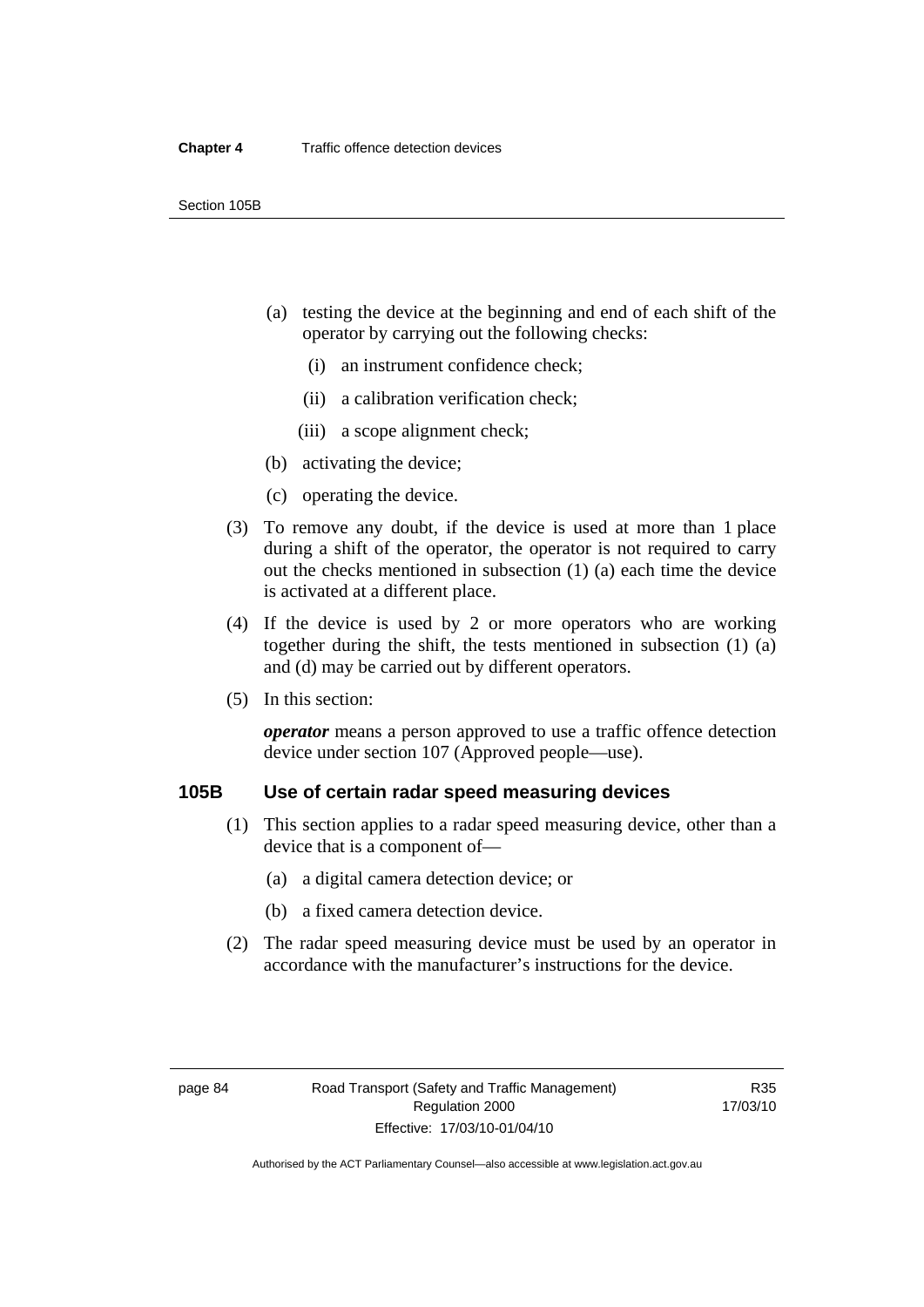- (3) The operator must test the device—
	- (a) at the beginning of each shift of the operator against an approved police speedometer; and
	- (b) at the end of each shift of the operator against the speedometer mentioned in paragraph (a); and
	- (c) if the operator's shift is longer than 9 hours—9 hours after the beginning of the shift against the speedometer mentioned in paragraph (a).
- (4) After each test, the device must be found to be accurate within a tolerance of 2 km/h.
- (5) To remove any doubt, if the device is used at more than 1 place during a shift of the operator, the operator is not required to carry out the checks mentioned in subsection (3) (a) each time the device is activated at a different place.
- (6) If the device is used by 2 or more operators who are working together during the shift, the tests mentioned in subsection (3) may be carried out by different operators.
- (7) In this section:

*operator* means a person approved to use a traffic offence detection device under section 107 (Approved people—use).

## **106 Approved people—testing and sealing**

Each person employed by a testing authority to test and seal traffic offence detection devices is approved to test and seal traffic offence detection devices.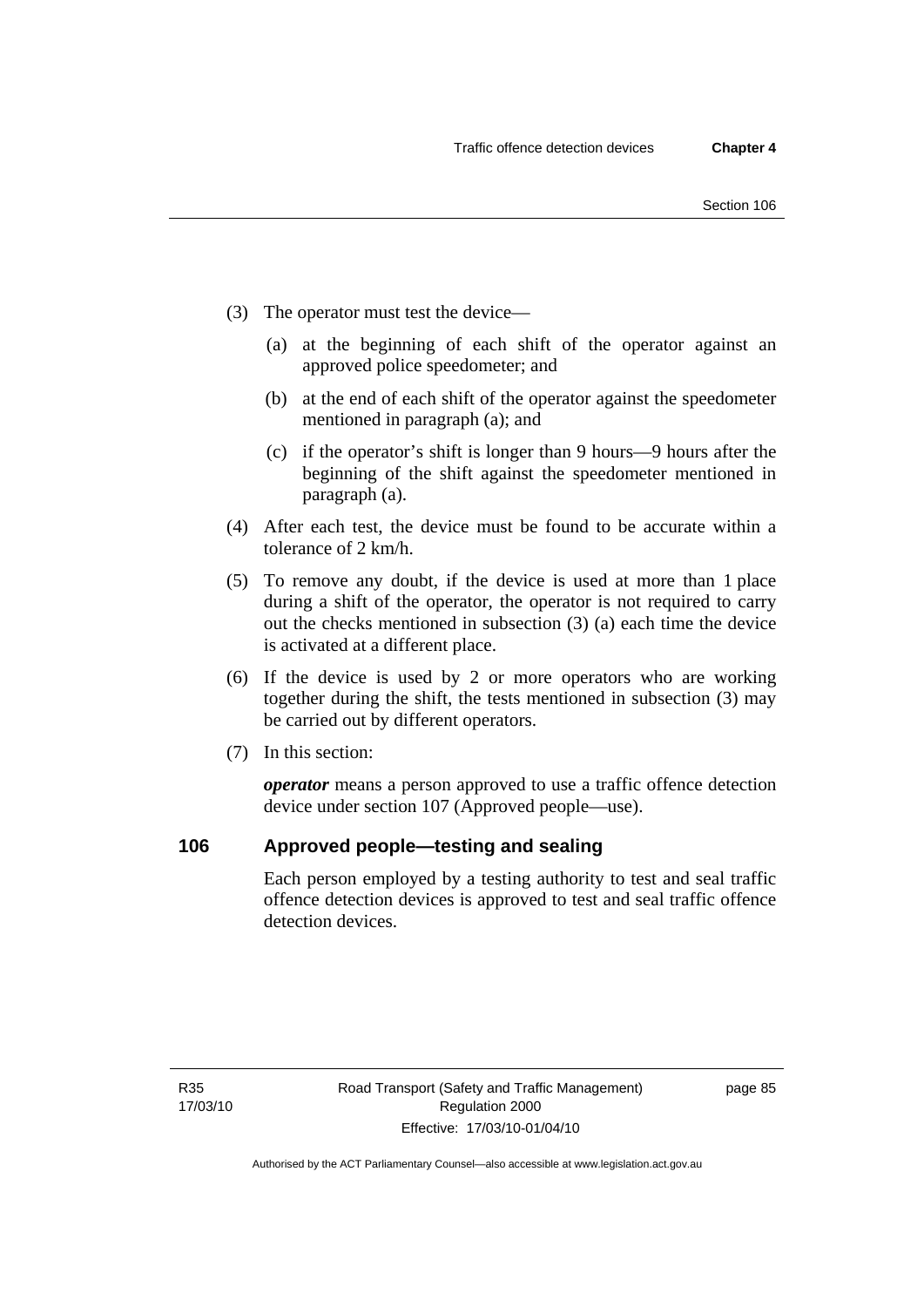## **107 Approved people—use**

- (1) Each police officer is approved to use any traffic offence detection device (other than a fixed camera detection device).
- (2) The road transport authority may approve a person who is not a police officer to use digital camera detection devices.
- (3) The road transport authority may only approve a person under subsection (2) if the authority is satisfied that the person has appropriate qualifications to operate, or experience in the operation of, digital camera detection devices.

## **107A Recording of camera detection device image files—Act, s 23 (2) (c) (ii)**

 (1) An electronic file created by a camera detection device must be recorded on a WORM disk or other storage medium for electronic data (the *recording medium*).

*Note Camera detection device*—see the Act, s 23.

- (2) The recording medium for a camera detection device may be—
	- (a) attached directly to, or located with, the device; or
	- (b) at a place other than the place where the device is located.

### **Example—par (b)**

If a motor vehicle goes through a red traffic light and an image of the vehicle is taken by a fixed camera detection device, the electronic file created by the device in relation to the offence is sent along a wire or optical fibre, or across a wireless network, to a recording device in a building in another suburb and is stored at that building on a recording medium.

- *Note* An example is part of the regulation, is not exhaustive and may extend, but does not limit, the meaning of the provision in which it appears (see Legislation Act, s 126 and s 132).
- (3) If the recording medium for a camera detection device is at a place other than the place where the device is located—

page 86 Road Transport (Safety and Traffic Management) Regulation 2000 Effective: 17/03/10-01/04/10

R35 17/03/10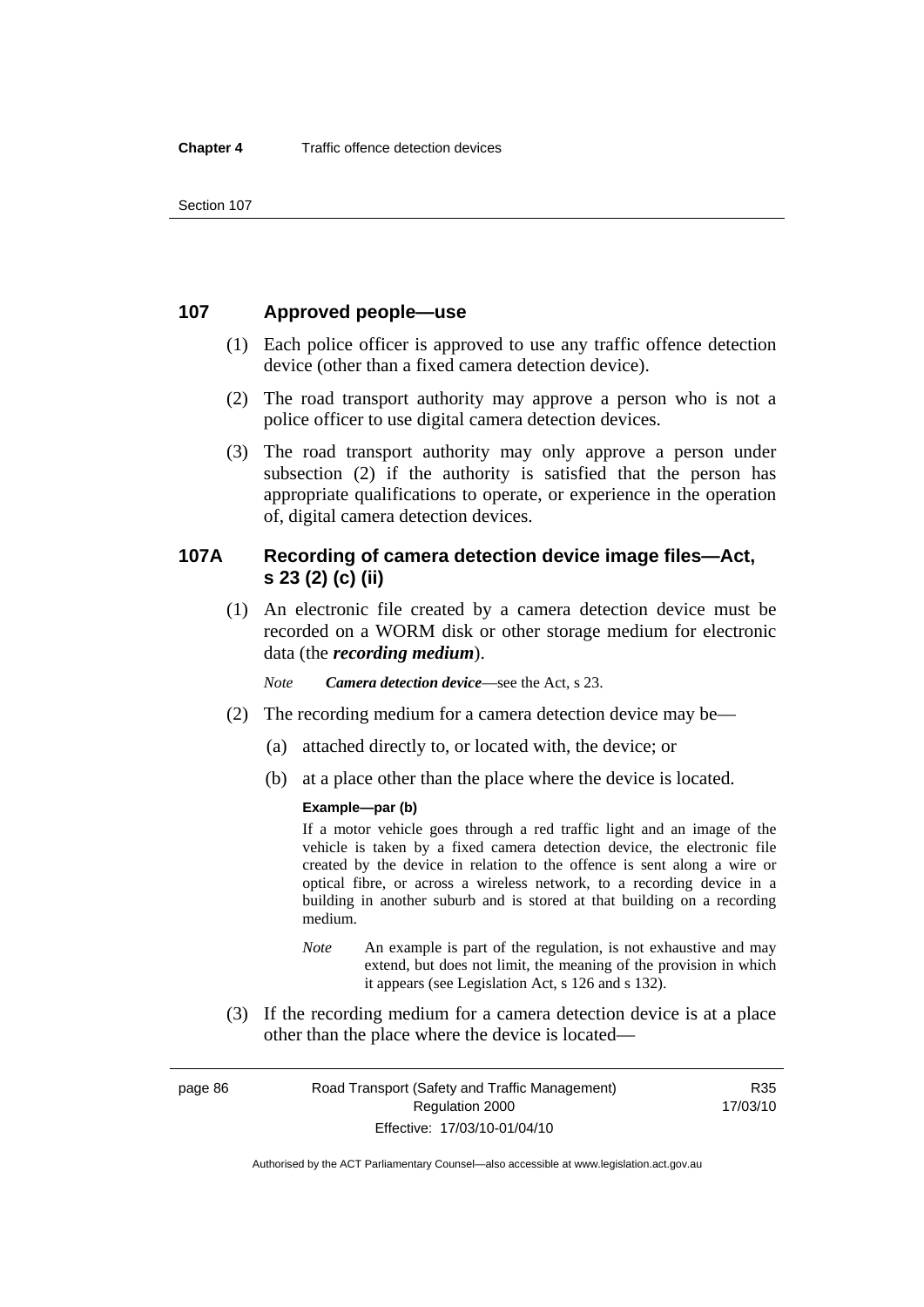- (a) the device must produce a security checksum for each electronic file created by the device; and
- (b) the device must encrypt the security checksum and the file; and
- (c) the security checksum and the encrypted file must be recorded as soon as practicable on a recording medium.
- (4) However, subsection (3) does not prevent other security measures being taken in relation to a security checksum or an electronic file before it is recorded on the recording medium.

## **107B Verification of camera detection device image files—Act, s 23 (2) (c) (iii)**

- (1) This section applies if an electronic file that contains an image of a vehicle taken by a camera detection device is recorded on a recording medium that is at a place other than the place where the device is located.
- (2) Before the image of the vehicle is produced from the file, the accuracy of the file must be verified by using a computer to—
	- (a) recalculate the security checksum for the file; and
	- (b) confirm that the security checksum produced by the recalculation is identical to the checksum produced by the device for the file.

## **108 Meaning of vehicle image codes**

- (1) This section defines the meaning of codes and other information indicated on an image of a vehicle taken by an approved camera detection device.
	- *Note* Information etc that is indicated on an image includes information etc accompanying or reasonably associated with the image (see Act, dict, def of *indicated on*).

R35 17/03/10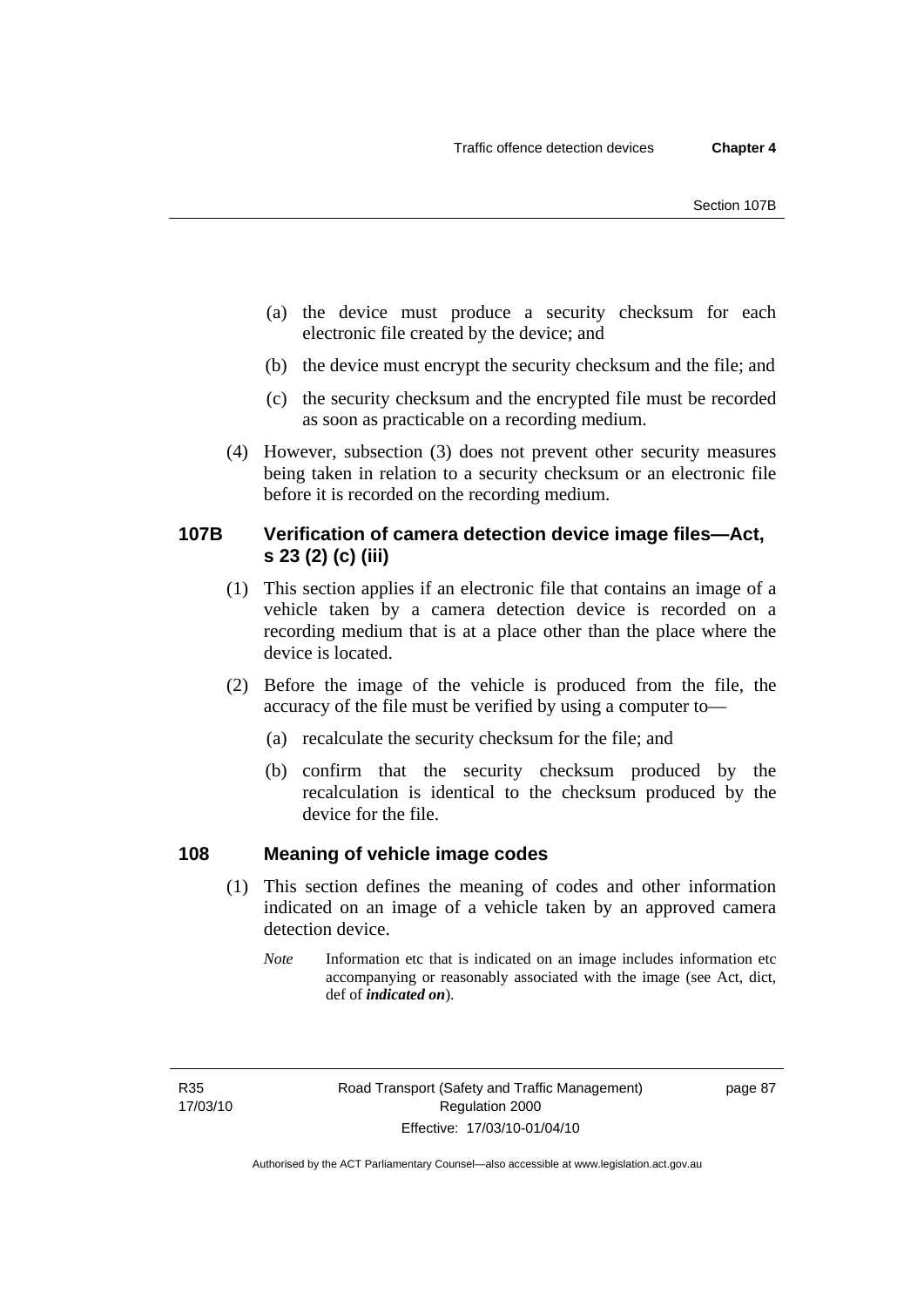#### Section 108

- (2) It is not necessary that all the codes and other information mentioned in this section be indicated on an image but if they do appear they have the meaning given in this section.
- (3) The characters (whether numbers, letters or both) in the field immediately after 'Device' is the code for—
	- (a) the laser speed measuring device component of the digital camera detection device that took the image; or
	- (b) the radar speed measuring device component of the digital camera detection device, or fixed camera detection device, that took the image; or
	- (c) the piezo strip speed measuring device component of the fixed camera detection device that took the image; or
	- (d) the loop detector speed measuring device component of the fixed camera detection device that took the image.

#### **Example**

'Device: 012409' indicates that the code for the laser speed measuring device component of the digital detection device, or piezo strip speed measuring device component of the fixed camera detection device, that took the image, is 012409.

 (4) The characters (whether numbers, letters or both) in the field immediately after 'Location' or 'Loc' is the code for the place where the image was taken (the *location code*).

#### **Example**

'Location: sls0015' indicates that the code for the place where the image was taken is 0015 (see sch 1, part 1.1, item 15).

(5) A location code has the meaning given by schedule 1.

#### **Example**

The location code '0015' indicates that the image was taken at Kingsford Smith Drive between Kuringa Drive and Spalding Street (see sch 1, part 1.1, item 15).

 (6) For subsection (5) and schedule 1, if a road (however described) mentioned in an item of schedule 1 intersects with another road

R35 17/03/10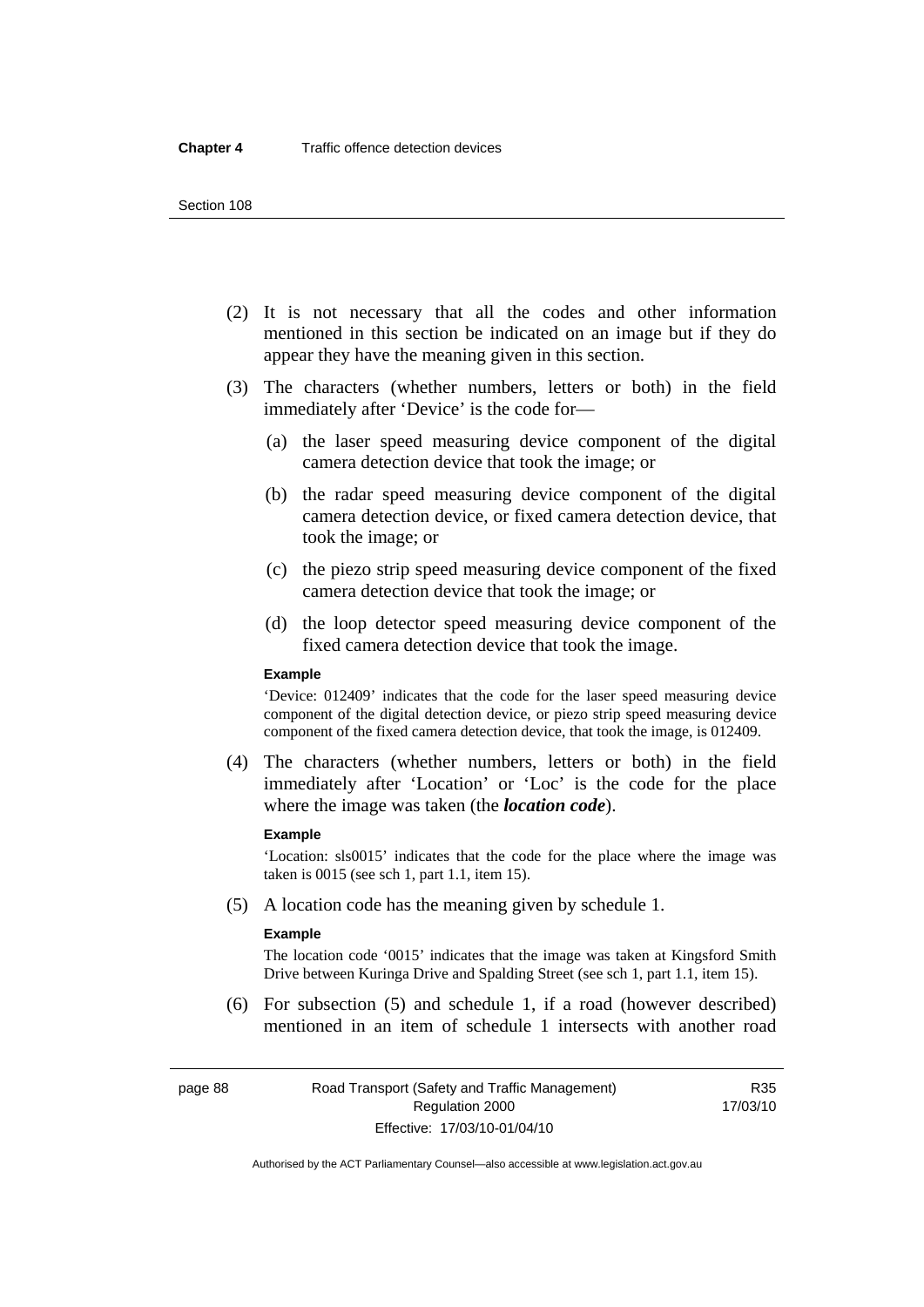(however described) more than once, the word '(north)' or '(south)' is included after the name of the road to indicate the intersection relevant to the meaning of the location code.

#### **Example**

The location code '0003' means that the image was taken on Athllon Drive between Beasley Street '(south)' and Sulwood Drive (see sch 1, part 1.1, item 3). As Beasley Street intersects Athllon Drive more than once, the word 'south' indicates that the southern intersection is the relevant intersection.

 (7) The characters in the field immediately after 'Date' is the date when the image was taken, with the first 2 numbers indicating the day of the month, followed by an abbreviation for the month and the year.

#### **Example**

'Date: 15/11/00' indicates that the image was taken on 15 November 2000.

 (8) The numbers in the field immediately after 'Time' is the time when the image was taken, stated in the 24-hour clock system.

#### **Examples**

- 1 'Time: 11.07.00.23' indicates that the image was taken at 0.23 seconds after 11.07 am.
- 2 'Time: 13:53:10:07' indicates that the image was taken at 10.07 seconds after 1.53 pm.
- (9) The letter in the field immediately after 'Direction' or 'Dir' indicates—
	- (a) for an image taken by a digital camera detection device whether the general direction in which the vehicle was travelling was away from or towards the device, with 'A' indicating away from the device and 'T' indicating towards the device; or
	- (b) for an image taken by a fixed camera detection device—the general direction in which the vehicle was travelling when the image was taken, with 'N' indicating north, 's' indicating south, 'E' indicating east and 'W' indicating west.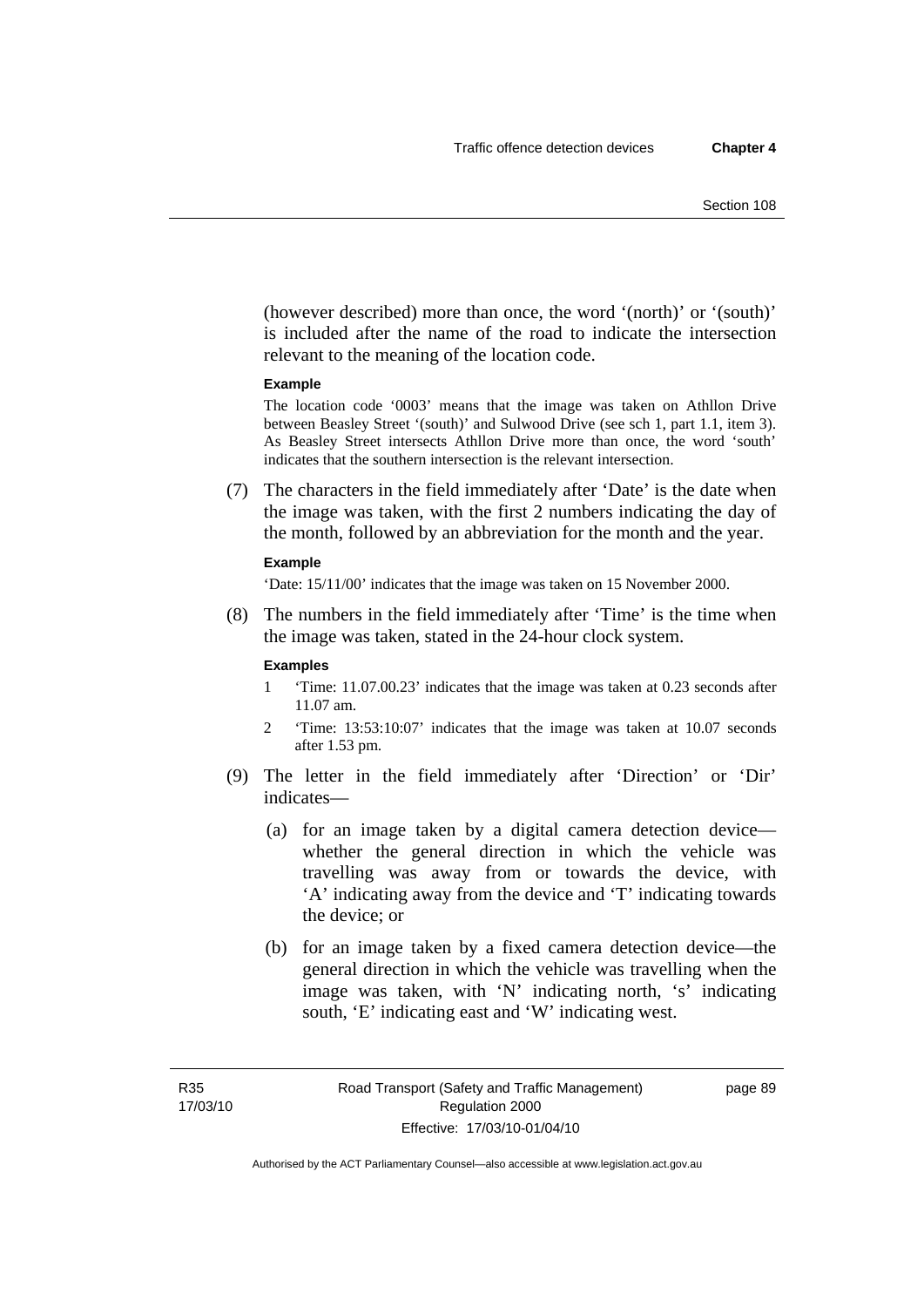Section 108

#### **Example for par (a)**

'Direction: A' indicates that when the image was taken the vehicle was generally travelling away from the digital camera detection device that took the image.

#### **Example for par (b)**

'Direction: N' indicates that when the image was taken the vehicle was travelling in the general direction of north.

 (10) The characters in the field immediately after 'Lane' is the code for the lane in which the vehicle was travelling when the image was taken, with the following codes having the stated meaning:

'L1' means the lane next to the centre of the road

'L2' means the lane immediately to the left of L1

'L3' means the lane immediately to the left of L2

'L4' means the lane immediately to the left of L3.

#### **Example**

'Lane: L1' indicates that the vehicle was travelling in the lane next to the centre of the road when the image was taken.

 (11) The number in the field immediately after 'Red time' is the time in seconds and part seconds (stated as a fraction) that a red traffic light or red traffic arrow facing the driver of the vehicle had been showing before the driver entered the intersection concerned.

#### **Example**

'Red time: 1.50' indicates that the red traffic light or red traffic arrow facing the driver of the vehicle had been showing for 1.5 seconds before the driver entered the intersection concerned.

 (12) The number in the field immediately after 'Speed li' is the speed limit applying to the driver of the vehicle for the length of road where the driver was driving when the image was taken.

#### **Example**

'Speed li: 60' indicates that the speed limit applying to the driver of the vehicle for the length of road where the driver was driving when the image was taken is 60 km/h.

R35 17/03/10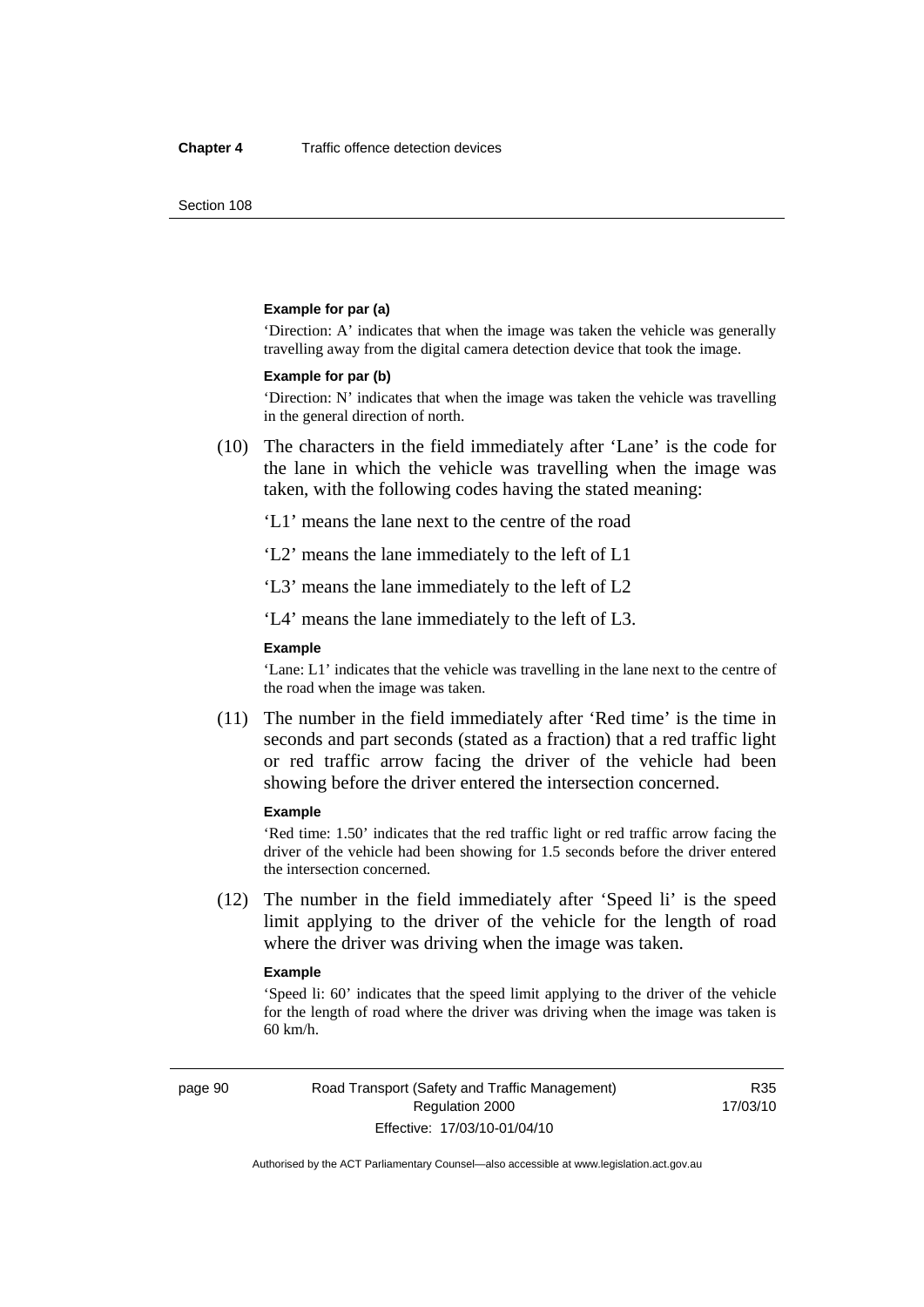(13) The number in the field immediately after 'Speed' is the speed in kilometres per hour at which the driver of the vehicle was driving when the image was taken.

#### **Example**

'Speed: 82' indicates that the driver of the vehicle was driving at 82 km/h when the image was taken.

 (14) The characters (whether numbers, letters or both) in the field immediately after 'Operator' is the code for the person responsible for the use of the device when the image was taken.

#### **Example**

'Operator: op002' indicates that the code for the person responsible for the device when the image was taken is operator 002.

 (15) The characters (whether numbers, letters or both) in the field immediately after 'Disk' is the code for the recording medium used to record the image of the vehicle.

#### **Example**

'Disk: WD0022' indicates that the code for the WORM disk used to record the image was WD0022.

*Note* An example is part of the regulation, is not exhaustive and may extend, but does not limit, the meaning of the provision in which it appears (see Legislation Act, s 126 and s 132).

R35 17/03/10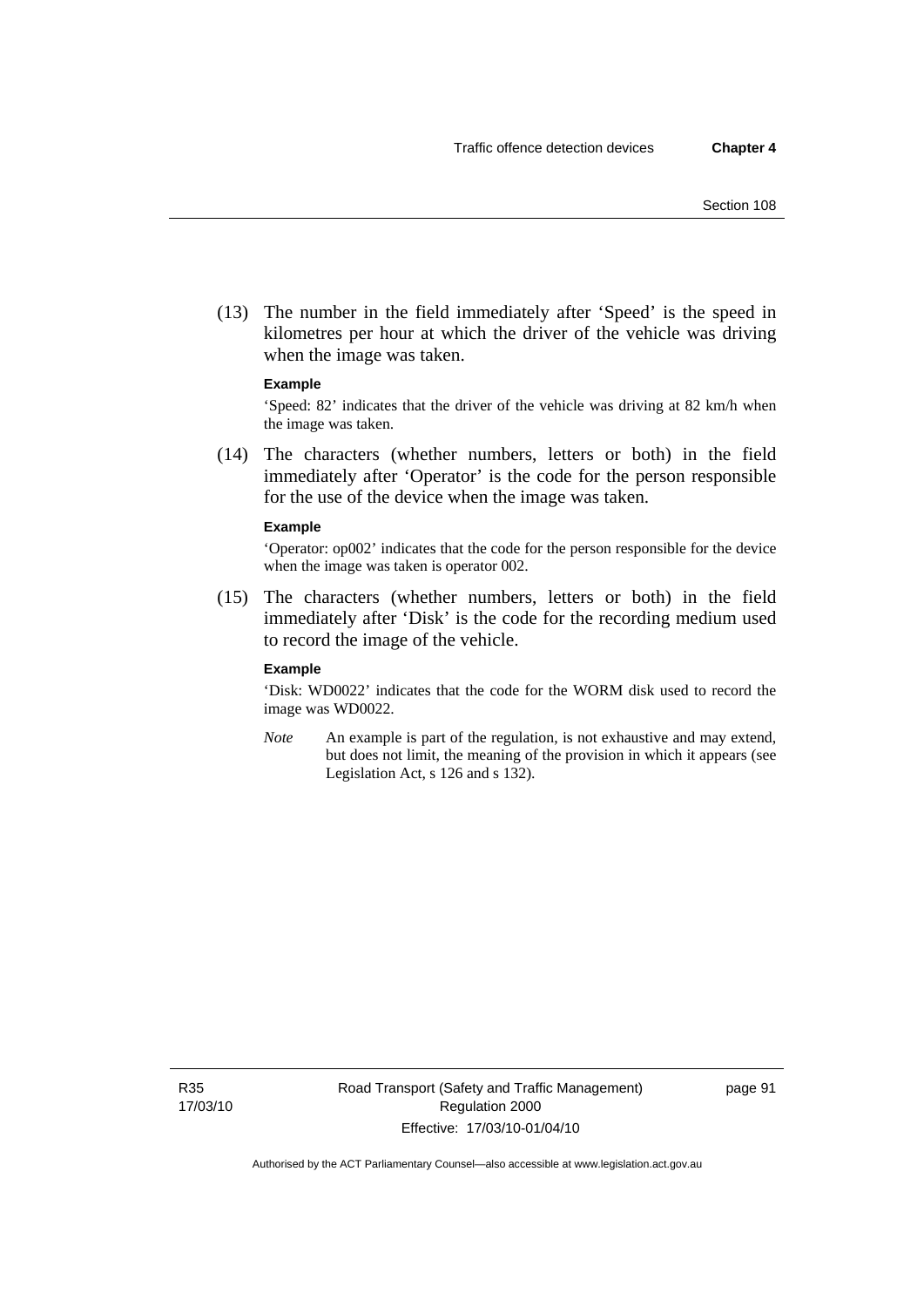#### **Chapter 5** Miscellaneous

## **Chapter 5 Miscellaneous**

## **109 Additional powers of police**

- (1) A police officer may request or signal the driver of a vehicle to stop the vehicle.
- (2) A person must not, without reasonable excuse, fail to comply with a request or signal made or given by a police officer under subsection  $(1)$ .

Maximum penalty: 20 penalty units.

 (3) A police officer may, during a temporary obstruction or danger to traffic or in an emergency, direct the responsible person for or driver of a vehicle parked in any part of a pay parking area to remove the vehicle or, if no-one appears to be in charge of the vehicle, remove the vehicle.

## **110 Prohibition on car minding**

- (1) The chief police officer may, by written notice given to a person, prohibit the person from—
	- (a) parking, minding, caring for, or taking charge of any motor vehicle or trailer (other than a motor vehicle or trailer of which the person is the driver) on a road; or
	- (b) offering his or her services for any such purpose.
- (2) A person who is given a notice under subsection (1) must comply with the notice.

Maximum penalty: 20 penalty units.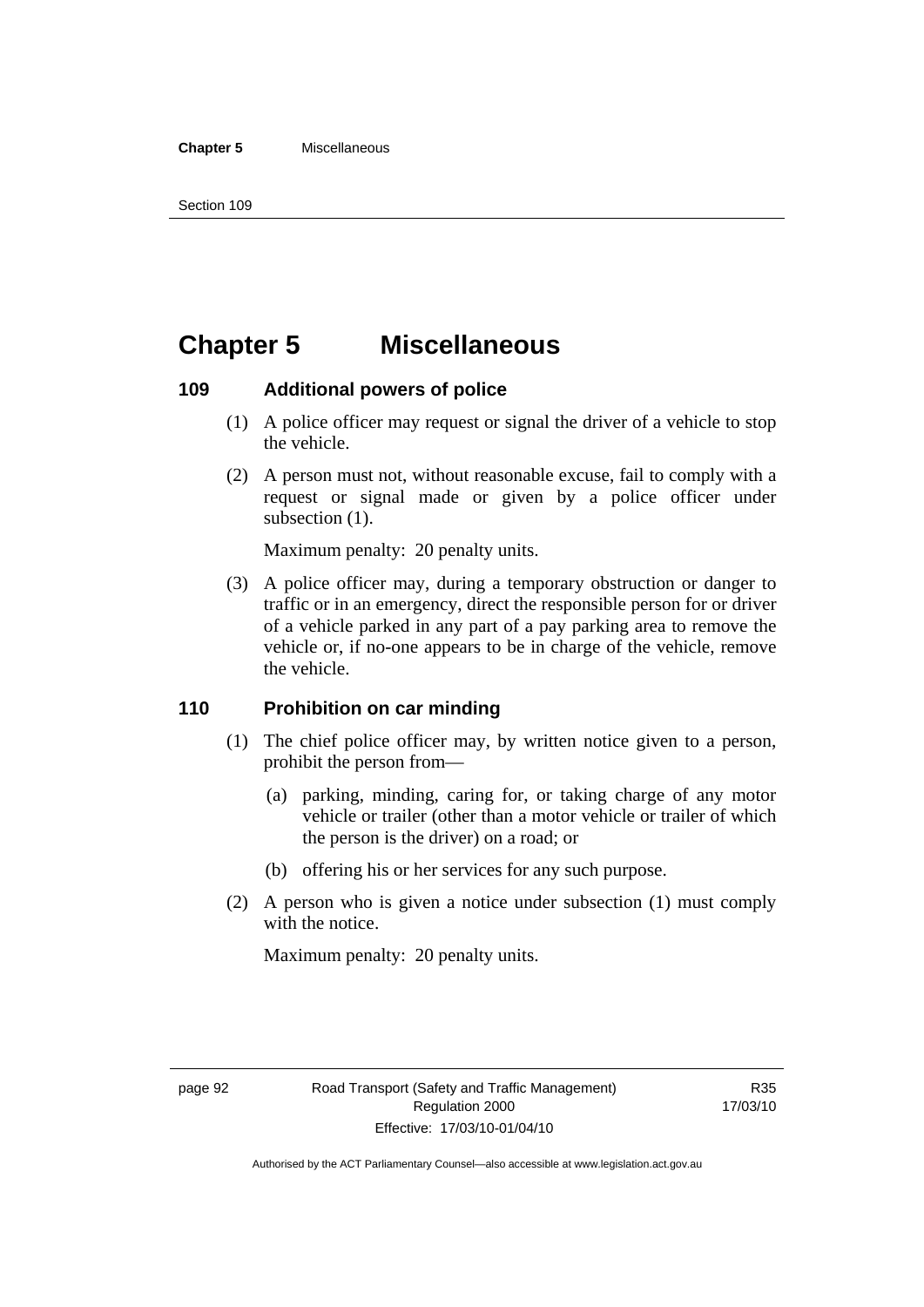- (3) This section does not authorise the chief police officer to prohibit the proprietor of a parking station or parking area—
	- (a) from parking, minding, caring for, or taking charge of a motor vehicle or trailer in or on the parking station or parking area; or
	- (b) from offering the proprietor's services for that purpose—
		- (i) whether by the display or publication of an advertisement in relation to the parking station or parking area or otherwise; and
		- (ii) whether the services are performed or offered to be performed by the proprietor or by an employee or agent of the proprietor.

## **111 Removal of unattended vehicles—Act, s 32 (1) (c)**

A police officer or authorised person may move an unattended vehicle from a road or road related area to a retention area if the vehicle is in—

- (a) a bus lane; or
- (b) a length of road to which a *clearway sign* applies; or
- (c) a transit lane.

## **112 Disposal of impounded vehicles—Act, s 10K**

- (1) This section applies to a vehicle impounded under the following provisions of the Act:
	- (a) section 10A (Impounding of vehicles used for menacing driving on court order before conviction etc);
	- (b) section 10B (Impounding or forfeiture of vehicles on conviction etc for certain offences);
	- (c) section 10C (Powers of police officers to seize and impound vehicles used in committing certain offences).

page 93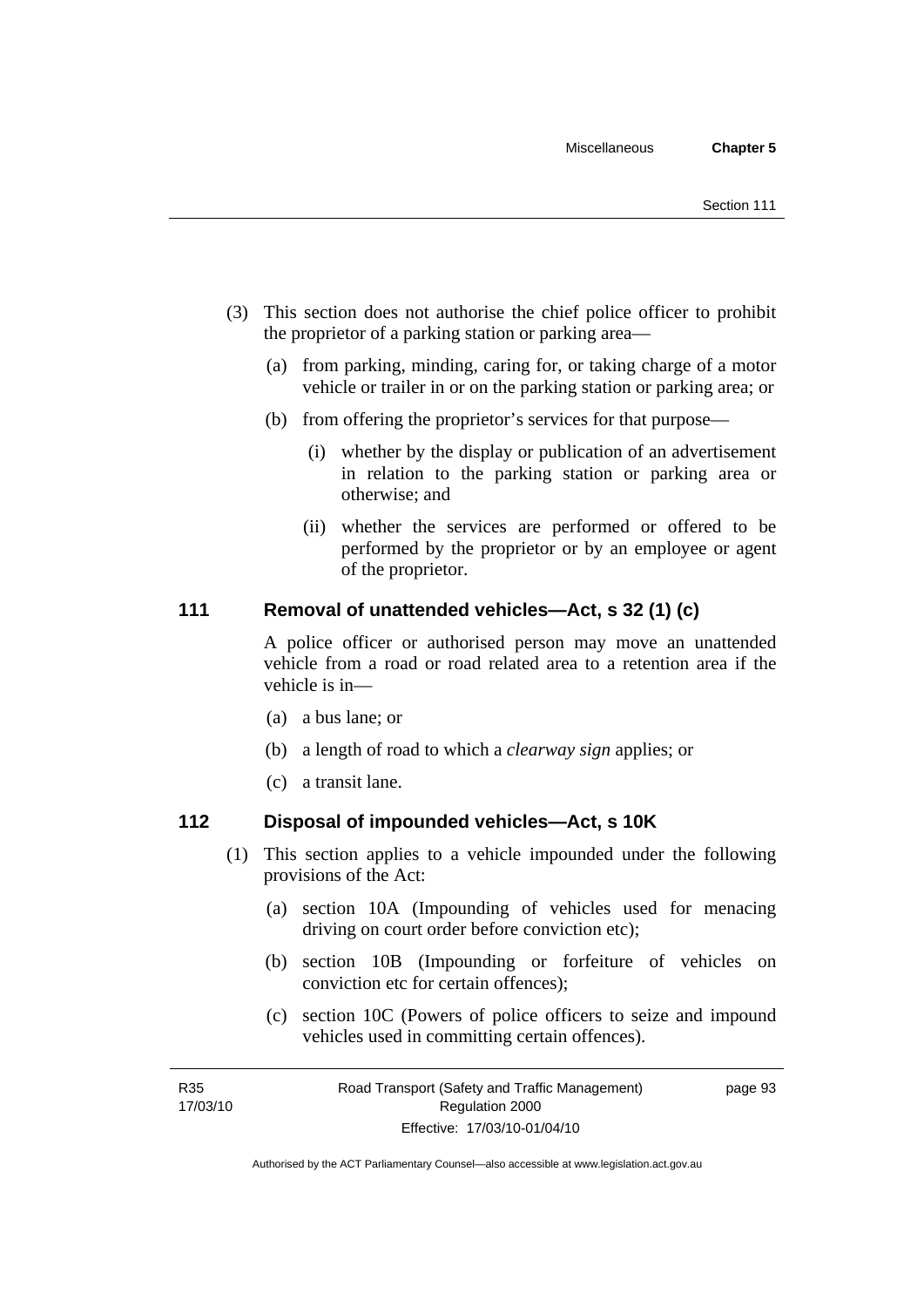#### **Chapter 5** Miscellaneous

Section 112

- (2) If a person has not applied to the chief police officer for the release of the vehicle at the end of the period of impoundment, the chief police officer must, by notice served on the registered operator of the vehicle and every person who has a registered interest in the vehicle, warn them that the vehicle may be offered for sale if the vehicle is not removed from the place of impoundment within 28 days after the day of service of the notice.
- (3) The vehicle may be offered for sale, by public auction or public tender, if the vehicle is not removed within 28 days after service of the notice or, if more than 1 notice is served under subsection (2), the later of the notices.
- (4) A person may apply to the chief police officer for payment to the person of the balance of the proceeds of sale of a vehicle within 1 year after the vehicle is sold in accordance with subsection (3).
- (5) The balance of the proceeds of sale may be paid to the person if the person satisfies the chief police officer that—
	- (a) the person was lawfully entitled to possession of the vehicle immediately before its sale; and
	- (b) there was a reasonable excuse for the person's failure to obtain release of the vehicle before it was sold.
- (6) In this section:

*balance of the proceeds of sale*, of a vehicle, means the proceeds of the sale of the vehicle less—

- (a) any fee or other amount payable under the *Road Transport (General) Act 1999* for the seizure, impounding and storage of the vehicle; and
- (b) the reasonable costs of or incidental to the sale.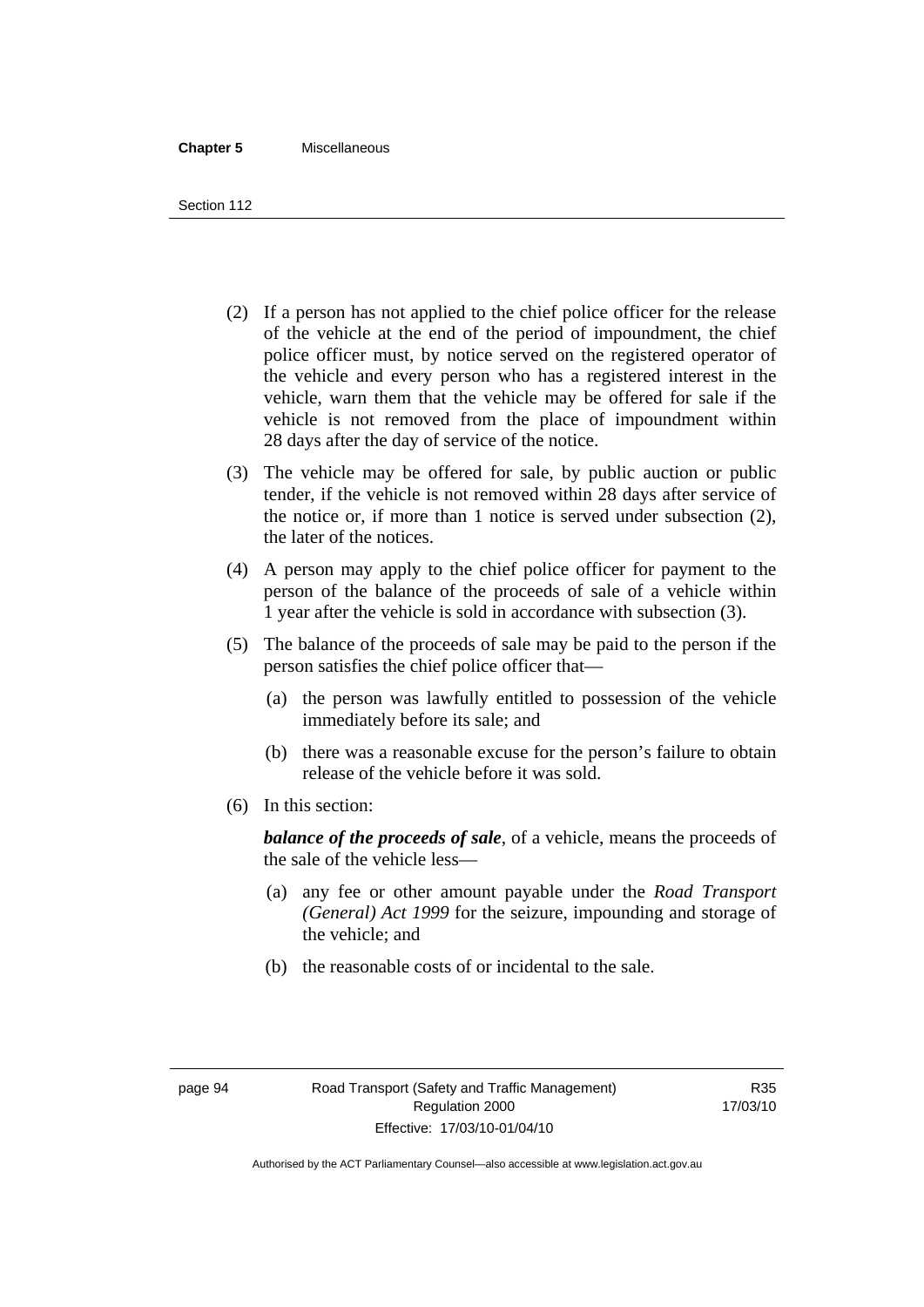## **112A Disposal of forfeited vehicles—Act, s 10K**

A vehicle that has been forfeited to the Territory under the Act, section 10B (Impounding or forfeiture of vehicles on conviction etc for certain offences) may be offered for sale by public auction or public tender.

## **113 Responsible person to inspect driver licence**

 (1) Before permitting someone else to drive a motor vehicle, the responsible person for, or the person in charge of, the vehicle must require the person to produce his or her Australian driver licence or external driver licence and must inspect the licence.

Maximum penalty: 20 penalty units.

 (2) It is a defence to a prosecution of a person for an offence against subsection (1) if the person proves that the person had taken reasonable steps (other than those mentioned in the subsection) to ensure the person permitted to drive the motor vehicle was the holder of a current Australian driver licence or external driver licence.

## **114 Responsible person's consent**

The person in charge of a motor vehicle or trailer on a road must not, without reasonable excuse, permit anyone to use the vehicle without the consent of the responsible person for the vehicle.

Maximum penalty: 20 penalty units.

## **115 Standards for safe carriage of loads—Act, s 14 (2)**

The prescribed standards are the performance standards in the *Load Restraint Guide—Guidelines and Performance Standards for the Safe Carriage of Loads on Road Vehicles*, 2nd ed (2004) published by the National Transport Commission.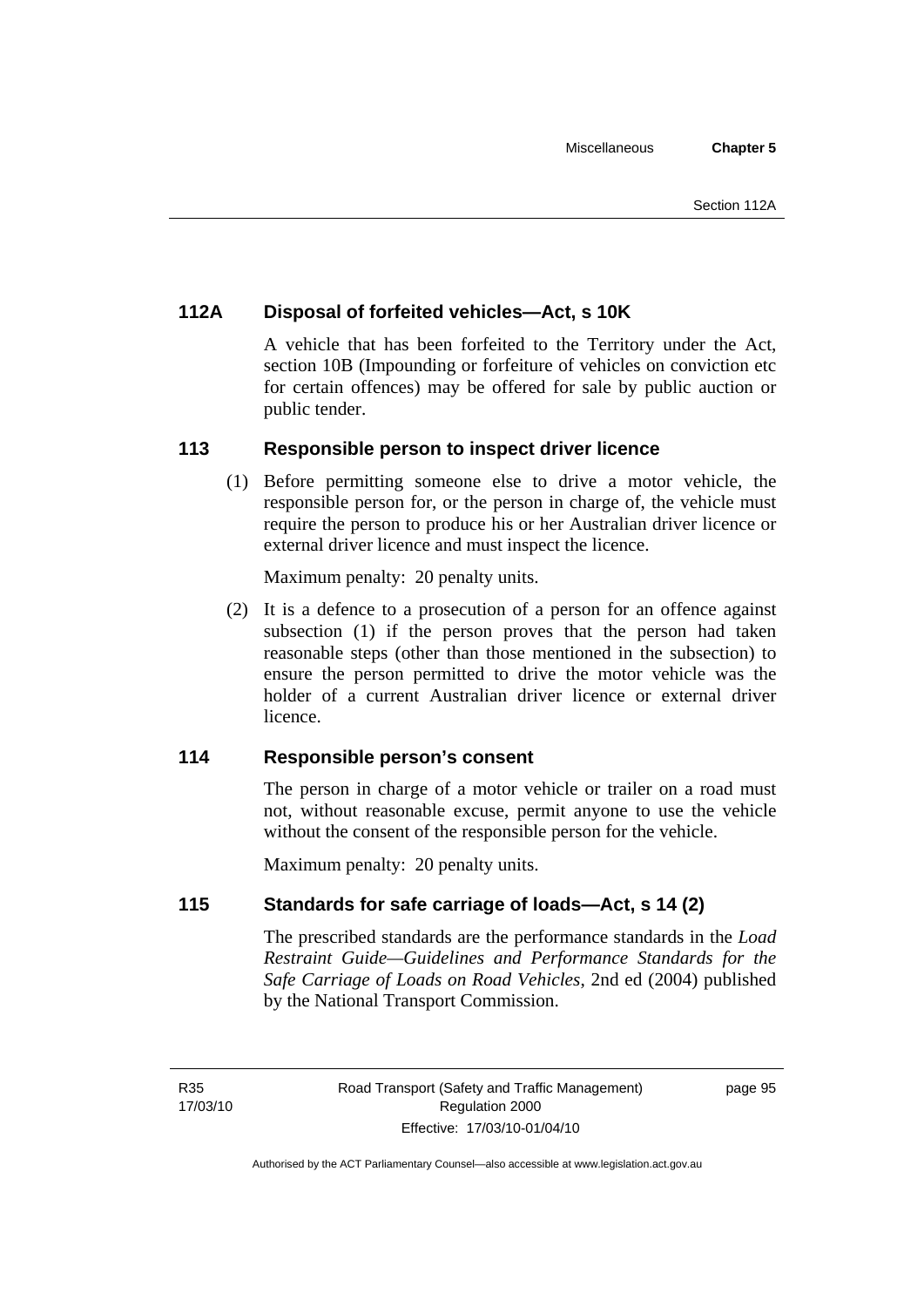# **Schedule 1 Meaning of location codes on images**

(see s 108)

# **Part 1.1 Digital camera detection devices**

**Table 1.1** 

| column 1<br>item | column 2<br><b>location</b><br>code | column 3<br>place where image was taken                                       |
|------------------|-------------------------------------|-------------------------------------------------------------------------------|
| 1                | 0001                                | Adelaide Avenue between Hopetoun Circuit and Kent Street                      |
| 2                | 0002                                | <b>Antill Street</b>                                                          |
| 3                | 0003                                | Athllon Drive between Beasley Street (south) and Sulwood<br>Drive             |
| 4                | 0004                                | Belconnen Way between Barry Drive and Coulter Drive                           |
| 5                | 0005                                | Bowen Drive between Brisbane Avenue and Kings Avenue                          |
| 6                | 0006                                | Coppins Crossing Road between Uriarra Road and William<br><b>Hovell Drive</b> |
| 7                | 0007                                | Drakeford Drive between Sulwood Drive and Athllon Drive                       |
| 8                | 0008                                | Erindale Drive between Sulwood Drive and Sternberg Crescent                   |
| 9                | 0009                                | Florey Drive between Southern Cross Drive and Ginninderra<br>Drive            |
| 10               | 0010                                | Ginninderra Drive between Tillyard Drive and Kingsford Smith<br>Drive         |
| 11               | 0011                                | Ginninderra Drive between Ellenborough Street and Braybrook<br><b>Street</b>  |
| 12               | 0012                                | Gungahlin Drive between Wells Station Drive and Gundaroo<br>Drive             |
| 13               | 0013                                | Hindmarsh Drive between Dalrymple Street and Jerrabomberra<br>Avenue          |

#### page 96 Road Transport (Safety and Traffic Management) Regulation 2000 Effective: 17/03/10-01/04/10

R35 17/03/10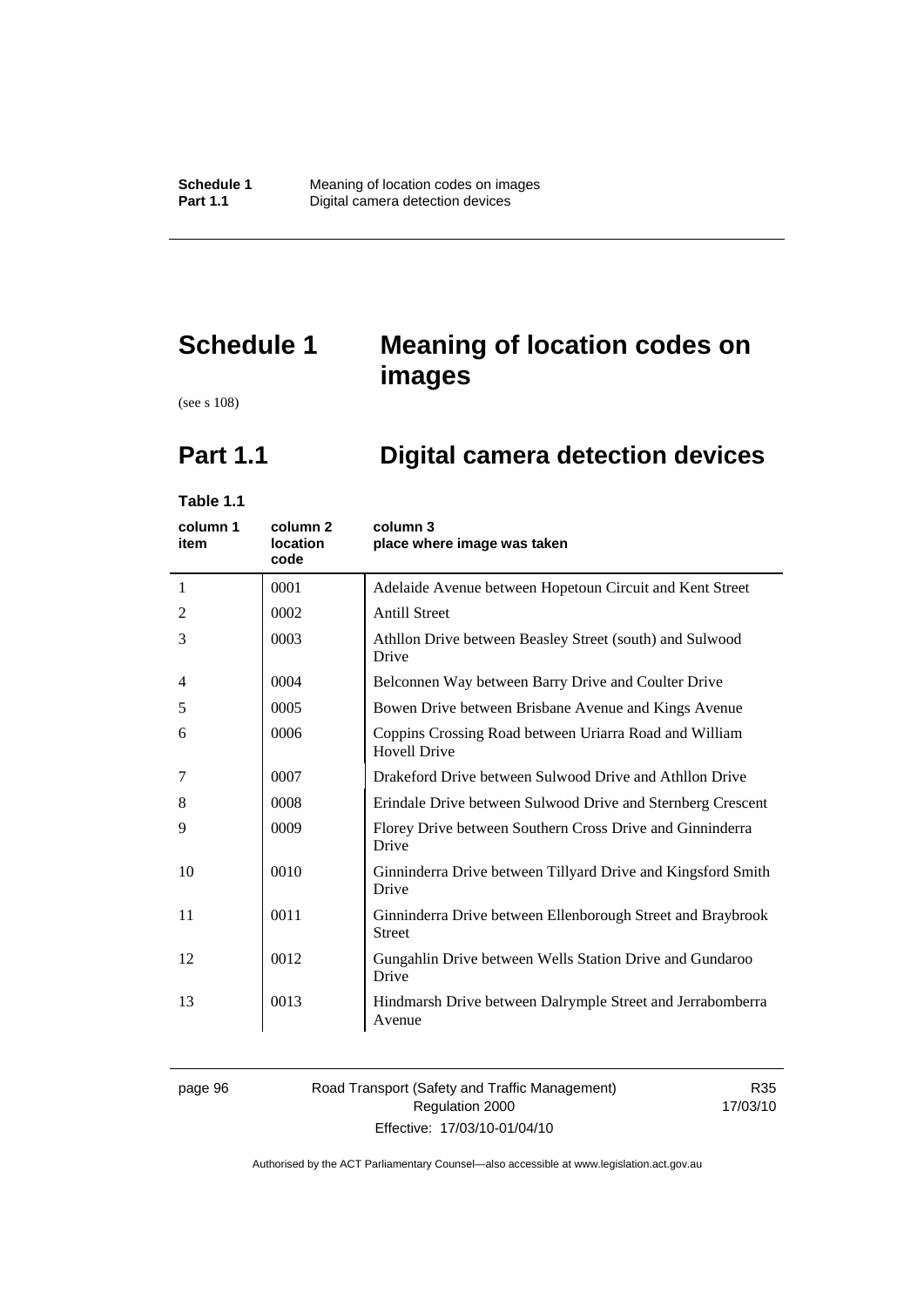| column 1<br>item | column 2<br><b>location</b><br>code | column 3<br>place where image was taken                                    |
|------------------|-------------------------------------|----------------------------------------------------------------------------|
| 14               | 0014                                | Hindmarsh Drive between Athllon Drive and Melrose Drive                    |
| 15               | 0015                                | Kingsford Smith Drive between Kuringa Drive and Spalding<br><b>Street</b>  |
| 16               | 0016                                | Lady Denman Drive between Cotter Road and Barrenjoey Drive                 |
| 17               | 0017                                | Long Gully Road                                                            |
| 18               | 0018                                | Melrose Drive between Athllon Drive and Hindmarsh Drive                    |
| 19               | 0019                                | Monaro Highway between Canberra Avenue and Hindmarsh<br>Drive              |
| 20               | 0020                                | Monaro Highway between Hindmarsh Drive and Isabella Drive                  |
| 21               | 0021                                | Mugga Lane between Narrabundah Lane and Long Gully Road                    |
| 22               | 0022                                | Northbourne Avenue between Macarthur Avenue and Antill<br><b>Street</b>    |
| 23               | 0023                                | Parkes Way between Clunies Ross Street and Glenloch<br>Interchange         |
| 24               | 0024                                | Tuggeranong Parkway between Lakeside Interchange and<br><b>Cotter Road</b> |
| 25               | 0025                                | Tuggeranong Parkway between Hindmarsh Drive and Cotter<br>Road             |
| 26               | 0026                                | Tuggeranong Parkway between Hindmarsh Drive and Sulwood<br>Drive           |
| 27               | 0027                                | Yamba Drive between Mawson Drive and Beasley Street                        |
| 28               | 0028                                | Pocket Avenue                                                              |
| 29               | 0029                                | Owen Dixon Drive (excluding residential service road of same<br>name)      |
| 30               | 0030                                | <b>Taverner Street</b>                                                     |
| 31               | 0031                                | Springvale Drive                                                           |
| 32               | 0032                                | Kerrigan Street                                                            |
| 33               | 0033                                | Gladstone Street, Hall                                                     |
| 34               | 0034                                | <b>Heysen Street</b>                                                       |

R35 17/03/10

### Road Transport (Safety and Traffic Management) Regulation 2000 Effective: 17/03/10-01/04/10

page 97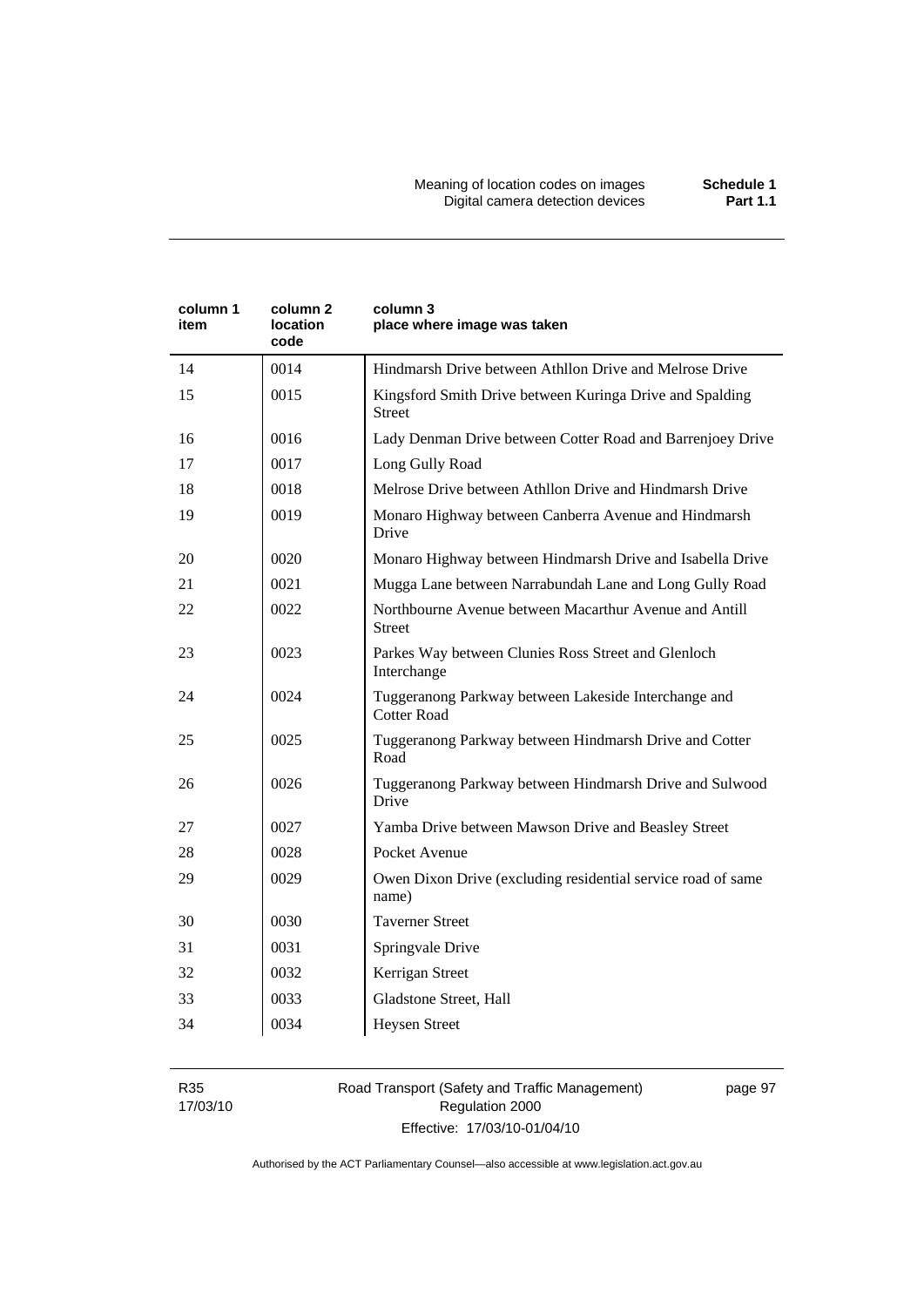| column 1<br>item | column <sub>2</sub><br><b>location</b><br>code | column 3<br>place where image was taken                             |
|------------------|------------------------------------------------|---------------------------------------------------------------------|
| 35               | 0035                                           | Mugga Way                                                           |
| 36               | 0036                                           | <b>Badimara Street</b>                                              |
| 37               | 0037                                           | Namatjira Drive                                                     |
| 38               | 0038                                           | Empire Circuit between Grey Street and Canberra Avenue              |
| 39               | 0039                                           | <b>Longmore Crescent</b>                                            |
| 40               | 0040                                           | Maribyrnong Avenue                                                  |
| 41               | 0041                                           | <b>Learmonth Drive</b>                                              |
| 42               | 0042                                           | <b>Petterd Street</b>                                               |
| 43               | 0043                                           | <b>Williamson Street</b>                                            |
| 44               | 0044                                           | <b>Tillyard Drive</b>                                               |
| 45               | 0045                                           | Dryandra Street between Fairfax Street and Archibald Street         |
| 46               | 0046                                           | Newman Morris Circuit                                               |
| 47               | 0047                                           | Chuculba Crescent                                                   |
| 48               | 0048                                           | Livingston Avenue                                                   |
| 49               | 0049                                           | Clive Steele Avenue                                                 |
| 50               | 0050                                           | Darwinia Terrace                                                    |
| 51               | 0051                                           | La Perouse Street                                                   |
| 52               | 0052                                           | <b>Novar Street</b>                                                 |
| 53               | 0053                                           | Goyder Street between Dalrymple Street and Jerrabomberra<br>Avenue  |
| 54               | 0054                                           | Launceston Street between Hindmarsh Drive and Melrose Drive         |
| 55               | 0055                                           | Athllon Drive between Hindmarsh Drive and Beasley Street<br>(south) |
| 56               | 0056                                           | Athllon Drive between Sulwood Drive and Anketell Street<br>(north)  |
| 57               | 0057                                           | Northbourne Avenue between Barry Drive and Macarthur<br>Avenue      |
| 58               | 0058                                           | Northbourne Avenue between Antill Street and Barton Highway         |

page 98 Road Transport (Safety and Traffic Management) Regulation 2000 Effective: 17/03/10-01/04/10

R35 17/03/10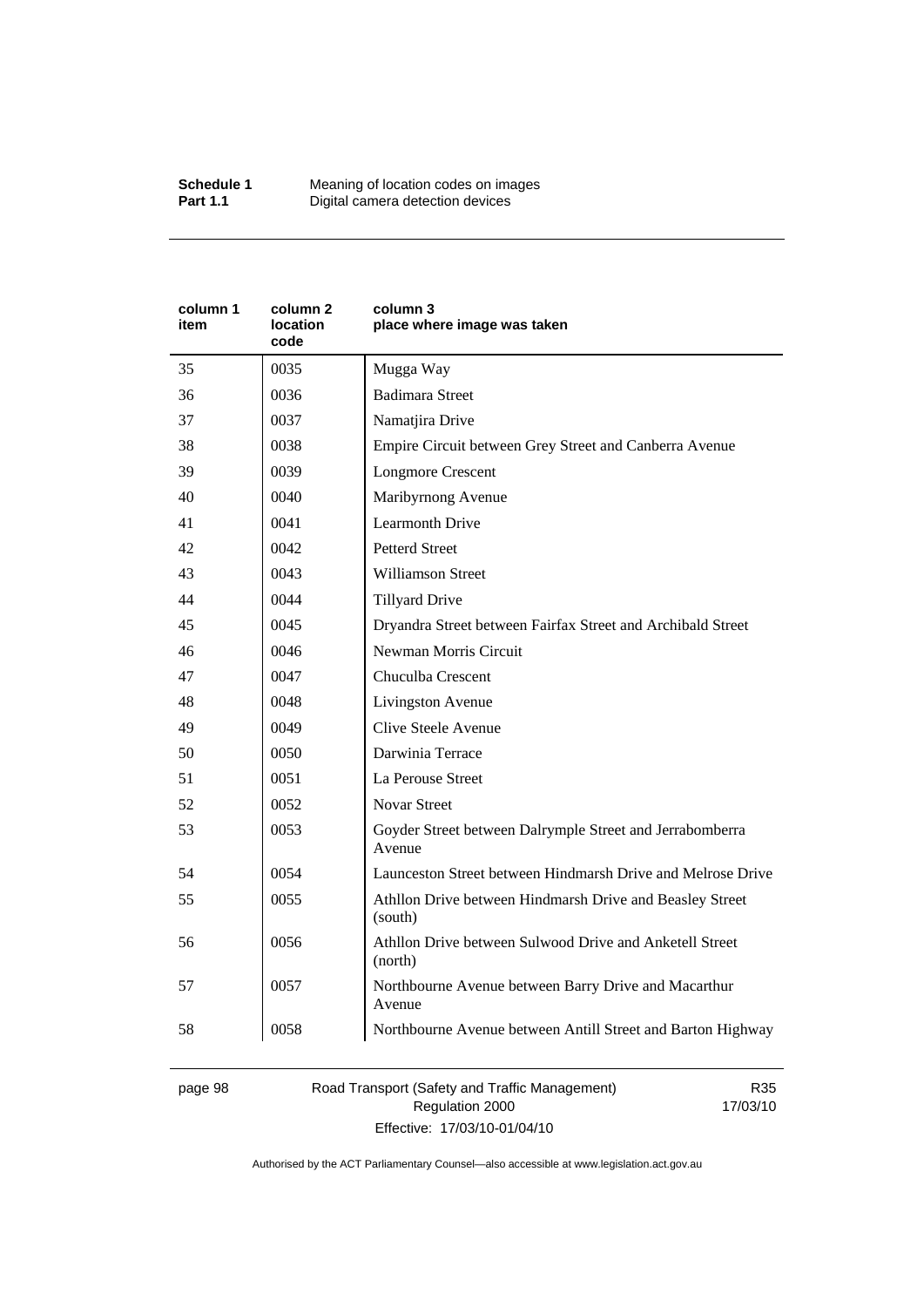| column 1<br>item | column <sub>2</sub><br>location<br>code | column 3<br>place where image was taken                                        |
|------------------|-----------------------------------------|--------------------------------------------------------------------------------|
| 59               | 0059                                    | Belconnen Way between Coulter Drive and Kingsford Smith<br>Drive               |
| 60               | 0060                                    | Phillip Avenue between Majura Avenue and Federal Highway                       |
| 61               | 0061                                    | Barton Highway between Federal Highway and Kuringa Drive                       |
| 62               | 0062                                    | Drakeford Drive between Athllon Drive and Isabella Drive                       |
| 63               | 0063                                    | Hindmarsh Drive between Athllon Drive and Dalrymple Street                     |
| 64               | 0064                                    | Hindmarsh Drive between Jerrabomberra Avenue and Canberra<br>Avenue            |
| 65               | 0065                                    | <b>Barry Drive</b>                                                             |
| 66               | 0066                                    | Ginninderra Drive between Braybrook Street and Kingsford<br><b>Smith Drive</b> |
| 67               | 0067                                    | Ginninderra Drive between Tillyard Drive and Florey Drive                      |
| 68               | 0068                                    | Erindale Drive between Long Gully Road and Sulwood Drive                       |
| 69               | 0069                                    | Erindale Drive between Soward Way and Judkins Street                           |
| 70               | 0070                                    | Kuringa Drive between Owen Dixon Drive and Barton Highway                      |
| 71               | 0071                                    | Launceston Street between Bowes Street and Furzer Street                       |
| 72               | 0072                                    | Monaro Highway between Johnson Drive and Isabella Drive                        |
| 73               | 0073                                    | Mugga Lane between Hindmarsh Drive and Narrabundah Lane                        |
| 74               | 0074                                    | Mugga Lane between Long Gully Road and Monaro Highway                          |
| 75               | 0075                                    | Parkes Way between Clunies Ross Street and Edinburgh<br>Avenue                 |
| 76               | 0076                                    | Yamba Drive between Kitchener Street and Bateson Road                          |
| 77               | 0077                                    | Yarra Glen between Carruthers Street and Adelaide Avenue                       |
| 78               | 0078                                    | Canberra Avenue between Mildura Street and Monaro Highway                      |
| 79               | 0079                                    | Canberra Avenue between Harman Naval Station and Newcastle<br>Street           |
| 80               | 0080                                    | Kings Avenue between Bowen Drive and Parkes Way                                |
| 81               | 0081                                    | William Hovell Drive between Bindubi Street and Coulter Drive                  |

R35 17/03/10 Road Transport (Safety and Traffic Management) Regulation 2000 Effective: 17/03/10-01/04/10

page 99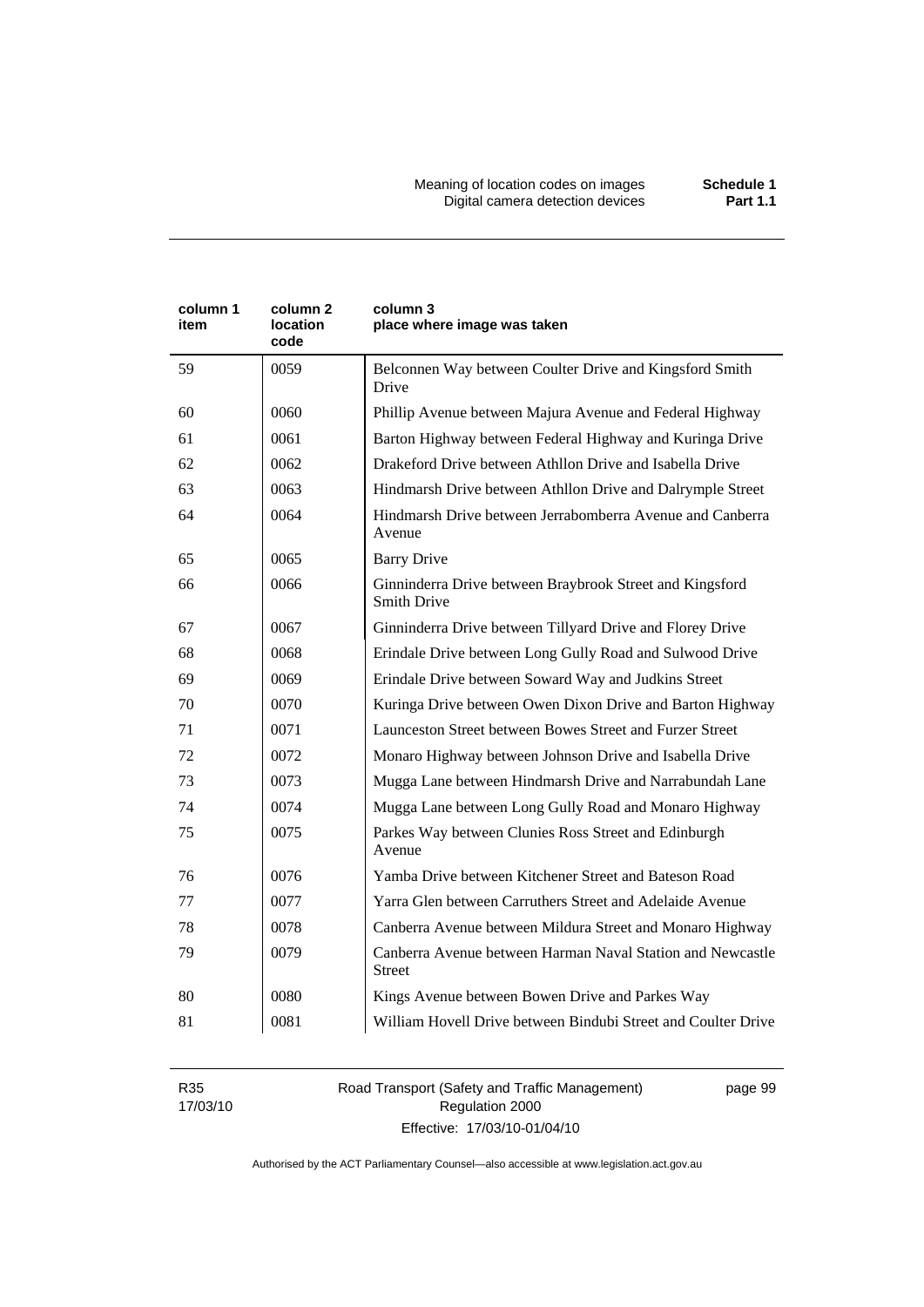| column 1<br>item | column 2<br>location<br>code | column 3<br>place where image was taken                                        |
|------------------|------------------------------|--------------------------------------------------------------------------------|
| 82               | 0082                         | William Hovell Drive between Coulter Drive and Drake<br><b>Brockman Drive</b>  |
| 83               | 0083                         | Commonwealth Ave between King Edward Terrace and London<br>Circuit             |
| 84               | 0084                         | Gundaroo Drive between Burrowa Street and Gungahlin Drive                      |
| 85               | 0085                         | Gundaroo Drive between Barton Highway and Nudurr Drive                         |
| 86               | 0086                         | Bindubi Street between Bandjalong Cres and Cross Street                        |
| 87               | 0087                         | Clift Crescent between Hemmings Crescent and Rohan Street                      |
| 88               | 0088                         | Cotter Road between Eucumbene Drive and Mount Stromlo<br>Road                  |
| 89               | 0089                         | Federal Highway between Antill Street and Majura Road                          |
| 90               | 0090                         | Majura Road between Federal Highway and Fairbairn Avenue                       |
| 91               | 0091                         | Ellenborough Street between Ginninderra Drive and<br>Maribyrnong Avenue        |
| 92               | 0092                         | Northbourne Avenue between Barton Highway and Stirling<br>Avenue               |
| 93               | 0093                         | Southern Cross Drive between Coulter Drive and Kingsford<br><b>Smith Drive</b> |
| 94               | 0094                         | Southern Cross Drive between Kingsford Smith Drive and<br>Spofforth Street     |
| 95               | 0095                         | Sulwood Drive between Erindale Drive and Tuggeranong<br>Parkway                |
| 96               | 0096                         | Coulter Drive between Belconnen Way and Lachlan Street                         |
| 97               | 0097                         | Eastern Valley Way between Belconnen Way and College<br><b>Street</b>          |
| 98               | 0098                         | Haydon Drive between Belconnen Way and Ginninderra Drive                       |
| 99               | 0099                         | Yamba Drive between Hindmarsh Drive and Wisdom Street                          |
| 100              | 0100                         | Jansz Crescent between La Perouse Street and Carnegie<br>Crescent              |
| 101              | 0101                         | Nemarang Crescent between the north and south intersections                    |

# page 100 Road Transport (Safety and Traffic Management) Regulation 2000 Effective: 17/03/10-01/04/10

R35 17/03/10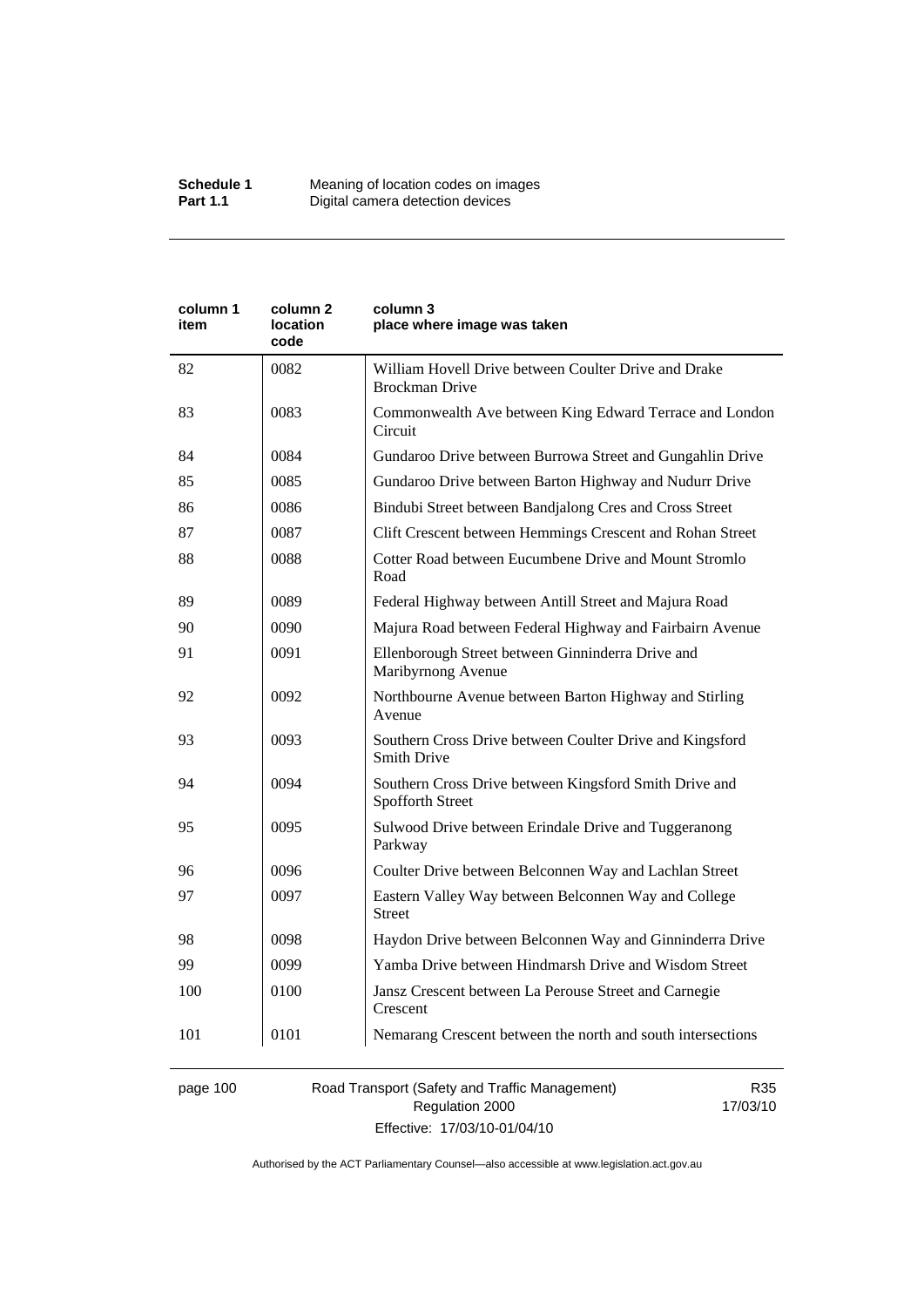Meaning of location codes on images **Schedule 1**  Digital camera detection devices **Part 1.1** 

| column 1<br>item | column 2<br>location<br>code | column 3<br>place where image was taken                                                |  |
|------------------|------------------------------|----------------------------------------------------------------------------------------|--|
|                  |                              | with Badimara Street                                                                   |  |
| 102              | 0102                         | Fairbairn Avenue between Anzac Parade and Pialligo Avenue                              |  |
| 103              | 0103                         | Flinders Way between Mugga Way and Canberra Avenue                                     |  |
| 104              | 0104                         | Mawson Drive between Athllon Drive and Yamba Drive                                     |  |
| 105              | 0105                         | Stonehaven Crescent between Hopetoun Circuit and Strickland<br>Crescent                |  |
| 106              | 0106                         | William Webb Drive between Ginninderra Drive and Owen<br>Dixon Drive                   |  |
| 107              | 0107                         | Ross Smith Crescent between Chewings Street and Southern<br>Cross Drive                |  |
| 108              | 0108                         | Spofforth Street between Drake Brockman Drive and Southern<br><b>Cross Drive</b>       |  |
| 109              | 0109                         | Ginninderra Drive between Florey Drive and Kerrigan Street                             |  |
| 110              | 0110                         | Archdall Street between Ginnninderra Drive and Osburn Drive                            |  |
| 111              | 0111                         | Limestone Avenue between Ainslie Avenue and Wakefield<br>Avenue                        |  |
| 112              | 0112                         | Copland Drive between Ginninderra Drive and Owen Dixon<br>Drive                        |  |
| 113              | 0113                         | Anketell Street between the north and south intersections with<br><b>Athllon Drive</b> |  |
| 114              | 0114                         | Groom Street between Carruthers Street and Kent Street                                 |  |
| 115              | 0115                         | Isabella Drive between Drakeford Drive and Monaro Highway                              |  |
| 116              | 0116                         | Ashley Drive between Johnson Drive and Erindale Drive                                  |  |
| 117              | 0117                         | Tharwa Drive between Drakeford Drive and Johnson Drive                                 |  |
| 118              | 0118                         | Tharwa Drive between Drakeford Drive and Knoke Avenue                                  |  |
| 119              | 0119                         | Horse Park Drive between Federal Highway and Katherine<br>Avenue                       |  |
| 120              | 0120                         | Kalgoorlie Crescent between the east and west intersections<br>with Badimara Street    |  |

R35 17/03/10 Road Transport (Safety and Traffic Management) Regulation 2000 Effective: 17/03/10-01/04/10

page 101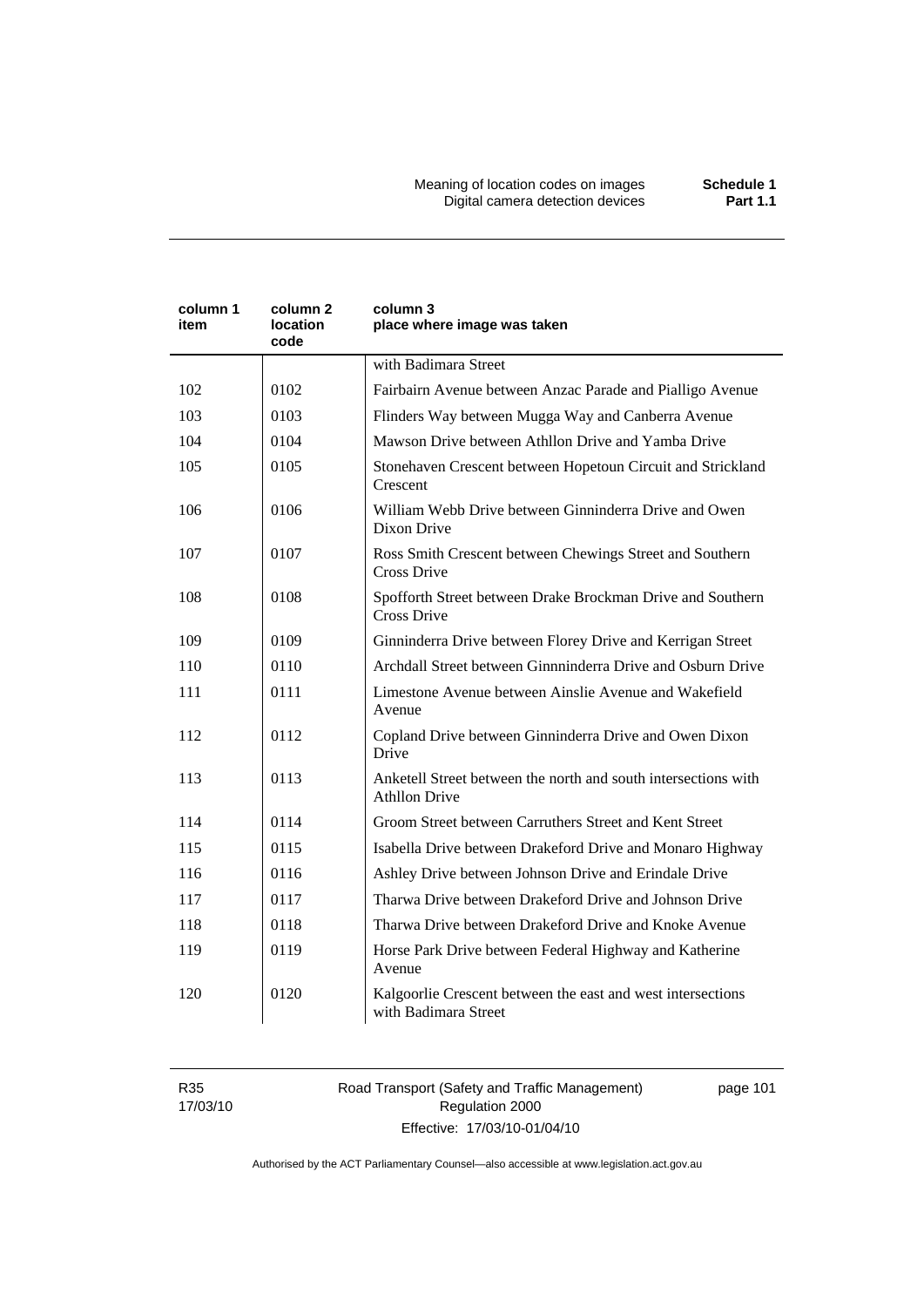# **Part 1.2 Fixed camera detection devices**

# **Table 1.2**

| column 1<br>item | column 2<br><b>location</b><br>code             | column 3<br>place where image was taken               |
|------------------|-------------------------------------------------|-------------------------------------------------------|
| 1                | 1001                                            | Northbourne Avenue/London Circuit                     |
| 2                | 1002                                            | Northbourne Avenue/Barry Drive/Cooyong Street         |
| 3                | 1003                                            | Coulter Drive/Southern Cross Drive/Luxton Street      |
| $\overline{4}$   | 1004                                            | Drakeford Drive/Boddington Crescent/Marconi Crescent  |
| 5                | 1005<br>Benjamin Way/Chan Street/Cameron Avenue |                                                       |
| 6                | 1006                                            | Northbourne Avenue/Antill Street/Mouat Street         |
| 7                | 1007                                            | Ginninderra Drive/Aikman Drive                        |
| 8                | 1008                                            | Hindmarsh Drive/Tuggeranong Parkway                   |
| 9                | 1009                                            | Kingsford Smith Drive/Southern Cross Drive            |
| 10               | 1010                                            | Belconnen Way/Bindubi Street/Eastern Valley Way       |
| 11               | 1011                                            | Ginninderra Drive/Coulter Drive                       |
| 12               | 1012                                            | Ginninderra Drive/Baldwin Drive/Haydon Drive          |
| 13               | 1013                                            | Macarthur Avenue/David Street/Wattle Street           |
| 14               | 1014                                            | Benjamin Way/College Street                           |
| 15               | 1015                                            | Barry Drive/North Road/McCaughey Street               |
| 16               | 1016                                            | Ginninderra Drive/Copland Drive/John Cleland Crescent |
| 17               | 1017                                            | Hindmarsh Drive/Ainsworth Street                      |
| 18               | 1018                                            | Monaro Highway/Newcastle Street/Dairy Road            |
| 19               | 1019                                            | Belconnen Way/Caswell Drive                           |
| 20               | 1020                                            | <b>Barry Drive/Marcus Clarke Street</b>               |
| 21               | 1021                                            | Hindmarsh Drive/Yamba Drive                           |
| 22               | 1022                                            | Hindmarsh Drive/Ball Street                           |
| 23               | 1023                                            | Canberra Avenue/Hindmarsh Drive/Newcastle Street      |

page 102 Road Transport (Safety and Traffic Management) Regulation 2000 Effective: 17/03/10-01/04/10

R35 17/03/10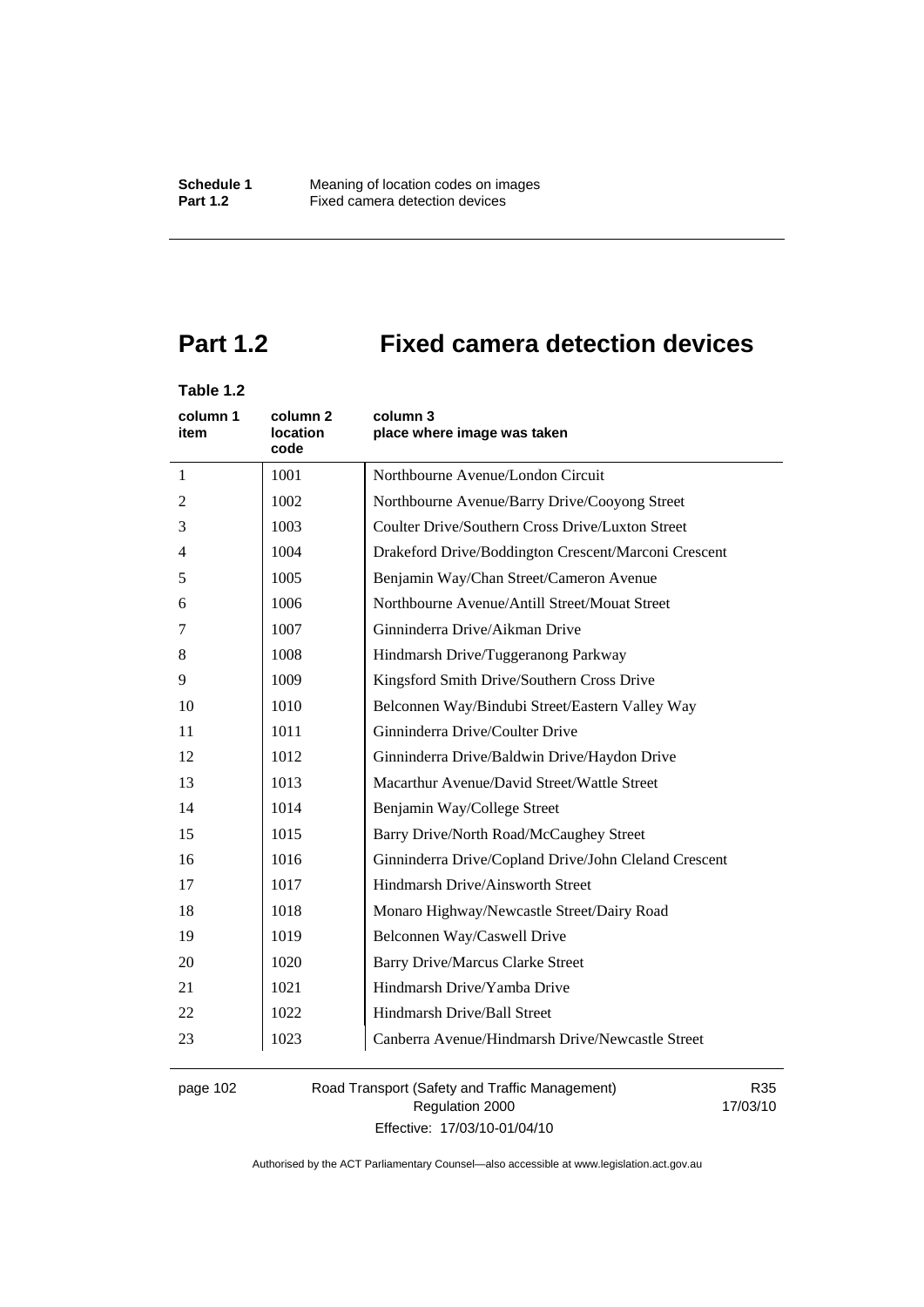| column 1<br>item | column 2<br>location<br>code | column 3<br>place where image was taken                           |
|------------------|------------------------------|-------------------------------------------------------------------|
| 24               | 1024                         | Canberra Avenue/Captain Cook Crescent/Manuka Circle               |
| 25               | 1025                         | Gungahlin Drive/Gundaroo Drive                                    |
| 26               | 1026                         | Barton Highway between Curran Drive and Gold Creek Road           |
| 27               | 1027                         | Barton Highway between Gungahlin Drive and Ellenborough<br>Street |
| 28               | 1028                         | Monaro Highway between Lanyon Drive and Sheppard Street           |
| 29               | 1029                         | Monaro Highway between Mugga Lane and Isabella Drive              |
| 30               | 1030                         | Federal Highway between Zelling Street and Antill Street          |
| 31               | 1031                         | Federal Highway between Antill Street and Majura Road             |
| 32               | 1032                         | Monaro Highway near Hindmarsh Drive overpass                      |
| 33               | 1033                         | Tuggeranong Parkway near Hindmarsh Drive underpass                |
| 34               | 1034                         | Tuggeranong Parkway near Cotter Road overpass, northbound         |
| 35               | 1035                         | Tuggeranong Parkway near Cotter Road overpass, southbound         |

R35 17/03/10 Road Transport (Safety and Traffic Management) Regulation 2000 Effective: 17/03/10-01/04/10

page 103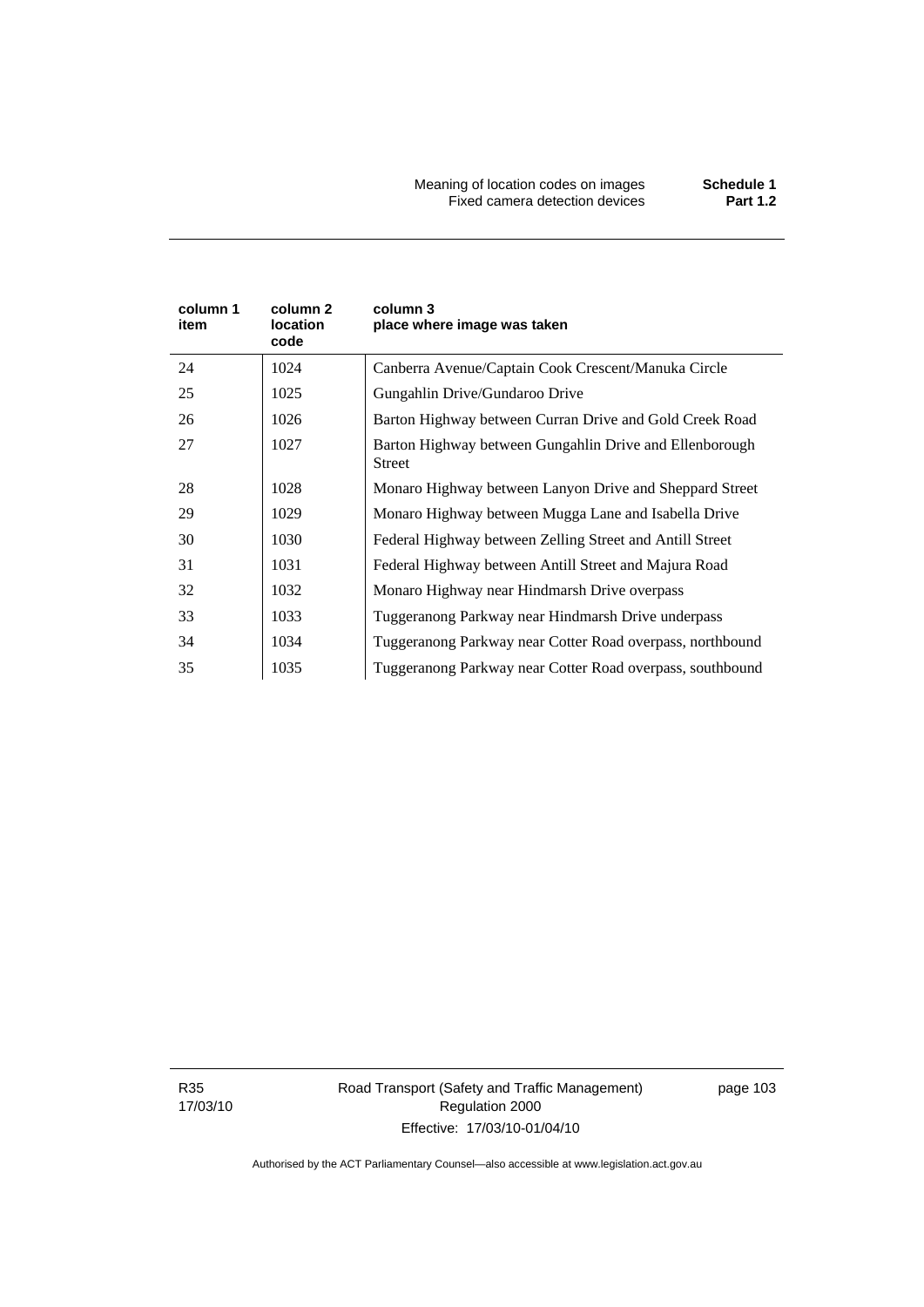# **Dictionary**

(see s 3)

*Note 1* The Legislation Act contains definitions and other provisions relevant to this regulation.

*Note 2* For example, the Legislation Act, dict, pt 1, defines the following terms:

- ambulance service
	- chief police officer
- contravene
- exercise
- fire brigade
- rural fire service
- SES
- territory plan
- the Territory.
- *Note 3* Terms used in this regulation have the same meaning that they have in the *Road Transport (Safety and Traffic Management) Act 1999* (see Legislation Act, s 148.) For example, the following terms are defined in the *Road Transport (Safety and Traffic Management) Act 1999*, dict:
	- authorised person
	- camera detection device (see s 23)
	- indicated on
	- registered interest
	- road related area
	- speed measuring device
	- traffic offence detection device.

*approved child restraint* means a child restraint approved by the road transport authority under section 66 (1) (b).

*approved police speedometer*, for chapter 4 (Traffic offence detection devices)—see section 102.

*area*—see the Australian Road Rules, dictionary.

| page 104 | Road Transport (Safety and Traffic Management) | R35      |
|----------|------------------------------------------------|----------|
|          | Regulation 2000                                | 17/03/10 |
|          | Effective: 17/03/10-01/04/10                   |          |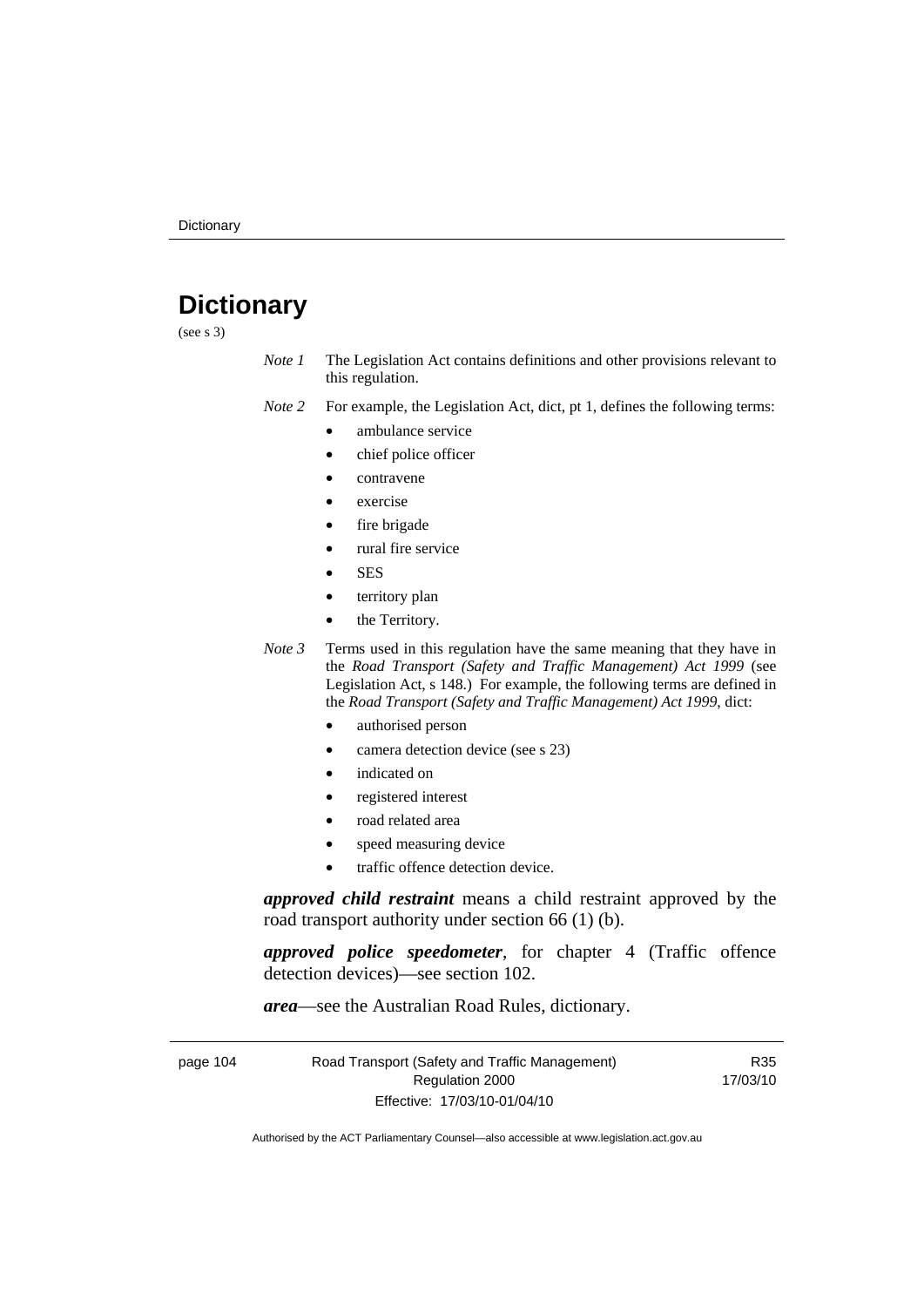*area of operations*, for a parking authority, means the area of operations declared for the parking authority under section 75A.

*ARR* means Australian Road Rules.

*articulated vehicle* means a motor vehicle with—

- (a) 2 rigid sections, each of which has wheels; and
- (b) the rear section pivoted on, and part of the rear section (other than a pole, drawbar or similar device, or an accessory of the motor vehicle) superimposed on, the front section.

*Australian driver licence*—see the *Road Transport (Driver Licensing) Act 1999*, dictionary.

*Australian Road Rules*—see section 5.

*axle group*—see the *Road Transport (Vehicle Registration) Regulation 2000*, dictionary.

*B-double*—see the *Road Transport (Vehicle Registration) Regulation 2000*, dictionary.

*bicycle*—see the Australian Road Rules, dictionary.

**built-up area**, in relation to a length of road—see the Australian Road Rules, dictionary.

*bus*—see the Australian Road Rules, dictionary.

*bus lane*—see the Australian Road Rules, rule 154.

*camera detection device*—see the Act, section 23 (1) (Use of camera detection devices).

*centre of the road*—see the Australian Road Rules, dictionary.

*clearway sign*—see the Australian Road Rules, schedule 2, rule 314, rule 315 and rule 316.

*combination*—see the *Road Transport (Vehicle Registration) Regulation 2000*, dictionary.

R35 17/03/10 Road Transport (Safety and Traffic Management) Regulation 2000 Effective: 17/03/10-01/04/10

page 105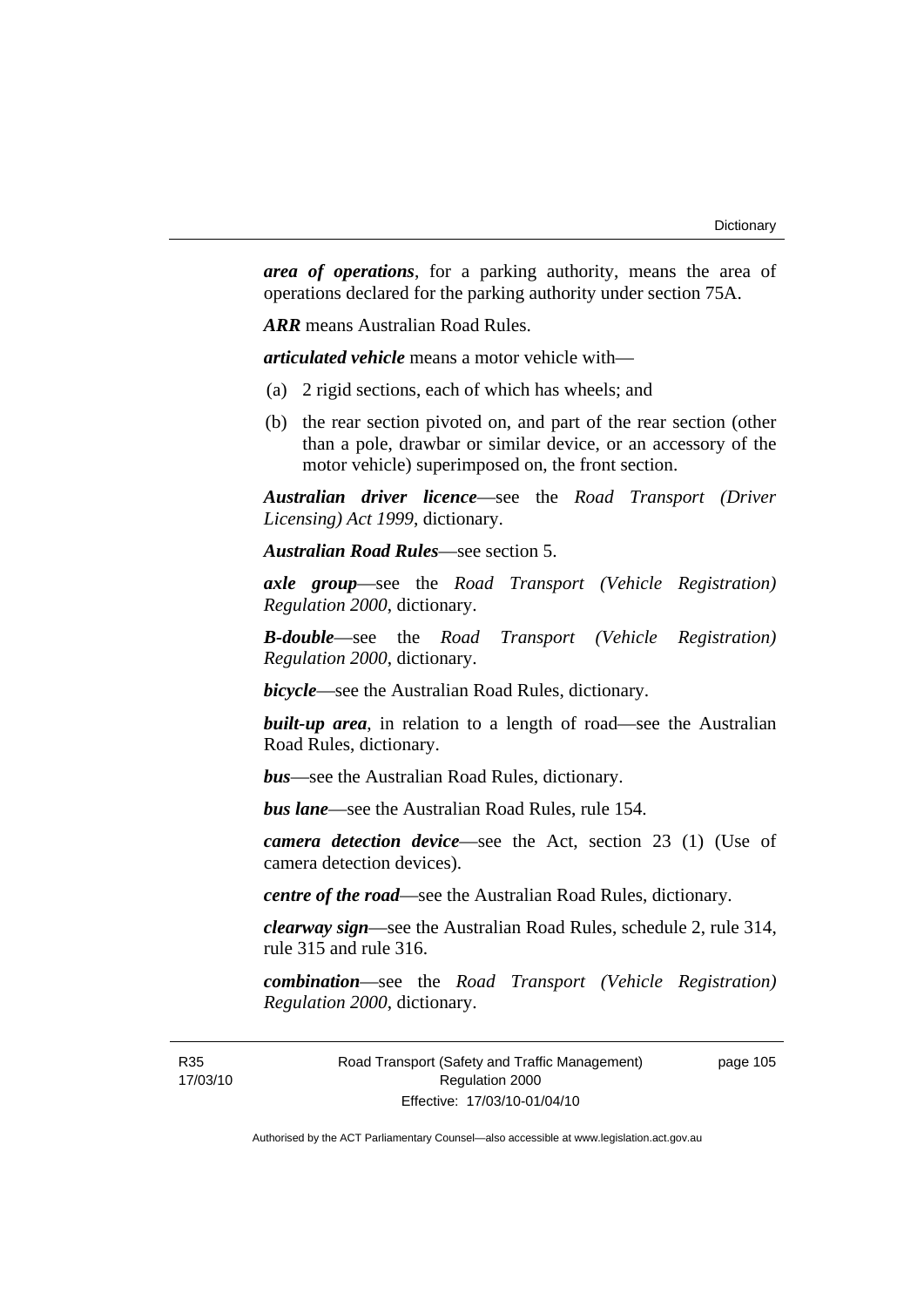*controlled parking hours*, in relation to a pay parking space, means the periods (as indicated by information on or with traffic signs applying to the space) when a vehicle may not be parked in the space unless the relevant parking fee has been paid.

*converter dolly*—see the *Road Transport (Vehicle Registration) Regulation 2000*, dictionary.

*crash*—see the Australian Road Rules, dictionary.

*demand responsive service vehicle*—see the *Road Transport (Public Passenger Services) Act 2001*, section 81.

*digital camera detection device*, for chapter 4 (Traffic offence detection devices)—see section 102.

*dog trailer*—see the *Road Transport (Vehicle Registration) Regulation 2000*, dictionary.

*do not overtake turning vehicle sign*—see the Australian Road Rules, schedule 4, rule 319 and rule 320.

*drawbar*—see the *Road Transport (Vehicle Registration) Regulation 2000*, dictionary.

*driver's vehicle*, for a driver*—*see the Australian Road Rules, dictionary.

*emergency stopping lane*—see the Australian Road Rules, rule 95.

*emergency vehicle* means any vehicle driven by a person who is—

- (a) an emergency worker; and
- (b) driving the vehicle in the course of his or her duties as an emergency worker.

*emergency worker*—see section 33 (1).

*external driver licence*—see the *Road Transport (Driver Licensing) Act 1999*, dictionary.

page 106 Road Transport (Safety and Traffic Management) Regulation 2000 Effective: 17/03/10-01/04/10

R35 17/03/10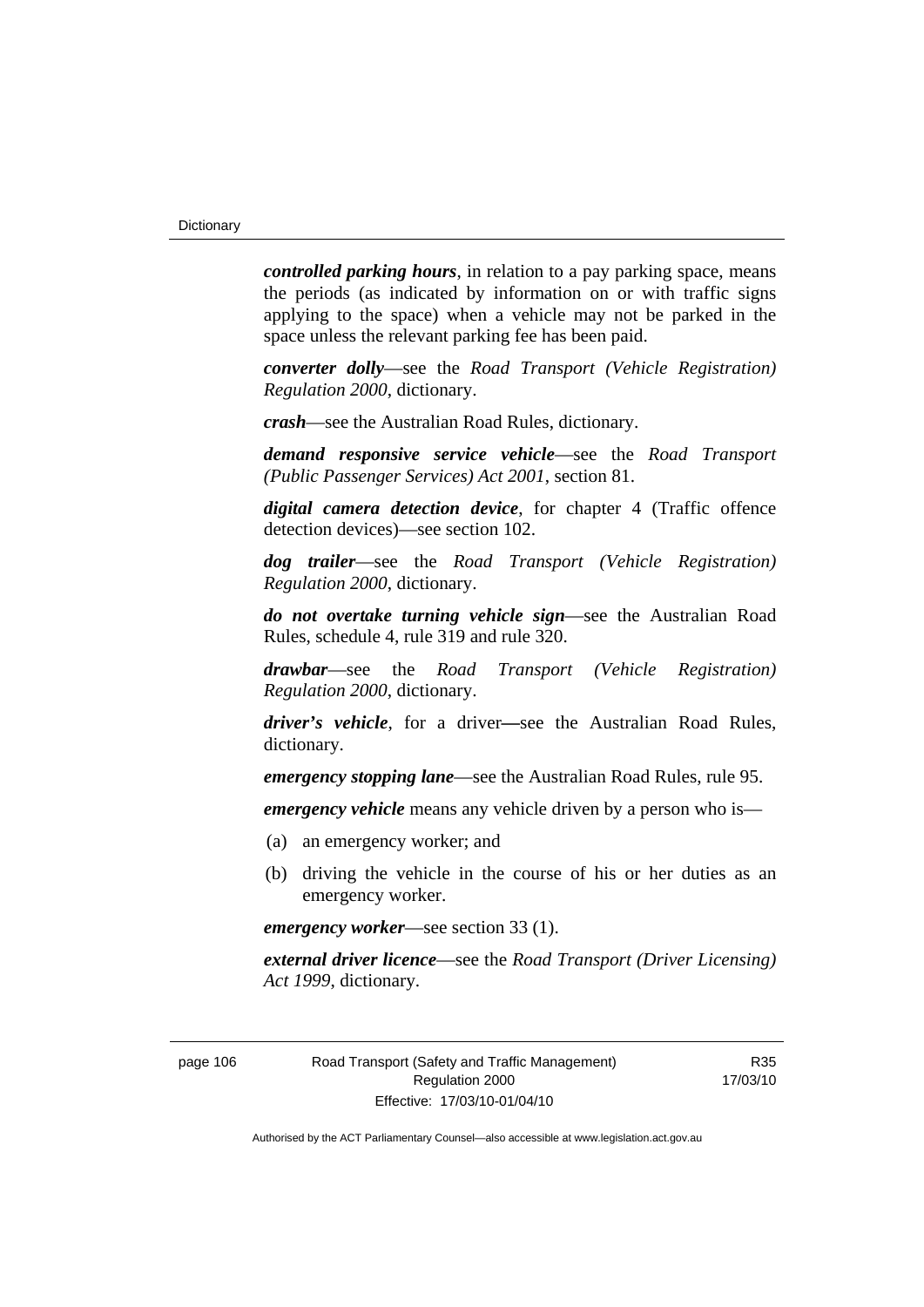*fixed camera detection device*, for chapter 4 (Traffic offence detection devices)—see section 102.

*footpath*—see the Australian Road Rules, dictionary.

*give way*—see the Australian Road Rules, dictionary.

*GVM*—see the *Road Transport (Vehicle Registration) Act 1999*, dictionary.

*heavy vehicle*, for division 3.1.3 (Heavy vehicle parking)—see section 82.

*hire car*—see the *Road Transport (Public Passenger Services) Act 2001*, section 67.

*implement*—see the *Road Transport (Vehicle Registration) Regulation 2000*, dictionary.

*land adjoining residential land*, for division 3.1.3 (Heavy vehicle parking)—see section 82.

*laser speed measuring device*, for chapter 4 (Traffic offence detection devices)—see section 102.

*length*, of road—see the Australian Road Rules, dictionary.

*lift and tow trailer* means a trailer consisting of an axle group and a drawbar designed to support 1 axle group of a vehicle under tow.

*loading zone*—see the Australian Road Rules, rule 179.

*marked foot crossing*—see the Australian Road Rules, dictionary.

*metered parking area* means a length of road or area that is set aside as a metered parking area in accordance with section 73.

*metered parking scheme* means a metered parking scheme under division 3.1.1.

*metered parking sign* means a *permissive parking sign* with the word 'meter' on or with the sign.

R35 17/03/10 Road Transport (Safety and Traffic Management) Regulation 2000 Effective: 17/03/10-01/04/10

page 107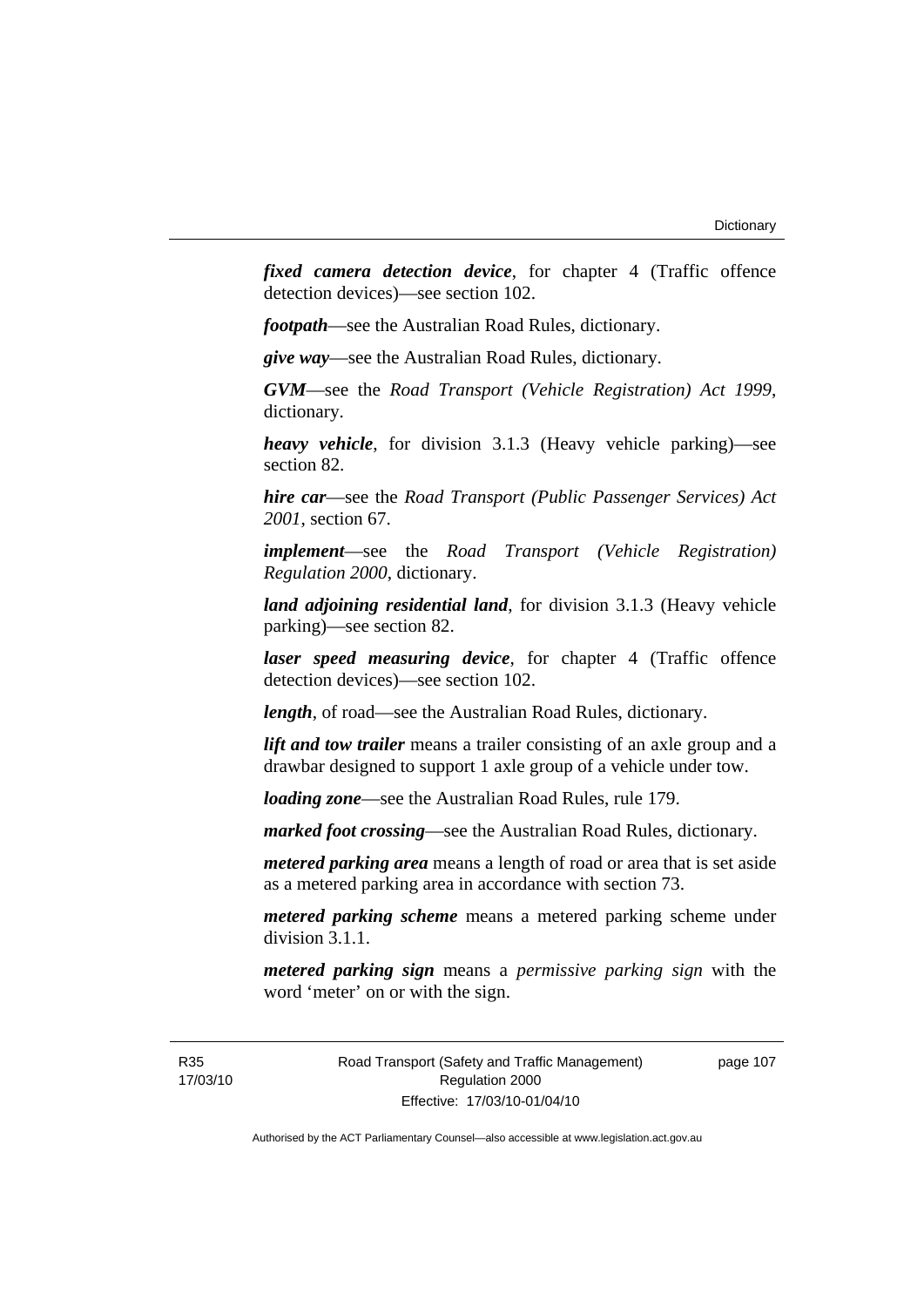*metered parking space* means an area that is a metered parking space mentioned in section 75.

*mobility parking scheme authority* means an authority issued under section 101.

*motorbike*—see the Australian Road Rules, dictionary, definition of *motor bike*.

*motor vehicle*—see the Act, dictionary.

*Note Motor vehicle* is defined in identical terms in the Australian Road Rules, dict.

*multi-space parking meter* means a parking meter that applies to 2 or more metered parking spaces.

*nature strip*—see the Australian Road Rules, dictionary.

*night*—see the Australian Road Rules, dictionary.

*no parking sign*—see the Australian Road Rules, schedule 2, schedule 3, rule 314, rule 315 and rule 316.

*no trucks sign*—see the Australian Road Rules, schedule 2, rule 314, rule 315 and rule 316.

*oncoming vehicle*, for a driver—see the Australian Road Rules, dictionary.

*park*—see section 3B.

*parking authority* means a person declared to be a parking authority under section 75A.

*parking authority guidelines*—see section 75B (1).

*parking bay*—see the Australian Road Rules, dictionary.

*parking control sign*—see the Australian Road Rules, dictionary.

page 108 Road Transport (Safety and Traffic Management) Regulation 2000 Effective: 17/03/10-01/04/10

R35 17/03/10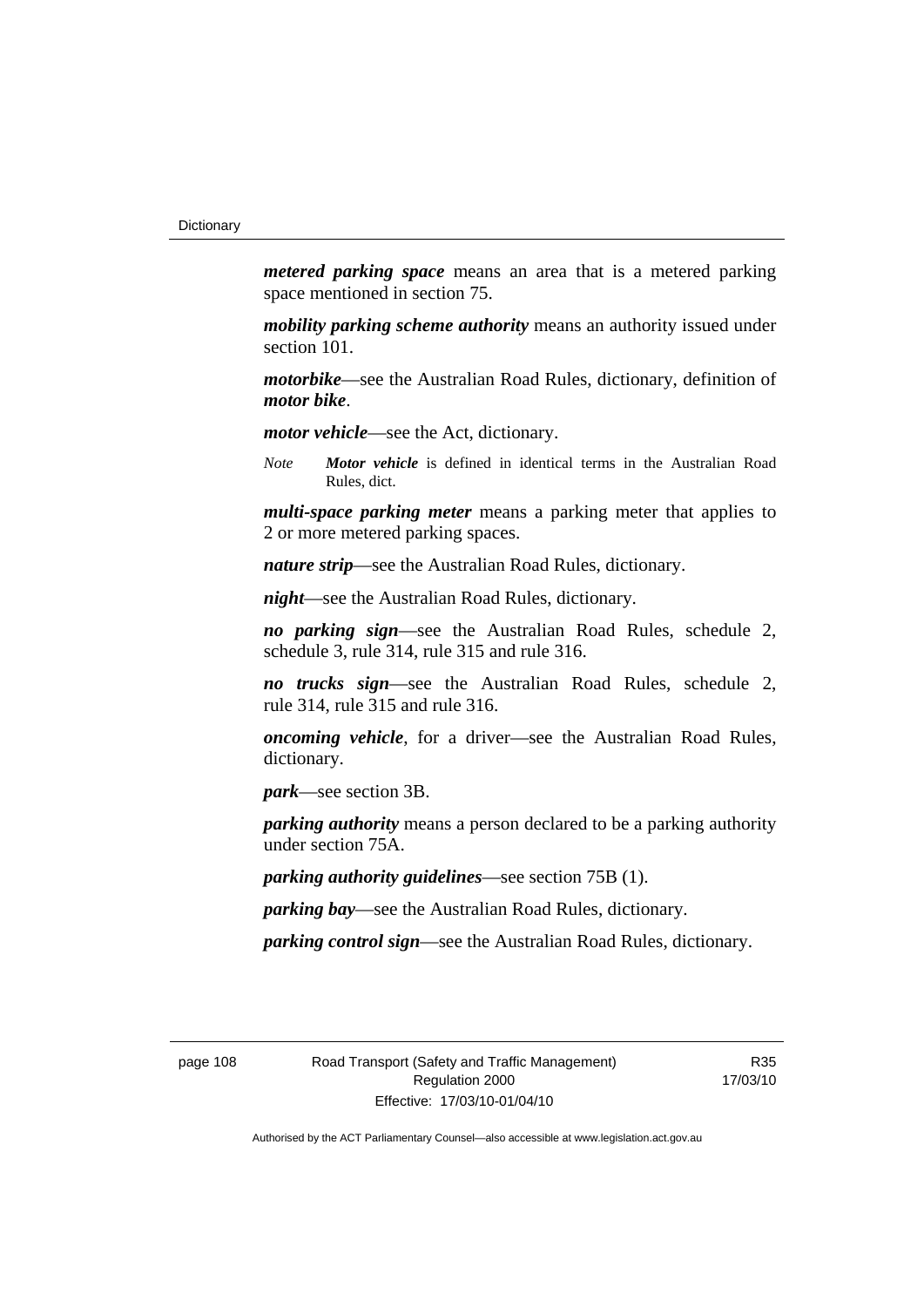*parking meter* means a device designed to indicate, or capable of indicating, whether the relevant parking fee for the parking of a vehicle in a metered parking space has been paid, and includes the stand on which the device is erected.

*parking meter hood* means a hood or other cover designed to be fitted to a parking meter and to cover the part of the meter that would normally display a sign with the word 'expired' when the meter is not in operation.

*parking permit* means a parking permit issued under section 100.

*parking ticket* means a ticket issued by the road transport authority or a parking authority (by means of a parking ticket machine) for display in or on a vehicle as evidence of the prepayment of a parking fee.

*parking ticket machine* means a device designed to issue parking tickets, and includes the stand on which the device is erected.

*pay parking area* means a metered parking area or ticket parking area.

*pay parking device* means a parking meter or parking ticket machine.

*pay parking scheme* means a metered parking scheme or ticket parking scheme.

*pay parking sign* means a metered parking sign or ticket parking sign.

*pay parking space* means a metered parking space or ticket parking space.

*pedestrian*—see the Australian Road Rules, rule 18.

*permissive parking sign*—see the Australian Road Rules, schedule 2, schedule 3, rule 314, rule 315 and rule 316.

R35 17/03/10 page 109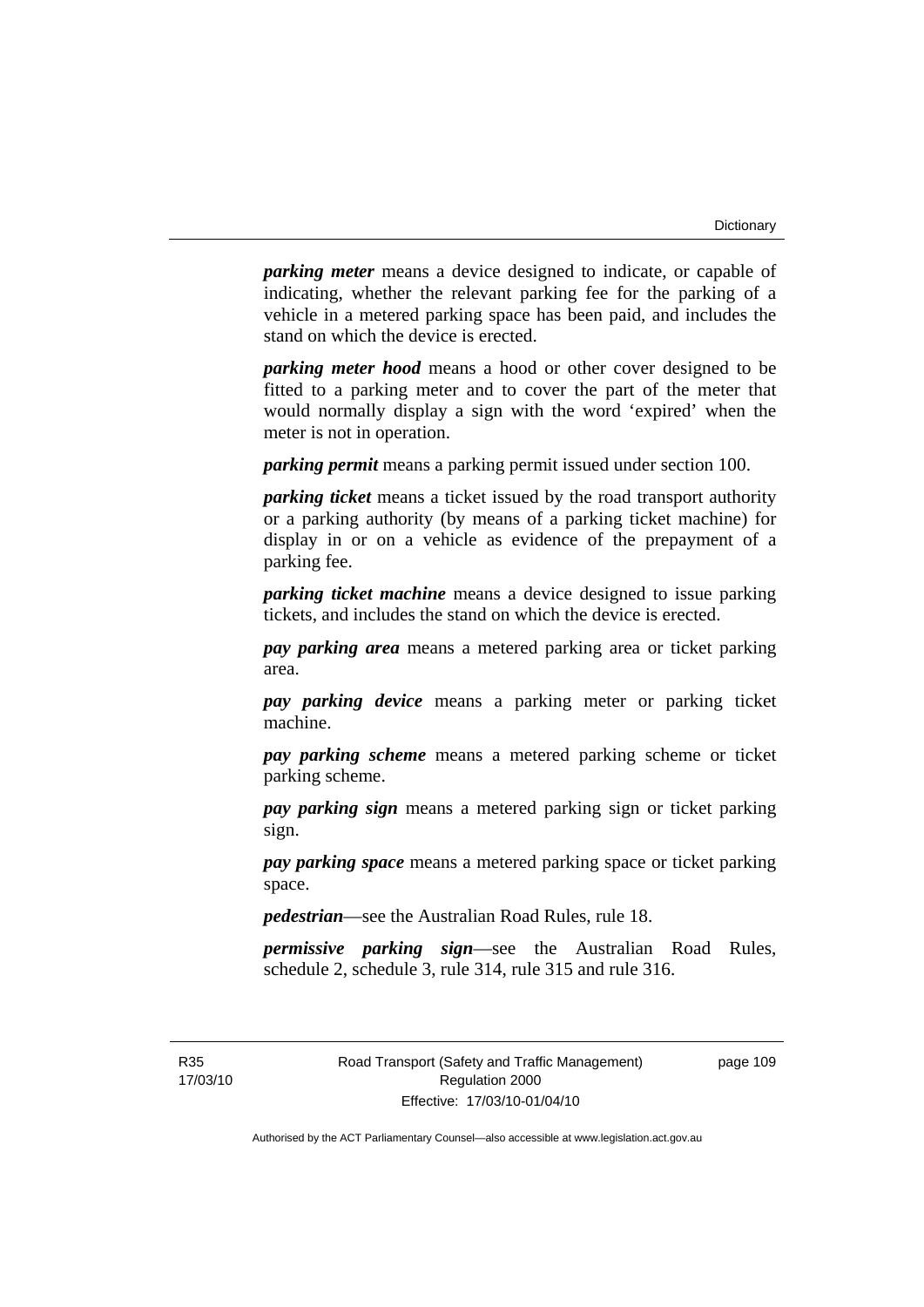*person with a disability* means a person—

- (a) who cannot walk because of permanent or temporary loss of the use of 1 or both legs or another permanent medical or physical condition; or
- (b) whose physical condition is detrimentally affected by walking 100m; or
- (c) who needs to use a walking frame, crutches, callipers, a scooter, a wheelchair or a similar mobility aid.

*piezo strip speed measuring device*, for chapter 4 (Traffic offence detection devices)—see section 102.

*police vehicle* means any vehicle driven by a person who is—

- (a) a police officer; and
- (b) driving the vehicle in the course of his or her duties as a police officer.

*postal vehicle*—see the Australian Road Rules, dictionary.

*premises* includes land.

*prime mover*—see the *Road Transport (Vehicle Registration) Regulation 2000*, dictionary.

*public bus*—see the *Road Transport (Public Passenger Services) Act 2001*, dictionary.

*radar speed measuring device*, for chapter 4 (Traffic offence detection devices)—see section 102.

*recording medium*, for chapter 4 (Traffic offence detection devices)—see section 107B (1).

*red traffic arrow*—see the Australian Road Rules, dictionary.

*red traffic light*—see the Australian Road Rules, dictionary.

R35 17/03/10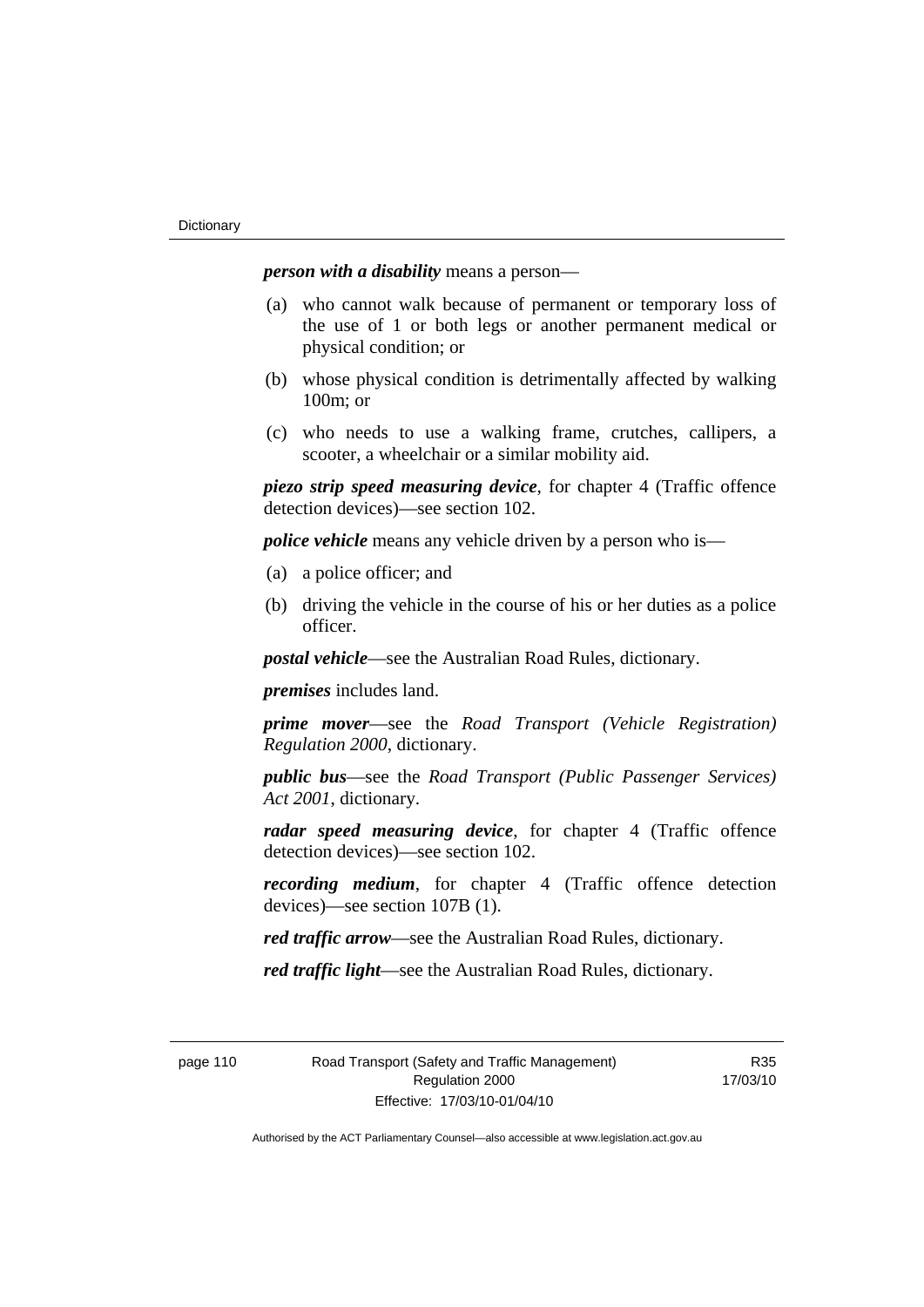*registered operator*—see the *Road Transport (Vehicle Registration) Act 1999*, dictionary.

*relevant parking fee*, for parking a vehicle in a pay parking space, means the fee for parking the vehicle in the space, for the day and time when the vehicle is parked in the space, as indicated on or with the parking meter or parking ticket machine applying to the space.

*residential land*, for division 3.1.3 (Heavy vehicle parking)—see section 82.

*ride*—see the Australian Road Rules, dictionary.

*rider*—see the Australian Road Rules, rule 17.

*road*—see section 3A.

*road marking*—see the Australian Road Rules, dictionary.

*road train*—see the *Road Transport (Vehicle Registration) Regulation 2000*, dictionary.

*road user*—see the Australian Road Rules, rule 14.

*security checksum*, for chapter 4 (Traffic offence detection devices)—see section 102.

*semitrailer*—see the *Road Transport (Vehicle Registration) Regulation 2000*, dictionary.

*stock truck*, for division 3.1.3 (Heavy vehicle parking)—see section 82.

*stop*—see section 3B.

*taxi*—see the *Road Transport (Public Passenger Services) Act 2001*, section 45.

*testing authority*, for chapter 4 (Traffic offence detection devices) see section 102.

R35 17/03/10 page 111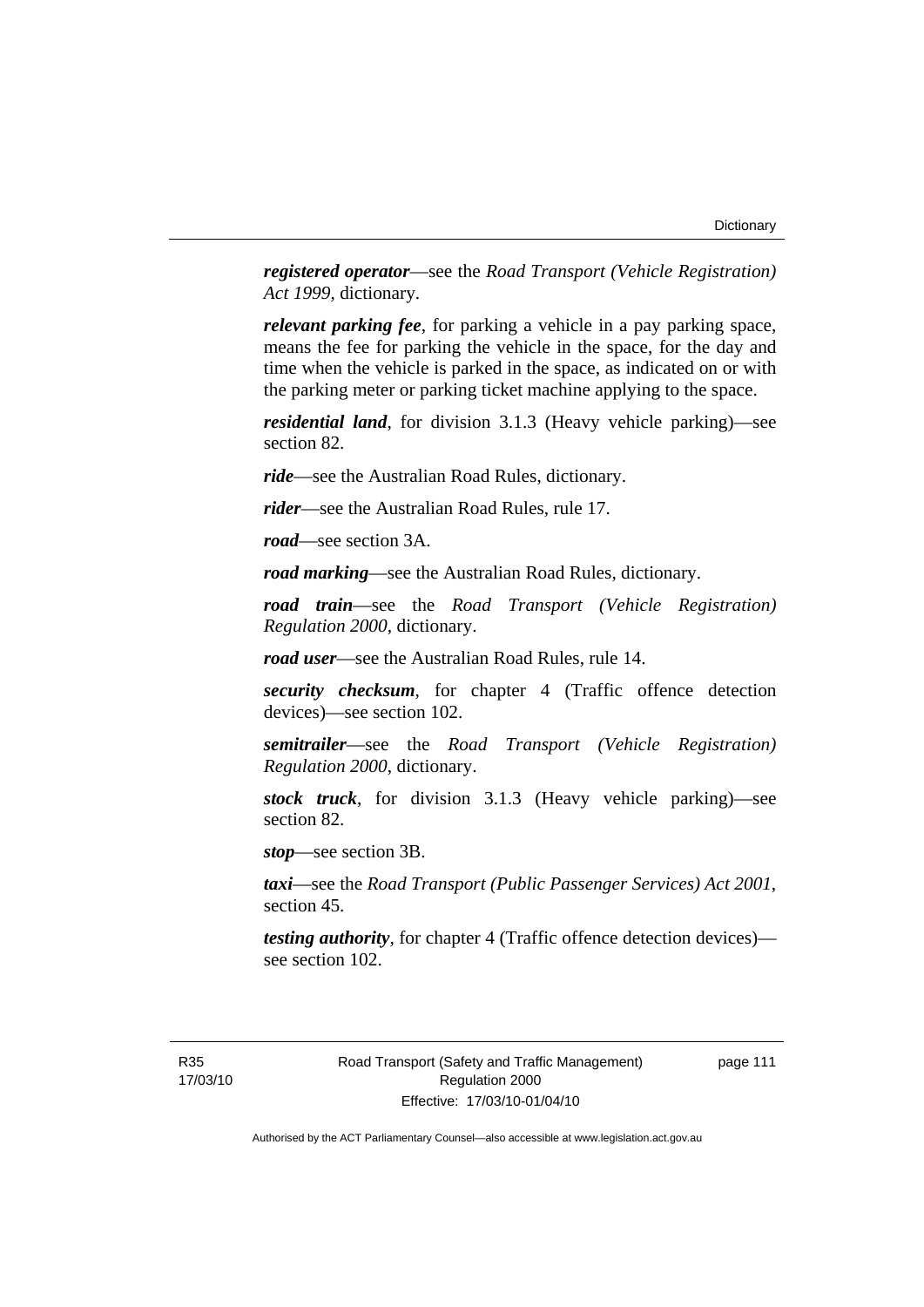#### *ticket parking area*—

- (a) means a length of road or area that is set aside as a ticket parking area under section 76 (2) (a) or section 76A (2) (a); but
- (b) does not include a length of road or area that, under section 77 (2), is not taken to be included in the length of road or area set aside.

*ticket parking scheme* means a ticket parking scheme under division 3.1.2.

*ticket parking sign* means a *permissive parking sign* with the word 'ticket' on or with the sign.

*ticket parking space* means a ticket parking space under section 78.

*tow truck*—see the *Road Transport (Vehicle Registration) Regulation 2000*, dictionary.

*towing attachment* means a device fitted to a vehicle to which the drawbar of a trailer may be attached.

*tractor*—see the *Road Transport (Vehicle Registration) Regulation 2000*, dictionary.

*traffic control device*—see the Australian Road Rules, dictionary.

*traffic-related item*—see the Australian Road Rules, dictionary.

*traffic sign*—see the Australian Road Rules, dictionary.

*traffic signals*—see the Australian Road Rules, dictionary.

*trailer*—see the Act, dict.

*Note Trailer* is defined in identical terms in the Australian Road Rules, dict.

*transit lane*—see the Australian Road Rules, rule 156.

*truck lane*—see the Australian Road Rules, rule 157.

*use* a vehicle includes drive, park or stop the vehicle.

page 112 Road Transport (Safety and Traffic Management) Regulation 2000 Effective: 17/03/10-01/04/10

R35 17/03/10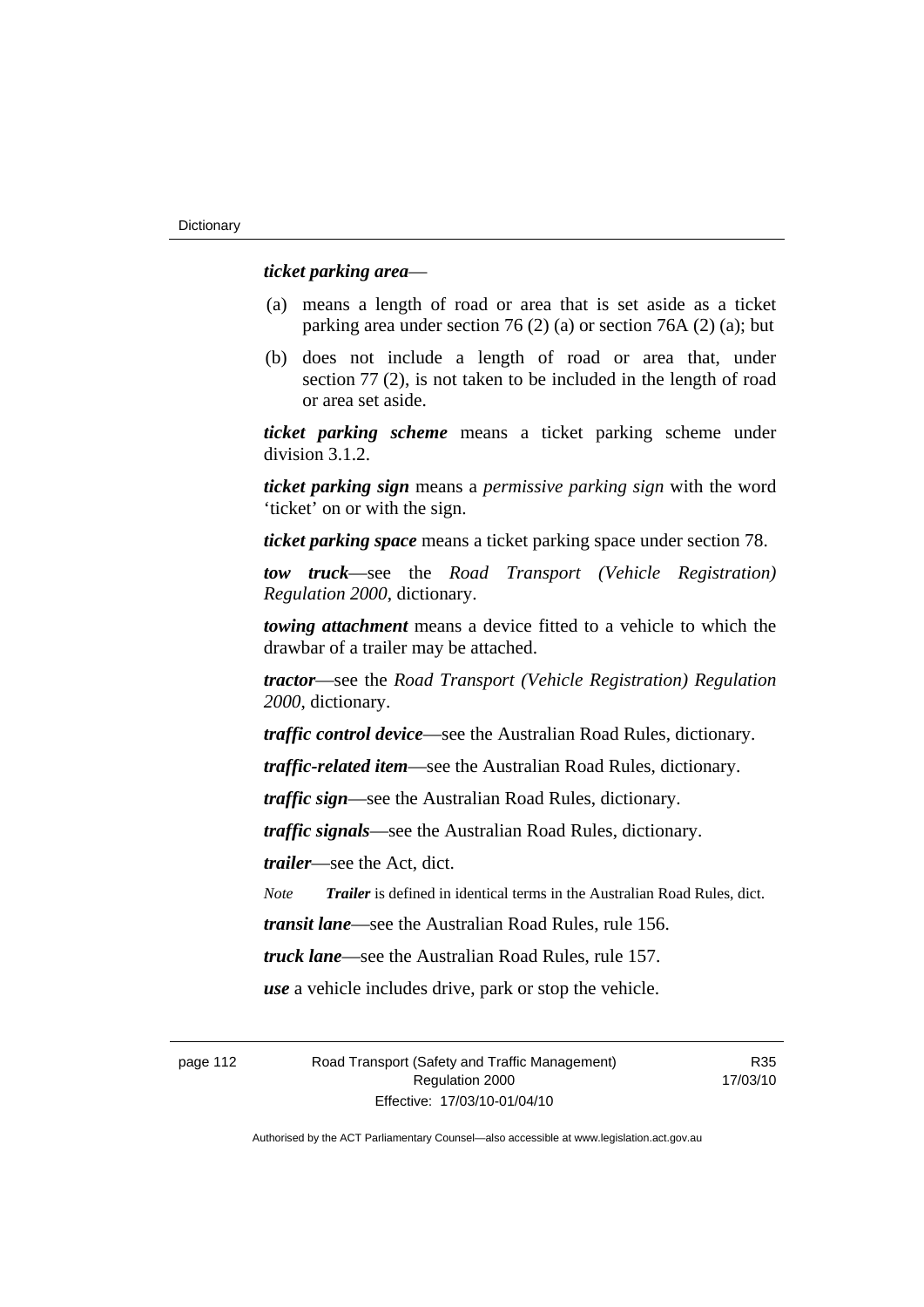*vehicle*—see the Australian Road Rules, rule 15.

*wheeled recreational device*—see the Australian Road Rules, dictionary.

*wheeled toy*—see the Australian Road Rules, dictionary.

*with*, for information about the application of a traffic control device—see the Australian Road Rules, dictionary.

*WORM disk*, for chapter 4 (Traffic offence detection devices)—see section 102.

R35 17/03/10 Road Transport (Safety and Traffic Management) Regulation 2000 Effective: 17/03/10-01/04/10

page 113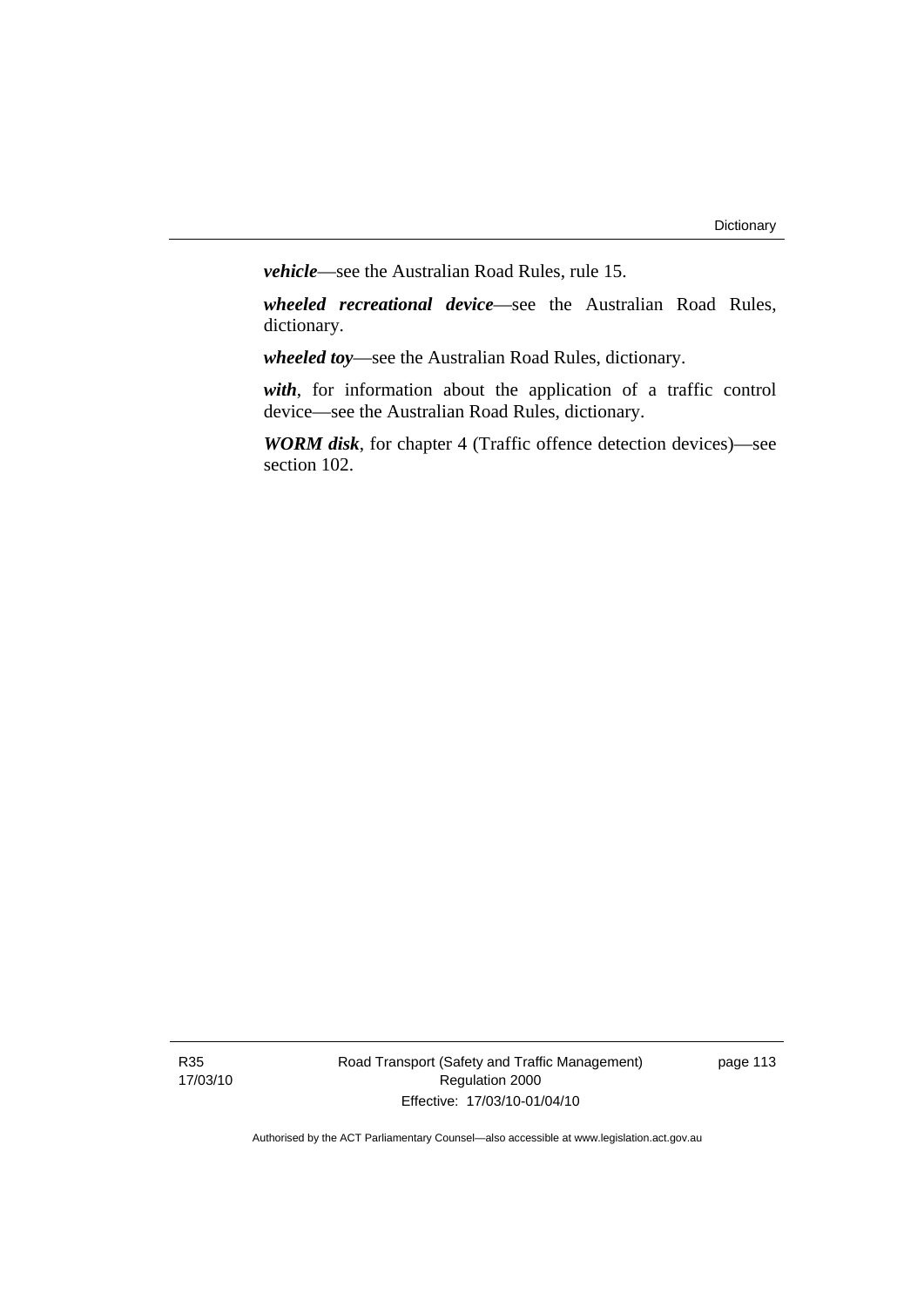1 About the endnotes

# **Endnotes**

# **1 About the endnotes**

Amending and modifying laws are annotated in the legislation history and the amendment history. Current modifications are not included in the republished law but are set out in the endnotes.

Not all editorial amendments made under the *Legislation Act 2001*, part 11.3 are annotated in the amendment history. Full details of any amendments can be obtained from the Parliamentary Counsel's Office.

Uncommenced amending laws and expiries are listed in the legislation history and the amendment history. These details are underlined. Uncommenced provisions and amendments are not included in the republished law but are set out in the last endnote.

If all the provisions of the law have been renumbered, a table of renumbered provisions gives details of previous and current numbering.

The endnotes also include a table of earlier republications.

| $am = amended$                               | $ord = ordinance$                         |
|----------------------------------------------|-------------------------------------------|
| $amdt = amendment$                           | $orig = original$                         |
| $ch = chapter$                               | par = paragraph/subparagraph              |
| $def = definition$                           | $pres = present$                          |
| $dict = dictionary$                          | $prev = previous$                         |
| $disallowed = disallowed by the Legislative$ | $(\text{prev}) = \text{previously}$       |
| Assembly                                     | $pt = part$                               |
| $div = division$                             | $r = rule/subrule$                        |
| $exp = expires/expired$                      | $renum = renumbered$                      |
| $Gaz = gazette$                              | $reloc = relocated$                       |
| $hdg =$ heading                              | $R[X]$ = Republication No                 |
| $IA = Interpretation Act 1967$               | $RI = reissue$                            |
| $ins = inserted/added$                       | $s = section/subsection$                  |
| $LA =$ Legislation Act 2001                  | $sch = schedule$                          |
| $LR =$ legislation register                  | $sdiv = subdivision$                      |
| $LRA =$ Legislation (Republication) Act 1996 | $sub = substituted$                       |
| $mod = modified/modification$                | $SL = Subordinate$ Law                    |
| $o = order$                                  | underlining = whole or part not commenced |
| $om = omitted/repealed$                      | or to be expired                          |
|                                              |                                           |

# **2 Abbreviation key**

page 114 Road Transport (Safety and Traffic Management) Regulation 2000 Effective: 17/03/10-01/04/10

R35 17/03/10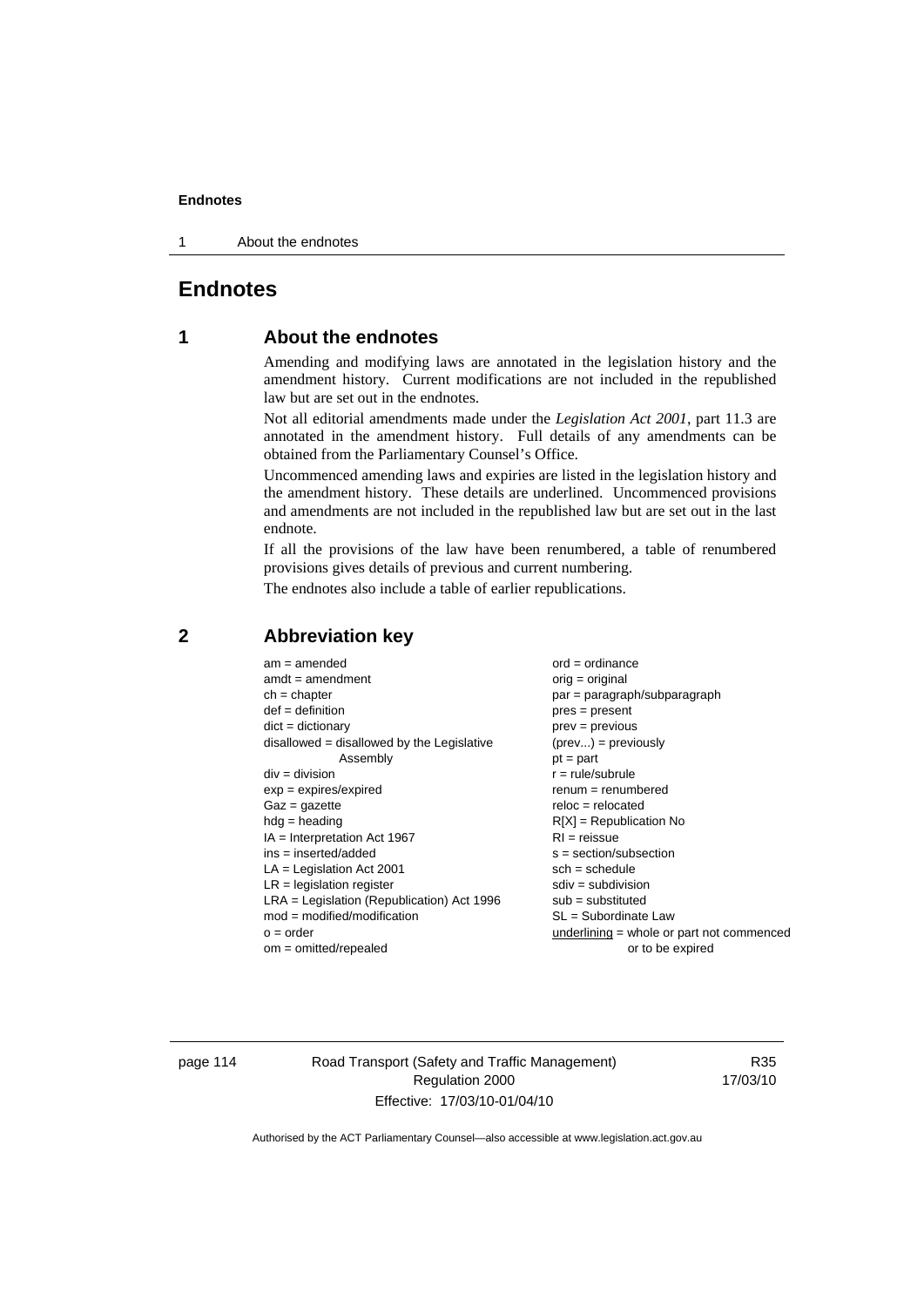#### **3 Legislation history**

This regulation was originally the *Road Transport (Safety and Traffic Management) Regulations 2000*. It was renamed under the *Legislation Act 2001*.

#### **Road Transport (Safety and Traffic Management) Regulation 2000 SL 2000 No 10**

- notified 29 February 2000 (Gaz 2000 No S6)
- s 1, s 2 commenced 29 February 2000 (IA 10B)
- remainder commenced 1 March 2000 (s 2 and Gaz 2000 No S5)

#### as amended by

#### **Legislative Assembly AR2000-2**

notified 18 May 2000 (Gaz 2000 No 20 p 505) commenced 18 May 2000 (SLA s 6 (13))

#### **Road Transport (Safety and Traffic Management) Regulations Amendment SL 2000 No 21 pt 2**

notified 18 May 2000 (Gaz 2000 No 20) commenced 18 May 2000 (s 1)

#### **Road Transport Legislation Regulations Amendment SL 2000 No 33 pt 2**

notified 2 August 2000 (Gaz 2000 No S41) commenced 2 August 2000 (s 1)

#### **Road Transport Legislation Regulations Amendment SL 2000 No 52 pt 2**

notified 14 December 2000 (Gaz 2000 No 50) commenced 14 December 2000 (s 1)

#### **Road Transport Legislation Amendment Act 2001 No 27 sch 4**

notified 24 May 2001 (Gaz 2001 No 21) s 1, s 2 commenced 24 May 2001 (IA s 10B) sch 4 commenced 24 May 2001 (s 2)

## **Road Transport (Safety and Traffic Management) Amendment Act 2001 No 29 pt 3**

notified 24 May 2001 (Gaz 2001 No 21) commenced 24 May 2001 (s 2)

R35 17/03/10 Road Transport (Safety and Traffic Management) Regulation 2000 Effective: 17/03/10-01/04/10

page 115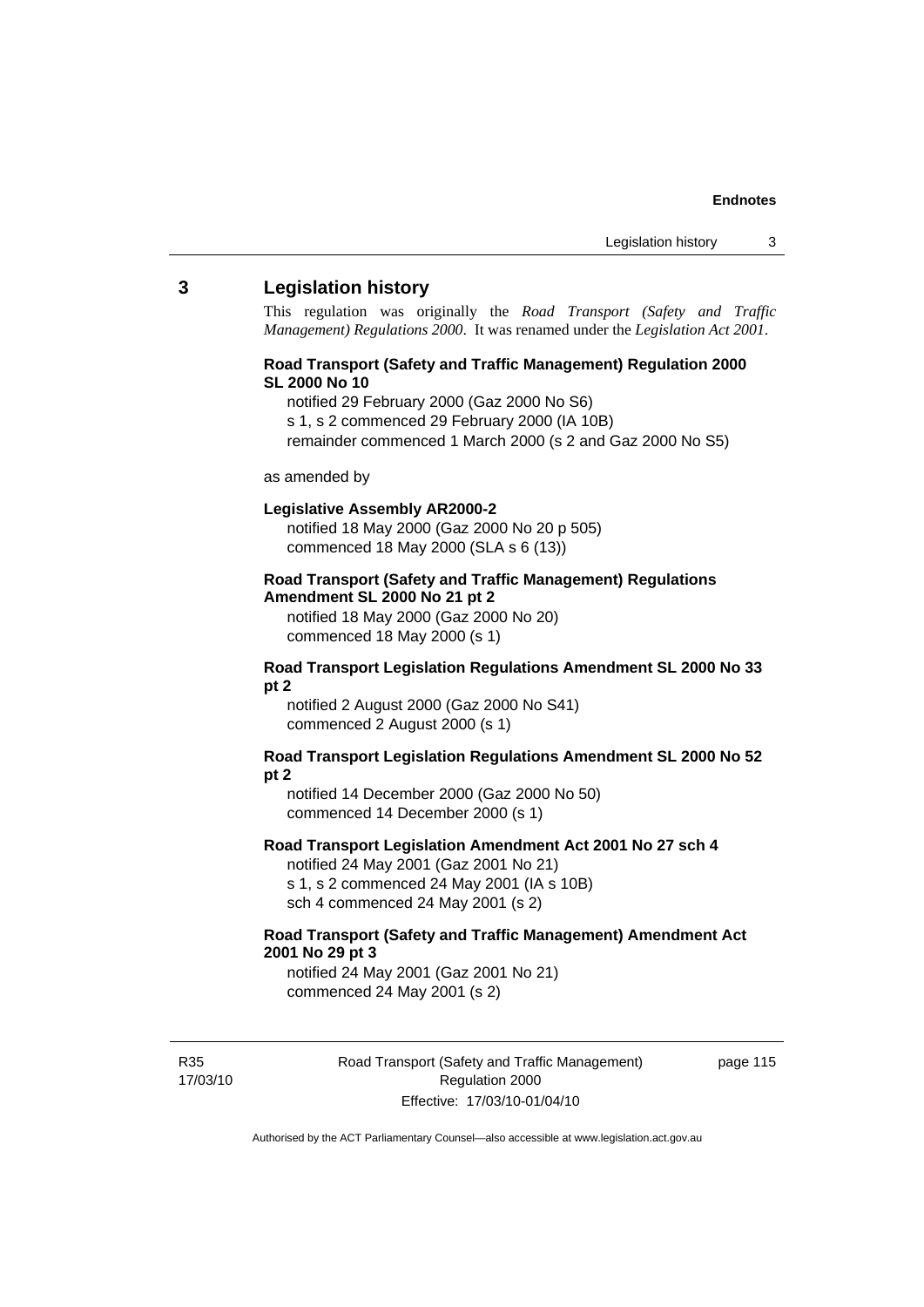3 Legislation history

# **Legislation (Consequential Amendments) Act 2001 No 44 pt 348**

notified 26 July 2001 (Gaz 2001 No 30) s 1, s 2 commenced 26 July 2001 (IA s 10B) pt 348 commenced 12 September 2001 (s 2 and see Gaz 2001 No S65)

# **Statute Law Amendment Act 2001 No 56 pt 3.46**

notified 5 September 2001 (Gaz 2001 No S 65) s 1, s 2 commenced 5 September 2001 (IA s 10B) pt 3.46 commenced 12 September 2001 (amdt 3.475)

### **Road Transport (Safety and Traffic Management) Regulations Amendment 2001 SL 2001 No 32**

notified 11 September 2001 (Gaz 2001 No S69) commenced 11 September 2001 (s 1)

# **Road Transport (Public Passenger Services) Act 2001 No 62 pt 1.12**

notified 10 September 2001 (Gaz 2001 No S66) s 1, s 2 commenced 10 September 2001 (IA s 10B)

pt 1.12 commenced 1 December 2001 (s 2 and CN 2001 No 2)

#### **Road Transport Legislation Amendment Regulations 2002 SL No 2 pt 5**

notified LR 27 February 2002 s 1, s 2 commenced 27 February 2002 (LA s 75) pt 5 commenced 1 March 2002 (s 2 and see CN 2002 No 2)

# **Road Transport (Safety and Traffic Management) Amendment Regulations 2002 SL No 7**

notified LR 15 April 2002 commenced 16 April 2002 (s 2)

#### **Statute Law Amendment Act 2002 No 30 pt 3.73**

notified LR 16 September 2002

s 1, s 2 taken to have commenced 19 May 1997 (LA s 75 (2)) pt 3.73 commenced 17 September 2002 (s 2 (1))

page 116 Road Transport (Safety and Traffic Management) Regulation 2000 Effective: 17/03/10-01/04/10

R35 17/03/10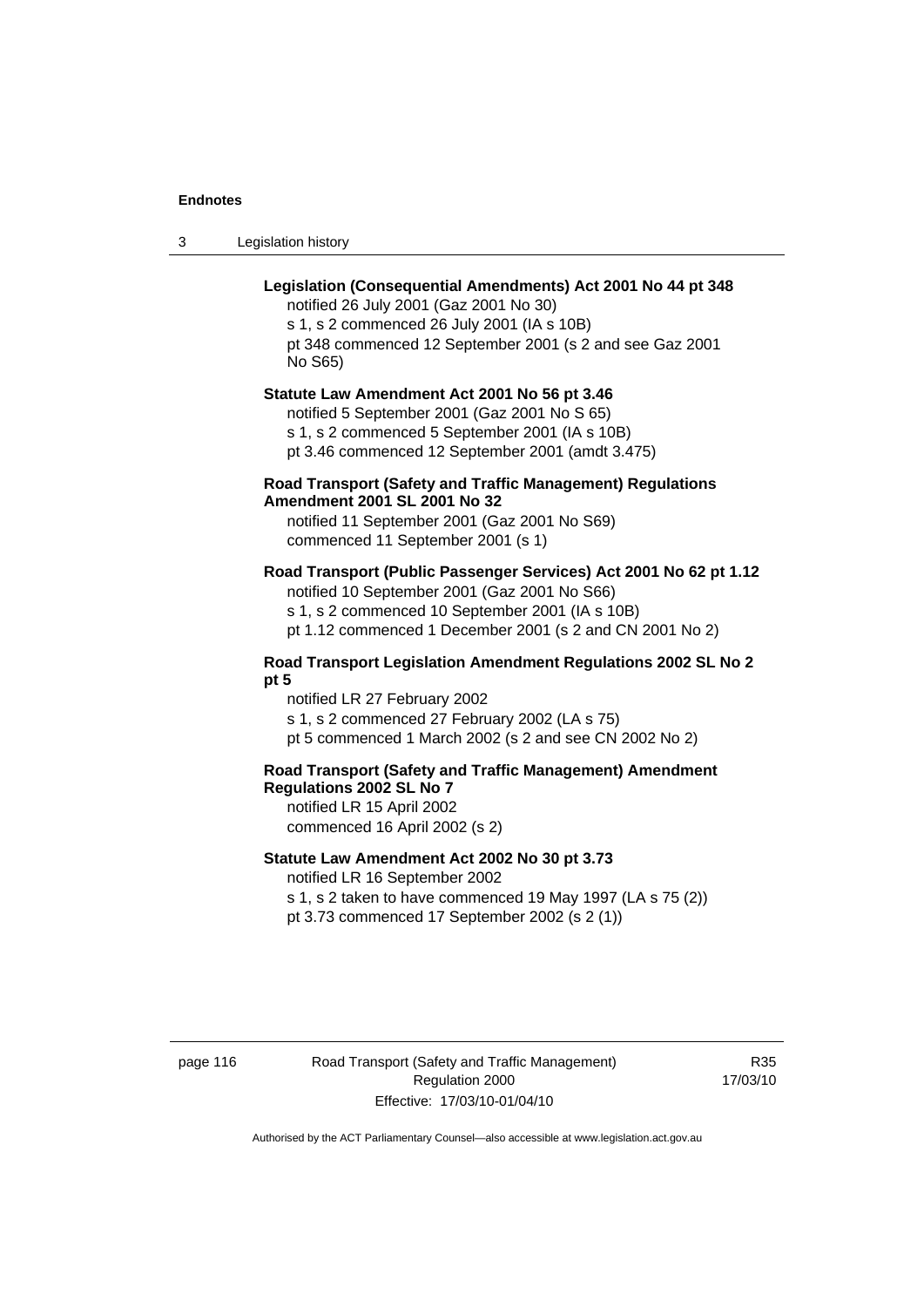# **Road Transport Legislation Amendment Regulations 2002 (No 2) SL2002-31 pt 5**

notified LR 31 October 2002 s 1, s 2 commenced 31 October 2002 (LA s 75 (1)) pt 5 commenced 1 November 2002 (s 2 (1))

#### **Criminal Code 2002 No 51 pt 1.20**

notified LR 20 December 2002

s 1, s 2 commenced 20 December 2002 (LA s 75) pt 1.20 commenced 1 January 2003 (s 2 (1))

# **Urban Services (Application of Criminal Code) Amendment**

**Regulations 2002 SL2003-1 pt 4** 

notified LR 9 January 2003 s 1, s 2 commenced 9 January 2003 (LA s 75 (1)) pt 4 commenced 10 January 2003 (s 2 (3) and see LA s 73 (3) (b))

### **Road Transport (Safety and Traffic Management) Amendment Regulations 2003 (No 1) SL2003-12**

notified LR 22 May 2003 s 1, s 2 commenced 22 May 2003 (LA s 75 (1)) remainder commenced 1 June 2003 (s 2 and CN2003-3)

### **Road Transport (Safety and Traffic Management) Amendment Regulations 2003 (No 2) SL2003-14**

notified LR 10 June 2003 s 1, s 2 commenced 10 June 2003 (LA s 75 (1)) remainder commenced 11 June 2003 (s 2)

#### **Dangerous Substances Act 2004 A2004-7 sch 1 pt 1.8**

notified LR 19 March 2004 s 1, s 2 commenced 19 March 2004 (LA s 75 (1)) sch 1 pt 1.8 commenced 5 April 2004 (s 2 and CN2004-6)

# **Road Transport Legislation (Australian Road Rules) Amendment Regulations 2004 (No 1) SL2004-16 pt 3**

notified LR 24 May 2004 s 1, s 2 commenced 24 May 2004 (LA s 75 (1)) pt 3 commenced 19 July 2004 (s 2 and CN2004-10)

R35 17/03/10 Road Transport (Safety and Traffic Management) Regulation 2000 Effective: 17/03/10-01/04/10

page 117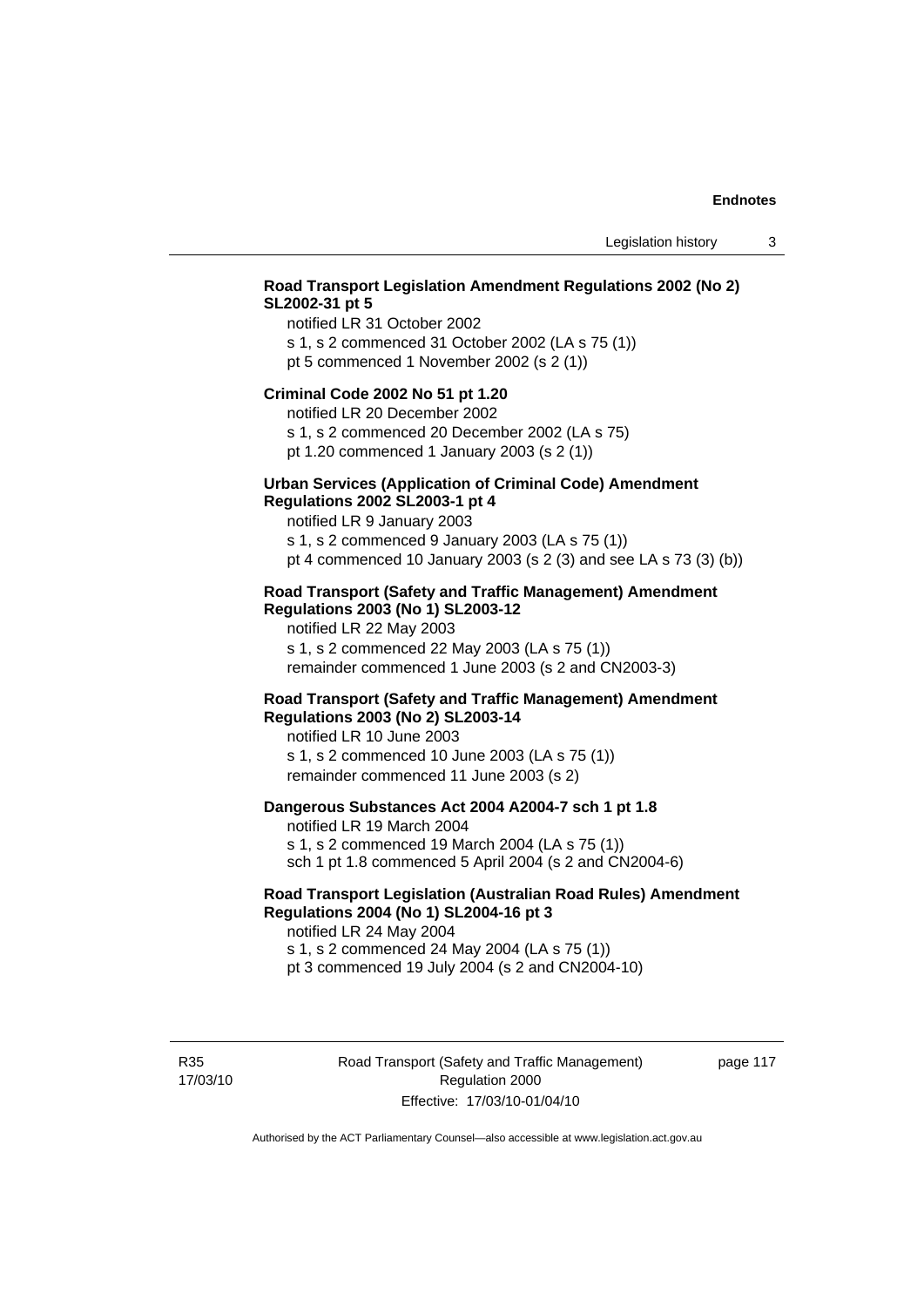3 Legislation history

#### **Emergencies Act 2004 A2004-28 sch 3 pt 3.20**

notified LR 29 June 2004 s 1, s 2 commenced 29 June 2004 (LA s 75 (1)) sch 3 pt 3.20 commenced 1 July 2004 (s 2 (1) and CN2004-11)

#### **Road Transport Legislation Amendment Regulations 2004 (No 1) SL2004-47 pt 5**

notified LR 9 September 2004

s 1, s 2 commenced 9 September 2004 (LA s 75 (1))

pt 5 commenced 10 September 2004 (s 2)

#### **Road Transport Legislation (Hire Cars) Amendment Regulation 2005 (No 1) SL2005-4 sch 2 pt 2.4**

notified LR 7 March 2005

s 1, s 2 commenced 7 March 2005 (LA s 75 (1)) sch 2 pt 2.4 commenced 9 March 2005 (s 2 and see Road Transport (Public Passenger Services) (Hire Cars) Amendment Act 2004 A2004-69, s 2 and LA s 79)

#### **Road Transport (Safety and Traffic Management) Amendment Regulation 2005 (No 1) SL2005-7**

notified LR 8 April 2005 s 1, s 2 commenced 8 April 2005 (LA s 75 (1)) remainder commenced 9 April 2005 (s 2)

#### **Road Transport (Safety and Traffic Management) Amendment Regulation 2005 (No 2) SL2005-22**

notified LR 15 September 2005 s 1, s 2 commenced 15 September 2005 (LA s 75 (1)) remainder commenced 16 September 2005 (s 2)

#### **Statute Law Amendment Act 2005 (No 2) A2005-62 sch 1 pt 1.4**  notified LR 21 December 2005

s 1, s 2 commenced 21 December 2005 (LA s 75 (1)) sch 1 pt 1.4 commenced 11 January 2006 (s 2 (1))

# **Road Transport (Safety and Traffic Management) Amendment Regulation 2006 (No 1) SL2006-4**

notified LR 16 January 2006 s 1, s 2 commenced 16 January 2006 (LA s 75 (1)) remainder commenced 17 January 2006 (s 2)

page 118 Road Transport (Safety and Traffic Management) Regulation 2000 Effective: 17/03/10-01/04/10

R35 17/03/10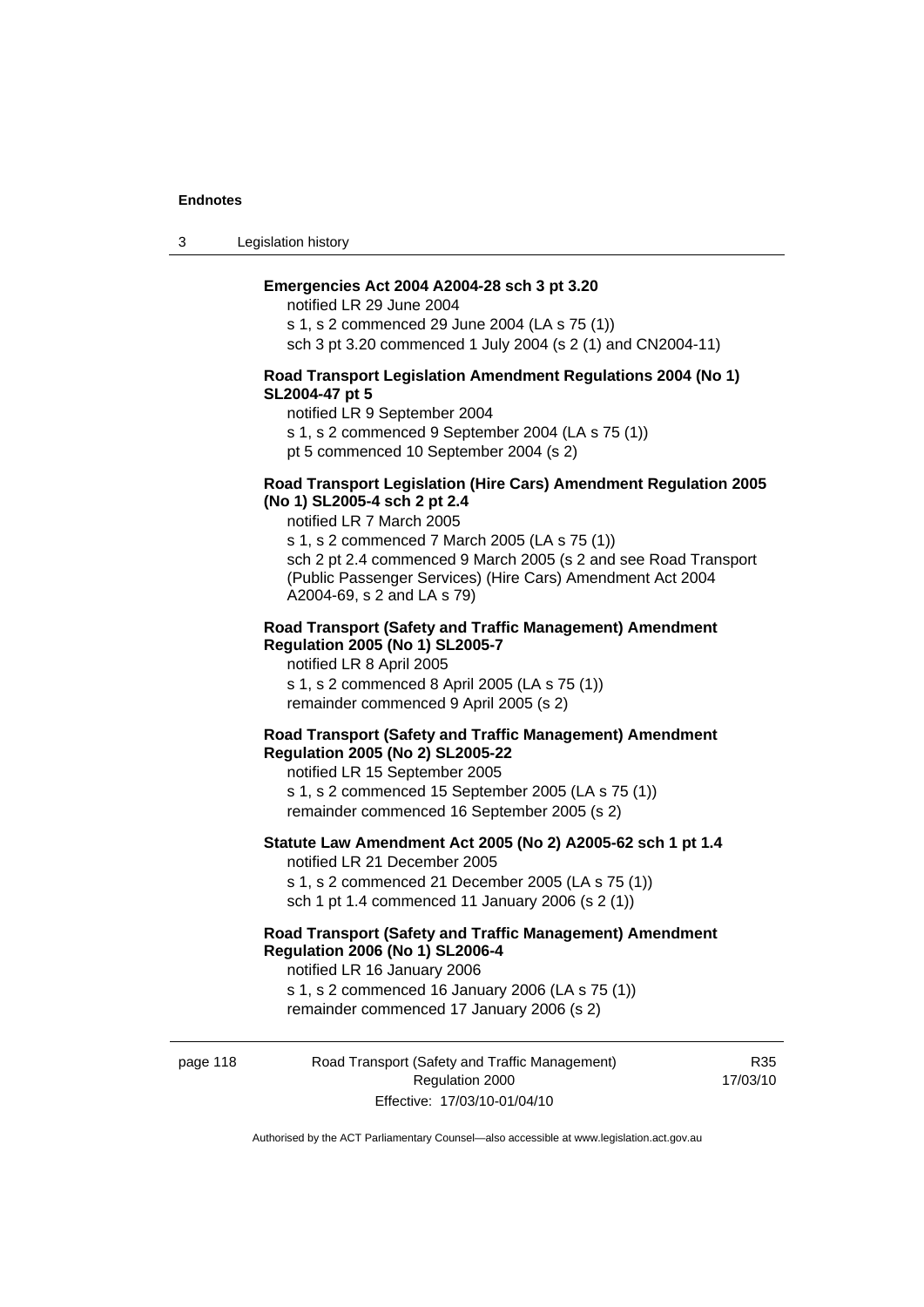# **Road Transport (Public Passenger Services) Amendment Regulation 2006 (No 1) SL2006-32 sch 1 pt 1.5**

notified LR 26 June 2006

s 1, s 2 commenced 26 June 2006 (LA s 75 (1)) sch 1 pt 1.5 commenced 3 July 2006 (s 2 (2))

#### **Road Transport (Safety and Traffic Management) Amendment Regulation 2006 (No 2) SL2006-51**

notified LR 4 December 2006

s 1, s 2 commenced 4 December 2006 (LA s 75 (1)) remainder commenced 5 December 2006 (s 2)

### **Road Transport (Safety and Traffic Management) Amendment Regulation 2007 (No 1) SL2007-20**

notified LR 30 July 2007 s 1, s 2 commenced 30 July 2007 (LA s 75 (1)) remainder commenced 31 July 2007 (s 2)

### **Planning and Development (Consequential Amendments) Act 2007 A2007-25 sch 1 pt 1.29**

notified LR 13 September 2007

s 1, s 2 commenced 13 September 2007 (LA s 75 (1)) sch 1 pt 1.29 commenced 31 March 2008 (s 2 and see Planning and Development Act 2007 A2007-24, s 2 and CN2008-1)

#### **Road Transport (Safety and Traffic Management) Amendment Regulation 2008 (No 1) SL2008-40**

notified LR 11 September 2008 s 1, s 2 commenced 11 September 2008 (LA s 75 (1)) remainder commenced 11 March 2009 (s 2 and LA s 79)

### **Road Transport Legislation Amendment Regulation 2008 (No 2) SL2008-47 sch 1 pt 1.3**

notified LR 1 December 2008 s 1, s 2 commenced 1 December 2008 (LA s 75 (1)) sch 1 pt 1.3 commenced 2 December 2008 (s 2)

R35 17/03/10 Road Transport (Safety and Traffic Management) Regulation 2000 Effective: 17/03/10-01/04/10

page 119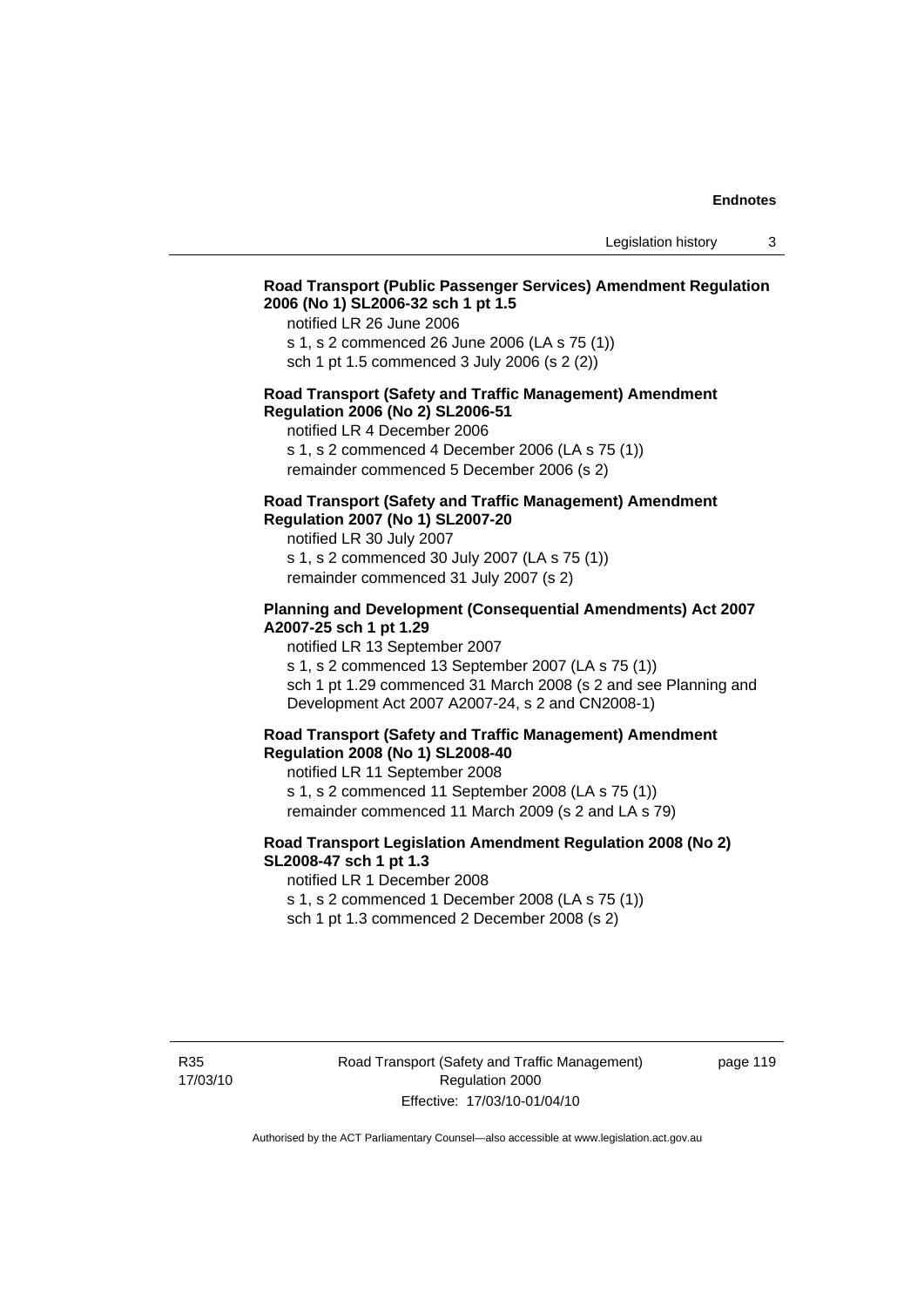3 Legislation history

# **Road Transport Legislation Amendment Regulation 2009 (No 1) SL2009-6 pt 4**

notified LR 11 March 2009

s 1, s 2 commenced 11 March 2009 (LA s 75 (1))

pt 4 commenced 16 March 2009 (s 2 and CN2009-7)

#### **Road Transport (Safety and Traffic Management) Amendment Regulation 2009 (No 1) SL2009-7**

notified LR 12 March 2009

s 1, s 2 commenced 12 March 2009 (LA s 75 (1)) remainder commenced 13 March 2009 (s 2)

#### **Road Transport (Mass, Dimensions and Loading) Act 2009 A2009-22 sch 1 pt 1.10**

notified LR 3 September 2009 s 1, s 2 commenced 3 September 2009 (LA s 75 (1)) sch 1 pt 1.10 commenced 3 March 2010 (s 2 and LA s 79)

#### **Dangerous Goods (Road Transport) Act 2009 A2009-34 sch 1 pt 1.3**

notified LR 28 September 2009

s 1, s 2 commenced 28 September 2009 (LA s 75 (1))

sch 1 pt 1.3 awaiting commencement (s 2)

*Note* default commencement under s 2 (2): 28 September 2010 (LA s 79 does not apply to this Act)

## **Road Transport Legislation Amendment Regulation 2010 (No 1) SL2010-5 pt 4**

notified LR 1 March 2010 s 1, s 2 commenced 1 March 2010 (LA s 75 (1))

s 55, ss 58-62 commence 15 March 2011 (s 2 (2))

pt 4 remainder commenced 15 March 2010 (s 2 (1))

# **Road Transport Legislation Amendment Regulation 2010 (No 2) SL2010-7 pt 5**

notified LR 16 March 2010 s 1, s 2 commenced 16 March 2010 (LA s 75 (1)) pt 5 commenced 17 March 2010 (s 2 (1))

page 120 Road Transport (Safety and Traffic Management) Regulation 2000 Effective: 17/03/10-01/04/10

R35 17/03/10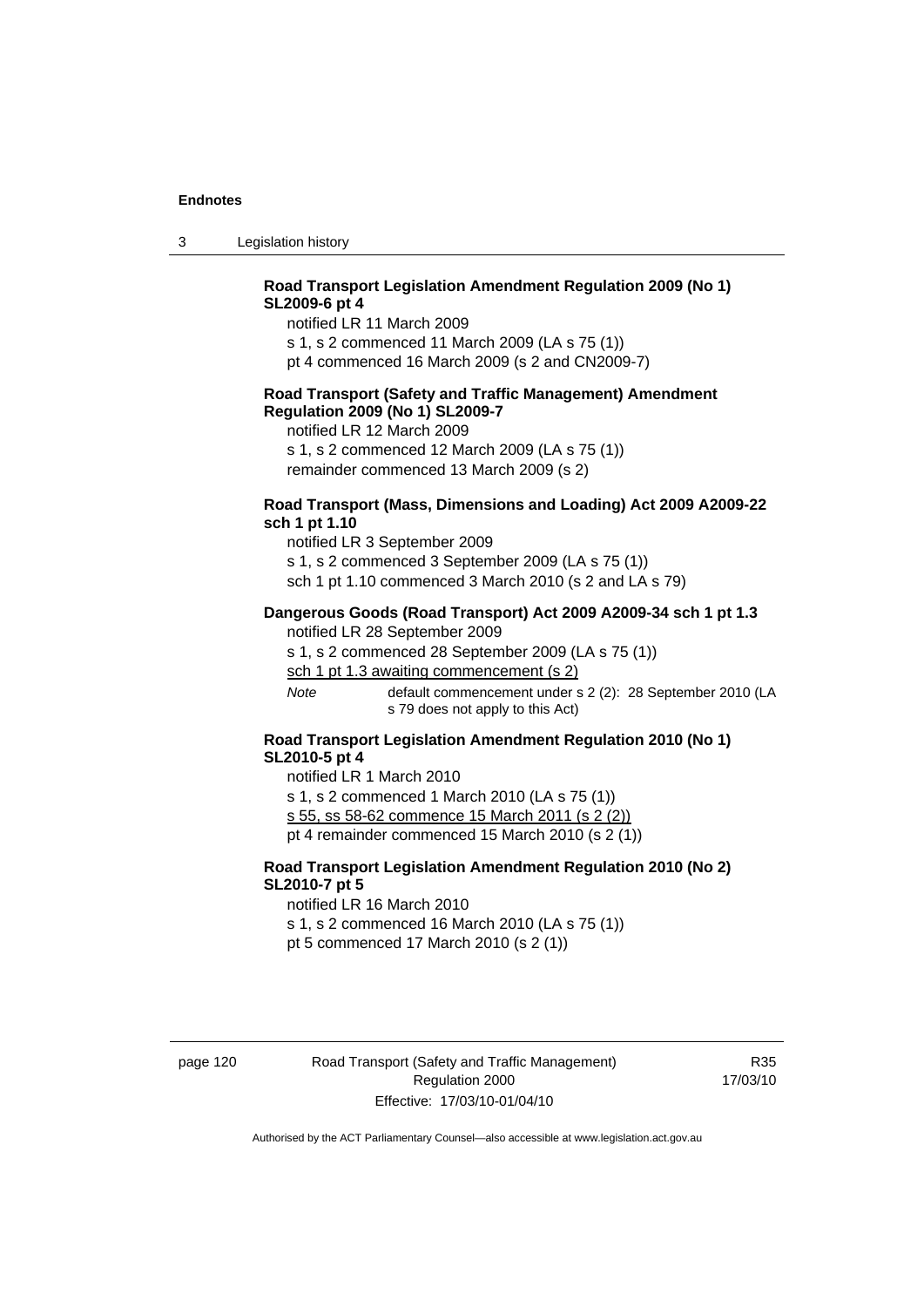# **4 Amendment history**

| Name of regulation                                        |                                                                                                                                                              |
|-----------------------------------------------------------|--------------------------------------------------------------------------------------------------------------------------------------------------------------|
| s 1                                                       | am R <sub>18</sub> LA                                                                                                                                        |
| <b>Dictionary</b>                                         |                                                                                                                                                              |
| s 2                                                       | om Act 2001 No 27 amdt 4.24<br>ins SL2005-22 amdt 1.1                                                                                                        |
| s 3 hdg<br>s <sub>3</sub>                                 | Dictionary-application to Australian Road Rules<br>bracketed note exp 17 September 2002 (s 4 (3))<br>am Act 2001 No 44 amdt 1.3793<br>sub SL2005-22 amdt 1.1 |
| Road includes road related area<br>s 3A                   | ins SL2005-22 amdt 1.1                                                                                                                                       |
| Meaning of park and stop                                  |                                                                                                                                                              |
| s 3B                                                      | ins SL2005-22 amdt 1.1                                                                                                                                       |
| <b>Notes</b><br>s 4 hdg<br>s 4                            | bracketed note exp 17 September 2002 (s 4 (3))<br>am Act 2001 No 44 amdt 1.3794: Act 2002 No 30 amdt 3.769<br>(2), (3) exp 17 September 2002 (s (4 (3))      |
| s 4A                                                      | Offences against regulation-application of Criminal Code etc<br>ins SL2003-1 s 16                                                                            |
| s 4B                                                      | Offences against regulation are strict liability offences<br>ins SL2003-1 s 16                                                                               |
| s 4C                                                      | General defence of accident or reasonable effort<br>ins SL2003-1 s 16                                                                                        |
| <b>Meaning of Australian Road Rules</b><br>s 5 hda<br>s 5 | bracketed note exp 17 September 2002 (s 4 (3))<br>sub SL2004-16 s 25<br>am SL2005-22 amdt 1.2<br>sub SL2010-5 s 51                                           |
| s 6 hdg                                                   | Incorporation of Australian Road Rules into ACT law<br>bracketed note exp 17 September 2002 (s 4 (3))                                                        |
| Transitional-ARR r 266 and r 267<br>s 6A                  | ins SL2010-5 s 52<br>exp 14 March 2011 (s 6A (2))                                                                                                            |

Road Transport (Safety and Traffic Management) Regulation 2000 Effective: 17/03/10-01/04/10

page 121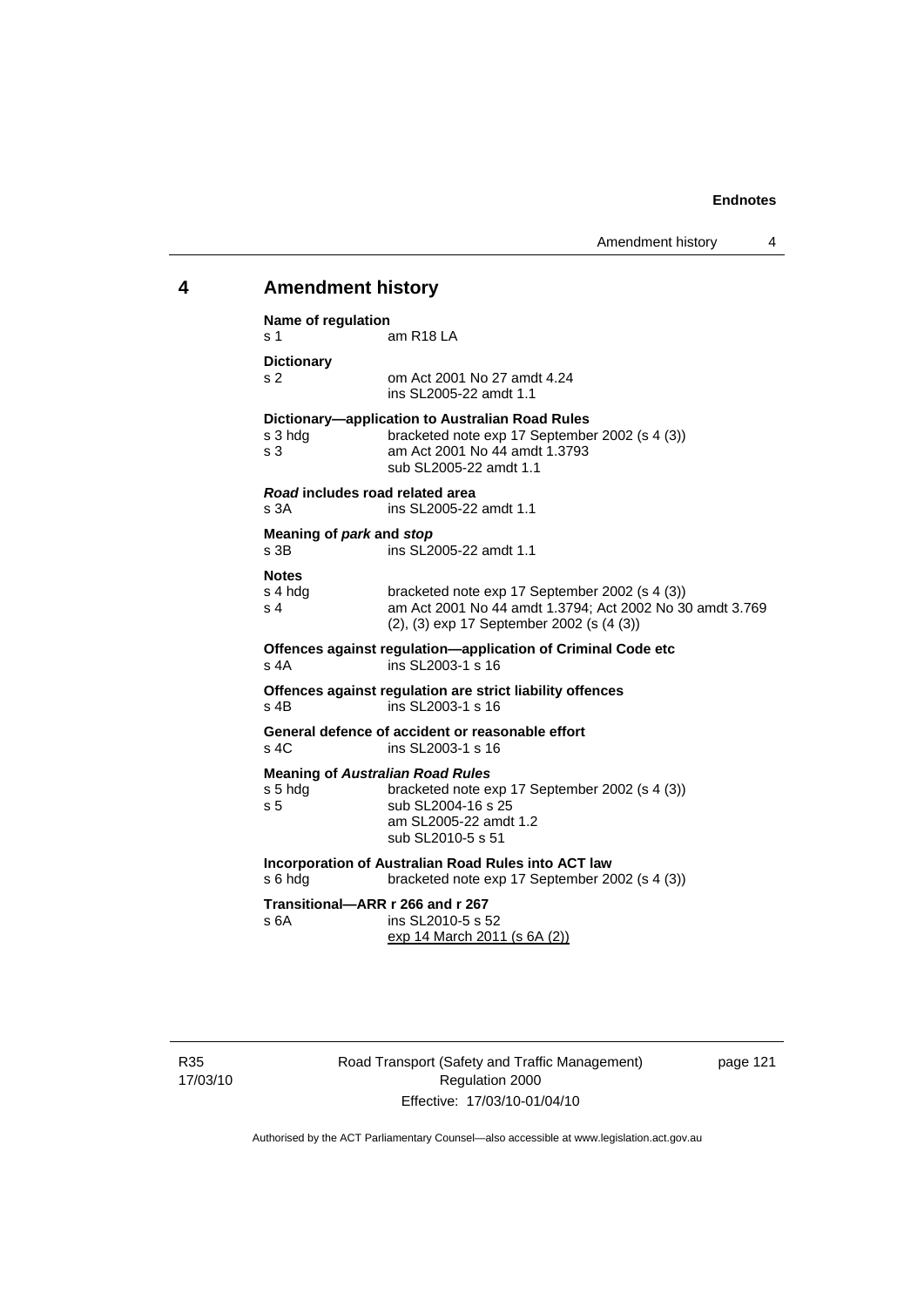4 Amendment history

| div 2.2.1 hdg<br>note 2     | am 2000 No 52 s 3; 2001 No 32 s 3; 2002 No 31 s 22;                                                                      |
|-----------------------------|--------------------------------------------------------------------------------------------------------------------------|
|                             | SL2003-12 s 4; SL2004-16 ss 26-30                                                                                        |
|                             | sub SL2005-22 s 4                                                                                                        |
|                             | am SL2006-32 amdt 1.92; items renum R24 LA; SL2010-5<br>s 53, s 54; items renum R34 LA; SL2010-5 s 55                    |
| div 2.2.1 hdg               |                                                                                                                          |
| note $3$                    | sub SL2005-22 s 4                                                                                                        |
|                             | am A2009-22 amdt 1.25                                                                                                    |
|                             | References to another law of this jurisdiction etc                                                                       |
| s 7 hdg<br>s <sub>7</sub>   | bracketed note exp 17 September 2002 (s 4 (3))<br>am Act 2001 No 44 amdt 1.3795, amdt 1.3796                             |
|                             |                                                                                                                          |
| s 8 hda                     | ARR r 10 (2)-penalties for offences<br>bracketed note exp 17 September 2002 (s 4 (3))                                    |
|                             |                                                                                                                          |
| s 8A                        | ARR r 25 (2)-default speed-limit in built-up area<br>ins SL2003-12 s 5                                                   |
|                             | om SL2004-16 s 31                                                                                                        |
|                             | ARR r 95—emergency stopping lane only signs                                                                              |
| s 9 hdg                     | bracketed note exp 17 September 2002 (s 4 (3))                                                                           |
| s 9                         | am SL2005-22 amdt 1.3                                                                                                    |
| ARR r 104—no truck signs    |                                                                                                                          |
| s 10 hda<br>s <sub>10</sub> | bracketed note exp 17 September 2002 (s 4 (3))<br>am SL2005-22 amdt 1.4                                                  |
|                             |                                                                                                                          |
| s 12 hdq                    | ARR r 158 (2) (c)-other vehicles permitted to travel in bus lanes<br>bracketed note exp 17 September 2002 (s 4 (3))      |
| s 12                        | sub 2002 No 31 s 23; SL2005-4 amdt 2.38                                                                                  |
|                             | am SL2006-32 amdt 1.93                                                                                                   |
|                             | ARR r 170 (1)—driver not to stop in intersection unless permitted                                                        |
| s 12A                       | ins SL2004-16 s 32                                                                                                       |
|                             | om SL2010-5 s 56                                                                                                         |
| s 13 hda                    | ARR r 179 (1) (c)-stopping in a loading zone-goods and permit vehicles<br>bracketed note exp 17 September 2002 (s 4 (3)) |
| s <sub>13</sub>             | sub SL2005-22 s 5                                                                                                        |
|                             | ARR r 179 (1) (c) and (2) (c)-stopping in loading zone-taxis                                                             |
| s 13A                       | ins SL2005-22 s 5                                                                                                        |
|                             | ARR r 183-stopping in a bus zone                                                                                         |
|                             |                                                                                                                          |
| s 13B                       | ins SL2006-32 amdt 1.94                                                                                                  |
|                             | ARR r 195-stopping at or near a bus stop                                                                                 |

| nage |  |
|------|--|
|------|--|

122 Road Transport (Safety and Traffic Management) Regulation 2000 Effective: 17/03/10-01/04/10

R35 17/03/10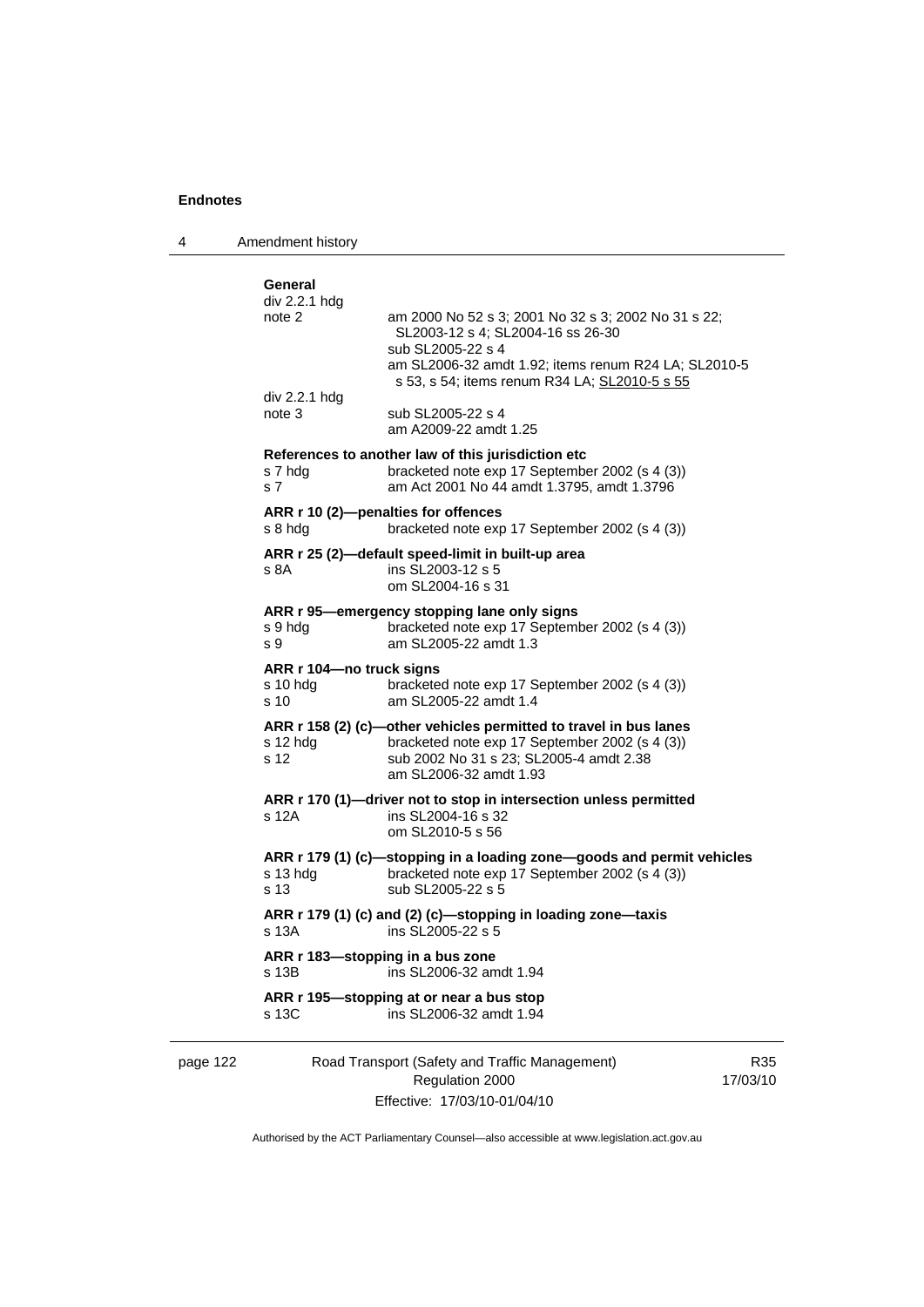| Amendment history |  |
|-------------------|--|
|-------------------|--|

| ARR r 206 (2) (b), (c)-time extension for people with disabilities permit<br>bracketed note exp 17 September 2002 (s 4 (3))<br>s 15 hdg<br>sub SL2005-22 amdt 1.5<br>ARR r 207 (2) (a)-fees for parking in pay parking spaces<br>s 16 hdg<br>bracketed note exp 17 September 2002 (s 4 (3))<br>ARR r 213 (5)-making a motor vehicle secure-exception<br>s 16A<br>am SL2004-16 s 33<br>sub SL2005-22 amdt 1.6<br>ARR r 216 (3)—towing a vehicle at night or in hazardous weather conditions<br>bracketed note exp 17 September 2002 (s 4 (3))<br>s 18 hdg<br>s 18<br>sub A2009-34 amdt 1.6<br>ARR r 225-use of radar detectors<br>s 22 hdg<br>bracketed note exp 17 September 2002 (s 4 (3))<br>ARR r 236 (6)-hitchhiking, roadside commerce etc permitted<br>s 22A<br>ins SL2004-16 s 34<br>ARR r 244C-motorised scooters not to be used<br>bracketed note exp 17 September 2002 (s 4 (3))<br>s 23 hda<br>sub SL2010-5 s 57<br>s 23<br>ARR r 266-children travelling in interstate registered vehicles<br>ins 2000 No 21 s 3<br>s 23A<br>om SL2004-16 s 35<br>ins SL2010-5 s 58<br>ARR r 266 (2B)-children travelling in goods compartments<br>ins 2001 No 32 s 4<br>s 23B<br>amdt 2.39, amdt 2.40; SL2006-32 amdt 1.95<br>sub SL2010-5 s 58<br>ARR r 266 (7)-wearing of seatbelts by passengers under 16 years old<br>bracketed note exp 17 September 2002 (s 4 (3))<br>s 24 hdg<br>s 24<br>am SL2010-5 s 59<br>ARR r 267 (3)—certificates of exemption from wearing seatbelts<br>bracketed note exp 17 September 2002 (s 4 (3))<br>s 25 hdg<br>s 25<br>om SL2010-5 s 60<br>ARR r 270 (3)-wearing motorbike helmets | $s$ 14 hdg | bracketed note exp 17 September 2002 (s 4 (3))         |
|----------------------------------------------------------------------------------------------------------------------------------------------------------------------------------------------------------------------------------------------------------------------------------------------------------------------------------------------------------------------------------------------------------------------------------------------------------------------------------------------------------------------------------------------------------------------------------------------------------------------------------------------------------------------------------------------------------------------------------------------------------------------------------------------------------------------------------------------------------------------------------------------------------------------------------------------------------------------------------------------------------------------------------------------------------------------------------------------------------------------------------------------------------------------------------------------------------------------------------------------------------------------------------------------------------------------------------------------------------------------------------------------------------------------------------------------------------------------------------------------------------------------------------------------------------------------------------------------------------------------|------------|--------------------------------------------------------|
|                                                                                                                                                                                                                                                                                                                                                                                                                                                                                                                                                                                                                                                                                                                                                                                                                                                                                                                                                                                                                                                                                                                                                                                                                                                                                                                                                                                                                                                                                                                                                                                                                      |            |                                                        |
|                                                                                                                                                                                                                                                                                                                                                                                                                                                                                                                                                                                                                                                                                                                                                                                                                                                                                                                                                                                                                                                                                                                                                                                                                                                                                                                                                                                                                                                                                                                                                                                                                      |            |                                                        |
|                                                                                                                                                                                                                                                                                                                                                                                                                                                                                                                                                                                                                                                                                                                                                                                                                                                                                                                                                                                                                                                                                                                                                                                                                                                                                                                                                                                                                                                                                                                                                                                                                      |            | ins Legislative Assembly AR2000-2 (see Gaz 2000 No 20) |
|                                                                                                                                                                                                                                                                                                                                                                                                                                                                                                                                                                                                                                                                                                                                                                                                                                                                                                                                                                                                                                                                                                                                                                                                                                                                                                                                                                                                                                                                                                                                                                                                                      |            |                                                        |
|                                                                                                                                                                                                                                                                                                                                                                                                                                                                                                                                                                                                                                                                                                                                                                                                                                                                                                                                                                                                                                                                                                                                                                                                                                                                                                                                                                                                                                                                                                                                                                                                                      |            |                                                        |
|                                                                                                                                                                                                                                                                                                                                                                                                                                                                                                                                                                                                                                                                                                                                                                                                                                                                                                                                                                                                                                                                                                                                                                                                                                                                                                                                                                                                                                                                                                                                                                                                                      |            |                                                        |
|                                                                                                                                                                                                                                                                                                                                                                                                                                                                                                                                                                                                                                                                                                                                                                                                                                                                                                                                                                                                                                                                                                                                                                                                                                                                                                                                                                                                                                                                                                                                                                                                                      |            |                                                        |
|                                                                                                                                                                                                                                                                                                                                                                                                                                                                                                                                                                                                                                                                                                                                                                                                                                                                                                                                                                                                                                                                                                                                                                                                                                                                                                                                                                                                                                                                                                                                                                                                                      |            |                                                        |
|                                                                                                                                                                                                                                                                                                                                                                                                                                                                                                                                                                                                                                                                                                                                                                                                                                                                                                                                                                                                                                                                                                                                                                                                                                                                                                                                                                                                                                                                                                                                                                                                                      |            |                                                        |
|                                                                                                                                                                                                                                                                                                                                                                                                                                                                                                                                                                                                                                                                                                                                                                                                                                                                                                                                                                                                                                                                                                                                                                                                                                                                                                                                                                                                                                                                                                                                                                                                                      |            |                                                        |
|                                                                                                                                                                                                                                                                                                                                                                                                                                                                                                                                                                                                                                                                                                                                                                                                                                                                                                                                                                                                                                                                                                                                                                                                                                                                                                                                                                                                                                                                                                                                                                                                                      |            |                                                        |
|                                                                                                                                                                                                                                                                                                                                                                                                                                                                                                                                                                                                                                                                                                                                                                                                                                                                                                                                                                                                                                                                                                                                                                                                                                                                                                                                                                                                                                                                                                                                                                                                                      |            |                                                        |
|                                                                                                                                                                                                                                                                                                                                                                                                                                                                                                                                                                                                                                                                                                                                                                                                                                                                                                                                                                                                                                                                                                                                                                                                                                                                                                                                                                                                                                                                                                                                                                                                                      |            |                                                        |
|                                                                                                                                                                                                                                                                                                                                                                                                                                                                                                                                                                                                                                                                                                                                                                                                                                                                                                                                                                                                                                                                                                                                                                                                                                                                                                                                                                                                                                                                                                                                                                                                                      |            | am 2002 No 2 s 28; Act 2002 No 51 amdt 1.38; SL2005-4  |
|                                                                                                                                                                                                                                                                                                                                                                                                                                                                                                                                                                                                                                                                                                                                                                                                                                                                                                                                                                                                                                                                                                                                                                                                                                                                                                                                                                                                                                                                                                                                                                                                                      |            |                                                        |
|                                                                                                                                                                                                                                                                                                                                                                                                                                                                                                                                                                                                                                                                                                                                                                                                                                                                                                                                                                                                                                                                                                                                                                                                                                                                                                                                                                                                                                                                                                                                                                                                                      |            |                                                        |
|                                                                                                                                                                                                                                                                                                                                                                                                                                                                                                                                                                                                                                                                                                                                                                                                                                                                                                                                                                                                                                                                                                                                                                                                                                                                                                                                                                                                                                                                                                                                                                                                                      |            |                                                        |
|                                                                                                                                                                                                                                                                                                                                                                                                                                                                                                                                                                                                                                                                                                                                                                                                                                                                                                                                                                                                                                                                                                                                                                                                                                                                                                                                                                                                                                                                                                                                                                                                                      |            |                                                        |
|                                                                                                                                                                                                                                                                                                                                                                                                                                                                                                                                                                                                                                                                                                                                                                                                                                                                                                                                                                                                                                                                                                                                                                                                                                                                                                                                                                                                                                                                                                                                                                                                                      |            |                                                        |
|                                                                                                                                                                                                                                                                                                                                                                                                                                                                                                                                                                                                                                                                                                                                                                                                                                                                                                                                                                                                                                                                                                                                                                                                                                                                                                                                                                                                                                                                                                                                                                                                                      |            |                                                        |
| bracketed note exp 17 September 2002 (s 4 (3))<br>s 26 hdg                                                                                                                                                                                                                                                                                                                                                                                                                                                                                                                                                                                                                                                                                                                                                                                                                                                                                                                                                                                                                                                                                                                                                                                                                                                                                                                                                                                                                                                                                                                                                           |            |                                                        |

R35 17/03/10 Road Transport (Safety and Traffic Management) Regulation 2000 Effective: 17/03/10-01/04/10

page 123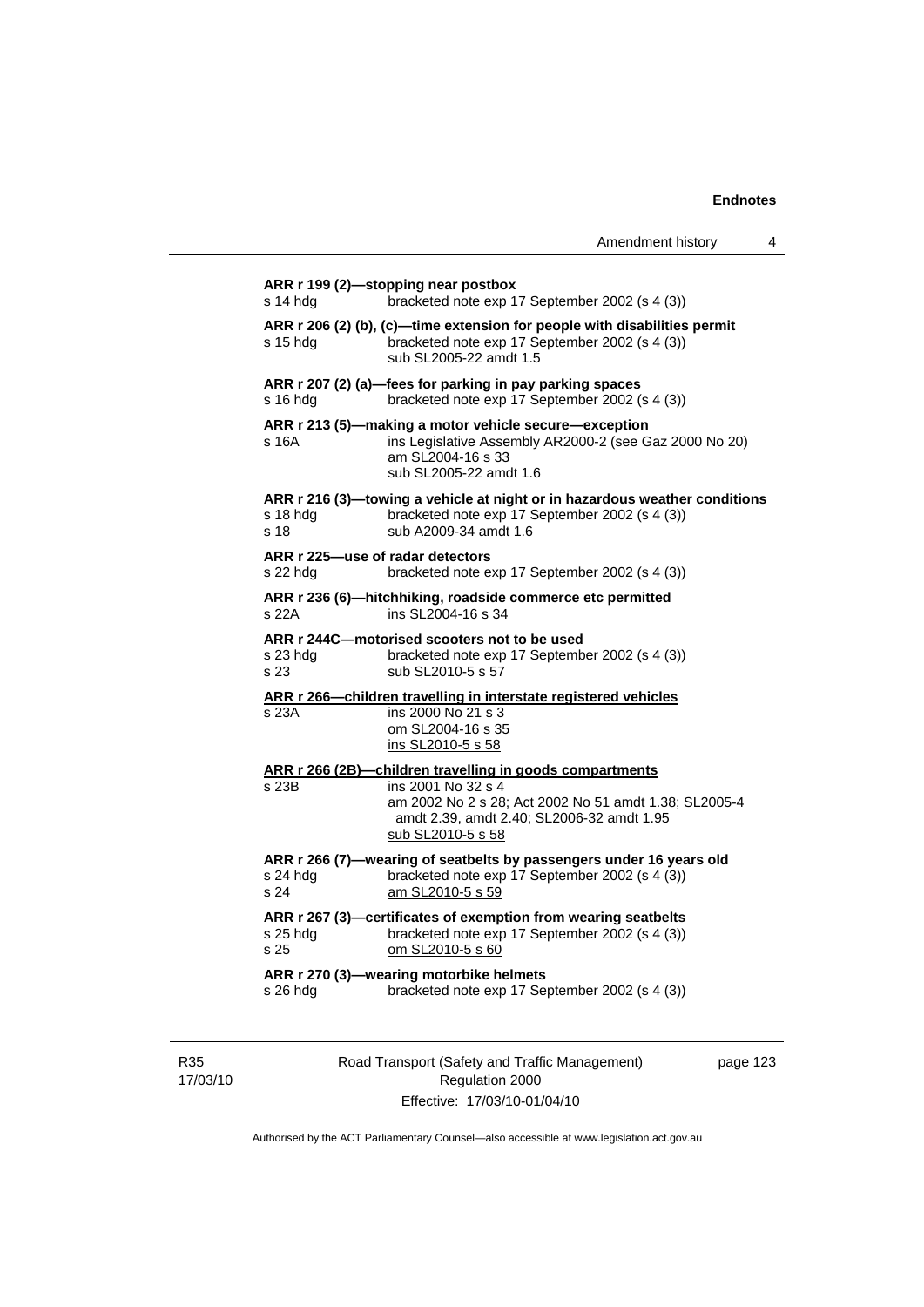|--|

| s 27 hdg                                                   | ARR r 271 (6)-riding on motorbikes<br>bracketed note exp 17 September 2002 (s 4 (3))                                                                                                                                                                                                                                                                                                                                                                                                                                                  |
|------------------------------------------------------------|---------------------------------------------------------------------------------------------------------------------------------------------------------------------------------------------------------------------------------------------------------------------------------------------------------------------------------------------------------------------------------------------------------------------------------------------------------------------------------------------------------------------------------------|
| s 27A                                                      | ARR r 280 (2) (a)-other vehicles to which B light rules apply<br>ins 2002 No 31 s 24<br>sub SL2005-4 amdt 2.41; SL2006-32 amdt 1.96                                                                                                                                                                                                                                                                                                                                                                                                   |
| s 28 hdg<br>s 28                                           | ARR r 287 (3), (4)-duties of participants in crashes<br>bracketed note exp 17 September 2002 (s 4 (3))<br>sub SL2008-40 s 4                                                                                                                                                                                                                                                                                                                                                                                                           |
| s 29 hdg<br>s 29                                           | ARR r 289 (1) (g)-driving on nature strip<br>bracketed note exp 17 September 2002 (s 4 (3))<br>am SL2004-16 s 36; pars renum R16 LA (see<br>SL2004-16 s 37); SL2005-22 amdt 1.7                                                                                                                                                                                                                                                                                                                                                       |
| s 30                                                       | ARR r 298-driving with a person in or on trailer<br>am SL2005-22 amdt 1.8                                                                                                                                                                                                                                                                                                                                                                                                                                                             |
| ARR r 313-postal workers<br>s 32 hdg                       | bracketed note exp 17 September 2002 (s 4 (3))                                                                                                                                                                                                                                                                                                                                                                                                                                                                                        |
| s 33 hdg<br>s 33                                           | ARR dict-definitions for dictionary<br>bracketed note exp 17 September 2002 (s 4 (3))<br>am SL2005-22 amdt 1.9<br>def emergency worker am A2004-28 amdt 3.61<br>def <i>hire car</i> ins SL2005-4 amdt 2.43<br>def oversize vehicle sub A2009-22 amdt 1.26<br>def <i>police officer</i> sub Act 2001 No 56 amdt 3.475<br>def private hire car om SL2005-4 amdt 2.44<br>def <i>public bus</i> sub Act 2001 No 62 amdt 1.38<br>def restricted hire vehicle om SL2005-4 amdt 2.44<br>def taxi sub 2002 No 2 s 29<br>am SL2005-4 amdt 2.42 |
| div 2.2.3 hdg                                              | <b>Offences against the Australian Road Rules</b><br>om SL2003-1 s 17                                                                                                                                                                                                                                                                                                                                                                                                                                                                 |
| <b>Application of Criminal Code</b><br>s 34 hdg<br>s 34    | bracketed note exp 17 September 2002 (s 4 (3))<br>sub Act 2002 No 51 amdt 1.39<br>om SL2003-1 s 17                                                                                                                                                                                                                                                                                                                                                                                                                                    |
| Offences are strict liability offences<br>s 35 hdg<br>s 35 | bracketed note exp 17 September 2002 (s 4 (3))<br>am Act 2002 No 51 amdt 1.40<br>om SL2003-1 s 17                                                                                                                                                                                                                                                                                                                                                                                                                                     |

| page 124 |  |  |
|----------|--|--|
|----------|--|--|

124 Road Transport (Safety and Traffic Management) Regulation 2000 Effective: 17/03/10-01/04/10

R35 17/03/10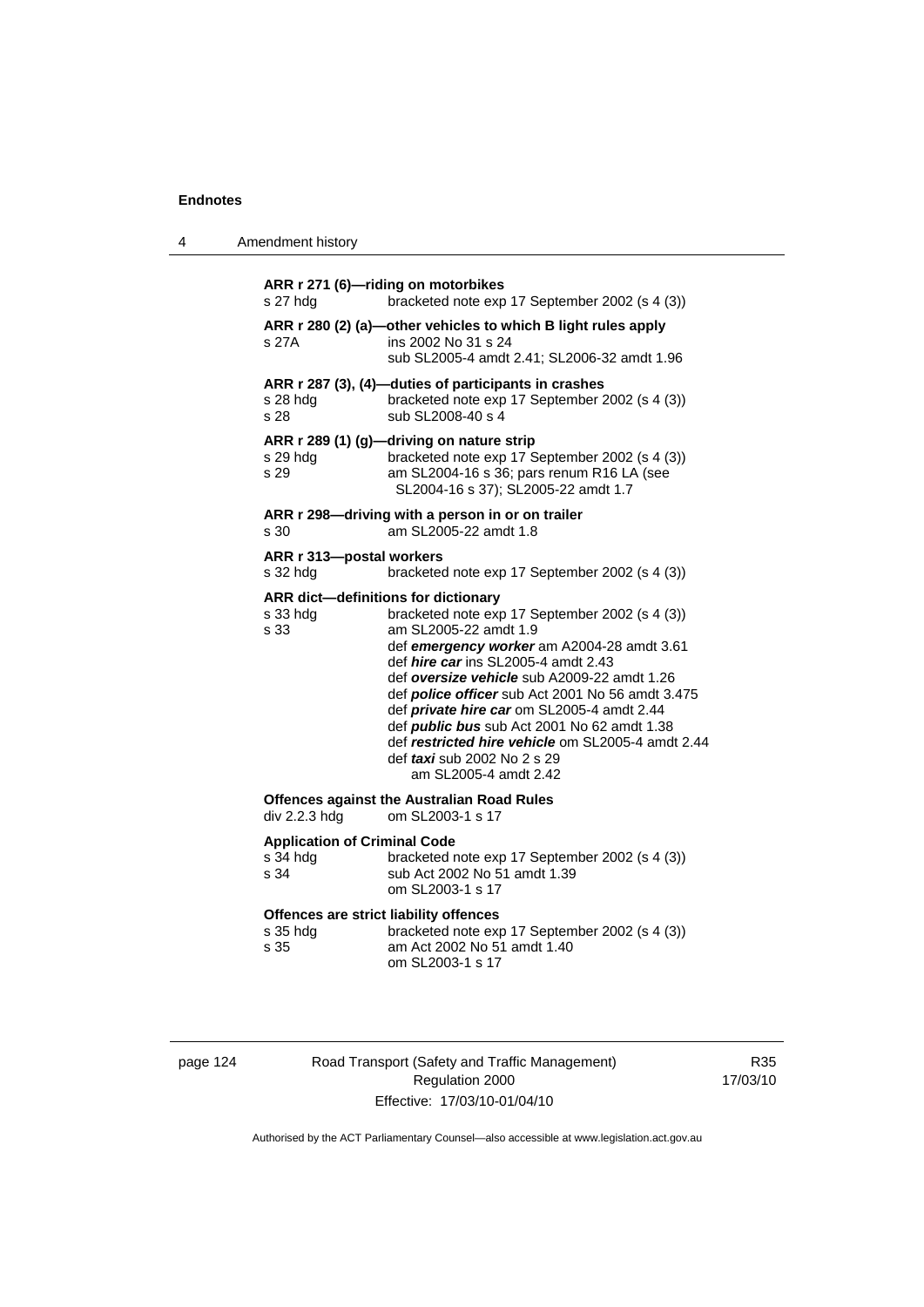| s 36 hdg<br>s 36                                  | General defence of accident or reasonable effort<br>bracketed note exp 17 September 2002 (s 4 (3))<br>am Act 2002 No 51 amdt 1.41<br>om SL2003-1 s 17 |
|---------------------------------------------------|-------------------------------------------------------------------------------------------------------------------------------------------------------|
| Making unnecessary engine noise<br>s 37 hdg       | bracketed note exp 17 September 2002 (s 4 (3))                                                                                                        |
| Emission of waste oil or grease<br>s 38 hda       | bracketed note exp 17 September 2002 (s 4 (3))                                                                                                        |
| Safety of persons on trailers<br>s 39 hda<br>s.39 | bracketed note exp 17 September 2002 (s 4 (3))<br>am SL2005-22 amdt 1.10, amdt 1.11                                                                   |
| s 40 hdg                                          | Passengers in sidecars to be seated<br>bracketed note exp 17 September 2002 (s 4 (3))                                                                 |
| s 41 hda                                          | Number of vehicles that may be drawn<br>bracketed note exp 17 September 2002 (s 4 (3))                                                                |
| Towing by vehicles under 4.5t<br>s 42 hdg         | bracketed note exp 17 September 2002 (s 4 (3))                                                                                                        |
| Lights on motor vehicles generally<br>$s$ 43 hdg  | bracketed note exp 17 September 2002 (s 4 (3))                                                                                                        |
| <b>Metered parking</b><br>div 2.3.5 hdg           | sub SL2005-22 s 6                                                                                                                                     |
| s 44 hda<br>s <sub>44</sub>                       | Metered parking—parking in spaces<br>bracketed note exp 17 September 2002 (s 4 (3))<br>sub SL2005-22 s 7                                              |
| Metered parking-parking fees<br>s 44A             | ins SL2005-22 s 7                                                                                                                                     |
| s 44B                                             | Metered parking-maximum length of stay<br>ins SL2005-22 s 7                                                                                           |
| s 45 hdg<br>s 45                                  | Metered parking-exceptions to s 44A and s 44B<br>bracketed note exp 17 September 2002 (s 4 (3))<br>sub SL2005-22 s 7                                  |
| s 46 hdg                                          | Temporary closure of metered parking spaces<br>bracketed note exp 17 September 2002 (s 4 (3))                                                         |
| <b>Misuse of parking meters</b>                   | bracketed note exp 17 September 2002 (s 4 (3))                                                                                                        |
| s 47 hdg                                          |                                                                                                                                                       |

R35 17/03/10 Road Transport (Safety and Traffic Management) Regulation 2000 Effective: 17/03/10-01/04/10

page 125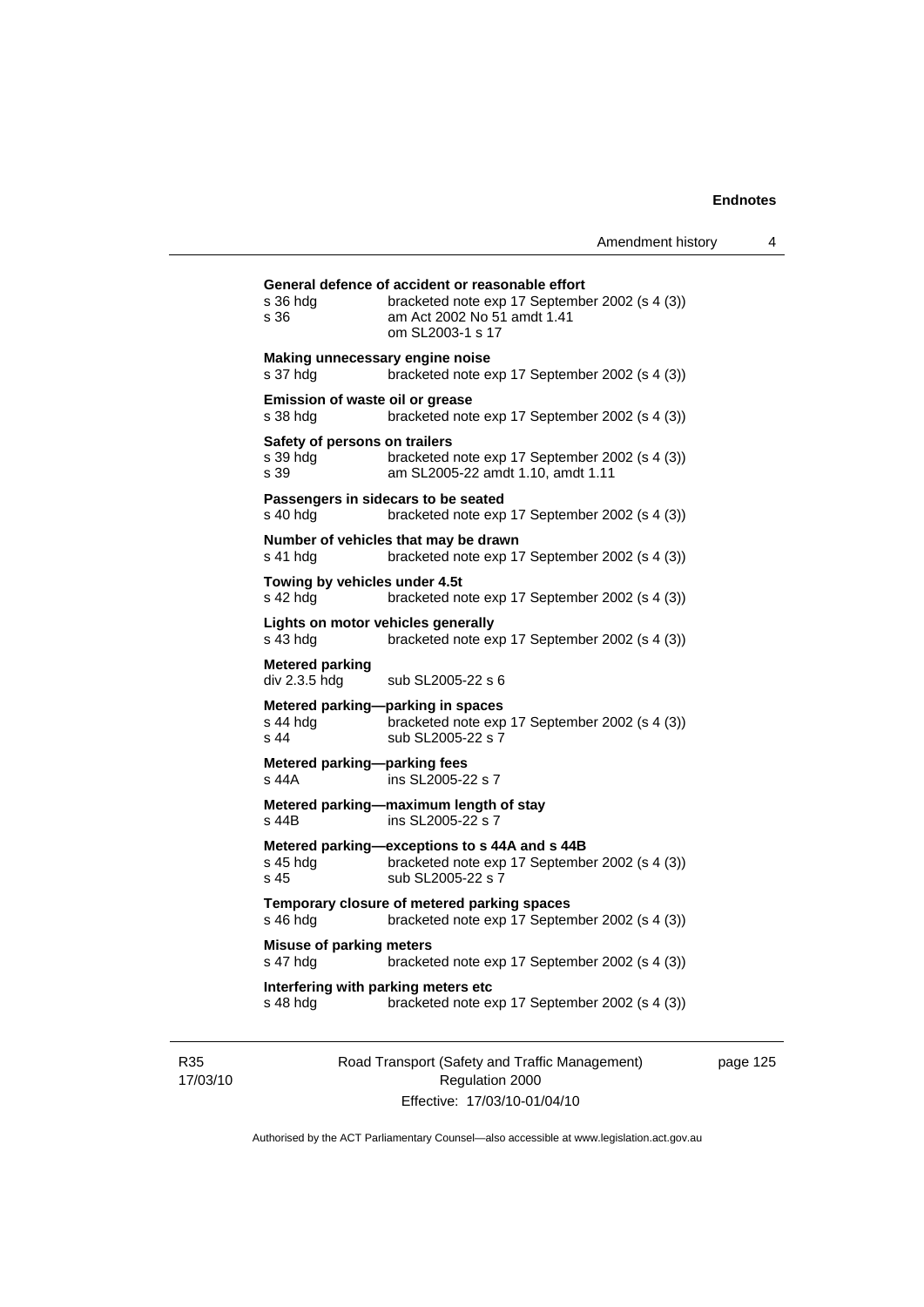4 Amendment history

| <b>Ticket parking</b><br>div 2.3.6 hdg               | orig div 2.3.6 hdg renum as div 2.3.8 hdg                                                                                         |
|------------------------------------------------------|-----------------------------------------------------------------------------------------------------------------------------------|
|                                                      | ins by SL2005-22 s 8                                                                                                              |
| s 49 hdg<br>s 49                                     | Ticket parking-parking in spaces<br>bracketed note exp 17 September 2002 (s 4 (3))<br>sub SL2005-22 s 8                           |
| s 49A                                                | Ticket parking-display of tickets<br>ins SL2005-22 s 8<br>am SL2010-7 s 42                                                        |
| s 49B                                                | Ticket parking-maximum length of stay<br>ins SL2005-22 s 8                                                                        |
| s 50 hdg<br>s 50                                     | Ticket parking-exceptions to s 49A and s 49B<br>bracketed note exp 17 September 2002 (s 4 (3))<br>sub SL2005-22 s 8               |
| s 51 hdg                                             | Temporary closure of ticket parking spaces and areas<br>bracketed note exp 17 September 2002 (s 4 (3))<br>sub SL2005-22 amdt 1.12 |
| s 51                                                 | am 2002 No 7 s 4, s 5; regs renum R6 LA (see 2002 No 7 s 6)                                                                       |
| s 52 hdg<br>s 52                                     | Use of false or damaged parking tickets etc<br>bracketed note exp 17 September 2002 (s 4 (3))<br>sub SL2005-22 s 9                |
| s 53 hdg<br>s 53                                     | Misuse of parking ticket machines<br>bracketed note exp 17 September 2002 (s 4 (3))<br>sub SL2005-22 s 9                          |
| s 54 hdg                                             | Interfering with parking ticket machines etc<br>bracketed note exp 17 September 2002 (s 4 (3))                                    |
| Interfering with parking tickets<br>s 55 hda<br>s 55 | bracketed note exp 17 September 2002 (s 4 (3))<br>sub SL2005-22 s 10                                                              |
| div 2.3.7 hdg                                        | Other ACT road rules about stopping and parking<br>ins SL2005-22 s 10                                                             |
| authorities                                          | Unauthorised use of parking permits and mobility parking scheme                                                                   |
| s 56 hdg<br>s 56                                     | bracketed note exp 17 September 2002 (s 4 (3))<br>am Act 2002 No 30 amdt 3.770<br>sub SL2005-22 s 10                              |
| s 56A                                                | Interfering with parking permits and mobility parking scheme authorities<br>ins SL2005-22 s 10                                    |
|                                                      |                                                                                                                                   |

page 126 Road Transport (Safety and Traffic Management) Regulation 2000 Effective: 17/03/10-01/04/10

R35 17/03/10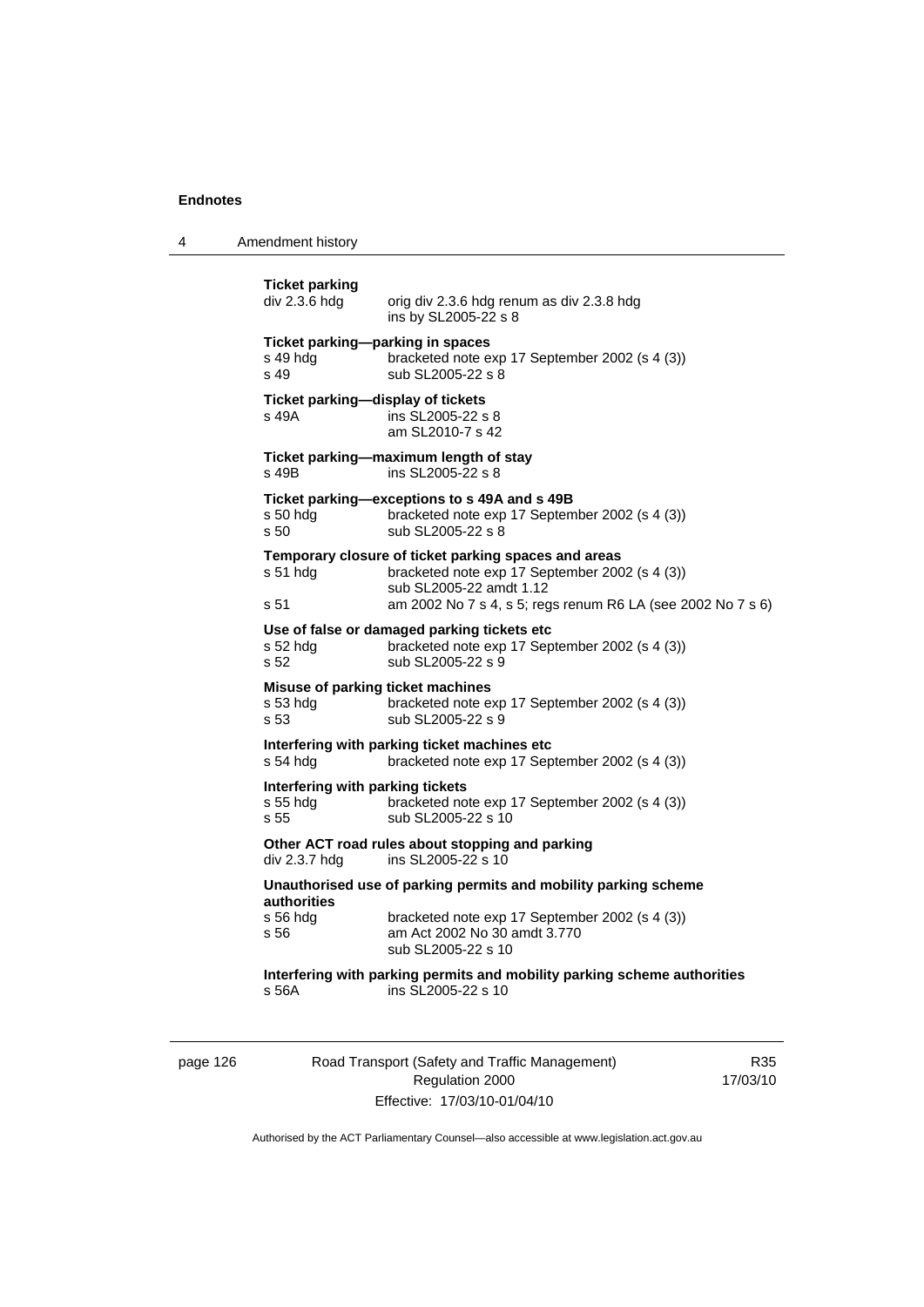|                 | s 57                                             | No stopping on a road with a red kerb<br>am 2001 No 32 s 5                                                                                                       |          |
|-----------------|--------------------------------------------------|------------------------------------------------------------------------------------------------------------------------------------------------------------------|----------|
|                 |                                                  | exp 1 December 2002 (s 57 (2))                                                                                                                                   |          |
|                 | s 57A hdg<br>s 57A                               | Stopping public buses in bus zones and at bus stops<br>bracketed note exp 17 September 2002 (s 4 (3))<br>ins 2000 No 33 s 3<br>am 2001 Act No 62 amdts 1.39-1.41 |          |
|                 | $s58$ hdg<br>s 58                                | Stopping in an emergency etc or to comply with another law<br>bracketed note exp 17 September 2002 (s 4 (3))<br>am SL2005-22 s 11, s 12                          |          |
|                 | Other ACT road rules                             |                                                                                                                                                                  |          |
|                 | div 2.3.8 hdg                                    | (prev div 2.3.6 hdg) ins SL2005-22 s 13                                                                                                                          |          |
|                 | <b>Carrying dangerous substances</b><br>s 59 hdg | bracketed note exp 17 September 2002 (s 4 (3))<br>sub A2004-7 amdt 1.14                                                                                          |          |
|                 | s 59                                             | am A2004-7 amdt 1.15, amdt 1.16<br>om A2009-34 amdt 1.7                                                                                                          |          |
|                 | s 60 hdg                                         | Interrupting funeral processions etc<br>bracketed note exp 17 September 2002 (s 4 (3))                                                                           |          |
|                 | Driving on roads closed to traffic<br>$s61$ hdg  | bracketed note exp 17 September 2002 (s 4 (3))                                                                                                                   |          |
|                 | $s$ 62 hdg                                       | Use of wheeled recreational devices and wheeled toys on roads<br>bracketed note exp 17 September 2002 (s 4 (3))                                                  |          |
|                 | traffic control device                           | Devices that are prescribed traffic control devices—Act, dict, def prescribed                                                                                    |          |
|                 | $s$ 63 hdg<br>s 63                               | bracketed note exp 17 September 2002 (s 4 (3))<br>sub SL2005-22 s 14                                                                                             |          |
|                 | $s$ 64 hdg                                       | Preventing prescribed traffic control devices being clearly visible<br>bracketed note exp 17 September 2002 (s 4 (3))                                            |          |
|                 | $s$ 65 hdg                                       | Use of do not overtake turning vehicle sign<br>bracketed note exp 17 September 2002 (s 4 (3))                                                                    |          |
|                 | s 66<br>s 66                                     | Approvals etc by road transport authority<br>am Act 2001 No 44 amdt 1.3797, amdt 1.3798<br>am SL2010-5 s 61, s 62                                                |          |
|                 | s 68 hdg                                         | Defence of complying with direction of police officer or authorised person<br>bracketed note exp 17 September 2002 (s 4 (3))                                     |          |
|                 | s 69 hdg                                         | <b>Exemption for driver of police vehicles</b><br>bracketed note exp 17 September 2002 (s 4 (3))                                                                 |          |
| R35<br>17/03/10 |                                                  | Road Transport (Safety and Traffic Management)<br>Regulation 2000                                                                                                | page 127 |

Authorised by the ACT Parliamentary Counsel—also accessible at www.legislation.act.gov.au

Effective: 17/03/10-01/04/10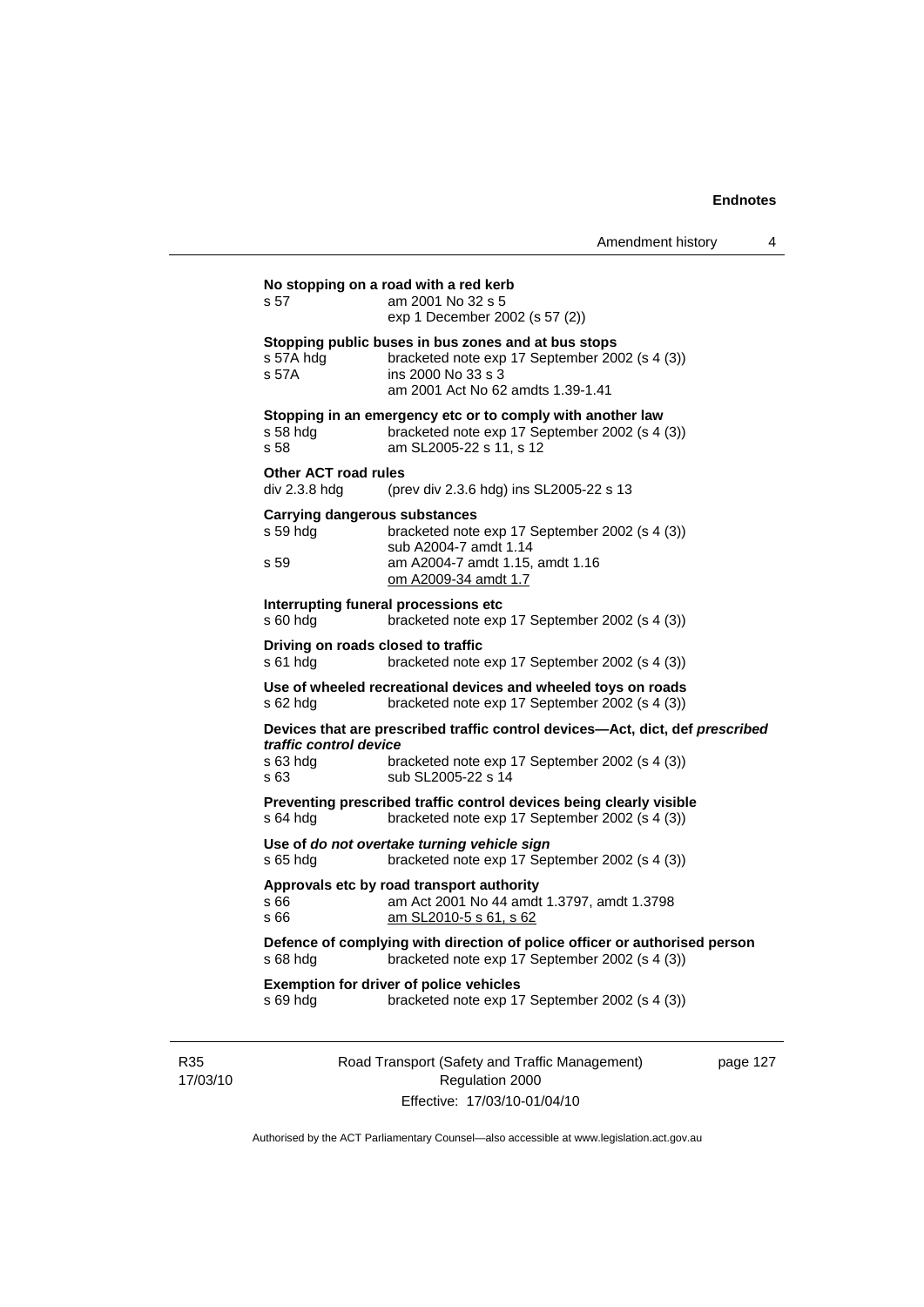4 Amendment history

```
page 128 Road Transport (Safety and Traffic Management) 
                               Regulation 2000 
                          Effective: 17/03/10-01/04/10 
                                                                         17/03/10 
           Exemption for driver of emergency vehicles 
           s 70 hdg bracketed note exp 17 September 2002 (s 4 (3)) 
           Stopping and parking exemption for police and emergency vehicles and 
           authorised people 
           s 71 hdg bracketed note exp 17 September 2002 (s 4 (3))
           s 71 sub 2002 No 7 s 7; SL2005-22 s 15 
           Parking 
           ch 3 hdg ins 2001 No 32 s 6 
           Metered parking schemes 
           s 72 hdg bracketed note exp 17 September 2002 (s 4 (3)) 
           Metered parking areas 
           s 73 hdg bracketed note exp 17 September 2002 (s 4 (3))
           s 73 am SL2005-22 amdt 1.13 
           Parking meters 
           s 74 hdg bracketed note exp 17 September 2002 (s 4 (3)) 
           Metered parking spaces 
           s 75 hdg bracketed note exp 17 September 2002 (s 4 (3)) 
           s 74 am SL2005-22 s 16 
           Parking authorities 
           s 75A ins 2002 No 7 s 8
           Parking authority guidelines 
           s 75B hdg bracketed note exp 17 September 2002 (s 4 (3)) 
           s 75B ins 2002 No 7 s 8 
           Ticket parking schemes—road transport authority 
           s 76 hdg sub 2002 No 7 s 9 
                             bracketed note exp 17 September 2002 (s 4 (3)) 
           s 76 am SL2005-22 s 17 
           Ticket parking schemes—parking authorities 
           s 76A hdg bracketed note exp 17 September 2002 (s 4 (3)) 
           sub SL2005-22 amdt 1.14<br>s 76A ins 2002 No 7 s 10
                            ins 2002 No 7 s 10
           Ticket parking areas 
           s 77 hdg bracketed note exp 17 September 2002 (s 4 (3)) 
           s 77 am SL2005-22 amdt 1.15, amdt 1.16 
                             (3), (4) exp 1 December 2006 (s 77 (4)) 
           Ticket parking spaces 
           s 78 hdg bracketed note exp 17 September 2002 (s 4 (3)) 
           Ticket machines 
                            bracketed note exp 17 September 2002 (s 4 (3))
```
Authorised by the ACT Parliamentary Counsel—also accessible at www.legislation.act.gov.au

R35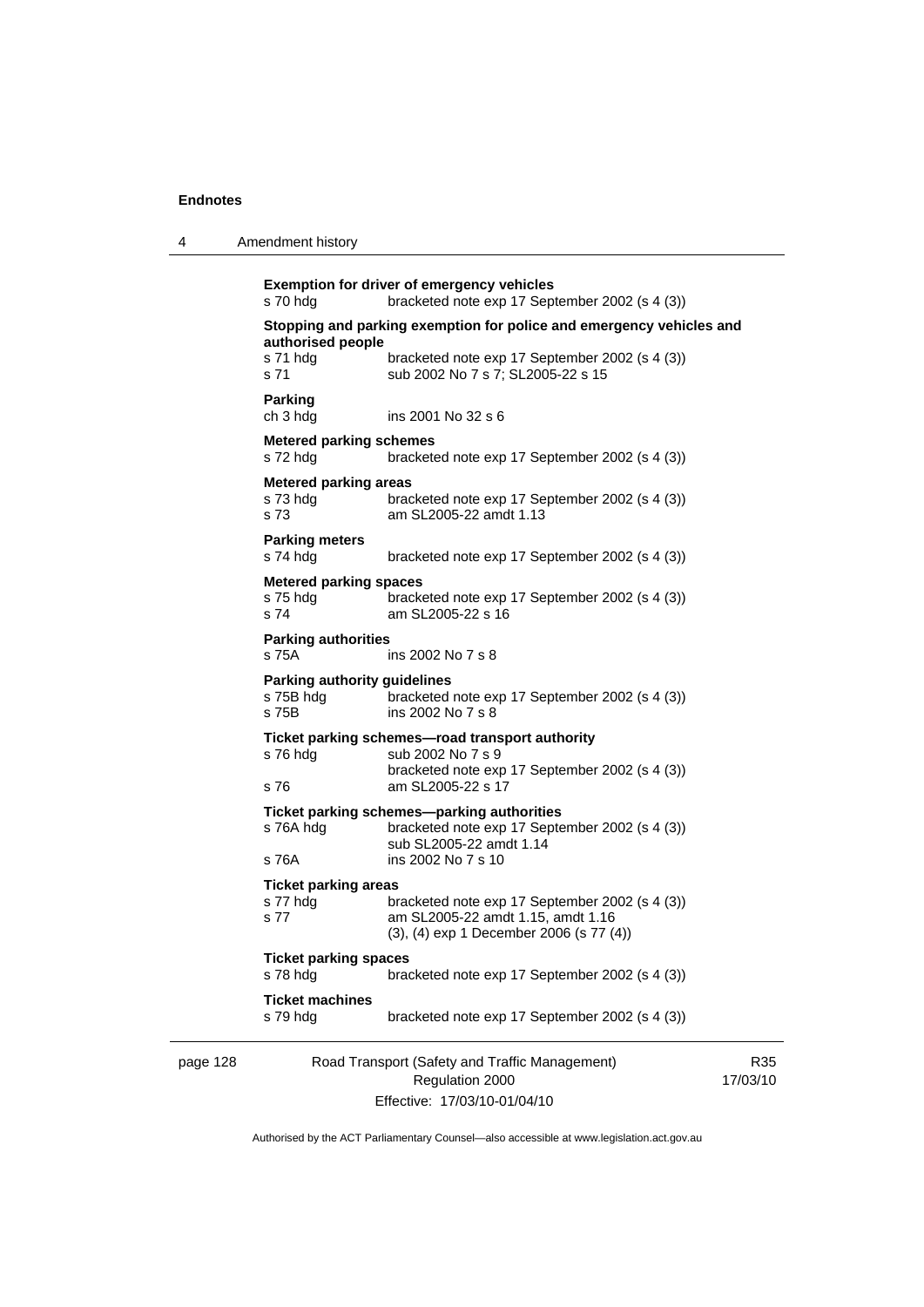| <b>Parking tickets</b><br>s 80 hdg<br>s 80     | bracketed note exp 17 September 2002 (s 4 (3))<br>am 2002 No 7 s 11; SL2005-22 ss 18-20; SL2010-7 ss 43-46                                                                                                                                                                           |
|------------------------------------------------|--------------------------------------------------------------------------------------------------------------------------------------------------------------------------------------------------------------------------------------------------------------------------------------|
| <b>Duration of parking tickets</b><br>s 81 hdg | bracketed note exp 17 September 2002 (s 4 (3))                                                                                                                                                                                                                                       |
| Definitions-div 3.1.3<br>s 82 hdg<br>s 82      | bracketed note exp 17 September 2002 (s 4 (3))<br>def code of practice om SL2008-47 amdt 1.4<br>def exemption om SL2008-47 amdt 1.4<br>def existing operator om SL2008-47 amdt 1.4<br>def existing operator's certificate om SL2008-47 amdt 1.4                                      |
| s 83 hdg                                       | References in div 3.1.3 to land adjoining residential land<br>bracketed note exp 17 September 2002 (s 4 (3))                                                                                                                                                                         |
| s 84 hdg                                       | Vehicle parked partly on residential land<br>bracketed note exp 17 September 2002 (s 4 (3))                                                                                                                                                                                          |
| s 85 hdg<br>s 85                               | Parking of certain vehicles on residential land prohibited<br>bracketed note exp 17 September 2002 (s 4 (3))<br>am SL2005-22 amdt 1.17; SL2008-47 amdt 1.5                                                                                                                           |
| s 85A                                          | No more than 1 heavy vehicle on residential land<br>ins SL2008-47 amdt 1.6                                                                                                                                                                                                           |
| s 85B                                          | Heavy vehicles to be parked away from residential land boundaries<br>ins SL2008-47 amdt 1.6                                                                                                                                                                                          |
| s 86 hda<br>s 86                               | Parking of certain vehicles on land adjoining residential land prohibited<br>bracketed note exp 17 September 2002 (s 4 (3))<br>am SL2005-22 amdt 1.17; SL2008-47 amdt 1.7, amdt 1.8;<br>ss renum R29 LA                                                                              |
| s 87 hdg<br>s 87                               | Parking of certain commercial vehicles on land with multi-unit housing<br>bracketed note exp 17 September 2002 (s 4 (3))<br>sub A2007-25 amdt 1.165<br>am Act 2002 No 30 amdt 3.771; SL2005-22 amdt 1.17;<br>A2007-25 amdt 1.166, amdt 1.167; SL2008-47 amdt 1.9;<br>ss renum R29 LA |
| s 87A                                          | No offence if reasonable necessity etc<br>ins SL2008-47 amdt 1.10                                                                                                                                                                                                                    |
| s 87B                                          | Heavy vehicle refrigeration units not to be operated on residential land<br>ins SL2008-47 amdt 1.10                                                                                                                                                                                  |
| s 87C                                          | Prohibition on night operation of heavy vehicle<br>ins SL2008-47 amdt 1.10                                                                                                                                                                                                           |

R35 17/03/10 Road Transport (Safety and Traffic Management) Regulation 2000 Effective: 17/03/10-01/04/10

page 129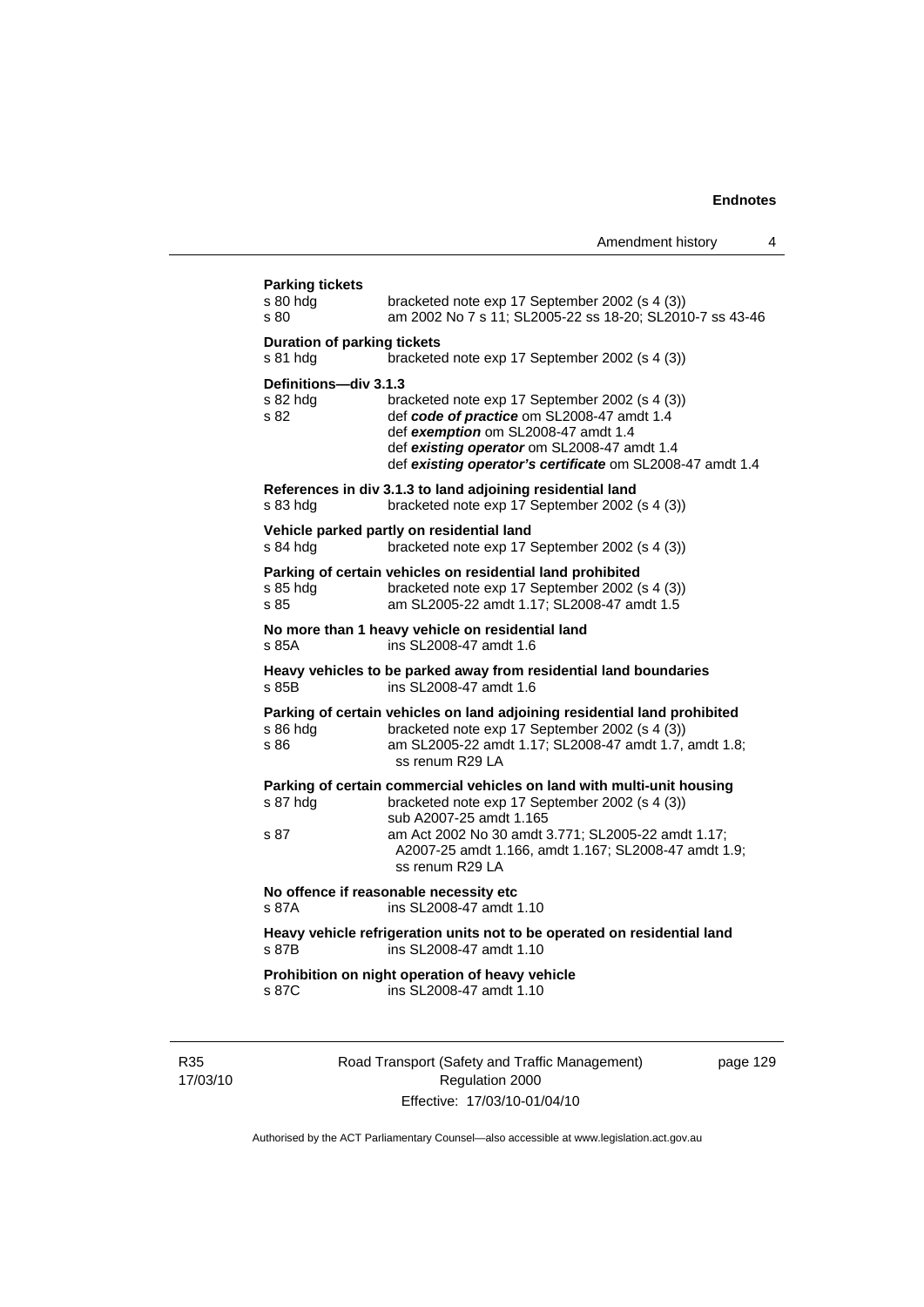| 4 | Amendment history |
|---|-------------------|
|---|-------------------|

# page 130 Road Transport (Safety and Traffic Management) Regulation 2000 **Daily infringement**  bracketed note exp 17 September 2002 (s 4 (3)) s 88 am A2007-25 amdt 1.168 sub SL2008-47 amdt 1.11 **Heavy vehicle parking—enforcement**  div 3.1.3A hdg ins SL2008-47 amdt 1.13 **Meaning of** *occupier***—div 3.1.3A**  s 89 hdg bracketed note exp 17 September 2002 (s 4 (3))<br>s 89 am Act 2001 No 44 amdt 1.3799. amdt 1.3800 am Act 2001 No 44 amdt 1.3799, amdt 1.3800 om SL2008-47 amdt 1.12 ins SL2008-47 amdt 1.13 **Power to enter premises**  bracketed note exp 17 September 2002 (s 4 (3)) s 90 am Act 2001 No 44 amdts 1.3801-1.3803 def *the code of practice* om Act 2001 No 44 amdt 1.3803 om SL2008-47 amdt 1.12 ins SL2008-47 amdt 1.13 **Production of identity card**  s 91 hdg bracketed note exp 17 September 2002 (s 4 (3)) s 91 om SL2008-47 amdt 1.12 ins SL2008-47 amdt 1.13 **Consent to entry**  bracketed note exp 17 September 2002 (s 4 (3)) s 92 am SL2005-22 s 21 om SL2008-47 amdt 1.12 ins SL2008-47 amdt 1.13 **General powers on entry to premises**  s 93 hdg<br>s 93 hdg bracketed note exp 17 September 2002 (s 4 (3))<br>s 93 hd SI 2008-47 amdt 1.12 om SL2008-47 amdt 1.12 ins SL2008-47 amdt 1.13 **Damage etc to be minimised**  s 94 hdg bracketed note exp 17 September 2002 (s 4 (3))<br>s 94 om SL2008-47 amdt 1.12 om SL2008-47 amdt 1.12 ins SL2008-47 amdt 1.13 **Compensation for exercise of enforcement powers**  s 95 hdg bracketed note exp 17 September 2002 (s 4 (3)) s 95 om SL2008-47 amdt 1.12 ins SL2008-47 amdt 1.13 **Loss etc of existing operator's certificate**  s 96 hdg bracketed note exp 17 September 2002 (s 4 (3))<br>s 96 om SL2008-47 amdt 1.12 om SL2008-47 amdt 1.12

Effective: 17/03/10-01/04/10

R35 17/03/10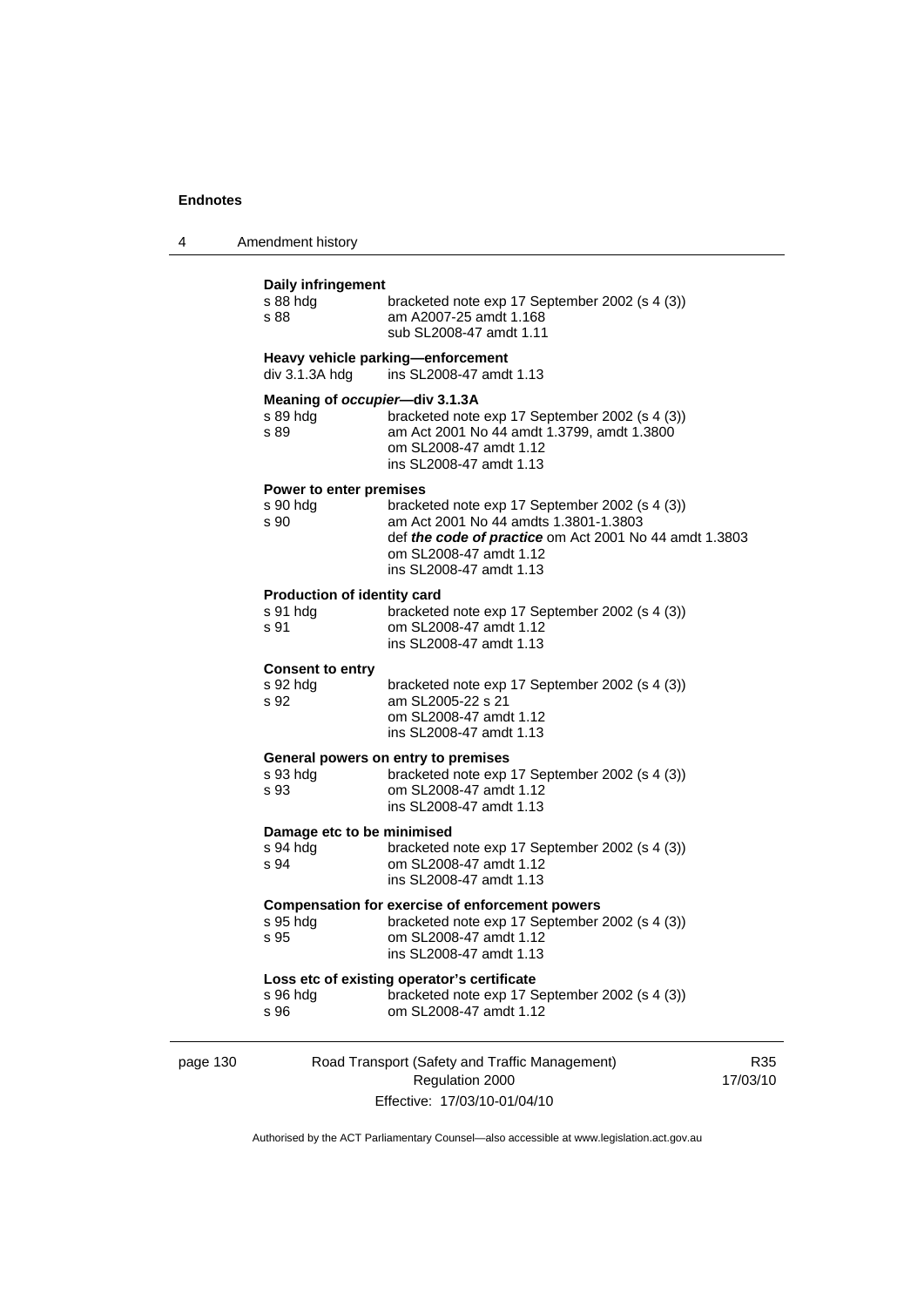| s 97 hdg<br>s 97                               | bracketed note exp 17 September 2002 (s 4 (3))<br>am Act 2002 No 30 amdt 3.772<br>om SL2008-47 amdt 1.12                                                                                                              |
|------------------------------------------------|-----------------------------------------------------------------------------------------------------------------------------------------------------------------------------------------------------------------------|
| s 97A hdg<br>s 97A                             | Other powers to provide pay parking<br>bracketed note exp 17 September 2002 (s 4 (3))<br>ins 2002 No 7 s 12                                                                                                           |
| <b>Overlapping schemes</b><br>s 98 hdg<br>s 98 | bracketed note exp 17 September 2002 (s 4 (3))<br>am 2002 No 7 s 13                                                                                                                                                   |
| s 98A hdg<br>s 98A                             | Income from ticket parking scheme<br>bracketed note exp 17 September 2002 (s 4 (3))<br>ins 2002 No 7 s 14                                                                                                             |
| s 98B hdg<br>s 98B                             | <b>Costs of ticket parking scheme</b><br>bracketed note exp 17 September 2002 (s 4 (3))<br>ins 2002 No 7 s 14                                                                                                         |
| s 99 hdg                                       | Trailers not separately chargeable<br>bracketed note exp 17 September 2002 (s 4 (3))                                                                                                                                  |
| <b>Parking permits</b><br>s 100 hdg<br>s 100   | bracketed note exp 17 September 2002 (s 4 (3))<br>sub SL2005-22 s 22                                                                                                                                                  |
| s 101 hda<br>$s$ 101                           | <b>Mobility parking scheme authorities</b><br>bracketed note exp 17 September 2002 (s 4 (3))<br>sub SL2005-22 s 22                                                                                                    |
| s 101A                                         | Parking permits and mobility parking scheme authorities-cancellation<br>ins SL2005-22 s 22                                                                                                                            |
| cancelled                                      | Parking permits and mobility parking scheme authorities-return when                                                                                                                                                   |
| s 101B                                         | ins SL2005-22 s 22                                                                                                                                                                                                    |
| Parking-other provisions<br>pt 3.3 hdg         | ins SL2006-51 s 4                                                                                                                                                                                                     |
| s 101C                                         | Marking tyres by parking inspectors<br>ins SL2006-51 s 4                                                                                                                                                              |
| Definitions-ch 4<br>s 102 hdg<br>s 102         | bracketed note exp 17 September 2002 (s 4 (3))<br>am 2000 No 33 s 4; 2000 No 52 s 4<br>def approved police speedometer ins 2001 No 32 s 7<br>def digital camera detection device sub 2001 No 32 s 8;<br>SL2007-20 s 4 |

R35 17/03/10 Road Transport (Safety and Traffic Management) Regulation 2000 Effective: 17/03/10-01/04/10

page 131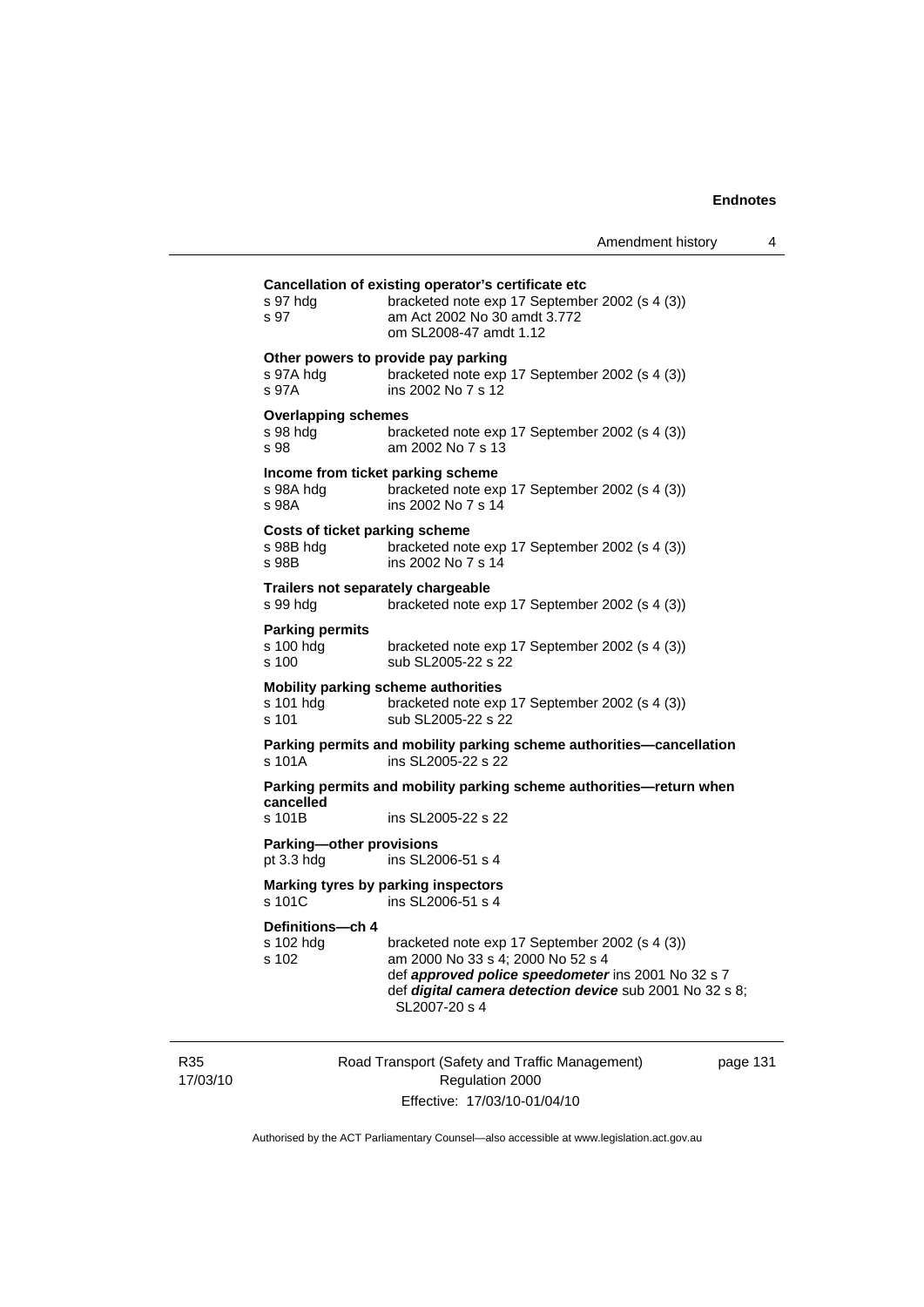| 4 | Amendment history    |                                                                                                                                                                                                                                                                                                                                                                                                                                                                                                                                                                                                                |
|---|----------------------|----------------------------------------------------------------------------------------------------------------------------------------------------------------------------------------------------------------------------------------------------------------------------------------------------------------------------------------------------------------------------------------------------------------------------------------------------------------------------------------------------------------------------------------------------------------------------------------------------------------|
|   |                      | def <i>fixed camera detection device</i> ins SL2007-20 s 5<br>def laser speed measuring device sub SL2004-47 s 40<br>am SL2009-7 s 4<br>def loop detector speed measuring device ins SL2006-51<br>s 5<br>def piezo strip speed measuring device sub SL2006-51 s 6<br>def radar speed measuring device sub SL2004-47 s 41;<br>SL2007-20 s 6<br>am SL2009-7 s 5<br>def security checksum ins 2001 No 32 s 9<br>def testing authority am 2001 No 32 s 10; SL2004-47 s 42;<br>SL2009-6 s 33<br>def traffic lights camera detection device am SL2006-51 s 7<br>om SL2007-20 s 7<br>def WORM disk ins SL2004-47 s 43 |
|   | s 103 hdg<br>s 103   | Approved traffic offence detection devices<br>bracketed note exp 17 September 2002 (s 4 (3))<br>sub 2000 No 52 s 5<br>am 2001 No 32 s 11; SL2006-51 s 8; SL2007-20 s 8                                                                                                                                                                                                                                                                                                                                                                                                                                         |
|   | s 103A               | Approval of police vehicle speedometers<br>ins 2001 No 32 s 12                                                                                                                                                                                                                                                                                                                                                                                                                                                                                                                                                 |
|   | s 104 hdg<br>s 104   | Major testing of laser speed measuring devices<br>bracketed note exp 17 September 2002 (s 4 (3))<br>am 2000 No 33 s 5<br>sub 2000 No 52 s 5<br>am 2001 No 32 regs 13-17<br>sub SL2004-47 s 44                                                                                                                                                                                                                                                                                                                                                                                                                  |
|   | s 104A               | Major testing of other traffic offence detection devices<br>ins SL2004-47 s 44<br>am SL2006-51 ss 9-11; ss renum R26 LA<br>sub SL2007-20 s 9                                                                                                                                                                                                                                                                                                                                                                                                                                                                   |
|   | s 104B               | Certification and sealing of traffic offence detection devices<br>ins SL2004-47 s 44                                                                                                                                                                                                                                                                                                                                                                                                                                                                                                                           |
|   | s 105 hdg<br>s 105   | Use of certain digital camera detection devices<br>bracketed note exp 17 September 2002 (s 4 (3))<br>sub 2001 No 32 s 18; SL2007-20 s 10                                                                                                                                                                                                                                                                                                                                                                                                                                                                       |
|   | s 105A hdg<br>s 105A | Use of certain laser speed measuring devices<br>bracketed note exp 17 September 2002 (s 4 (3))<br>sub SL2007-20 s 11<br>ins 2001 No 32 s 18<br>am SL2007-20 s 11; ss renum R27 LA                                                                                                                                                                                                                                                                                                                                                                                                                              |

page 132 Road Transport (Safety and Traffic Management) Regulation 2000 Effective: 17/03/10-01/04/10

R35 17/03/10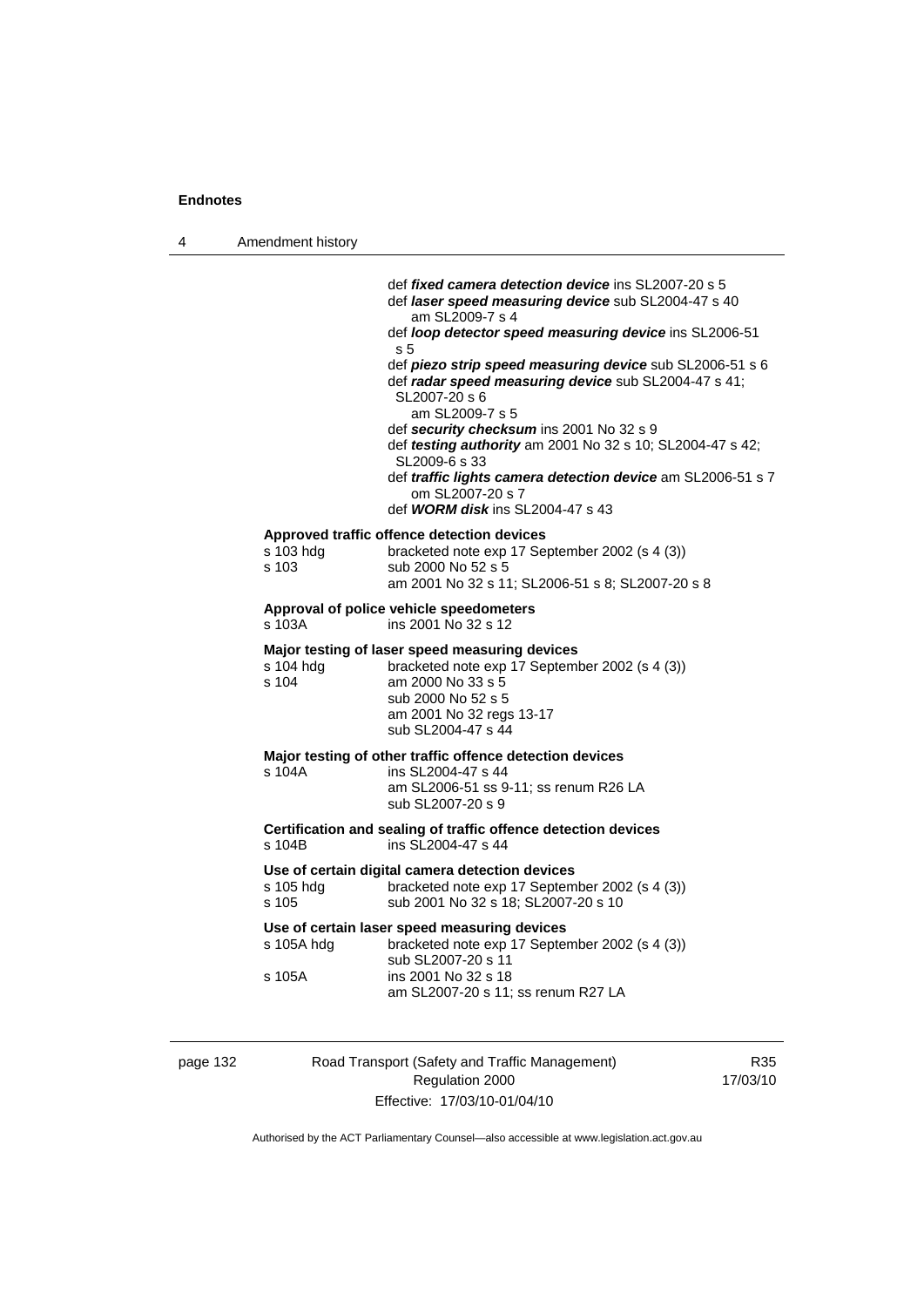|                 | s 105B hdg                                                              | Use of certain radar speed measuring devices<br>bracketed note exp 17 September 2002 (s 4 (3))                                                                                                               |          |  |  |
|-----------------|-------------------------------------------------------------------------|--------------------------------------------------------------------------------------------------------------------------------------------------------------------------------------------------------------|----------|--|--|
|                 | s 105B                                                                  | sub SL2007-20 s 12<br>ins 2001 No 32 s 18<br>am SL2007-20 s 12; ss renum R27 LA                                                                                                                              |          |  |  |
|                 | s 106 hdg                                                               | Approved people-testing and sealing<br>bracketed note exp 17 September 2002 (s 4 (3))                                                                                                                        |          |  |  |
|                 | Approved people-use<br>s 107 hdg<br>s 107                               | bracketed note exp 17 September 2002 (s 4 (3))<br>am 2000 No 52 s 6; SL2007-20 s 13                                                                                                                          |          |  |  |
|                 | s 107A                                                                  | Recording of camera detection device image files-Act, s 23 (2) (c) (ii)<br>ins 2001 No 32 s 19<br>am SL2004-47 s 45<br>sub SL2007-20 s 14                                                                    |          |  |  |
|                 | s 107B l                                                                | Verification of camera detection device image files-Act, s 23 (2) (c) (iii)<br>ins 2001 No 32 s 19<br>sub SL2007-20 s 14                                                                                     |          |  |  |
|                 | Verification of traffic lights camera detection device image files-Act, |                                                                                                                                                                                                              |          |  |  |
|                 | s 23 (2) (c) (iii)<br>s 107C                                            | ins 2001 No 32 s 19<br>om SL2007-20 s 14                                                                                                                                                                     |          |  |  |
|                 | s 108 hdg<br>s 108                                                      | Meaning of vehicle image codes<br>bracketed note exp 17 September 2002 (s 4 (3))<br>sub 2000 No 33 s 6; 2000 No 52 s 7<br>am 2001 No 32 regs 20-22; SL2005-7 ss 4-6; SL2006-51 s 12;<br>SL2007-20 s 15, s 16 |          |  |  |
|                 | <b>Additional powers of police</b><br>s 109 hdg                         | bracketed note exp 17 September 2002 (s 4 (3))                                                                                                                                                               |          |  |  |
|                 | Prohibition on car minding<br>s 110 hdg                                 | bracketed note exp 17 September 2002 (s 4 (3))                                                                                                                                                               |          |  |  |
|                 | s 111 hdg<br>s 111                                                      | Removal of unattended vehicles-Act, s 32 (1) (c)<br>bracketed note exp 17 September 2002 (s 4 (3))<br>sub SL2005-22 amdt 1.18                                                                                |          |  |  |
|                 | s 112 hdg<br>s 112                                                      | Disposal of impounded or forfeited vehicles<br>bracketed note exp 17 September 2002 (s 4 (3))<br>am Act 2001 No 29 s 14<br>sub 2001 No 32 s 23                                                               |          |  |  |
|                 | s 112A hdg<br>s 112A                                                    | Disposal of forfeited vehicles-Act, s 10J<br>bracketed note exp 17 September 2002 (s 4 (3))<br>ins 2001 No 32 s 23                                                                                           |          |  |  |
| R35<br>17/03/10 |                                                                         | Road Transport (Safety and Traffic Management)<br>Regulation 2000                                                                                                                                            | page 133 |  |  |

Effective: 17/03/10-01/04/10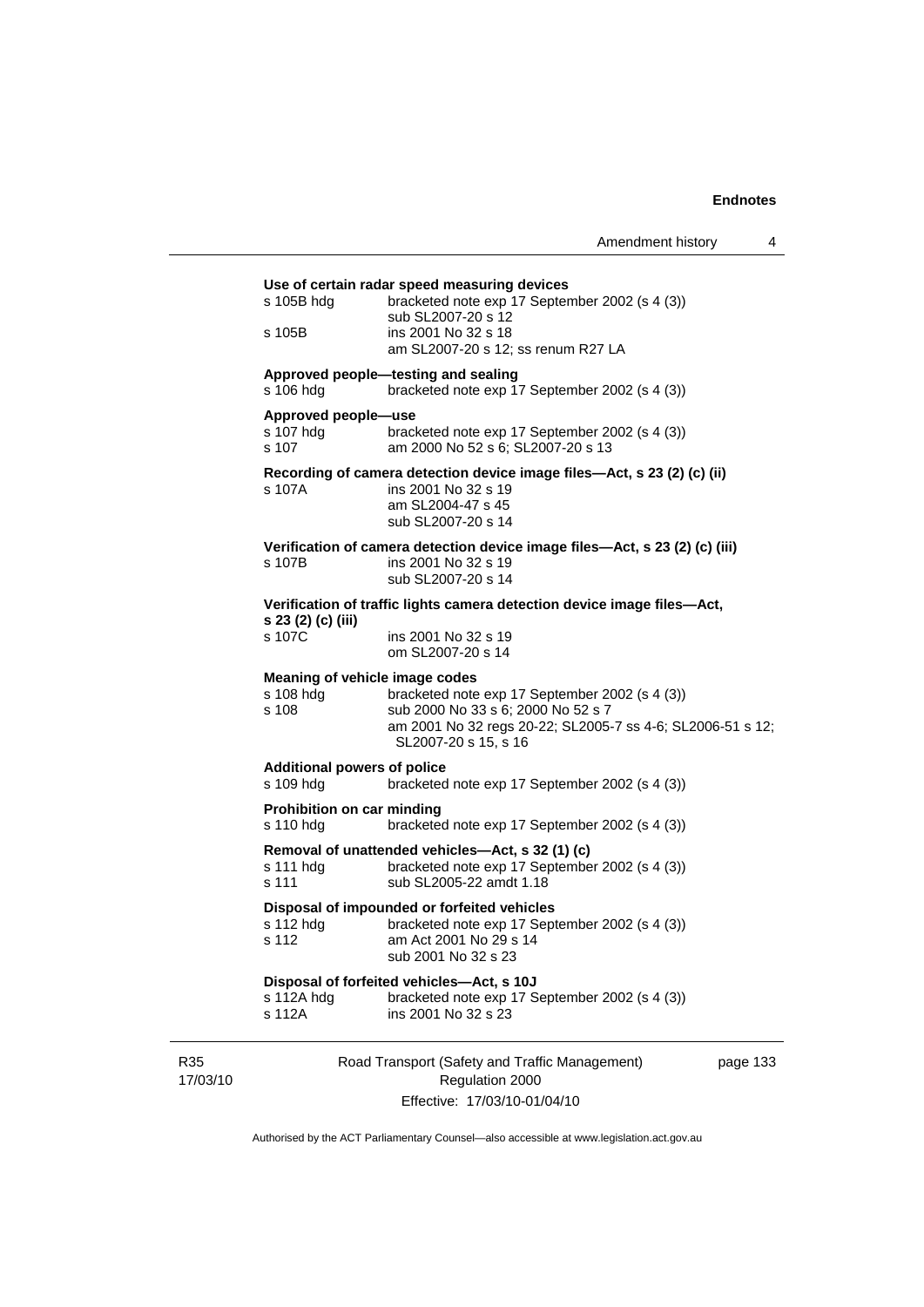| 4 | Amendment history |  |
|---|-------------------|--|
|---|-------------------|--|

```
Responsible person to inspect driver licence 
s 113 hdg bracketed note exp 17 September 2002 (s 4 (3)) 
Responsible person's consent 
s 114 hdg bracketed note exp 17 September 2002 (s 4 (3)) 
Standards for safe carriage of loads—Act, s 14 (2) 
s 115 hdg bracketed note exp 17 September 2002 (s 4 (3)) 
s 115 sub Act 2002 No 51 amdt 1.42 
                  om SL2003-1 s 18 
                  ins A2005-62 amdt 1.6 
Offences against regulation are strict liability offences 
s 116 hdg bracketed note exp 17 September 2002 (s 4 (3)) 
s 116 am Act 2002 No 51 amdt 1.43 
                  om SL2003-1 s 18 
General defence of accident or reasonable effort 
                 bracketed note exp 17 September 2002 (s 4 (3))
s 117 am Act 2002 No 51 amdt 1.44 
                  om SL2003-1 s 18 
Transitional 
                 exp 1 March 2002 (s 128)
Parking 
pt 6.1 hdg exp 1 March 2002 (s 128) 
Existing Class A and Class B parking spaces 
s 118 exp 1 March 2002 (s 128) 
Existing parking labels 
s 119 exp 1 March 2002 (s 128) 
Existing disability labels 
s 120 exp 1 June 2000 (s 120) 
Existing codes of practice 
s 121 exp 1 March 2002 (s 128) 
Existing exemptions 
s 122 exp 1 March 2002 (s 128) 
Existing applications for exemptions and variation of conditions 
s 123 exp 1 March 2002 (s 128) 
Existing notices to show cause 
s 124 exp 1 March 2002 (s 128) 
Traffic offence detection devices<br>pt 6.2 hdg exp 1 March 20
                 exp 1 March 2002 (s 128)
```
page 134 Road Transport (Safety and Traffic Management) Regulation 2000 Effective: 17/03/10-01/04/10

R35 17/03/10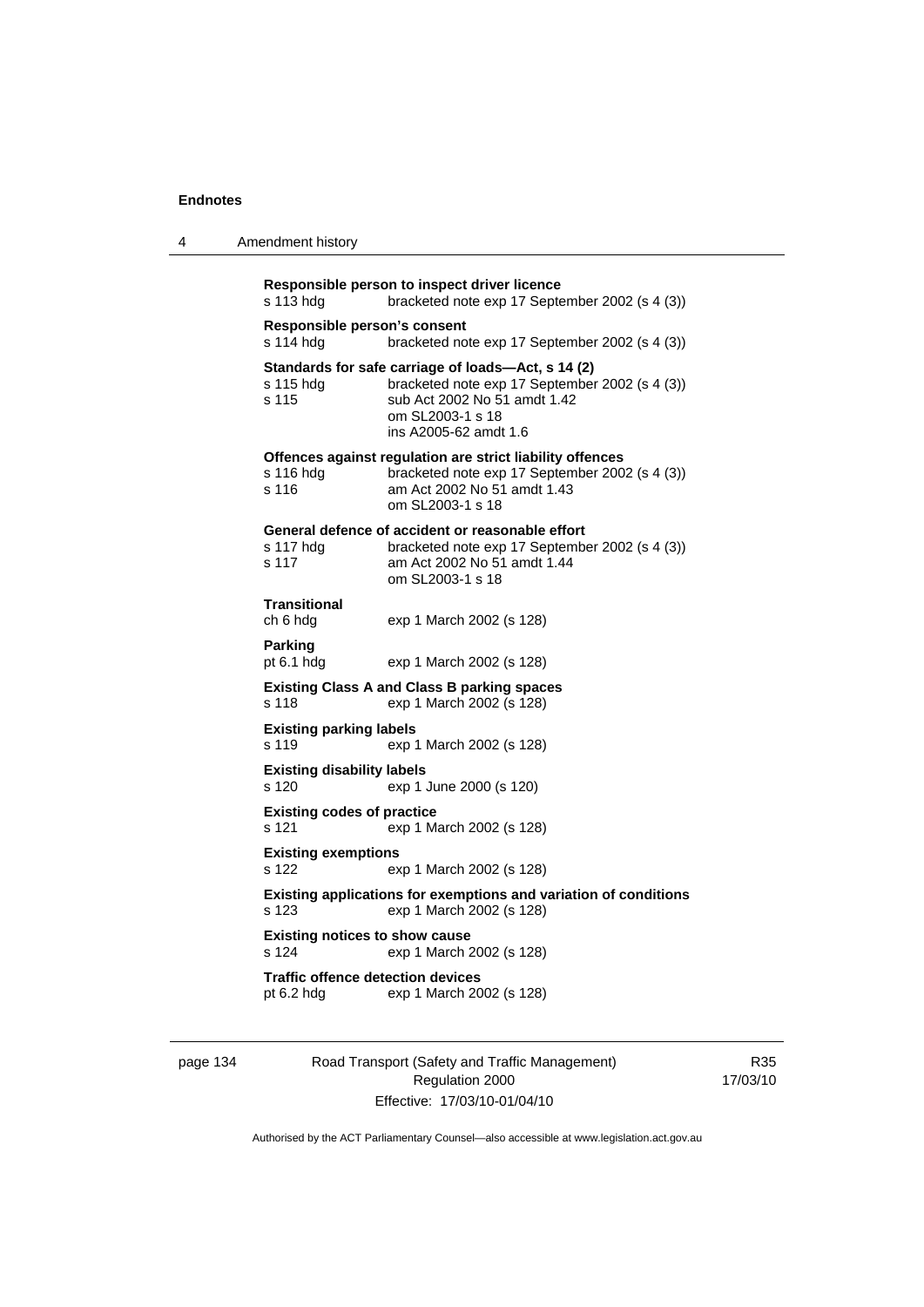| R35<br>17/03/10 |                                                             | Road Transport (Safety and Traffic Management)<br>Regulation 2000                                                                        | page 1 |  |  |
|-----------------|-------------------------------------------------------------|------------------------------------------------------------------------------------------------------------------------------------------|--------|--|--|
|                 |                                                             | amdt 1.97<br>def digital camera detection device ins 2000 No 52 s 9<br>def emergency worker om SL2004-16 s 38<br>ins SL2005-22 amdt 1.19 |        |  |  |
|                 |                                                             | def code of practice om SL2008-47 amdt 1.15<br>def demand responsive service vehicle ins SL2006-32                                       |        |  |  |
|                 |                                                             | sub 2001 No 32 s 25<br>def centre of the road ins 2000 No 52 s 9                                                                         |        |  |  |
|                 |                                                             | def camera detection device ins 2000 No 52 s 9                                                                                           |        |  |  |
|                 |                                                             | def area of operations ins 2002 No 7 s 15<br>def <i>ARR</i> ins SL2003-12 s 6                                                            |        |  |  |
|                 |                                                             | def approved police speedometer ins 2001 No 32 s 26                                                                                      |        |  |  |
|                 | <b>Dictionary</b><br>dict                                   | am A2004-28 amdt 3.62; SL2007-20 s 19; A2007-25<br>amdt 1.169; SL2008-47 amdt 1.14                                                       |        |  |  |
|                 |                                                             | am SL2003-14 s 4; items renum SL2005-7 s 8; SL2006-51<br>s 16; SL2007-20 s 18                                                            |        |  |  |
|                 | sch 1 pt 1.2                                                | sub SL2007-20 s 17<br>ins SL2000-52 s 8                                                                                                  |        |  |  |
|                 | <b>Fixed camera detection devices</b><br>sch 1 pt 1.2 hdg   | (prev sch 1 pt 2 hdg) ins SL2000-52 s 8<br>renum R4 LA                                                                                   |        |  |  |
|                 | sch 1 pt 1.1                                                | am SL2000-52 s 8; SL2005-7 s 7; SL2006-4 s 4; SL2006-51<br>ss 13-15                                                                      |        |  |  |
|                 | <b>Digital camera detection devices</b><br>sch 1 pt 1.1 hdg | (prev sch 1 pt 1 hdg) ins SL2000-52 s 8<br>renum R4 LA                                                                                   |        |  |  |
|                 | sch 1                                                       | sub 2000 No 33 s 8                                                                                                                       |        |  |  |
|                 | <b>Meaning of location codes on images</b>                  |                                                                                                                                          |        |  |  |
|                 | Expiry of ch 6<br>s 128                                     | am Act 2001 No 27 amdt 4.25<br>am Act 2001 No 44 amdt 1.3804<br>exp 1 March 2002 (s 128)                                                 |        |  |  |
|                 | s 127                                                       | <b>Existing medical certificate about seatbelts</b><br>exp 1 March 2002 (s 128)                                                          |        |  |  |
|                 | <b>Other transitional provisions</b><br>pt $6.3$ hdg        | exp 1 March 2002 (s 128)                                                                                                                 |        |  |  |
|                 | <b>Existing approved people-use</b><br>s 126                | exp 1 March 2002 (s 128)                                                                                                                 |        |  |  |
|                 | <b>Existing tests and certificates</b><br>s 125             | am 2001 No 32 s 24<br>exp 1 March 2002 (s 128)                                                                                           |        |  |  |
|                 |                                                             |                                                                                                                                          |        |  |  |

Effective: 17/03/10-01/04/10

page 135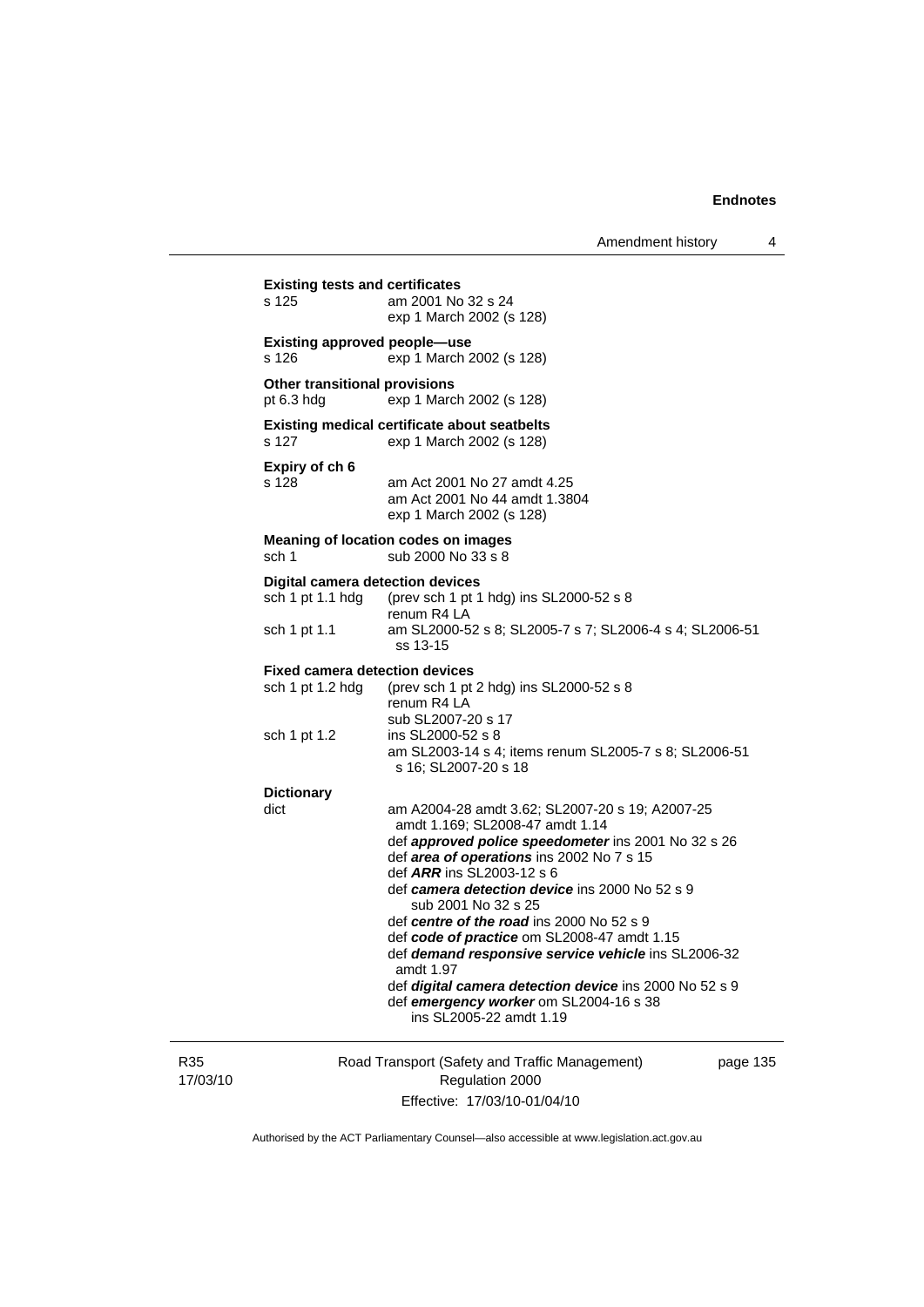4 Amendment history

 def *exemption* om SL2008-47 amdt 1.15 def *existing operator's certificate* om SL2008-47 amdt 1.15 def *fixed camera detection device* ins SL2007-20 s 20 def *give way* ins 2000 No 21 s 4 def *hire car* ins SL2005-4 amdt 2.43 def *indicated on* ins 2001 No 32 s 26 om R18 LA def *laser speed measuring device* ins 2000 No 52 s 9 def *length* ins 2000 No 52 s 9 def *length of road* om 2000 No 52 s 9 def *loading zone permit* om SL2005-22 s 23 def *marked foot crossing* ins 2000 No 21 s 4 def *motor vehicle* ins 2000 No 52 s 9 def *park* sub SL2005-22 amdt 1.10 def *parking authority* ins 2002 No 7 s 15 def *parking authority guidelines* ins 2002 No 7 s 15 def *parking meter* am SL2005-22 s 24 def *parking permit* sub SL2005-22 s 25 def *parking ticket* am 2002 No 7 s 16 def *pay parking device* sub SL2005-22 s 25 def *pay parking sign* ins SL2005-22 s 26 def *pedestrian* ins 2000 No 21 s 4 def *piezo strip speed measuring device* ins 2000 No 52 s 9 def *postal vehicle* am SL2004-16 s 39 def *premises* ins SL2008-47 amdt 1.16 def *private hire car* om SL2005-4 amdt 2.44 def *public bus* sub Act 2001 No 62 amdt 1.42 def *radar speed measuring device* ins 2000 No 52 s 9 def *recording medium* ins 2001 No 32 s 26 def *red traffic arrow* ins 2000 No 52 s 9 def *red traffic light* ins 2000 No 52 s 9 def *registered interest* om R18 LA def *relevant parking fee* sub SL2005-22 s 27 def *restricted hire vehicle* om SL2005-4 amdt 2.44 def *restricted taxi* om 2002 No 2 s 30 def *ride* ins 2000 No 21 s 4 def *rider* ins 2000 No 21 s 4 def *road* sub Act 2002 No 30 amdt 3.773; SL2005-22 amdt 1.20 def *road related area* ins Act 2002 No 30 amdt 3.774 om R18 LA def *security checksum* ins 2001 No 32 s 26 def *speed measuring device* ins 2000 No 52 s 9 om R18 LA def *stop* sub SL2005-22 amdt 1.20 def *taxi* sub 2002 No 2 s 31

page 136 Road Transport (Safety and Traffic Management) Regulation 2000 Effective: 17/03/10-01/04/10

R35 17/03/10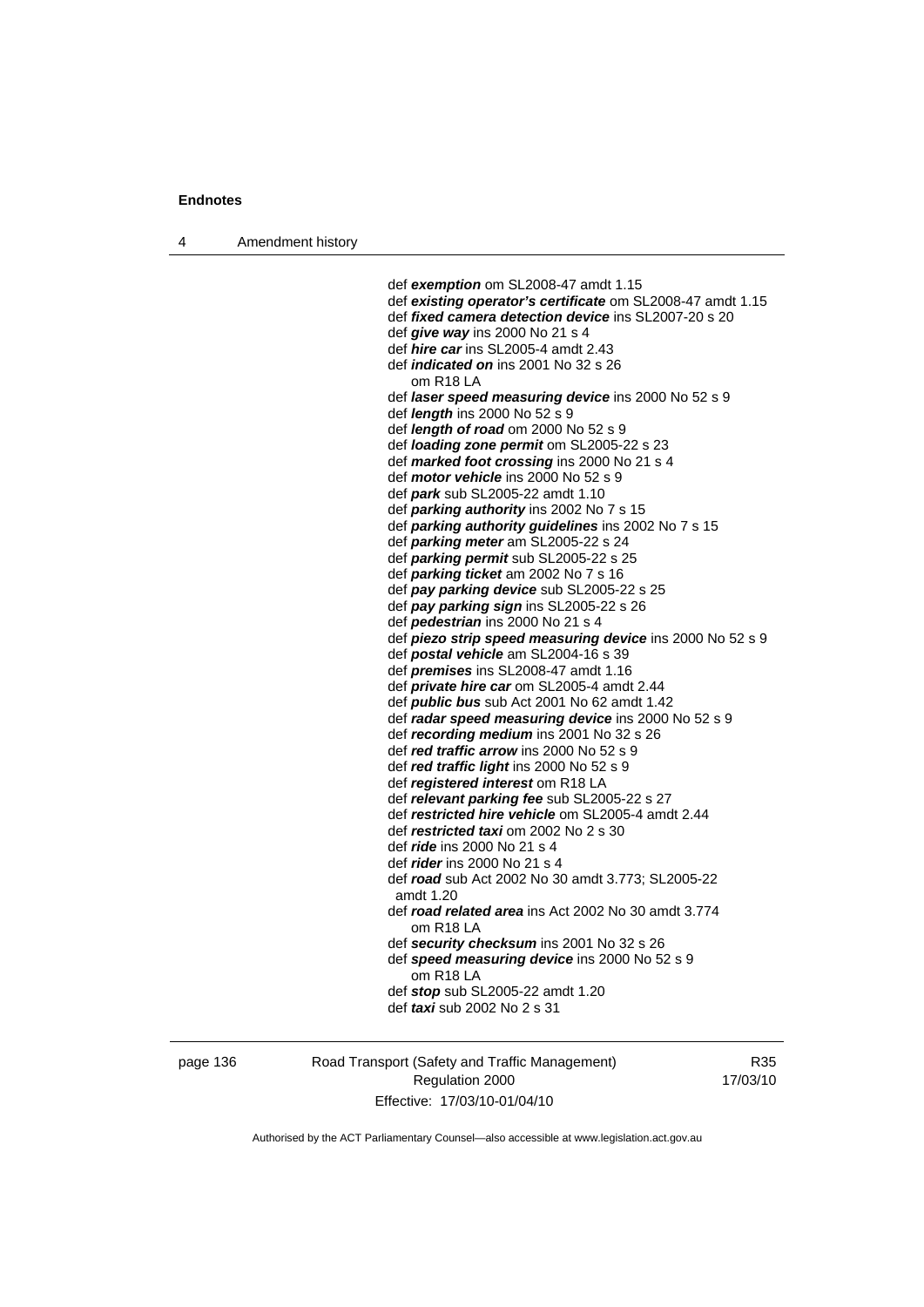```
 def testing authority ins 2000 No 52 s 9 
def the Act om Act 2001 No 44 amdt 1.3805 
def ticket parking area sub SL2005-22 s 27 
def ticket parking space sub SL2005-22 s 27 
def traffic lights camera detection device ins 2000 No 52 
s 9 
   om SL2007-20 s 21 
def trailer ins 2000 No 52 s 9 
def vehicle ins 2000 No 52 s 9 
def WORM disk ins 2001 No 32 s 26 
   sub SL2004-47 s 46
```
## **5 Earlier republications**

Some earlier republications were not numbered. The number in column 1 refers to the publication order.

Since 12 September 2001 every authorised republication has been published in electronic pdf format on the ACT legislation register. A selection of authorised republications have also been published in printed format. These republications are marked with an asterisk (\*) in column 1. Electronic and printed versions of an authorised republication are identical.

| <b>Republication No Amendments to</b> |                | <b>Republication date</b> |
|---------------------------------------|----------------|---------------------------|
| 1                                     | not amended    | 1 March 2000              |
| 2                                     | Act 2001 No 56 | 12 September 2001         |
| 3                                     | Act 2001 No 62 | 3 December 2001           |
| 4                                     | SL 2002 No 2   | 1 March 2002              |
| $5^*$                                 | SL 2002 No 2   | 2 March 2002              |
| 6                                     | SL 2002 No 7   | 16 April 2002             |
| 7                                     | Act 2002 No 30 | 10 October 2002           |
| 8                                     | SL2002-31      | 1 November 2002           |
| 9                                     | SL2002-31      | 2 December 2002           |
| 10                                    | Act 2002 No 51 | 1 January 2003            |
| 11                                    | SL2003-1       | 10 January 2003           |
| $12*$                                 | SL2003-12      | 1 June 2003               |
| 13                                    | SL2003-14      | 11 June 2003              |
|                                       |                |                           |

R35 17/03/10 Road Transport (Safety and Traffic Management) Regulation 2000 Effective: 17/03/10-01/04/10

page 137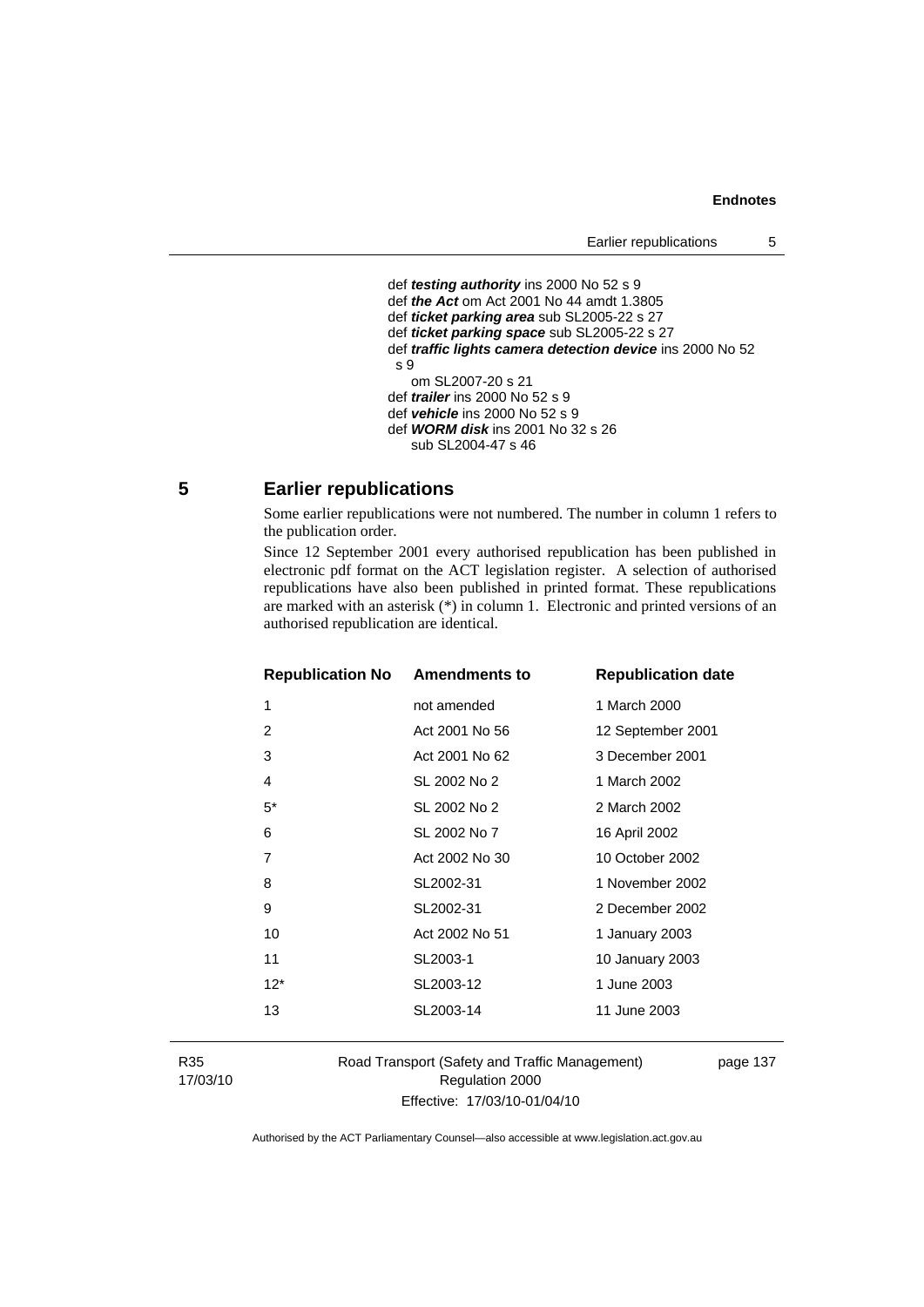| <b>Republication No</b> | <b>Amendments to</b> | <b>Republication date</b> |
|-------------------------|----------------------|---------------------------|
| 14                      | A2004-7              | 5 April 2004              |
| 15                      | A2004-28             | 1 July 2004               |
| 16                      | A2004-28             | 19 July 2004              |
| 17                      | SL2004-47            | 10 September 2004         |
| 18                      | SL2004-47            | 2 November 2004           |
| 19                      | SL2005-4             | 9 March 2005              |
| 20                      | SL2005-7             | 9 April 2005              |
| $21*$                   | SL2005-22            | 16 September 2005         |
| 22                      | A2005-62             | 11 January 2006           |
| 23                      | SL2006-4             | 17 January 2006           |
| 24                      | SL2006-32            | 3 July 2006               |
| 25                      | SL2006-32            | 2 December 2006           |
| 26                      | SL2006-51            | 5 December 2006           |
| 27                      | SL2007-20            | 31 July 2007              |
| 28                      | A2007-25             | 31 March 2008             |
| 29                      | SL2008-47            | 2 December 2008           |
| 30                      | SL2008-47            | 11 March 2009             |
| 31                      | SL2009-7             | 13 March 2009             |
| 32                      | SL2009-7             | 16 March 2009             |
| 33                      | SL2010-5             | 3 March 2010              |
| 34                      | SL2010-5             | 15 March 2010             |

5 Earlier republications

page 138 Road Transport (Safety and Traffic Management) Regulation 2000 Effective: 17/03/10-01/04/10

R35 17/03/10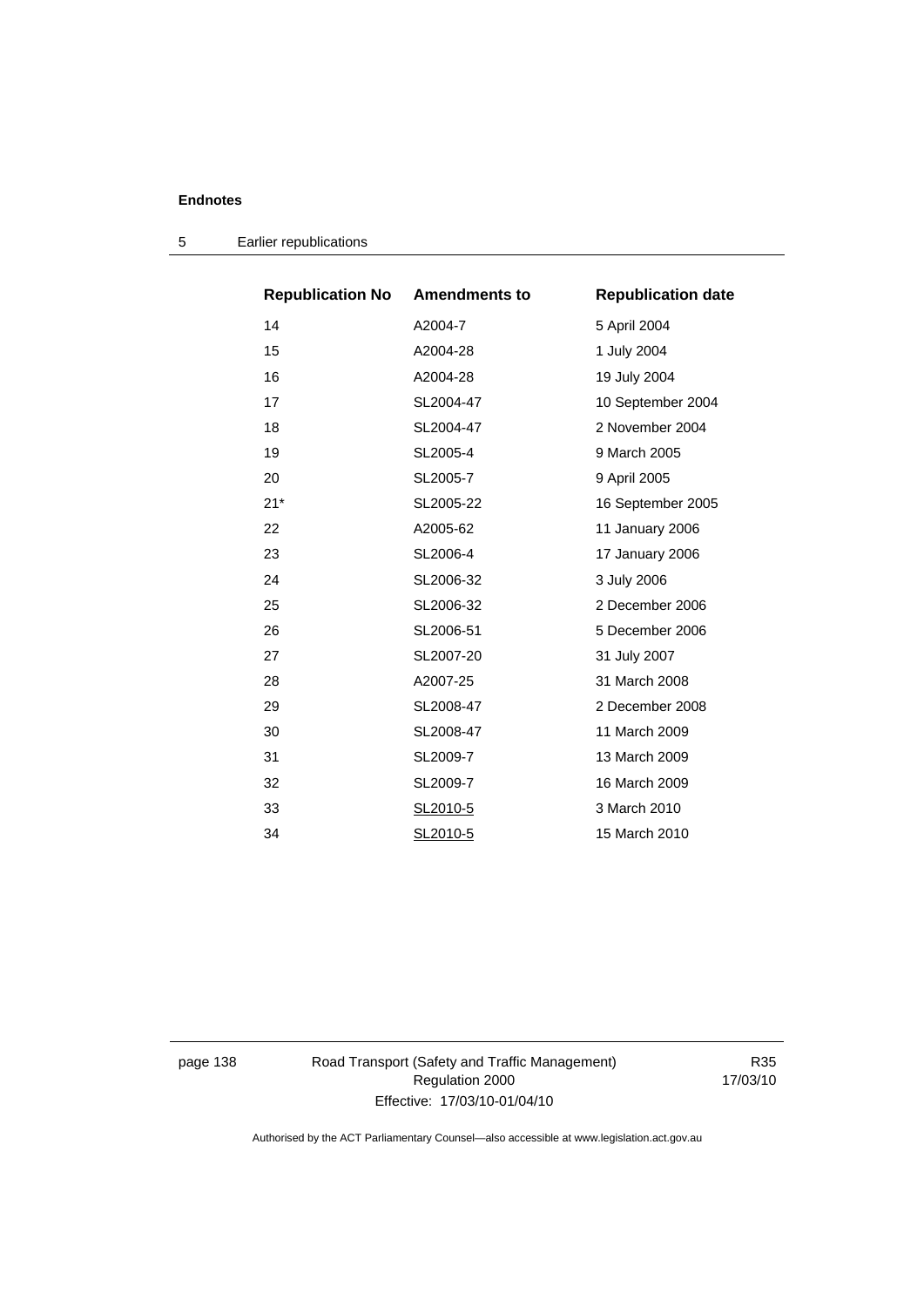## **6 Uncommenced amendments**

The following amendments have not been included in this republication because they were uncommenced at the republication date:

## **Dangerous Goods (Road Transport) Act 2009 A2009-34 sch 1 pt 1.3**

# **Part 1.3 Road Transport (Safety and Traffic Management) Regulation 2000**

# **[1.6] Section 18**

*substitute* 

# **18 ARR r 216 (3)—towing a vehicle at night or in hazardous weather conditions**

For the Australian Road Rules, rule 216 (3):

*dangerous goods*—see the *Dangerous Goods (Road Transport) Act 2009*, dictionary.

*placard load*—see the *Dangerous Goods (Road Transport) Act 2009*, dictionary.

## **[1.7] Section 59**

*omit*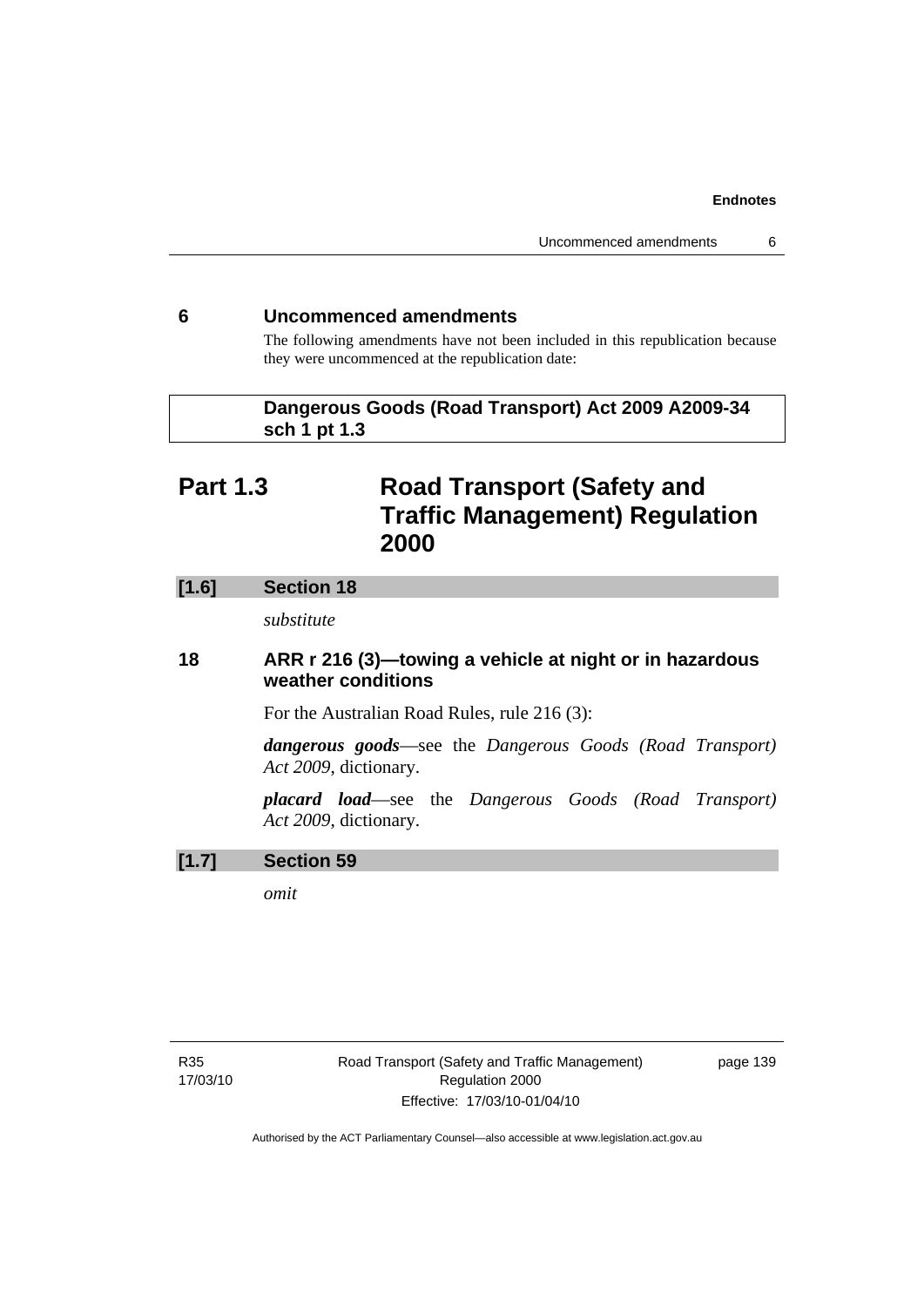6 Uncommenced amendments

# **Road Transport Legislation Amendment Regulation 2010 (No 1) SL2010-5 s 55, ss 58-62**

## **55 Division 2.2.1, note 2, table, item 22**

*substitute* 

| $\sim$<br>$\overline{\phantom{a}}$ | 266     | <i>L</i> SA |
|------------------------------------|---------|-------------|
| 22A                                | 266(2B) | zob         |

### **58 Section 23B**

*substitute* 

## **23A ARR r 266—children travelling in interstate registered vehicles**

- (1) This section applies to a passenger in or on a motor vehicle (other than a bus or motorbike) who is under 7 years old.
- (2) For the Australian Road Rules, rule 266, the passenger is exempt from rule 266 if the motor vehicle is registered in a State that does not have a law that substantially corresponds to rule 266.

## **23B ARR r 266 (2B)—children travelling in goods compartments**

- (1) This section applies to a passenger in a motor vehicle who is—
	- (a) at least 4 years old; and
	- (b) under 7 years old; and
	- (c) travelling in a seating position in a part of the vehicle that is designed primarily for the carriage of goods.

R35 17/03/10

- (2) For the Australian Road Rules, rule 266 (2B), the passenger is exempt from—
	- (a) being restrained in an approved child restraint; or

| page 140 | Road Transport (Safety and Traffic Management) |  |
|----------|------------------------------------------------|--|
|          | Regulation 2000                                |  |
|          | Effective: 17/03/10-01/04/10                   |  |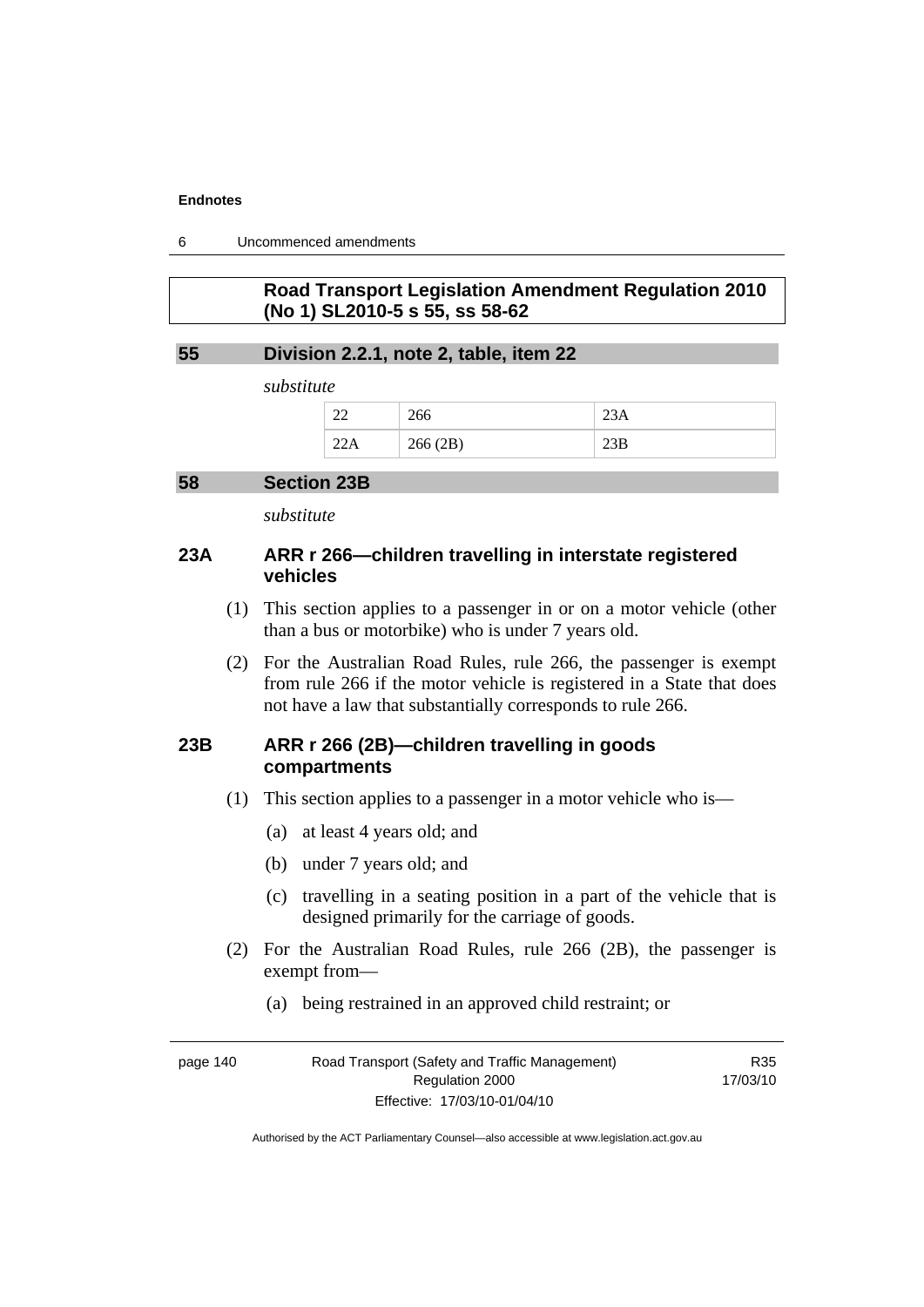- (b) being placed in an approved booster seat and restrained by a seatbelt.
- (3) However, the passenger must be—
	- (a) restrained by a suitable lap and sash type seatbelt; or
	- (b) restrained by—
		- (i) for the midsection of the passenger's body—a lap type seatbelt; and
		- (ii) for the passenger's upper body—an approved child safety harness.
	- *Note* A person must not travel in a seating position in a part of a vehicle that is designed primarily for the carriage of goods unless the position is suitable for the size and weight of the person (see ARR, r 268 (2)).

## **59 Section 24, new definitions**

#### *insert*

*approved booster seat* means a booster seat that is approved by the road transport authority under section 66 (1) (aa) (Approvals etc by road transport authority).

*approved child safety harness* means a child safety harness that is approved by the road transport authority under section 66 (1) (ba) (Approvals etc by road transport authority).

## **60 Section 25**

*omit* 

## **61 New section 66 (1) (aa)**

#### *insert*

(aa) approve a booster seat as an approved booster seat; or

R35 17/03/10 Road Transport (Safety and Traffic Management) Regulation 2000 Effective: 17/03/10-01/04/10

page 141